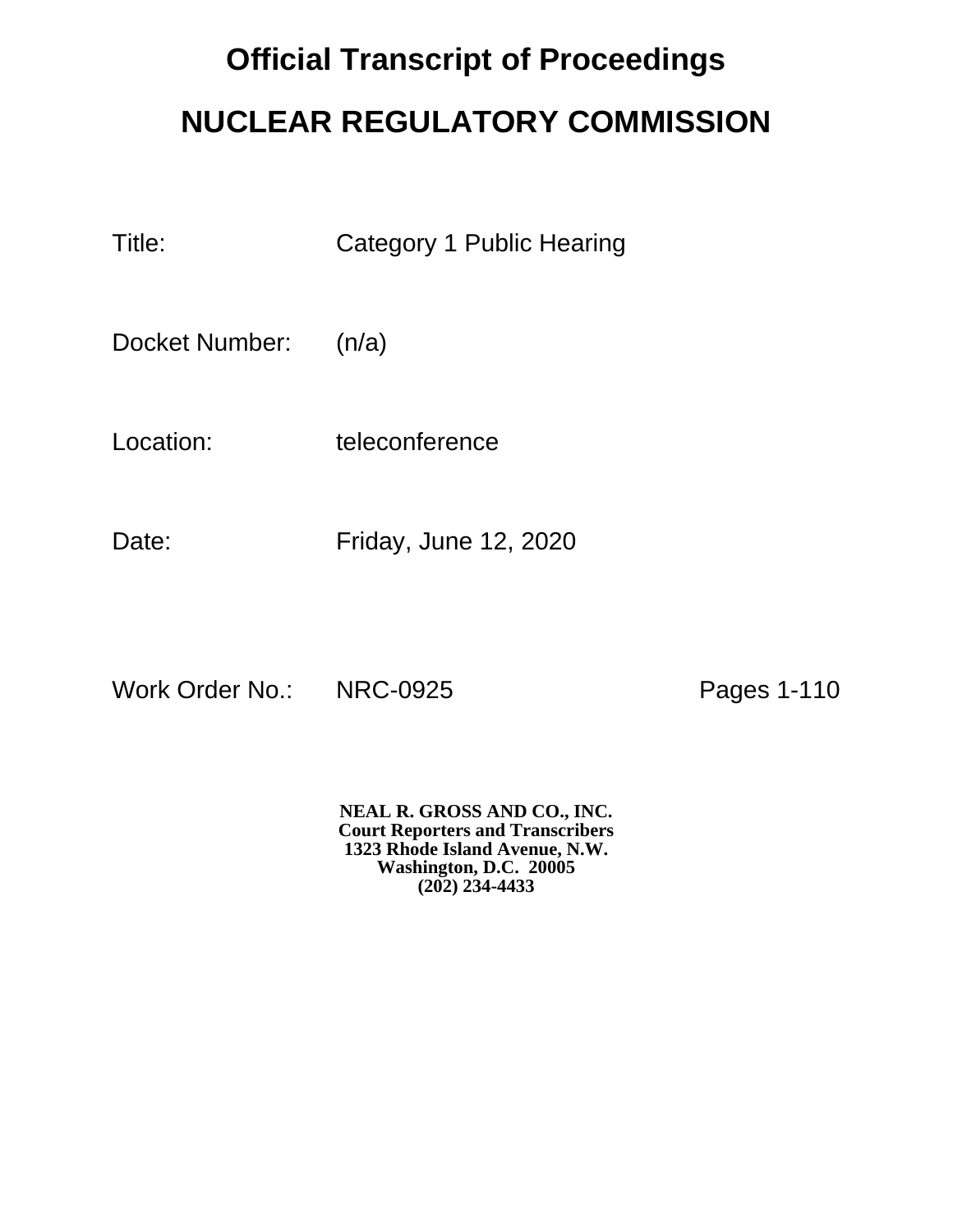|             | $\mathbf 1$                                          |
|-------------|------------------------------------------------------|
| $\mathbf 1$ | UNITED STATES NUCLEAR REGULATORY COMMISSION          |
| 2           | $+ + + + +$                                          |
| 3           | CATEGORY 1 PUBLIC MEETING                            |
| 4           | $+ + + + + +$                                        |
| 5           | FRIDAY                                               |
| 6           | JUNE 12, 2020                                        |
| 7           | $+ + + + + +$                                        |
| 8           |                                                      |
| 9           |                                                      |
| 10          | The Public Meeting met via                           |
| 11          | Teleconference, at 1:00 p.m. EDT, Robert Gladney and |
| 12          | Carla Roque-Cruz, Facilitators, presiding.           |
| 13          | NRC STAFF PRESENT                                    |
| 14          | ROBERT GLADNEY, Facilitator                          |
| 15          | CARLA ROQUE-CRUZ, Facilitator                        |
| 16          | STEVEN ARNDT                                         |
| 17          | PERRY BUCKBERG                                       |
| 18          | ROB CARPENTER                                        |
| 19          | CRAIG ERLANGER                                       |
| 20          | JONATHAN EVANS                                       |
| 21          | KIMBERLY GREEN                                       |
| 22          | ANDREW HON                                           |
| 23          | LISA JARRIEL                                         |
| 24          | NATREON JORDAN                                       |
| 25          | MOLLY KEEFE-FORSYTH                                  |
|             |                                                      |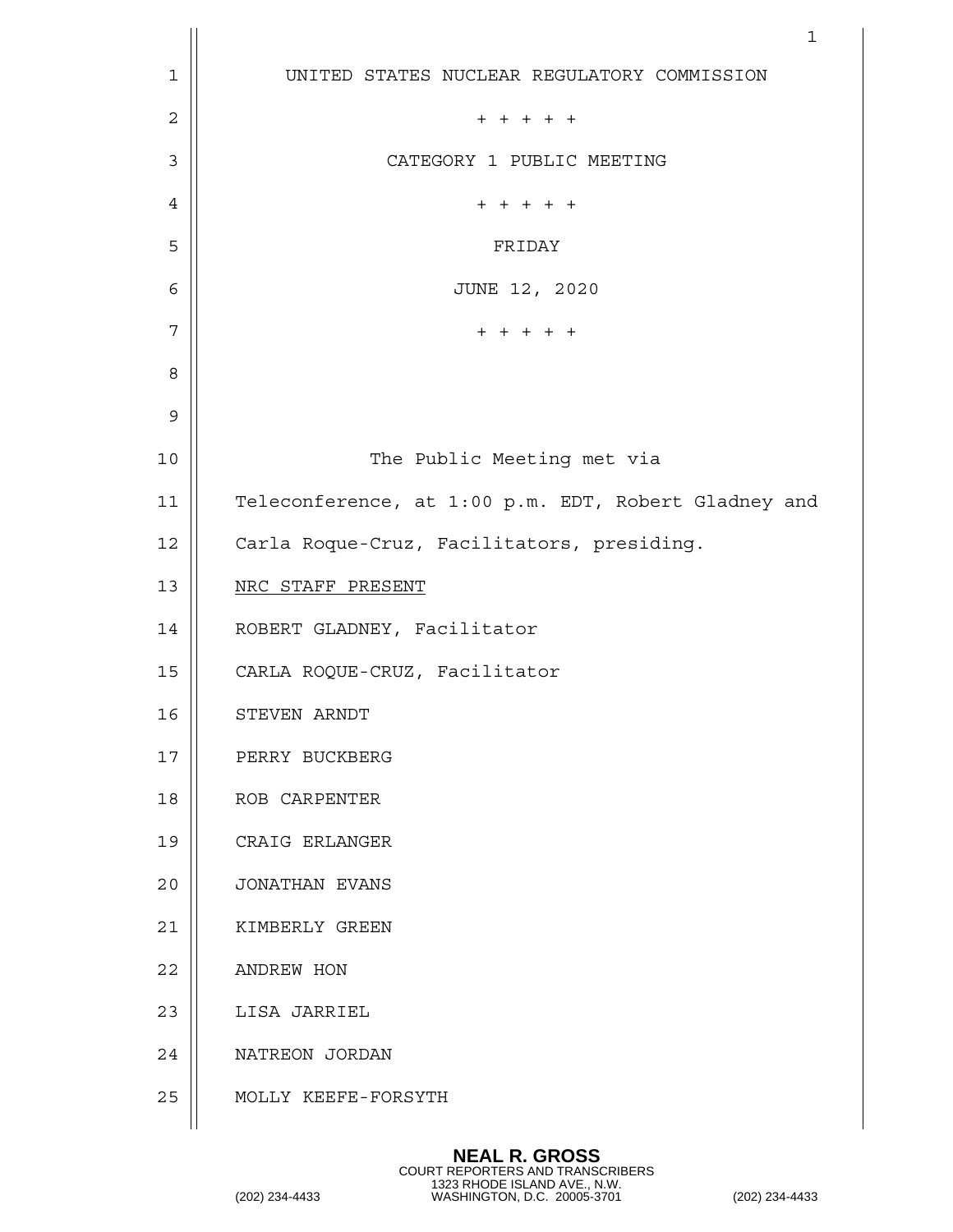| $\mathbf 1$    | ANDREA RUSSELL                 |
|----------------|--------------------------------|
| $\overline{2}$ | MOHAMED SHAMS                  |
| 3              | UNDINE SHOOP                   |
| 4              | TOM STEPHENS                   |
| 5              | GREGORY SUBER                  |
| 6              | MICHAEL WENTZEL                |
| 7              | DORI WILLIS                    |
| 8              |                                |
| $\mathsf 9$    | PETITIONERS PRESENT            |
| 10             | BILLIE GARDE, Clifford & Garde |
| 11             | MELODY BABB                    |
| 12             | FRANK BAUSMER                  |
| 13             | DEANNA FULTS                   |
| 14             | DAVID LOCHBAUM                 |
| 15             | MARK RICHERSON                 |
| 16             |                                |
| 17             | LICENSEE PRESENT               |
| 18             | TONY WILLIAMS                  |
| 19             |                                |
| 20             | ALSO PRESENT                   |
| 21             | GEOFF COOK                     |
| 22             |                                |
| 23             |                                |
| 24             |                                |
| 25             |                                |
|                |                                |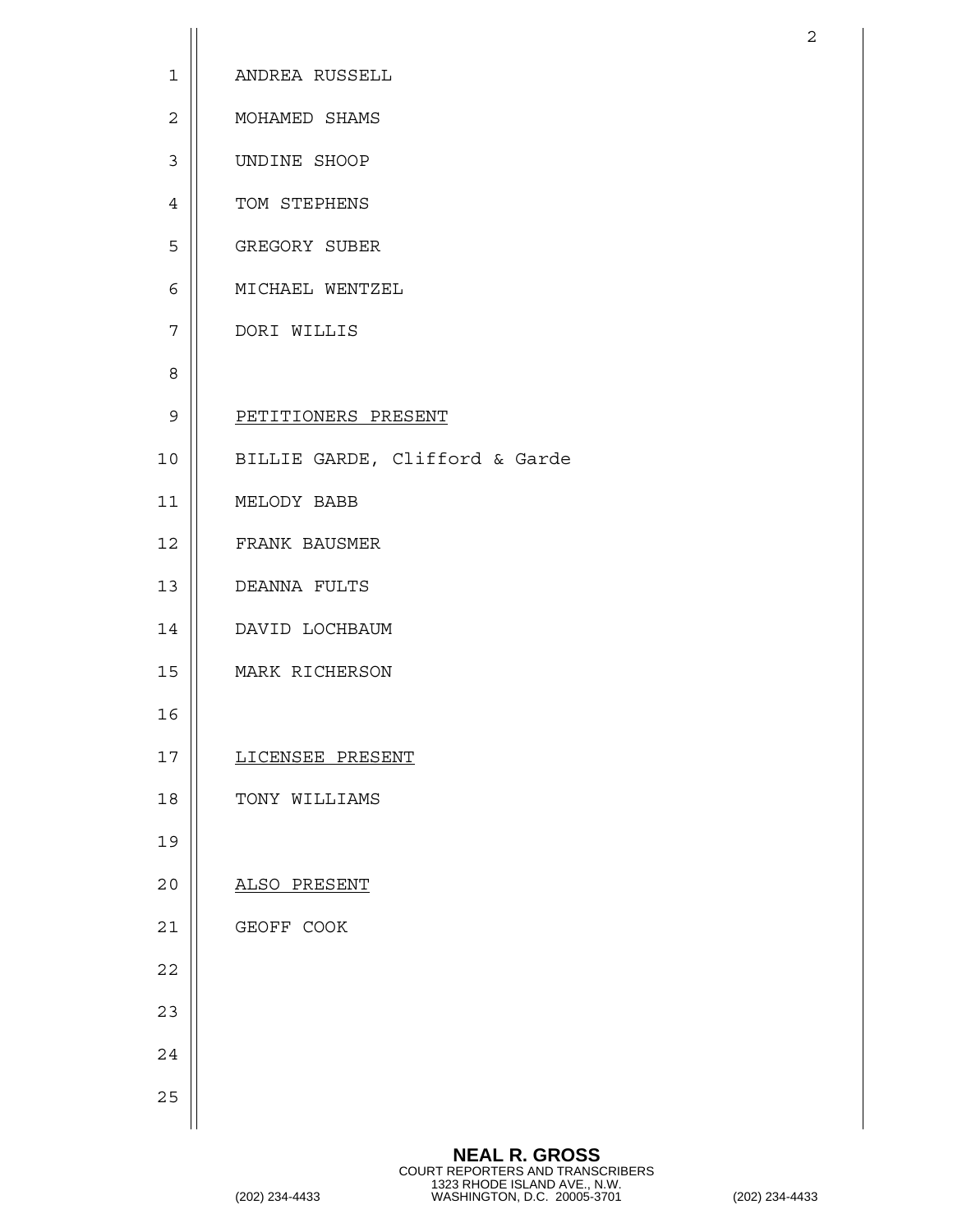|    | 3                                                   |
|----|-----------------------------------------------------|
| 1  | $P-R-O-C-E-E-D-I-N-G-S\\$                           |
| 2  | 1:00 p.m.                                           |
| 3  | MR. GLADNEY: Good morning, everyone.                |
| 4  | It is now 1:00 p.m. I'd like to thank everyone for  |
| 5  | attending this meeting.                             |
| 6  | I, Robert Gladney, and Ms. Carla Roque-             |
| 7  | Cruz, will be facilitating today's meeting. We are  |
| 8  | both certified meeting facilitators and work with   |
| 9  | the Nuclear Regulatory Commission.                  |
| 10 | Neither of us have been directly                    |
| 11 | involved in the processing of this petition.        |
| 12 | The purpose of today's meeting is to                |
| 13 | provide the petitioner, Ms. Billie Garde, an        |
| 14 | opportunity to address the Petitioner Review Board, |
| 15 | or PRB, regarding the petition to take enforcement  |
| 16 | action against the Tennessee Valley Authority, or   |
| 17 | TVA, for its approach in the restructuring of its   |
| 18 | employee concerns program.                          |
| 19 | This is a Category 1 meeting.<br>The                |
| 20 | public is invited to observe this meeting and will  |
| 21 | have an opportunity to communicate with the NRC     |
| 22 | after the business portion, but before the meeting  |
| 23 | is adjourned.                                       |
| 24 | As part of the Petitioner Review Board,             |
| 25 | or PRB's review of this petition, Ms. Garde has     |
|    |                                                     |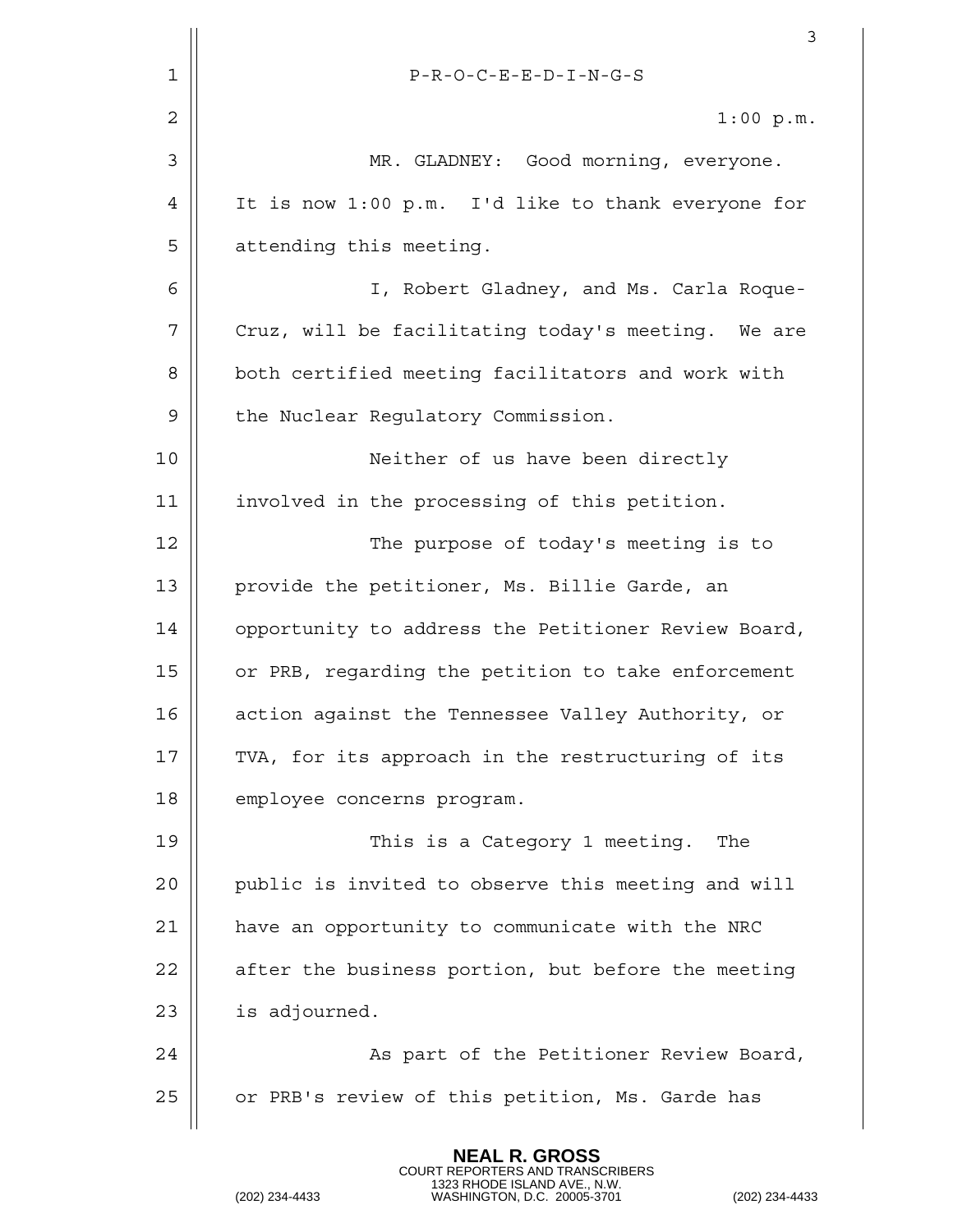|    | 4                                                    |
|----|------------------------------------------------------|
| 1  | requested this opportunity to address the PRB.       |
| 2  | Andy Hon is the Petition Manager for                 |
| 3  | this petition and Craig Erlanger is the PRB Chairman |
| 4  | for this petition.                                   |
| 5  | This meeting has been scheduled to begin             |
| 6  | at 1:00 p.m. Eastern time. And after introductory    |
| 7  | remarks, Ms. Garde will address the Board.           |
| 8  | After the Petitioner's presentation, we              |
| 9  | will enter a brief question and answer phase where   |
| 10 | the Licensee may ask the PRB questions related to    |
| 11 | the issues raised in the petition, and the           |
| 12 | Petitioner and the Licensee may ask the PRB          |
| 13 | questions related to the 2.206 petition process.     |
| 14 | The meeting is being recorded by the NRC             |
| 15 | Operation Center and will be transcribed by a court  |
| 16 | The transcript will become a supplement<br>reporter. |
| 17 | to the petition. The transcript will also be made    |
| 18 | publicly available.                                  |
| 19 | I'd like to open this meeting with                   |
| 20 | introductions. To facilitate a smoother              |
| 21 | introduction over the phone, I have a list of people |
| 22 | registered for today's meeting.                      |
| 23 | I will read each person's name on the                |
| 24 | list. When you hear your name, please acknowledge    |
| 25 | that you are on the phone and clearly state your     |
|    |                                                      |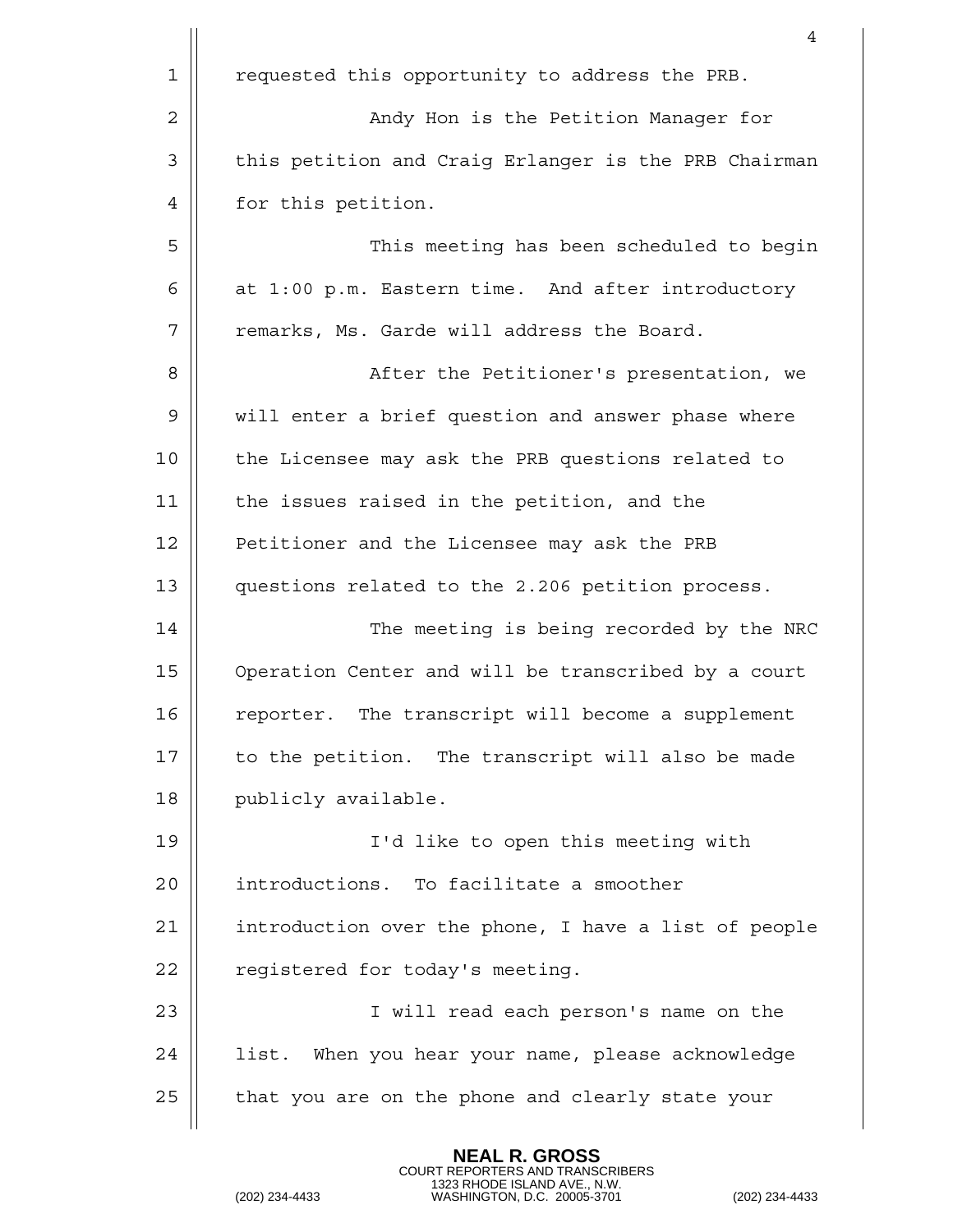|    | 5                                                    |
|----|------------------------------------------------------|
| 1  | position and the organization you work for, so we    |
| 2  | have the information for the record.                 |
| 3  | Again, my name is Robert Gladney and I               |
| 4  | am a Facilitator for today's meeting. I am a         |
| 5  | project manager in the Division of Decommissioning   |
| 6  | Uranium Recovery and Waste Program in the Office of  |
| 7  | Nuclear Material Safety and Safeguards. I have not   |
| 8  | been involved with the processing of this petition.  |
| 9  | Next, our co-Facilitator, Carla Roque-               |
| 10 | Cruz, will introduce herself.                        |
| 11 | MS. ROQUE-CRUZ: Good afternoon.<br>Мy                |
| 12 | name is Carla Roque-Cruz and I am also a Facilitator |
| 13 | for today's meeting.                                 |
| 14 | I am an executive technical assistant in             |
| 15 | the Office of Executive Director for Operations.     |
| 16 | And I also have not been involved with the           |
| 17 | processing of this petition.                         |
| 18 | MR. GLADNEY: Thank you, Carla.<br>Next               |
| 19 | let us introduce the PRB members on the list. Andy   |
| 20 | Hon?                                                 |
| 21 | MR. HON: Hello, this is Andy Hon.<br>I'm             |
| 22 | the Petition Manager. I work with the Office of      |
| 23 | Nuclear Reactor Regulations, Division of Operator    |
| 24 | Licensing.                                           |
| 25 | MR. GLADNEY: Craig Erlanger?                         |
|    |                                                      |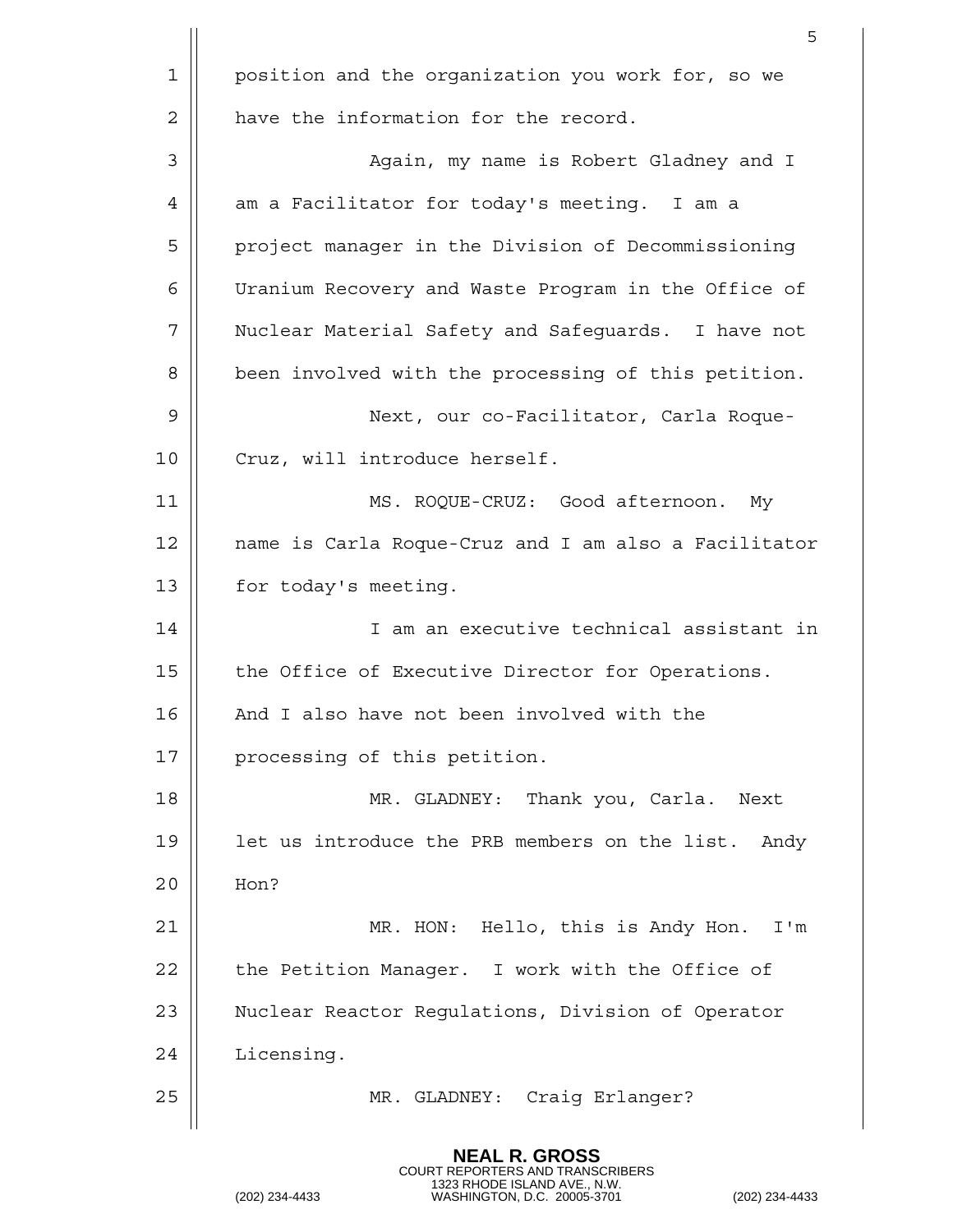|                | 6                                                    |
|----------------|------------------------------------------------------|
| $\mathbf 1$    | MR. ERLANGER: Good afternoon, everyone,              |
| $\overline{2}$ | this is Craig Erlanger. I'm the Director of the      |
| 3              | Division of Operating Reactor Licensing in NRR and I |
| 4              | am the PRB Chair.                                    |
| 5              | MR. GLADNEY: Perry Buckberg?                         |
| 6              | MR. BUCKBERG: Good afternoon,                        |
| 7              | everybody. My name is Perry Buckberg. I'm a Senior   |
| 8              | Project Manager in the Office of Nuclear Reactor     |
| 9              | Requlations.                                         |
| 10             | I'm also the NRC's Agency 2.206 petition             |
| 11             | coordinator. Thank you.                              |
| 12             | MR. GLADNEY: Nate Jordan? Okay. Molly                |
| 13             | Keefe-Forsyth?                                       |
| 14             | MS. KEEFE-FORSYTH: Good afternoon,                   |
| 15             | everyone, this is Molly Keefe-Forsyth. I am a human  |
| 16             | factors and safety culture specialist in the Office  |
| 17             | of Nuclear Reactor Regulations on rotation to the    |
| 18             | Office of Enforcement.                               |
| 19             | MR. GLADNEY: Lisa Jarriel?                           |
| 20             | MS. JARRIEL: Good afternoon, this is                 |
| 21             | Lisa Jarriel. I am in the Office of Enforcement.     |
| 22             | MR. GLADNEY: Rob Carpenter?                          |
| 23             | MR. CARPENTER: Hi, Rob Carpenter here,               |
| 24             | NRC, Office of General Counsel.                      |
| 25             | MR. GLADNEY: Tom Stephens?                           |
|                |                                                      |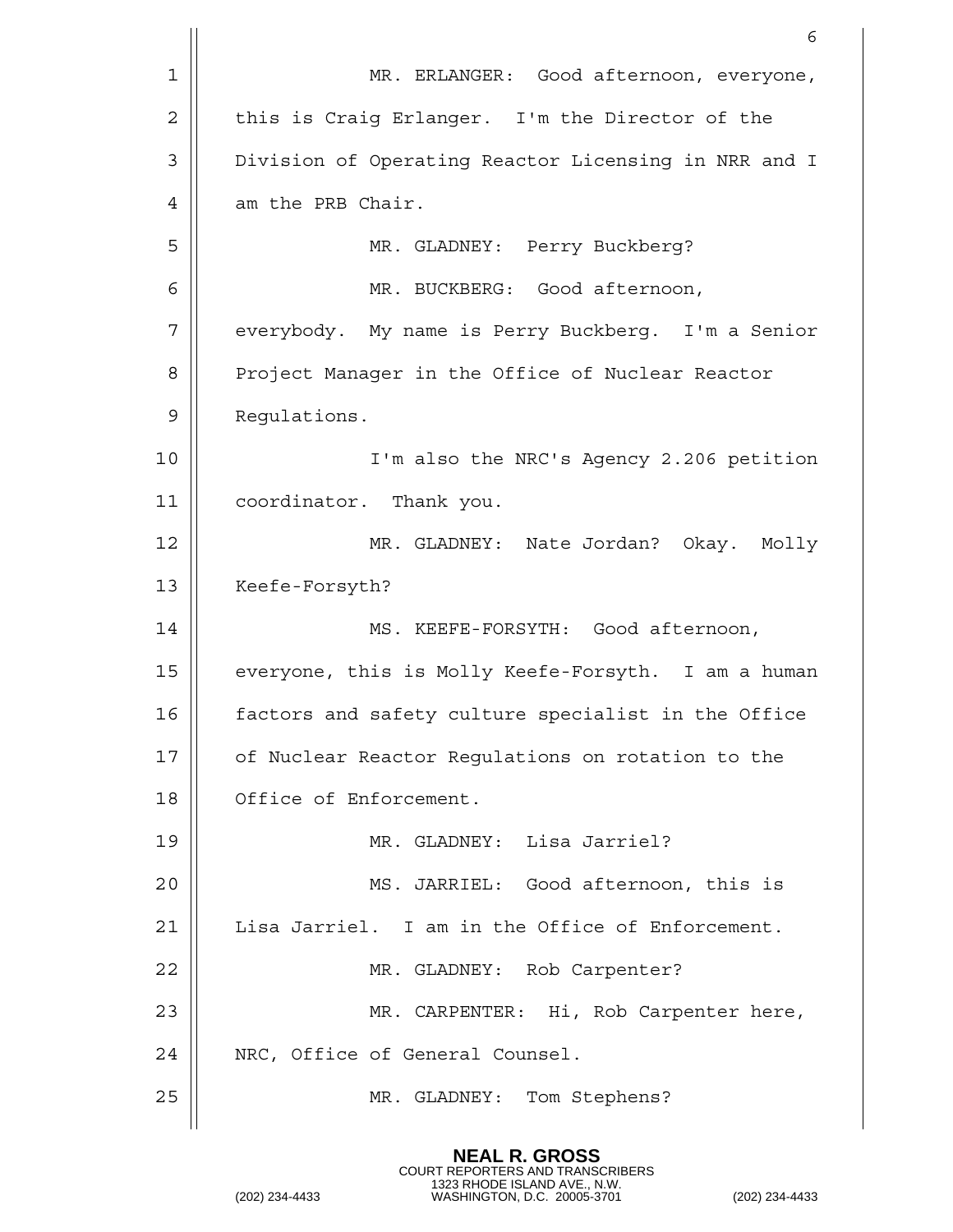|                | 7                                                   |
|----------------|-----------------------------------------------------|
| $\mathbf 1$    | MR. STEPHENS: Tom Stephens, I'm a                   |
| $\overline{2}$ | Branch Chief in NRC Region II with direct oversight |
| 3              | of resident inspector activities at the three TVA   |
| 4              | Sites.                                              |
| 5              | MR. GLADNEY: Undine Shoop?                          |
| 6              | MS. SHOOP: Good afternoon, this Undine              |
| 7              | Shoop, I'm the Branch Chief for Licensing that has  |
| 8              | the TVA plans in it. And I work in the Office of    |
| 9              | Nuclear Reactor Regulations.                        |
| 10             | MR. GLADNEY: Dori Willis?                           |
| 11             | MS. WILLIS: Good afternoon, this is                 |
| 12             | Dori Willis, I'm in the Office of Enforcement.      |
| 13             | MR. GLADNEY: Okay. Next, the other NRC              |
| 14             | Participants on the list. Wesley Deschaine? Okay,   |
| 15             | Karen Bursa?                                        |
| 16             | Hi, this is Karen Bursa, the<br>MS. BURSA:          |
| 17             | Deputy Director of the Division of Reactor projects |
| 18             | in Region II.                                       |
| 19             | MR. GLADNEY: Andrea Russell?                        |
| 20             | MS. RUSSELL: Hi, this is Andrea Russell             |
| 21             | in the Office of Nuclear Reactor Regulations.       |
| 22             | MR. GLADNEY: Mohamed Shams?                         |
| 23             | MR. SHAMS: Hi, this is Mohamed Shams,               |
| 24             | I'm the Deputy Director for the Division of         |
| 25             | Operating Reactor Licensing in NRR.                 |
|                |                                                     |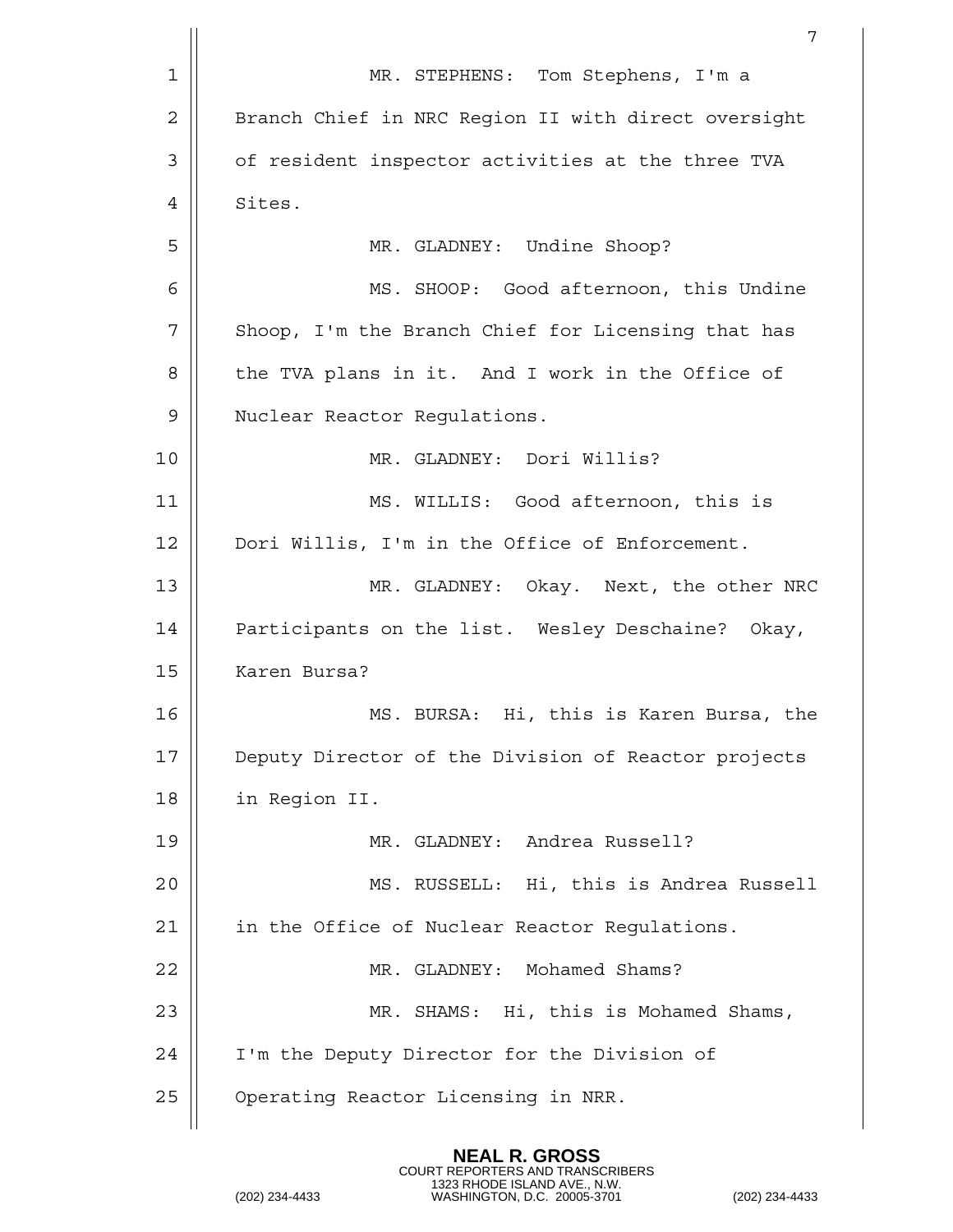|    | 8                                             |
|----|-----------------------------------------------|
| 1  | MR. GLADNEY: Gregory Suber?                   |
| 2  | MR. SUBER: Yes, this is Gregory Suber.        |
| 3  | I'm also a Deputy Director in the Division of |
| 4  | Operating Reactor Licensing in NRR.           |
| 5  | MR. GLADNEY: Steve Arndt?                     |
| 6  | MR. ARNDT: This is Stephen Arndt. I'm         |
| 7  | a Senior Advisor in NRR.                      |
| 8  | MR. GLADNEY: Kimberly Green?                  |
| 9  | MS. GREEN: Yes, this is Kimberly Green.       |
| 10 | I'm the NRC Project Manager for the Watts Bar |
| 11 | Nuclear Plant.                                |
| 12 | MR. GLADNEY: Mike Wentzel?                    |
| 13 | MR. WENTZEL: This is Mike Wentzel. I'm        |
| 14 | the Project Manager for the Browns Ferry and  |
| 15 | Sequoyah Nuclear Plants.                      |
| 16 | MR. GLADNEY: Sandra Jimenez?                  |
| 17 | MS. JIMENEZ: Hi, this is Sandra               |
| 18 | Jimenez, I'm in Region II.                    |
| 19 | MR. GLADNEY: Edwin Lea? Jonathan              |
| 20 | Evans?                                        |
| 21 | MR. EVANS: Hello, I'm Jonathan Evans,         |
| 22 | Reliability and Risk Analyst in the Office of |
| 23 | Nuclear Reactor Regulation.                   |
| 24 | MR. GLADNEY: Now, next our Petitioner.        |
| 25 | Ms. Billie Garde?                             |
|    |                                               |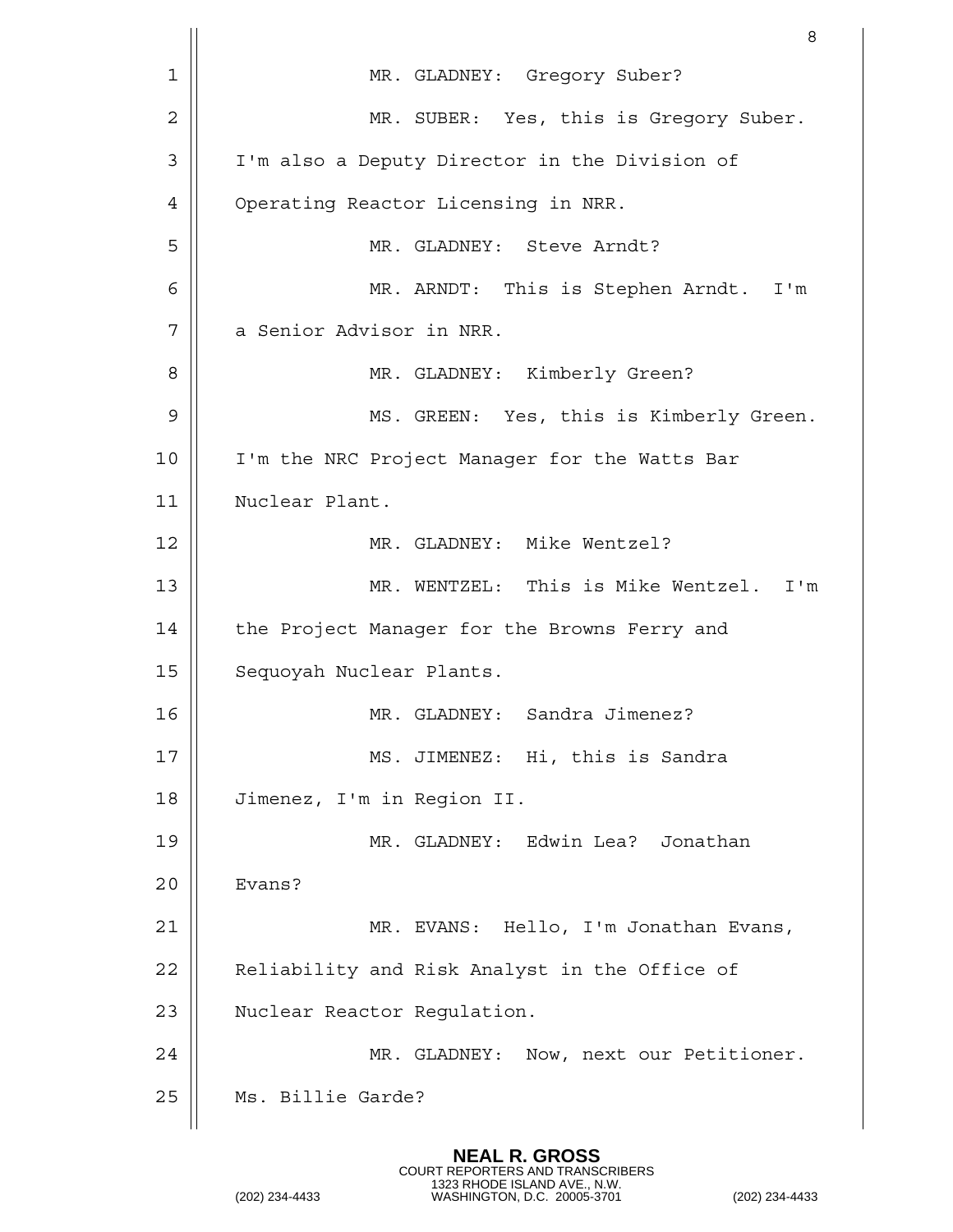|    | 9                                                    |
|----|------------------------------------------------------|
| 1  | MS. GARDE: This is Billie Garde, I'm                 |
| 2  | with the Office of Clifford & Garde. I represent     |
| 3  | the three former TVA employees, but I petition as a  |
| 4  | concerned citizen with expertise in safety culture   |
| 5  | and concerns about the TVA reactors.                 |
| 6  | MR. GLADNEY: Thank you. Also my                      |
| 7  | understanding is David Lochbaum is also --           |
| 8  | MR. LOCHBAUM: Yes. Good afternoon,                   |
| 9  | this is David Lochbaum, I'm serving as an advisor to |
| 10 | the Petitioners.                                     |
| 11 | MR. GLADNEY: Thank you. Frank Bausmer?               |
| 12 | MR. BAUSMER: Good afternoon, this is                 |
| 13 | Frank Bausmer. I am retired TVA Senior QC            |
| 14 | Inspector. I was assigned to Sequoyah Nuclear.       |
| 15 | MR. GLADNEY: Melody Babb?                            |
| 16 | MS. BABB: Hi, this is Melody Babb, I'm               |
| 17 | a Senior Program Manager in Quality Assurance at     |
| 18 | Sequoyah. I was a former Employee Concerns Program   |
| 19 | Manager at Sequoyah.                                 |
| 20 | MR. GLADNEY: Deanna Fults?                           |
| 21 | MS. FULTS: Yes, this is Deanna Fults.                |
| 22 | I am currently a Senior Consultant in the Generation |
| 23 | Construction and Facility Services Group at the      |
| 24 | Tennessee Valley Authority. And I was previously     |
| 25 | the ECP Senior Program Manager for Corporate.        |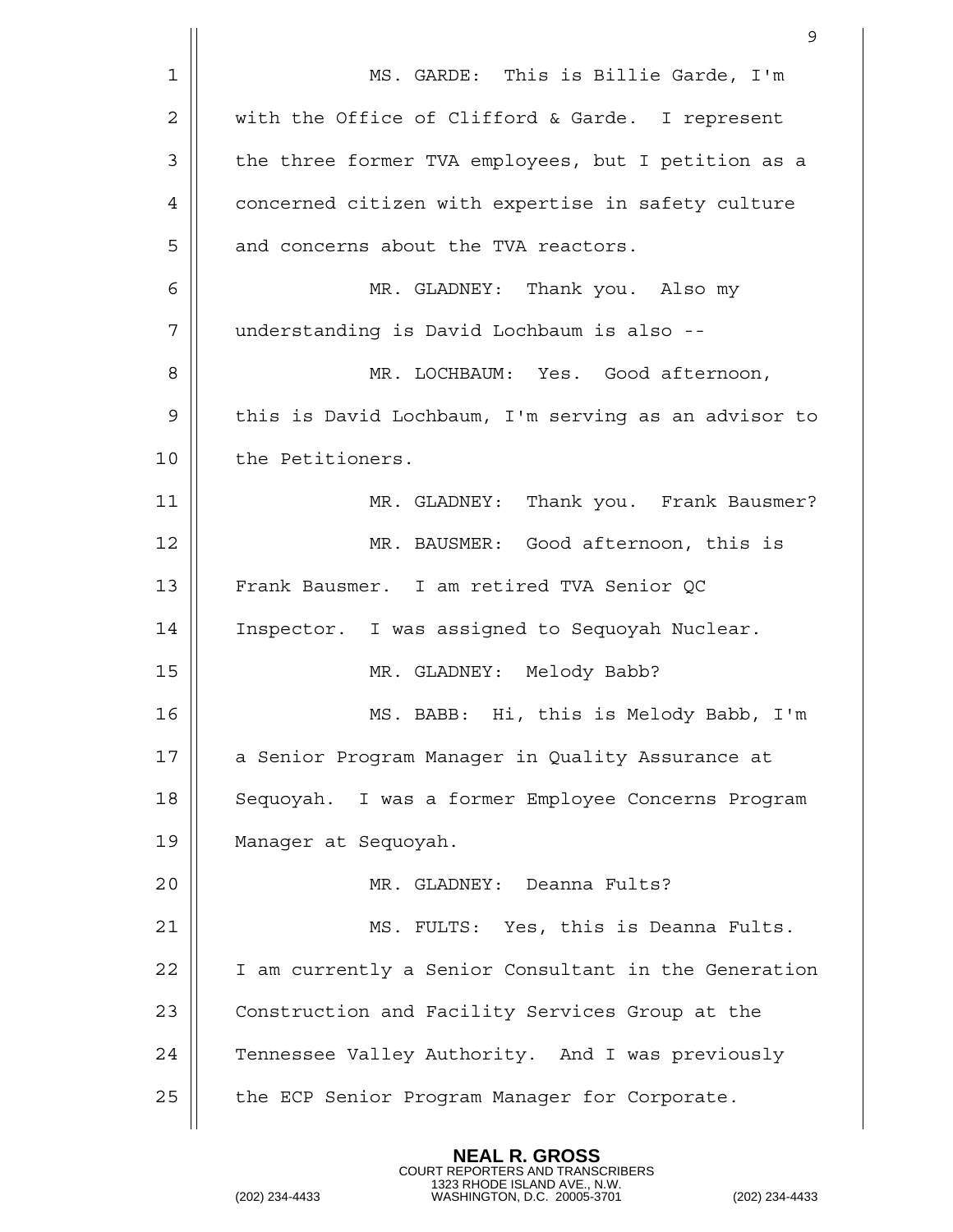|    | 10                                                   |
|----|------------------------------------------------------|
| 1  | MR. GLADNEY: Mark Richerson?                         |
| 2  | MR. RICHERSON: Good afternoon, this is               |
| 3  | Mark Richerson. I'm currently a Program Manager in   |
| 4  | the Engineering Department at Browns Ferry.          |
| 5  | Previously for approximately nine to ten years I was |
| 6  | the ECP Program Manager, Senior Program Manager, at  |
| 7  | Browns Ferry. Thank you.                             |
| 8  | MR. GLADNEY: Thank you. Is there                     |
| 9  | anyone else for the Petitioner?                      |
| 10 | PARTICIPANT: I'm, I'm Day Hidson                     |
| 11 | (phonetic) I'm with the, I work at TVA in work       |
| 12 | management, but I am, I'm with the Engineering       |
| 13 | Association, which is the union that represents      |
| 14 | juniors and scientists and technicians at TVA.       |
| 15 | MR. GLADNEY: Thank you. I have a                     |
| 16 | number of licensees registered. I will now read      |
| 17 | that list. Tim Rausch?                               |
| 18 | MR. RAUSCH: Hi, this is Tim Rausch.                  |
| 19 | MR. GLADNEY: Oh sorry, thank you. Tim                |
| 20 | Rausch. Okay, thank you.                             |
| 21 | MR. RAUSCH: Yes, I'm present. Thank                  |
| 22 | you.                                                 |
| 23 | MR. GLADNEY: Okay, thank you. Tony                   |
| 24 | Williams?                                            |
| 25 | MR. WILLIAMS: Good afternoon, my name                |
|    |                                                      |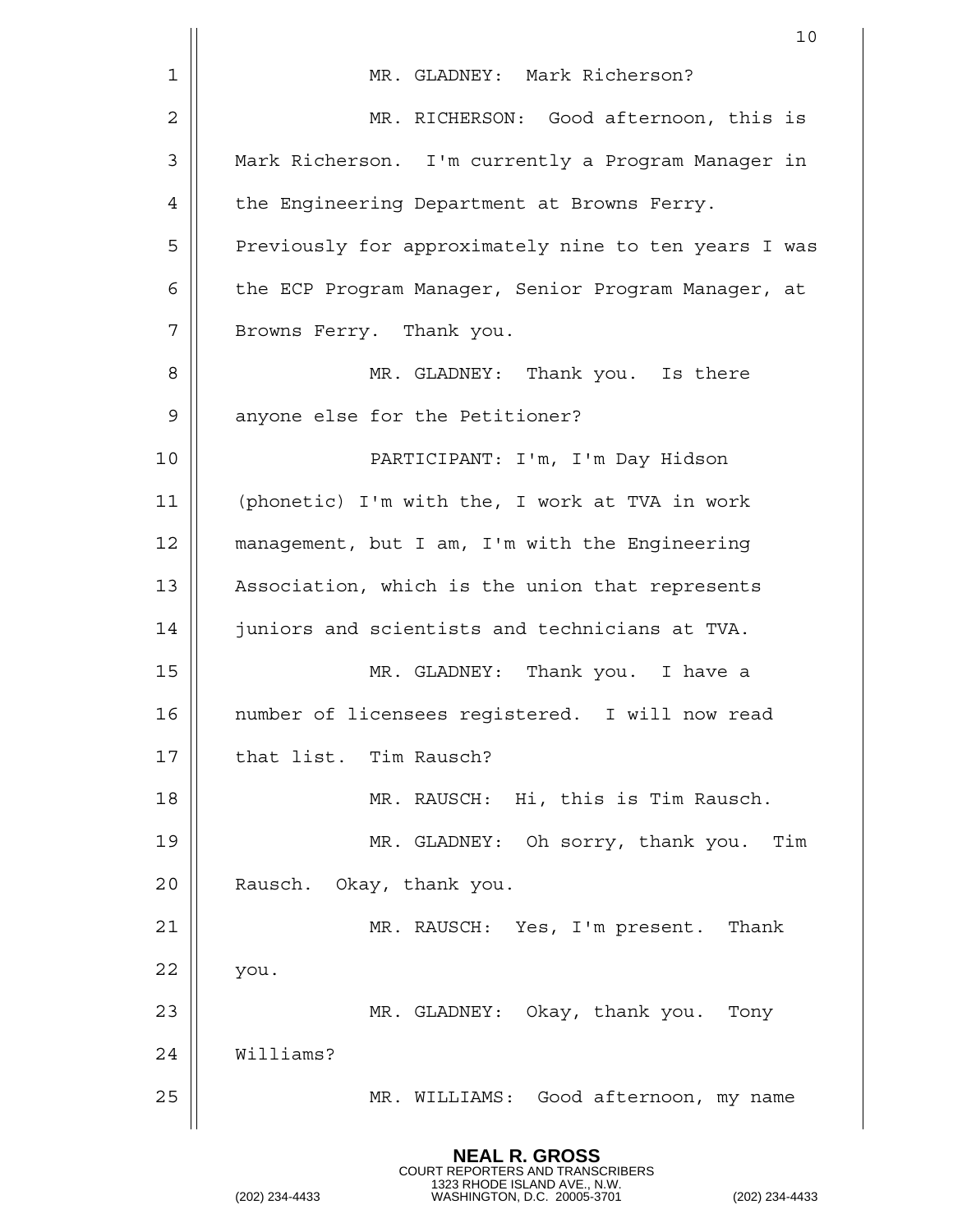|    | 11                                                |
|----|---------------------------------------------------|
| 1  | is Tony Williams. I am the Site Vice President of |
| 2  | Watts Bar.                                        |
| 3  | MR. GLADNEY: Gina Hall?                           |
| 4  | MS. HALL: Hi, this is Gina Hall with              |
| 5  | TVA Watts Bar. I'm the Advisor to Tony Williams.  |
| 6  | MR. GLADNEY: Tom Marshall? Beth                   |
| 7  | Jenkins? Larry James?                             |
| 8  | MR. JAMES: Larry James, Senior Manager,           |
| 9  | Employee Concerns.                                |
| 10 | MR. GLADNEY: Thank you. Shane Kirk?               |
| 11 | MR. KIRK: I'm Shane Kirk, I'm the                 |
| 12 | Employee Concerns Program Manager at Watts Bar.   |
| 13 | MR. GLADNEY: William Crunk?                       |
| 14 | MR. CRUNK: I'm William Crunk. I'm the             |
| 15 | Browns Ferry Employee Concern Representative.     |
| 16 | MR. GLADNEY: Ashley Johnson?                      |
| 17 | MR. JOHNSON. Ashley Johnson, Sequoyah             |
| 18 | Employee Concerns Representative.                 |
| 19 | MR. GLADNEY: Chris Chandler?                      |
| 20 | MR. CHANDLER: This is Christopher                 |
| 21 | Chandler, I'm in the TVA's Office of the General  |
| 22 | Counsel.                                          |
| 23 | MR. GLADNEY: Michael Bernier?                     |
| 24 | MR. BERNIER: This is Michael Bernier,             |
| 25 | I'm with the TVA Office of General Counsel.       |
|    |                                                   |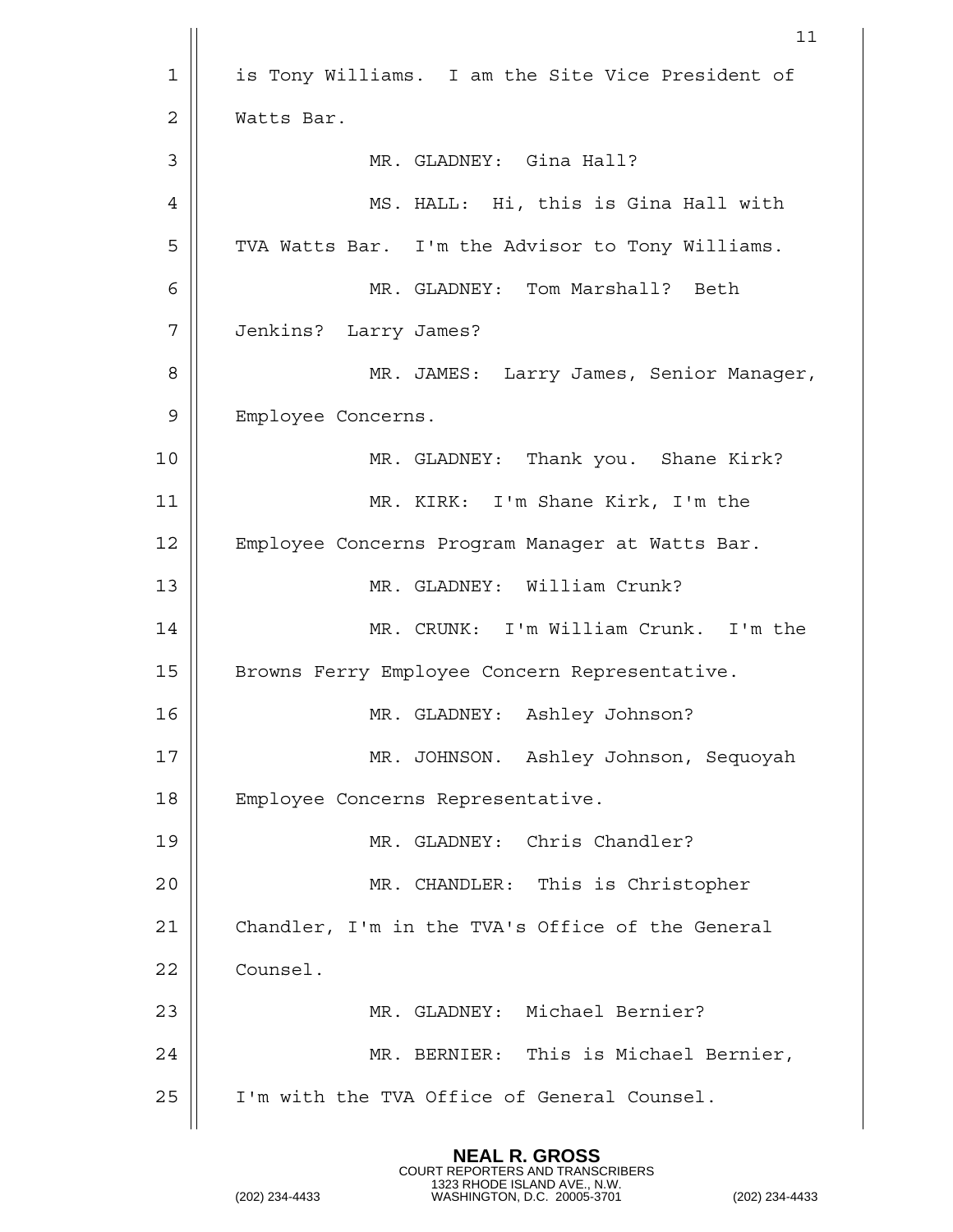|                | 12                                                  |
|----------------|-----------------------------------------------------|
| $\mathbf 1$    | MR. GLADNEY: Thank you. Tim Walsh?                  |
| $\overline{2}$ | MR. WALSH: Yes, Tim Walsh. I'm with                 |
| 3              | the Law Firm of Pillsbury Winthrop Shaw Pittman and |
| 4              | I am outside counsel for TVA.                       |
| 5              | MR. GLADNEY: Kim, Kimberly Hulvey?                  |
| 6              | MS. HULVEY: Hi, this is Kim Hulvey, TVA             |
| 7              | Regulatory Affairs.                                 |
| 8              | MR. GLADNEY: Jim Barstow?                           |
| 9              | MR. BARSTOW: Good afternoon, Jim                    |
| 10             | Barstow, I'm the Vice President of Nuclear          |
| 11             | Regulatory Affairs and Support Service.             |
| 12             | MR. GLADNEY: Jon Johnson? Jamie Paul?               |
| 13             | Bill Sitton?                                        |
| 14             | MR. SITTON: This is Bill Sitton, I work             |
| 15             | in TVA Corporate Communications and Nuclear         |
| 16             | Communications.                                     |
| 17             | MR. GLADNEY: Malinda Hunter?                        |
| 18             | MS. HUNTER: Malinda Hunter, TVA Public              |
| 19             | Relations.                                          |
| 20             | MR. GLADNEY: David Fountain? Okay, did              |
| 21             | I miss anyone from TVA?                             |
| 22             | MR. MEYERHALL: Justin Meyerhall for TVA             |
| 23             | External Relations.                                 |
| 24             | MR. GLADNEY: We have one other person               |
| 25             | who registered --                                   |
|                |                                                     |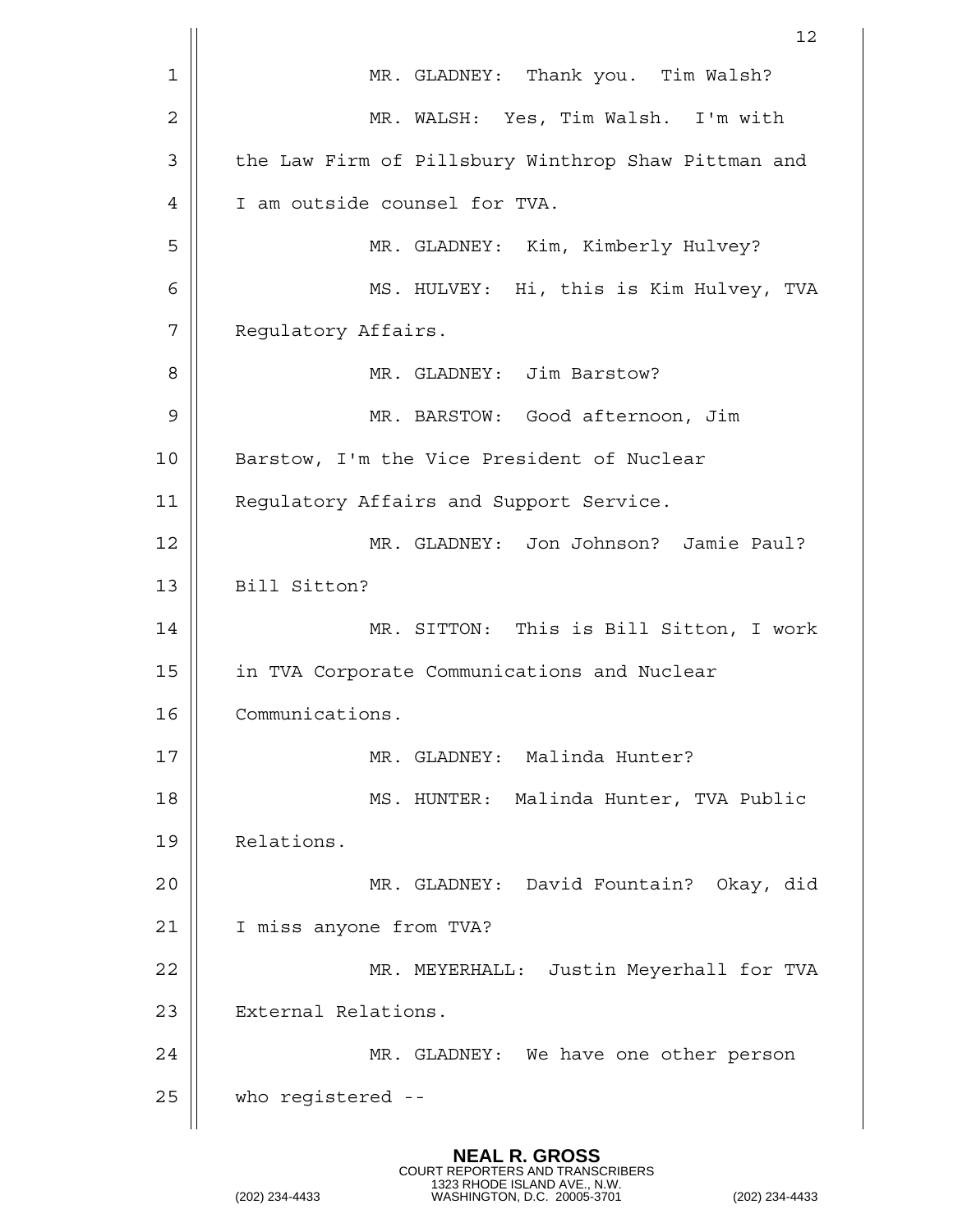|    | 13                                                  |
|----|-----------------------------------------------------|
| 1  | PARTICIPANT: This is --                             |
| 2  | MR. GLADNEY: Oh, go ahead.                          |
| 3  | PARTICIPANT: This is Day Hidson. I may              |
| 4  | have weighed in at the wrong time a minute ago. I'm |
| 5  | here to observe. I weighed in, I think, when you    |
| 6  | were talking about the petitioner.                  |
| 7  | MR. GLADNEY: Okay, thank you. Yes,                  |
| 8  | we'll have you --                                   |
| 9  | PARTICIPANT: Thank you.                             |
| 10 | MR. GLADNEY: Thank you. I appreciate                |
| 11 | that. Thank you for the clarity as well. Anyone     |
| 12 | else for TVA?                                       |
| 13 | MS. MACKENZIE: I'm not with TVA but I'm             |
| 14 | with the Engineering Association. This is Renee     |
| 15 | MacKenzie, Labor Relations for the Engineering      |
| 16 | Association.                                        |
| 17 | MR. GLADNEY: Okay. We have one other                |
| 18 | person who also registered, and his name is Paul J. |
| 19 | Zaffuts.                                            |
| 20 | MR. ZAFFUTS: Yes, Paul Zaffuts, I'm an              |
| 21 | independent nuclear Attorney.                       |
| 22 | MR. GLADNEY: Okay.                                  |
| 23 | MR. JORDAN: Also, this is Nate Jordan,              |
| 24 | NRC. Good afternoon. I apologize, I actually        |
| 25 | missed the initial introductions. I'm the backup    |
|    |                                                     |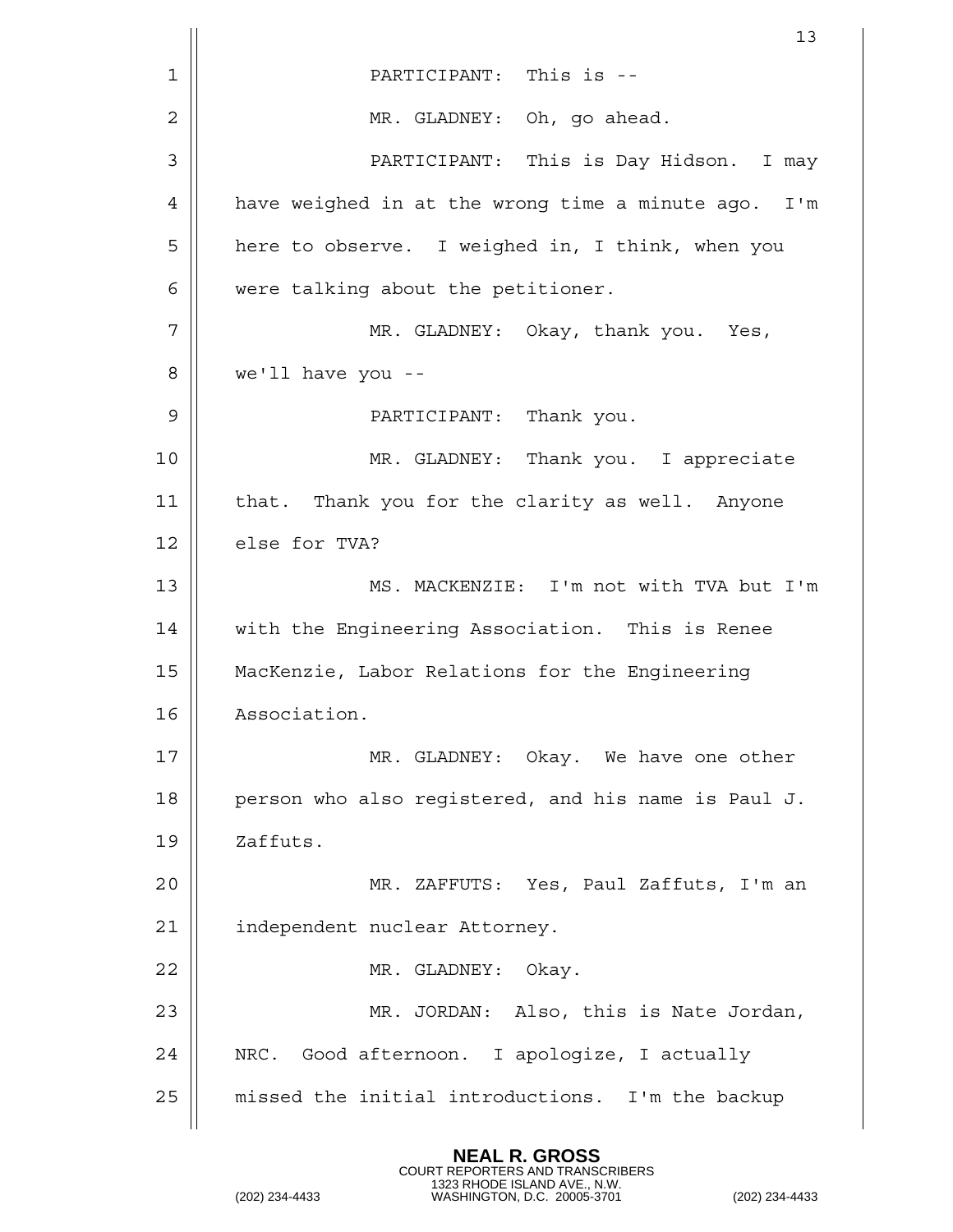|    | 14                                                     |
|----|--------------------------------------------------------|
| 1  | 2.206 process coordinator for NRC. Thank you.          |
| 2  | MR. GLADNEY: Thank you. And as Nate                    |
| 3  | alluded to, we have him also listed as a PRB Member.   |
| 4  | I just want to point that out as well.                 |
| 5  | Is there anyone else? Please note that                 |
| 6  | it is not required for members of the public to        |
| 7  | introduce themselves for this call. However, if        |
| 8  | there are any members of the public on the phone       |
| 9  | that wish to do so at this time, please state your     |
| 10 | name for the record.                                   |
| 11 | MR. COOK: This is Geoff Cook, I'm                      |
| 12 | retired from TVA. I was previously the manager of      |
| 13 | corporate licensing responsible for ECP for a four     |
| 14 | period from 2012 to 2016.                              |
| 15 | MS. HAGINE-DYER: This is Inza Hagine-                  |
| 16 | Dyer, currently a retiree, former Senior Manager of    |
| 17 | Nuclear Employee Concern.                              |
| 18 | MR. GLADNEY: Thank you. Anyone else                    |
| 19 | that would like to introduce themselves? If not, we    |
| 20 | will proceed forward.                                  |
| 21 | I like to emphasize that we each need to               |
| 22 | speak clearly and loudly to make sure that the court   |
| 23 | reporter can accurately transcribe this meeting.<br>Ιf |
| 24 | you do have something that you would like to say,      |
| 25 | please first state your name for the record.           |
|    |                                                        |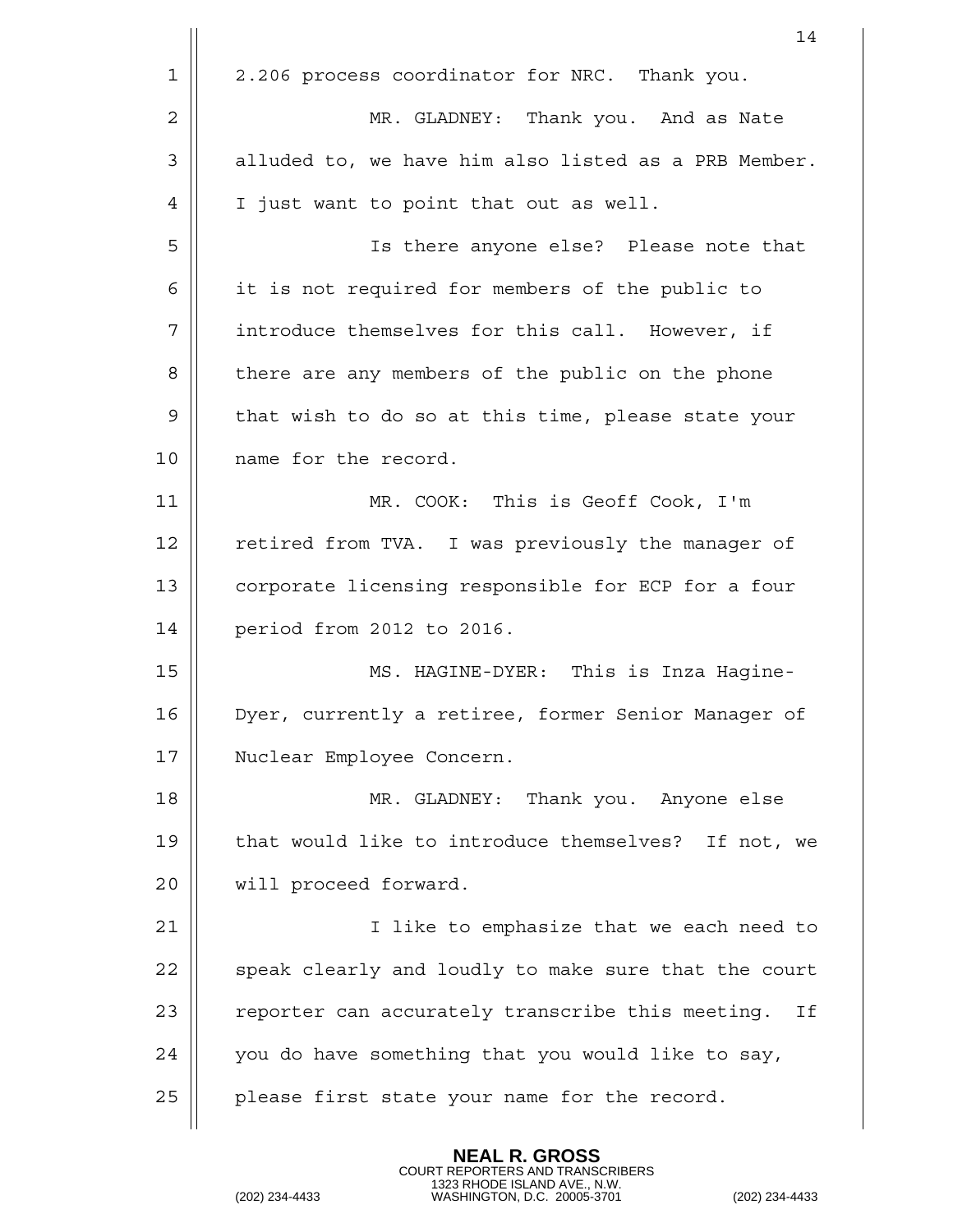|    | 15                                                   |
|----|------------------------------------------------------|
| 1  | For those dialing into the meeting,                  |
| 2  | please remember to mute your phones to minimize any  |
| 3  | back-line noise or distractions. If you do not have  |
| 4  | a mute button, this can be done by pressing the keys |
| 5  | To unmute, press the *6 key again. Thank you.<br>*6. |
| 6  | The agenda for today's meeting, after                |
| 7  | the introduction, is for the Petitioner to provide   |
| 8  | new information to the PRB in an hour and 40         |
| 9  | minutes.                                             |
| 10 | This time includes question and answers              |
| 11 | after the Petitioner's presentation for              |
| 12 | consideration in a final acceptance review. Please   |
| 13 | reserve your questions for after the Petitioner's    |
| 14 | presentation has been completed.                     |
| 15 | At this time, I'll turn the meeting over             |
| 16 | to Mr. Andy Hon, the Petitioner manager.             |
| 17 | MR. HON: Thank you, Robert, for the                  |
| 18 | introduction. First of all, again, I want to thank   |
| 19 | everyone for attending today's meeting.              |
| 20 | I would like to first, to share some                 |
| 21 | background on our process and the ground rules that  |
| 22 | we'll be following today.                            |
| 23 | The second 2.206 of Title 10 of the Code             |
| 24 | of Federal Regulations describes the petition        |
| 25 | process. It is a primary mechanism for the public    |
|    |                                                      |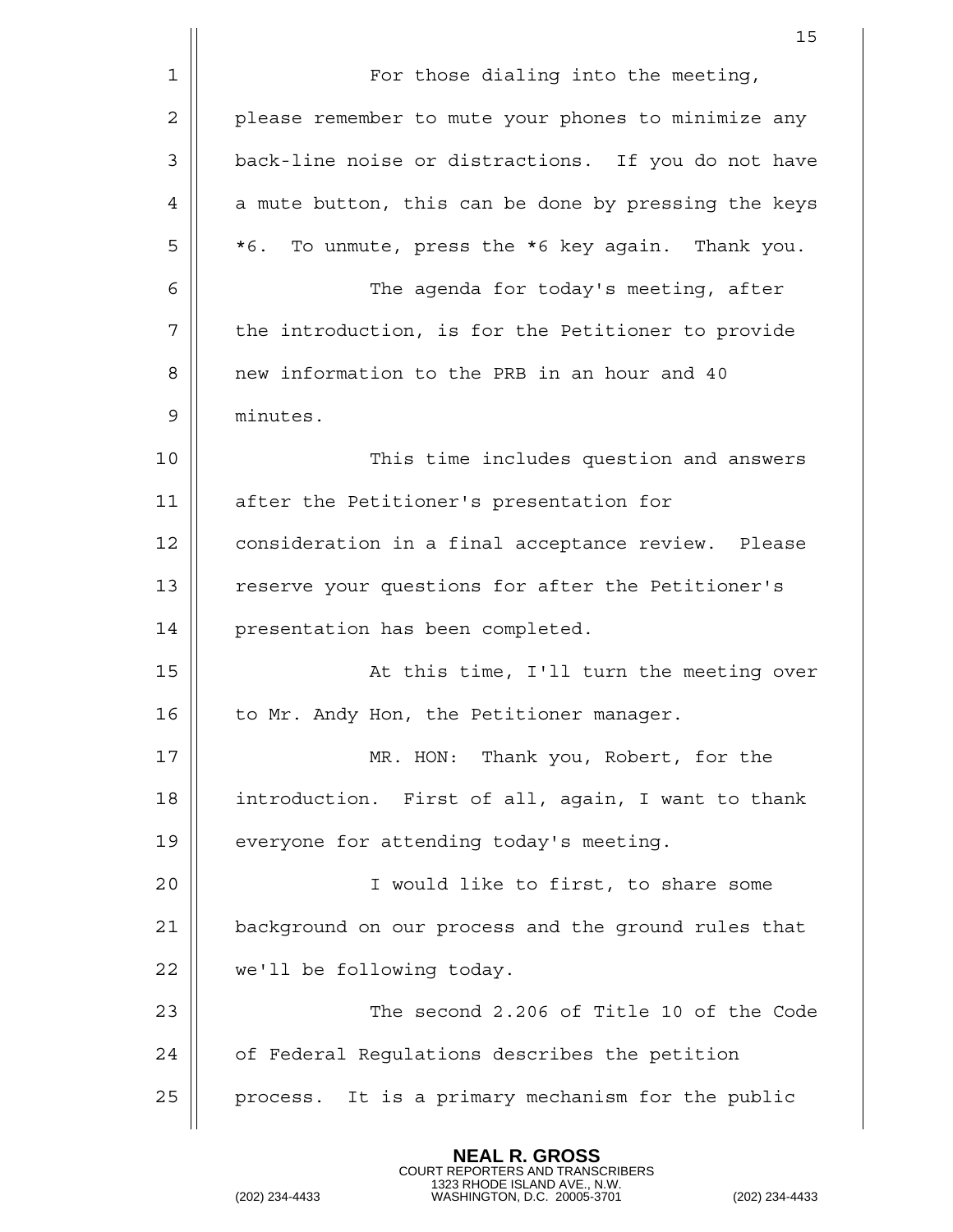|             | 16                                                   |
|-------------|------------------------------------------------------|
| $\mathbf 1$ | to request enforcement action by the NRC in a public |
| 2           | process.                                             |
| 3           | This process permits anyone to petition              |
| 4           | the NRC, to take enforcement by action related to    |
| 5           | NRC licensees or licensed activities. Depending on   |
| 6           | the results of this violation, NRC could modify,     |
| 7           | suspend or revoke an NRC issued licensed. Or take    |
| 8           | any other appropriate enforcement actions.           |
| 9           | The NRC Staff quidance for this petition             |
| 10          | of 2.206 petition request is contained in main       |
| 11          | Directive ND8.1. Which is publicly available.        |
| 12          | The purpose of today's meeting is to                 |
| 13          | give the Petitioner an opportunity to provide        |
| 14          | relevant additional explanation in support for the   |
| 15          | petition after having received the PRB's initial     |
| 16          | assessment.                                          |
| 17          | This meeting is not a hearing nor is it              |
| 18          | an opportunity for the Petitioner or any other       |
| 19          | members of the public to question or examine the PRB |
| 20          | on the merit or the issues presented in the petition |
| 21          | request. No decision regarding the merits of this    |
| 22          | petition will be made to this meeting.               |
| 23          | Following this meeting, the Petition                 |
| 24          | Review Board will conduct its internal deliberation. |
| 25          | The outcome of this internal meeting will be         |
|             |                                                      |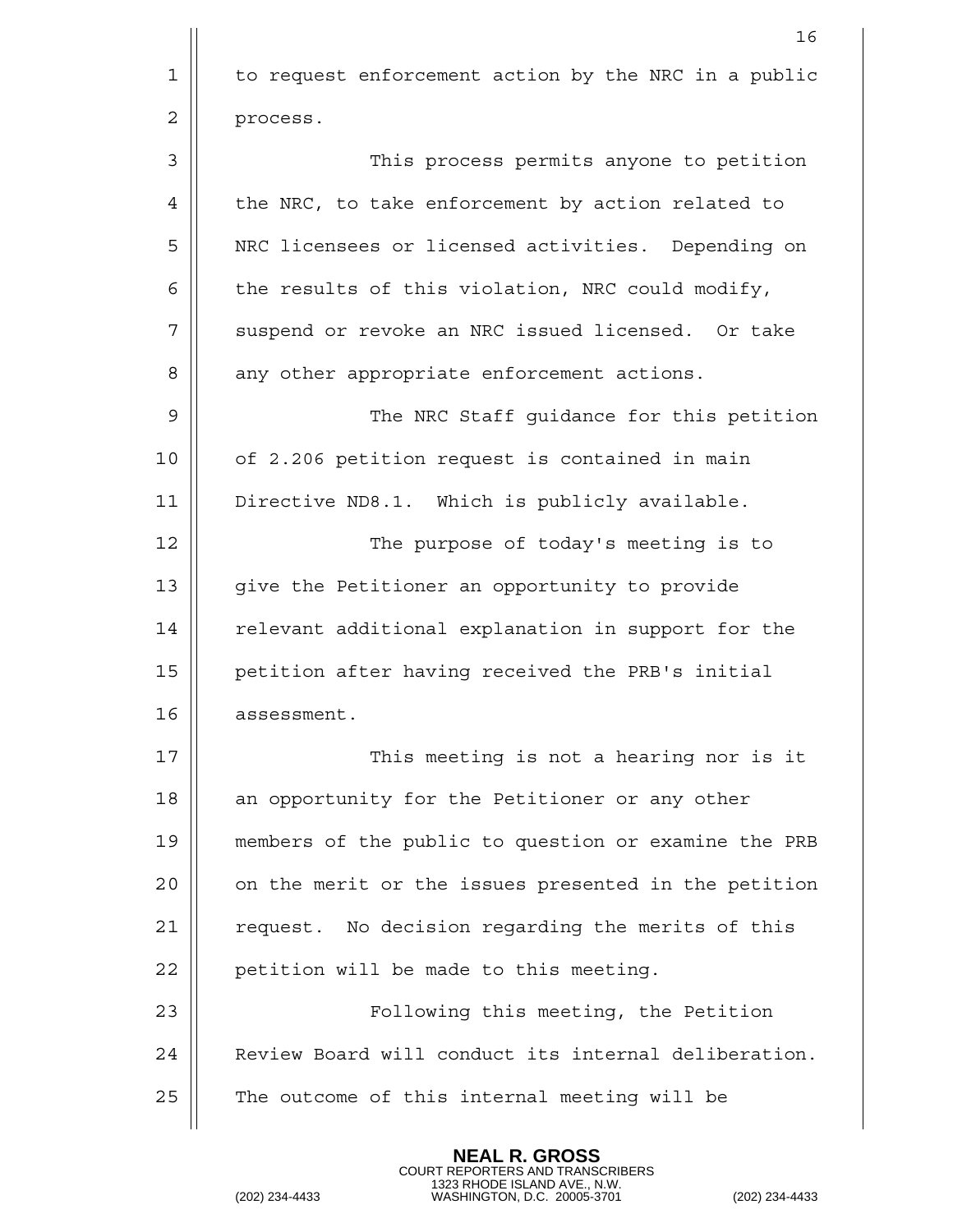|    | 17                                                   |
|----|------------------------------------------------------|
| 1  | provided to the Petitioner in writing.               |
| 2  | The PRB typically consists of a                      |
| 3  | chairman, usually a manager at the senior executive  |
| 4  | level for the NRC. There is a petition manager and   |
| 5  | a petition coordinator.                              |
| 6  | Other members of the Board are                       |
| 7  | determined by the NRR staff based on the contents of |
| 8  | the information of the petition request.<br>The      |
| 9  | members have already introduced themselves, just     |
| 10 | now.                                                 |
| 11 | As described in the process, the NRC                 |
| 12 | Staff may ask clarification questions in order to    |
| 13 | better understand the Petitioner's presentation and  |
| 14 | to reach a reasoned decision on whether or not to    |
| 15 | accept Petitioner's request for review under the     |
| 16 | 2.206 process.                                       |
| 17 | So now I will turn it over to the                    |
| 18 | Chairman of the PRB, Mr. Craig Erlanger.             |
| 19 | MR. ERLANGER: Good afternoon, everyone,              |
| 20 | this is Craig Erlanger and welcome to this meeting   |
| 21 | regarding the 2.206 petition submitted by Ms. Garde. |
| 22 | I would like to briefly summarize the                |
| 23 | scope of the petition under consideration and the    |
| 24 | NRC activities to date.                              |
| 25 | On June 4th and June 10th, 2019 you                  |
|    |                                                      |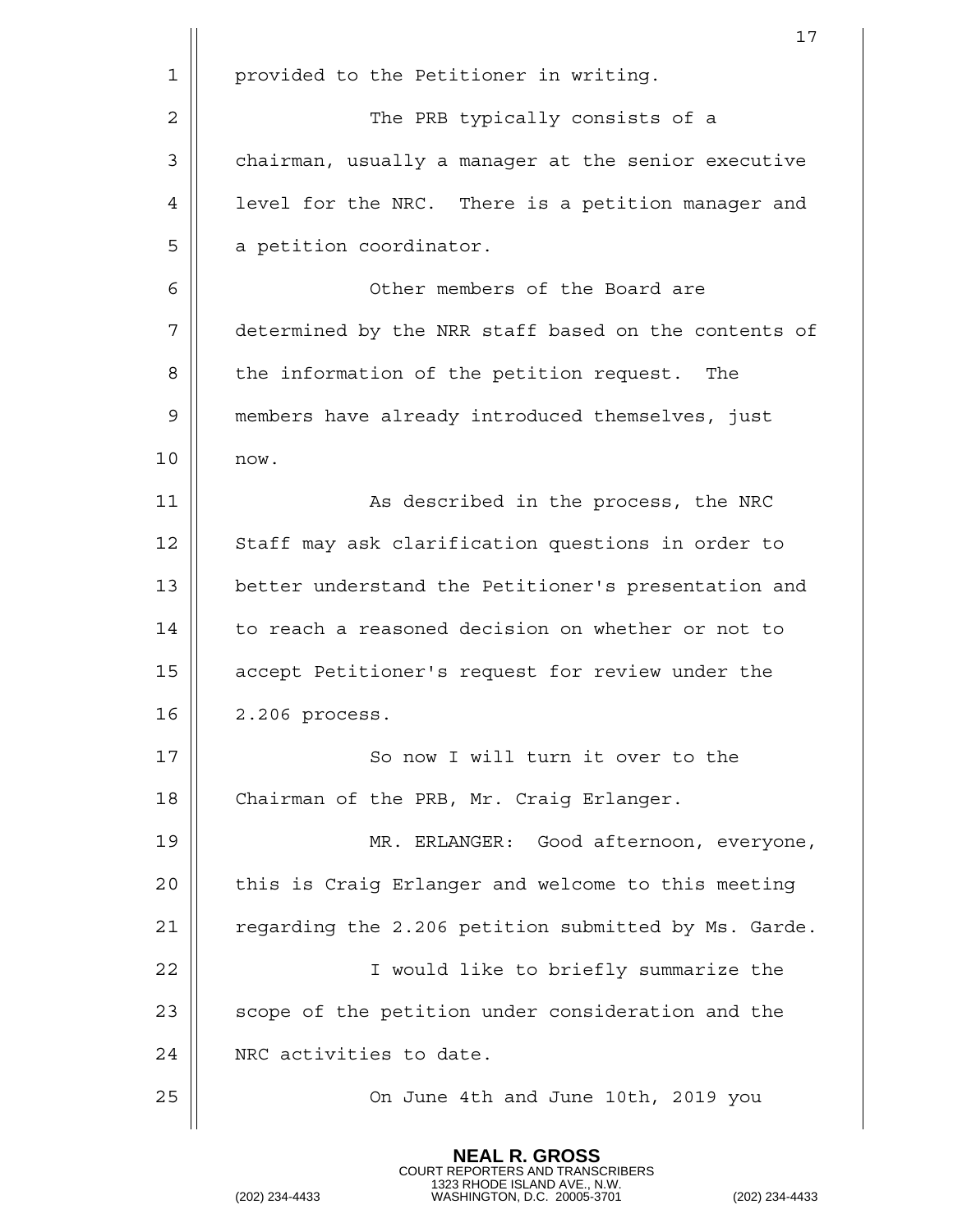|    | 18                                                   |
|----|------------------------------------------------------|
| 1  | submitted a petition to the NRC under 10 CFR 2.206   |
| 2  | regarding concerns about the employee concerns       |
| 3  | program restructuring at TVA that requested the NRC, |
| 4  | one, immediately issue an announcement to all TVA    |
| 5  | employees reiterating their rights and               |
| 6  | responsibilities to raise any safety related         |
| 7  | concerns that doing so is a legally protective       |
| 8  | activity and that promptly provides the NRC          |
| 9  | telephone number and email address to all employees. |
| 10 | If there is a significant safety related             |
| 11 | concern or complaint of retaliation, employees must  |
| 12 | know that there is a viable alternative avenue to    |
| 13 | raise it instead of remaining silent.                |
| 14 | Number two. Immediately require TVA to               |
| 15 | stop its ECP program conversion until it can         |
| 16 | demonstrate to the NRC a management of change        |
| 17 | process that ensures any program change maintains    |
| 18 | the necessary independence of any process to         |
| 19 | honestly, without interference by TVA management,    |
| 20 | report the truth of any findings.                    |
| 21 | Number three, demand that TVA present                |
| 22 | its alleged new program to the NRC and the public    |
| 23 | for review, hold the public meeting and then provide |
| 24 | feedback to TVA on whether its proposal is           |
| 25 | consistent with the expectations that have been      |

COURT REPORTERS AND TRANSCRIBERS 1323 RHODE ISLAND AVE., N.W. (202) 234-4433 WASHINGTON, D.C. 20005-3701 (202) 234-4433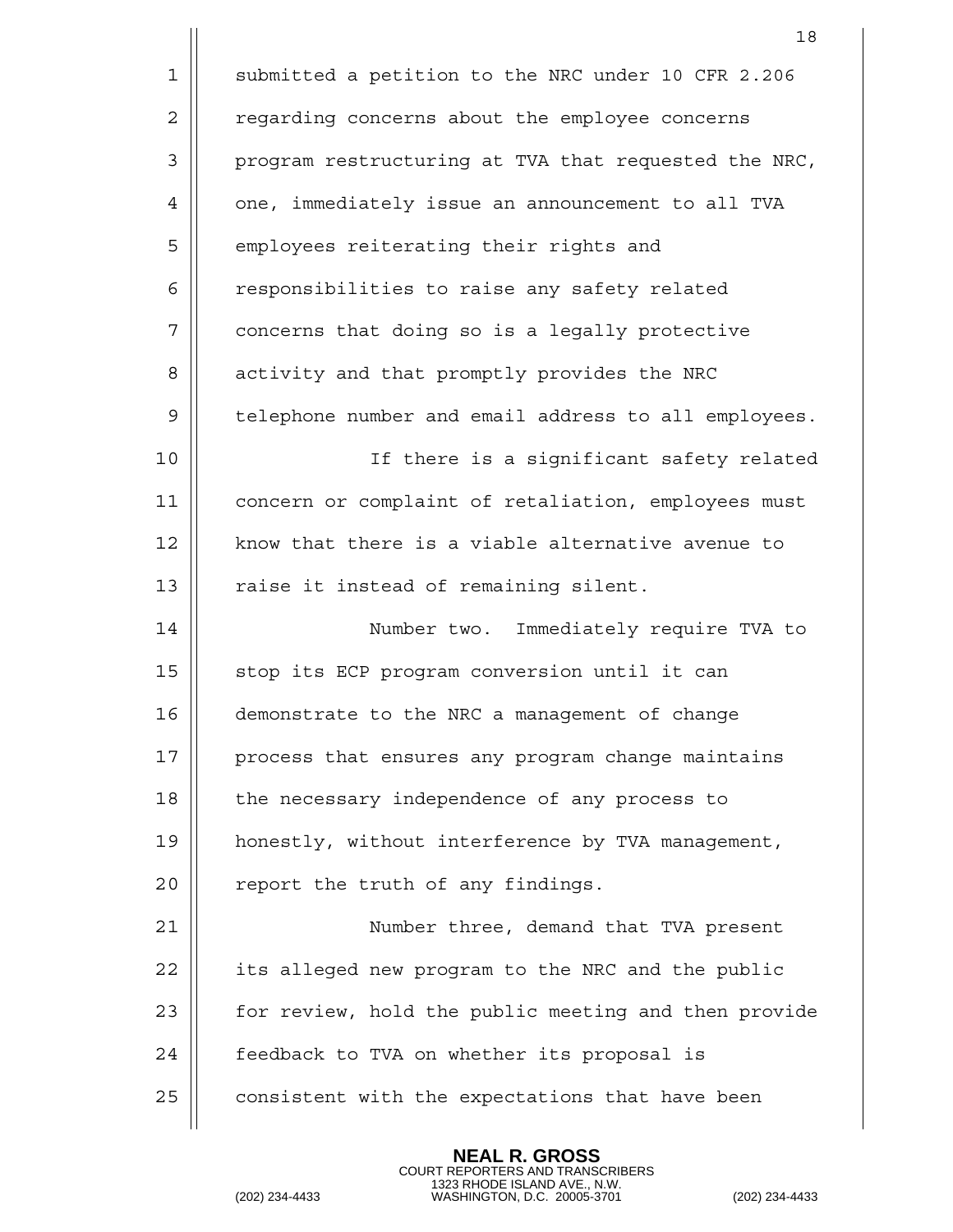19 1 | established by the confirmatory orders and the ECP 2 | best practices. 3 On April 9th, 2020 the Petition manager 4 | contacted you to inform you of the PRBs initial 5 | assessment that your petition does not meet 6 management directive 8.11, Section 3.C.1, criteria 7 for petition evaluation because the issue raised in 8 | the petition have been the subject of a facility 9 || specific or generic NRC Staff review. 10 || At the time that the petition was 11 || submitted to the NRC, the agency was also processing 12 multiple actions concerning TVA, including 13 || enforcement, inspection, assessment and allegations. 14 || In order to coordinate their response to  $15$  | the 2.206 petition, with the completion of the other  $16$  | actions, we determined that a delay of petition 17 || response was warranted. The NRC Staff has, and 18 || continues to evaluate, the safety conscious work 19 | environment at NRC requlated facilities, including  $20$  TVA. 21 || More specifically, since the changes to 22 | TVA's ECP described in your petition, the NRC Staff 23 | has completed safety conscious work environment 24 | inspections at the TVA operating reactors in the  $25$  | spring and summer of 2019.

> **NEAL R. GROSS** COURT REPORTERS AND TRANSCRIBERS

1323 RHODE ISLAND AVE., N.W. (202) 234-4433 WASHINGTON, D.C. 20005-3701 (202) 234-4433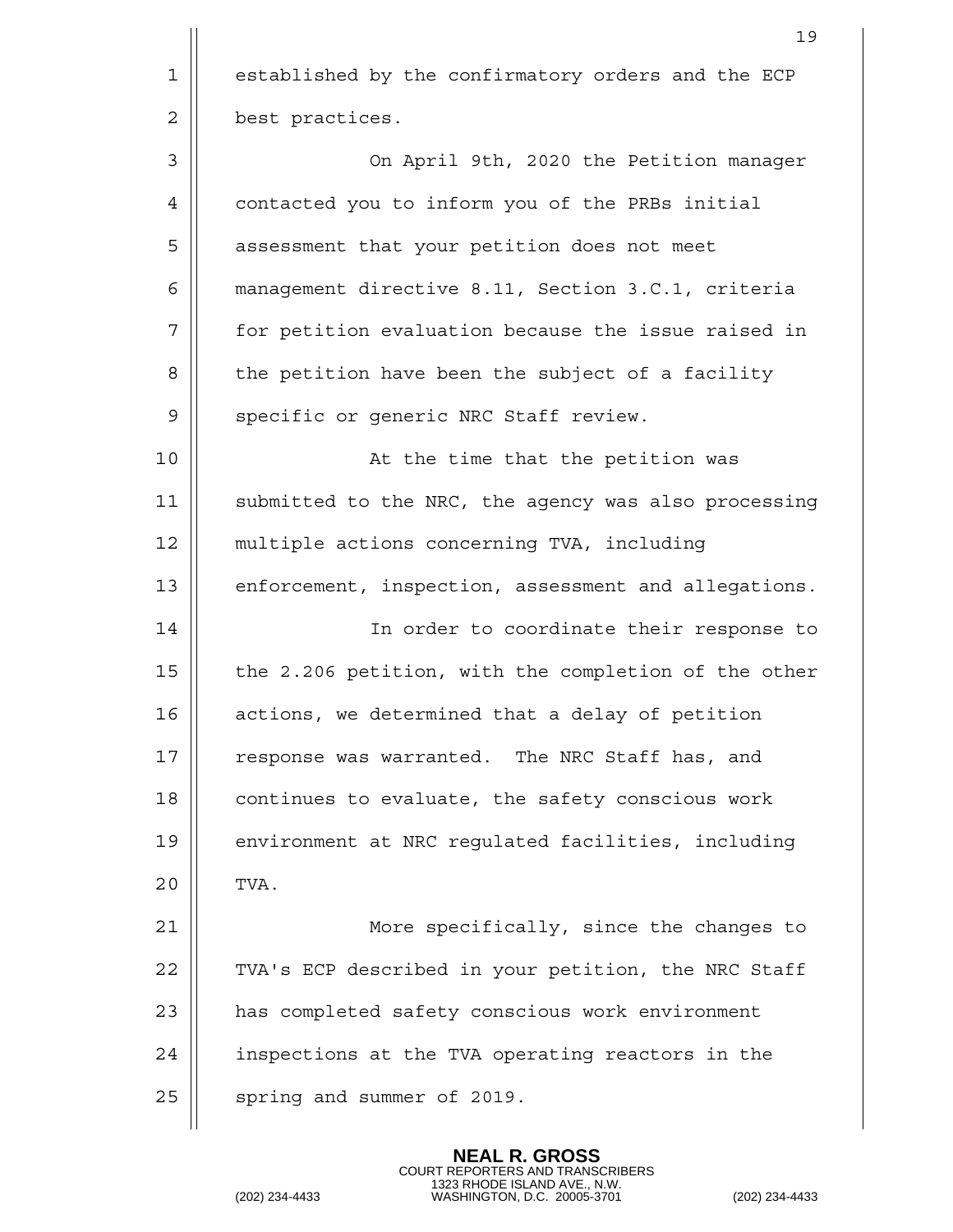|    | 20                                                   |
|----|------------------------------------------------------|
| 1  | The NRC conducted inspections and                    |
| 2  | interviews at all three of TVA's nuclear power       |
| 3  | plants and its corporate headquarters to gauge the   |
| 4  | safety conscious work environment and perception     |
| 5  | that TVA employees had regarding the ECP changes.    |
| 6  | The interviews indicated that changes                |
| 7  | TVA had made to the ECP did not have a discernible   |
| 8  | impact on employee's inclination to raise nuclear    |
| 9  | safety concerns or to use the ECP to raise such      |
| 10 | concerns.                                            |
| 11 | During annual PINR inspections, the NRC              |
| 12 | will continue to inspect the safety conscious work   |
| 13 | environment at TVA. The petition manager offered     |
| 14 | you an opportunity to address the PRB, to clarify or |
| 15 | supplement your petition in response to this         |
| 16 | assessment and you requested to address the PRB.     |
| 17 | As a reminder for the phone                          |
| 18 | participants, please identify yourself if you make   |
| 19 | any remarks as this will help us in the preparation  |
| 20 | of the meeting transcript that will be made publicly |
| 21 | available. Thank you for your participation during   |
| 22 | this meeting.                                        |
| 23 | And I would like to now turn it over to              |
| 24 | Ms. Garde and allow you the opportunity to provide   |
| 25 | any new information you believe the PRB should       |
|    |                                                      |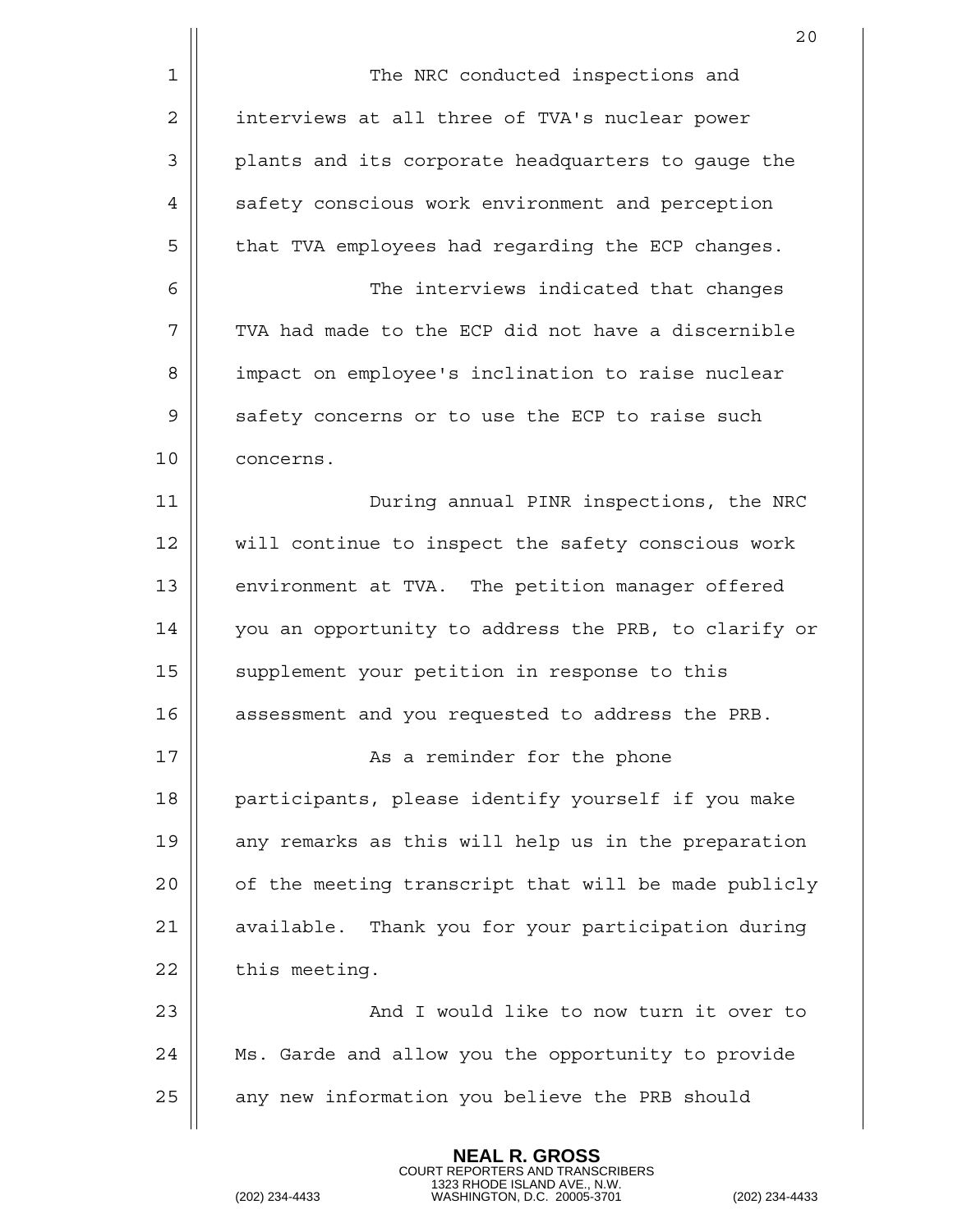|             | 21                                                   |
|-------------|------------------------------------------------------|
| $\mathbf 1$ | consider as part of this petition. Ms. Garde.        |
| $\mathbf 2$ | MR. GLADNEY: As a quick reminder to                  |
| 3           | everyone, if you're not speaking please remember to  |
| 4           | mute your phones to minimize any background noise or |
| 5           | distraction. If you do not have a mute button, this  |
| 6           | can be done by pressing the keys *6, and to unmute,  |
| 7           | *6 again.                                            |
| 8           | Thank you. And Ms. Garde, please                     |
| 9           | proceed.                                             |
| 10          | MS. GARDE: Thank you very much for the               |
| 11          | opportunity to address the Board. And I appreciate   |
| 12          | the attendance by all the people that have taken     |
| 13          | time this afternoon to attend this meeting.          |
| 14          | As a preliminary note, I just want to                |
| 15          | tell you that my office location is across from a    |
| 16          | fire department so if all a sudden there is fire     |
| 17          | department noise I apologize ahead of time.          |
| 18          | I have submitted a PowerPoint                        |
| 19          | presentation to be considered by the Board, and      |
| 20          | which I assume the Board has available to it. I      |
| 21          | don't intend to read from that but I would like      |
| 22          | confirmation from the Panel that they have received  |
| 23          | my PowerPoint presentation.                          |
| 24          | MR. ERLANGER: Ms. Garde, this is Craig               |
| 25          | Erlanger. I will confirm that we have received the   |
|             |                                                      |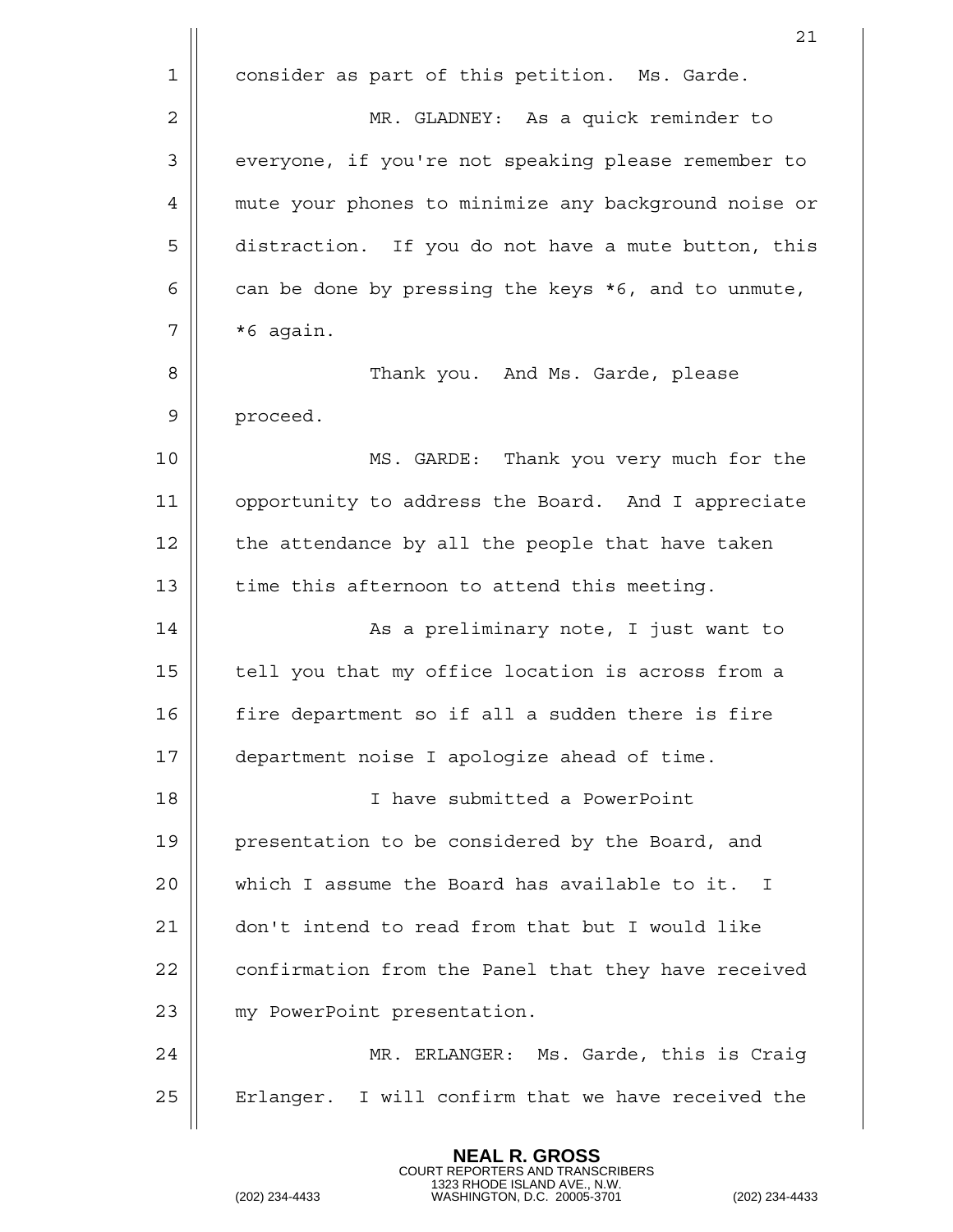|             | 22                                                   |
|-------------|------------------------------------------------------|
| $\mathbf 1$ | presentation.                                        |
| 2           | MS. GARDE: Okay, so I appreciate that.               |
| 3           | And I submit that in consideration as you consider   |
| 4           | this.                                                |
| 5           | I would like to make a couple of other               |
| 6           | comments and then allow Mr. Lochbaum to present his  |
| 7           | analysis.                                            |
| 8           | As a way of introduction, although some              |
| 9           | of you may know me personally, I would like to just  |
| 10          | reiterate that I have been involved in the NRC       |
| 11          | processes since 1983.                                |
| 12          | In 1983 I was a participant in the, one              |
| 13          | of the original 2.206 petitions regarding the then   |
| 14          | Zimmer Nuclear Power Plant under construction on the |
| 15          | basis of information which resulted in that 2.206    |
| 16          | being granted, significant changes being made to     |
| 17          | Zimmer, although Zimmer did not survive to           |
| 18          | completion. So I am familiar with the process.       |
| 19          | I would note that since that time the                |
| 20          | administration of 2.206 petition has become          |
| 21          | incredibly regulated. And I'm a little bit           |
| 22          | concerned that the processes, instead of             |
| 23          | facilitating 2.206 for full consideration by the     |
| 24          | Board, has become almost bound by the regulations to |
| 25          | avoid being able to be considered fully.             |
|             |                                                      |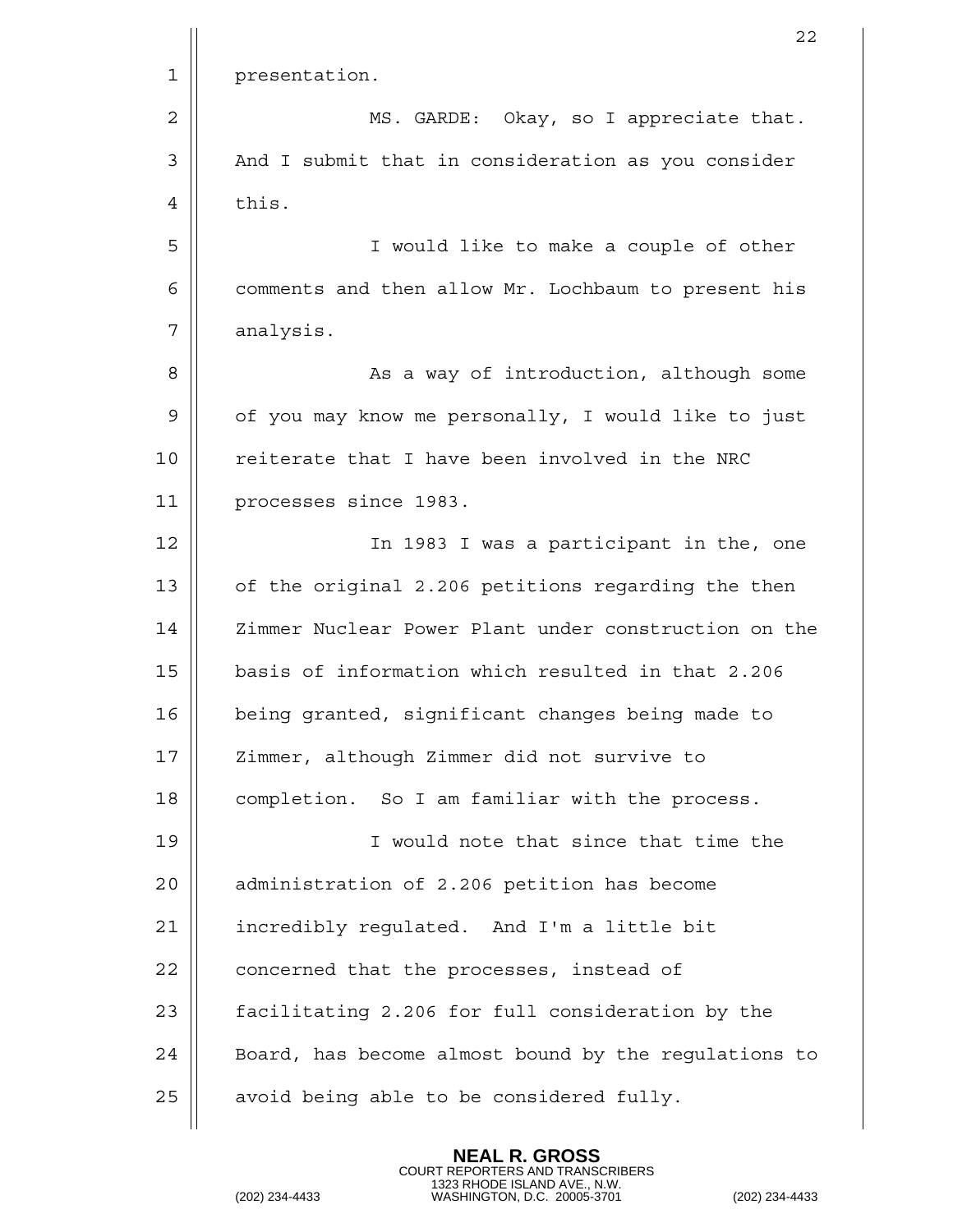|                | 23                                                   |
|----------------|------------------------------------------------------|
| 1              | And I hope that in this supplementation              |
| $\overline{2}$ | of the record that you will consider this from the   |
| 3              | broader perspective of the concerns at TVA.          |
| 4              | To be clear, the NRC Staffs normal and               |
| 5              | escalated enforcement process has failed to ensure   |
| 6              | that TVA has the requisite safety conscious work     |
| 7              | environment.                                         |
| 8              | The NRC's maze of processes has often                |
| 9              | been blinded. Blinded the Staff from the obvious     |
| 10             | conclusion that TVA has been unable or unwilling to  |
| 11             | change its safety culture.                           |
| 12             | And this 2.206 petition request, which               |
| 13             | has been pending for a year now, be granted to       |
| 14             | provide a narrowly focused modification of the       |
| 15             | license to require that TVA be mandated to have an   |
| 16             | independent safety conscious work environment        |
| 17             | oversight perspective to assist TVA in getting to    |
| 18             | where it needs to be in the context of having a      |
| 19             | safety conscious work environment.                   |
| 20             | The evidence that has been presented so              |
| 21             | far, and that will be supplemented today, should be  |
| 22             | taken under full consideration that TVA is facing a  |
| 23             | significant culture problem that runs deep and long. |
| 24             | And that without the kind of independent             |
| 25             | oversight, including public oversight, such as was   |
|                |                                                      |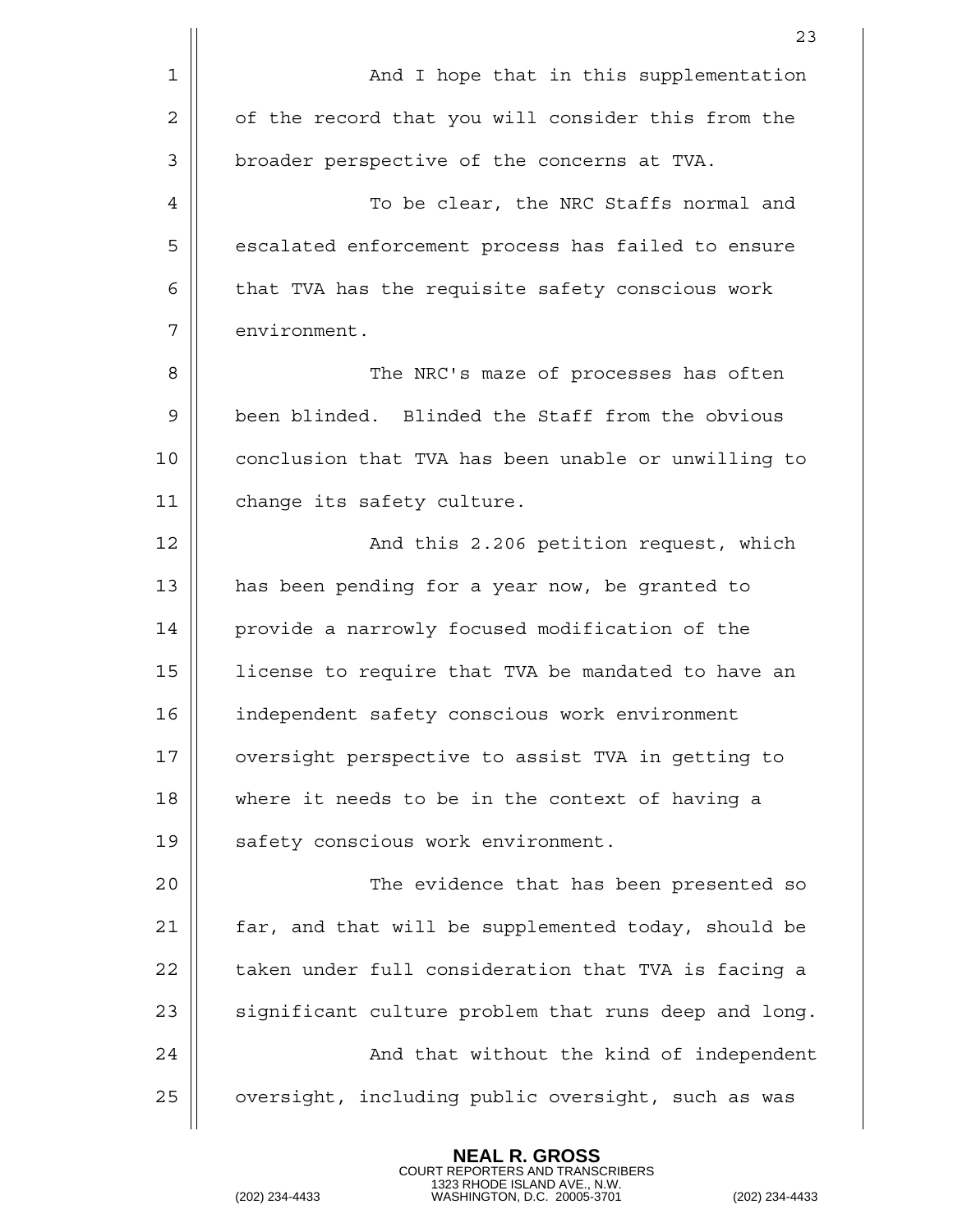1 done at Millstone, I fear and believe that TVA will 2 | not be able to change its culture, that it is too 3 | embedded in a culture of avoidance of the disclosure 4 || of truth and the type of actions that management has 5 | taken over the years has contributed to an inability 6 | to change this culture without public oversight and 7 || accountability. 8 || My initial request, for Item Number 1, 9 Wed Secause the actions taken to remove the ECP 10 department in total, was a significant event that 11 was so badly handled by TVA management that it had 12 || an impact. That impact has been confirmed by the 13 | Oak Ridge surveys. 14 It has been confirmed by the NRC's 15 || actions, in terms of looking at allegations. But it 16 is much deeper than is reported in those reports. 17 || And some of that information will be  $18$  | shared with you today, which I do not believe was 19 **Quart** considered by the Staff. 20 The Staff actions, although significant 21 || in the context of escalated enforcing actions since  $22$  | at least 2016, have not resulted in a change in the  $23$  || culture. And that is evidence by the fact that the 24 || OI investigations and enforcement actions that have  $25$  | recently been revealed.

**NEAL R. GROSS**

COURT REPORTERS AND TRANSCRIBERS 1323 RHODE ISLAND AVE., N.W. (202) 234-4433 WASHINGTON, D.C. 20005-3701 (202) 234-4433

24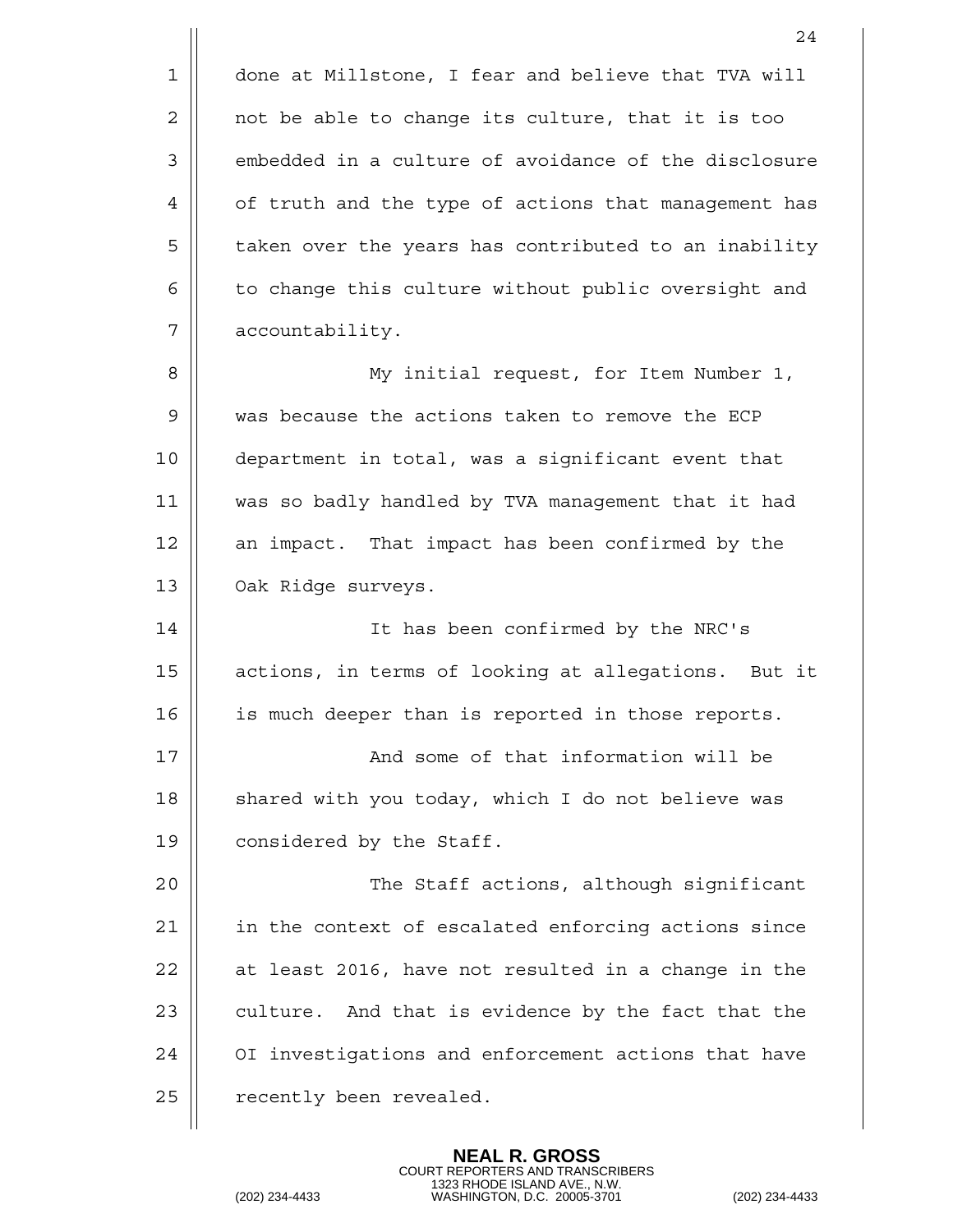|    | 25                                                   |
|----|------------------------------------------------------|
| 1  | And I do not believe were considered by              |
| 2  | the PRB in its initial consideration, has            |
| 3  | significant implications for the cultural defects at |
| 4  | TVA. Because no additional actions were taken that   |
| 5  | modified the license, TVA continues to operate and   |
| 6  | manage in a way that ensures that TVA employees and  |
| 7  | contractors are not actually provided with the, an   |
| 8  | alternative avenue to raise concerns that is free    |
| 9  | from fear of retaliation and, almost more            |
| 10 | importantly, have disregarded or now believe that no |
| 11 | action will be taken by employee concerns that are   |
| 12 | raised any way.                                      |
| 13 | The new ECP program has had one                      |
| 14 | effectiveness review internally. That effectiveness  |
| 15 | review confirmed that the new program is still       |
| 16 | woefully deficient in terms of providing the kind of |
| 17 | curiosity and independence that will allow full      |
| 18 | access to ECP investigations that would allow        |
| 19 | employees to raise those concerns.                   |
| 20 | Some of the examples you'll be given                 |
| 21 | today confirm that. And again, I don't want to read  |
| 22 | my slides, however, the NRC's decision to take no    |
| 23 | additional action last year after the ECP people     |
| 24 | were removed, have in fact resulted in a long-term   |
| 25 | impact.                                              |
|    |                                                      |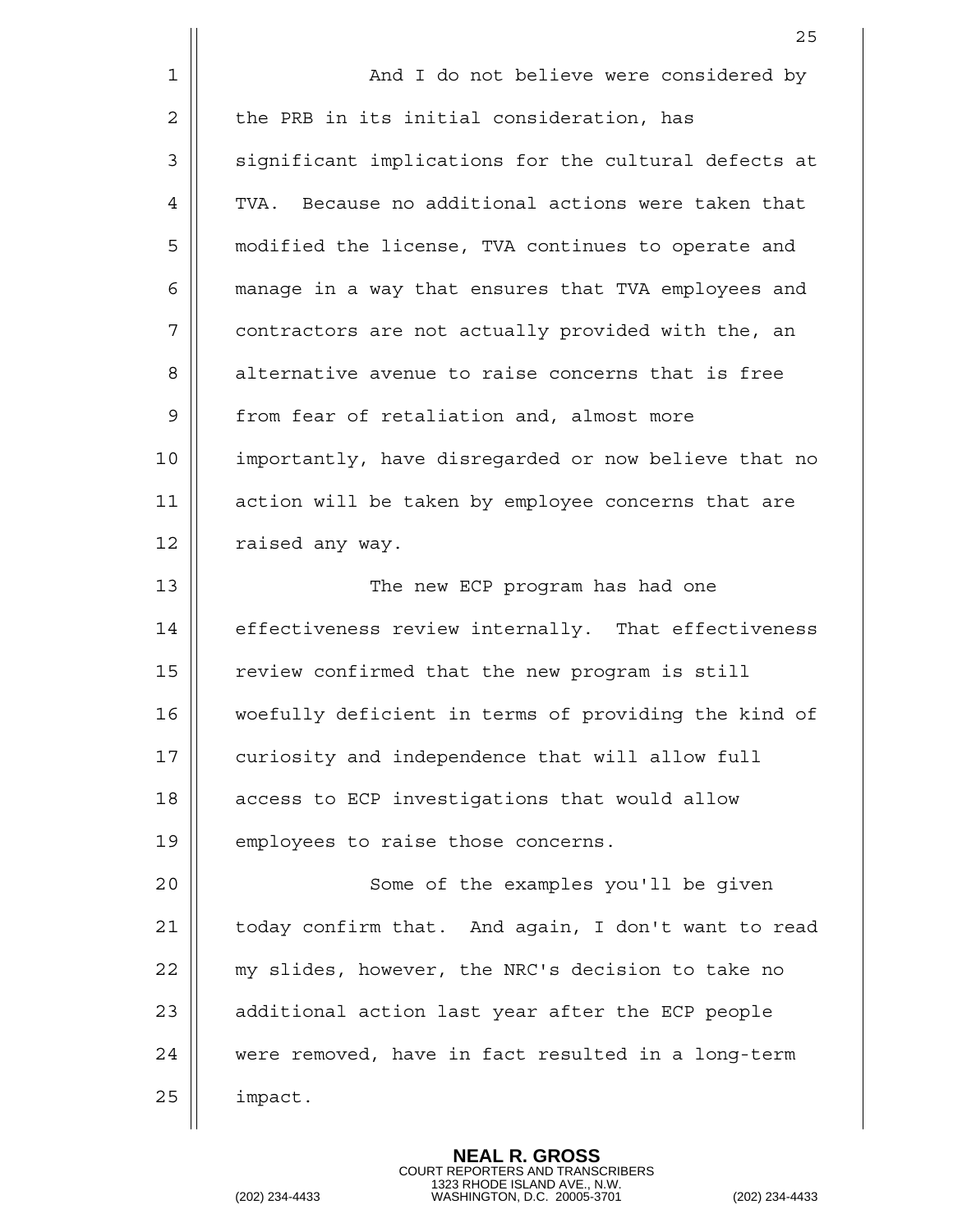1 | The NRC's Office of Enforcement letter 2 dated April 29th, 2020 reference a nuclear safety 3 | culture assessment that was done in the Fall of 4 2019, which confirmed, at least at Browns Ferry, a 5 | decline in worker perceptions of safety conscious 6 | work environment compared to the results from 2018 7 || when the old ECP was in place.

8 The Oak Ridge assessment did not find a 9 | improving safety conscious work environment and 10 || confirmed that the removal of all ECP 11 || representatives had a significant effect on the 12 workforce's perception of retaliation for raising 13 **concerns.** The normal and escalated enforcement  $14$  | processes has failed to change the TVA culture.

15 From 2009 and 2017 consent orders, the 16 2016 chilling effect letter has still all failed to  $17$   $\parallel$  change the cultures. And because of that, this 18 || petition is being, I think, modified, if you will, 19 || to request that the PRB consider a modification to  $20$  || the license that puts in place, at least on a 21 | temporary basis, until certain performance 22 | indicators can be matched, that the culture 23 || assessment is done by an independent team of experts  $24$   $\parallel$  accountable and reportable to the public in an  $25$  | effort to really make a change in the culture.

**NEAL R. GROSS**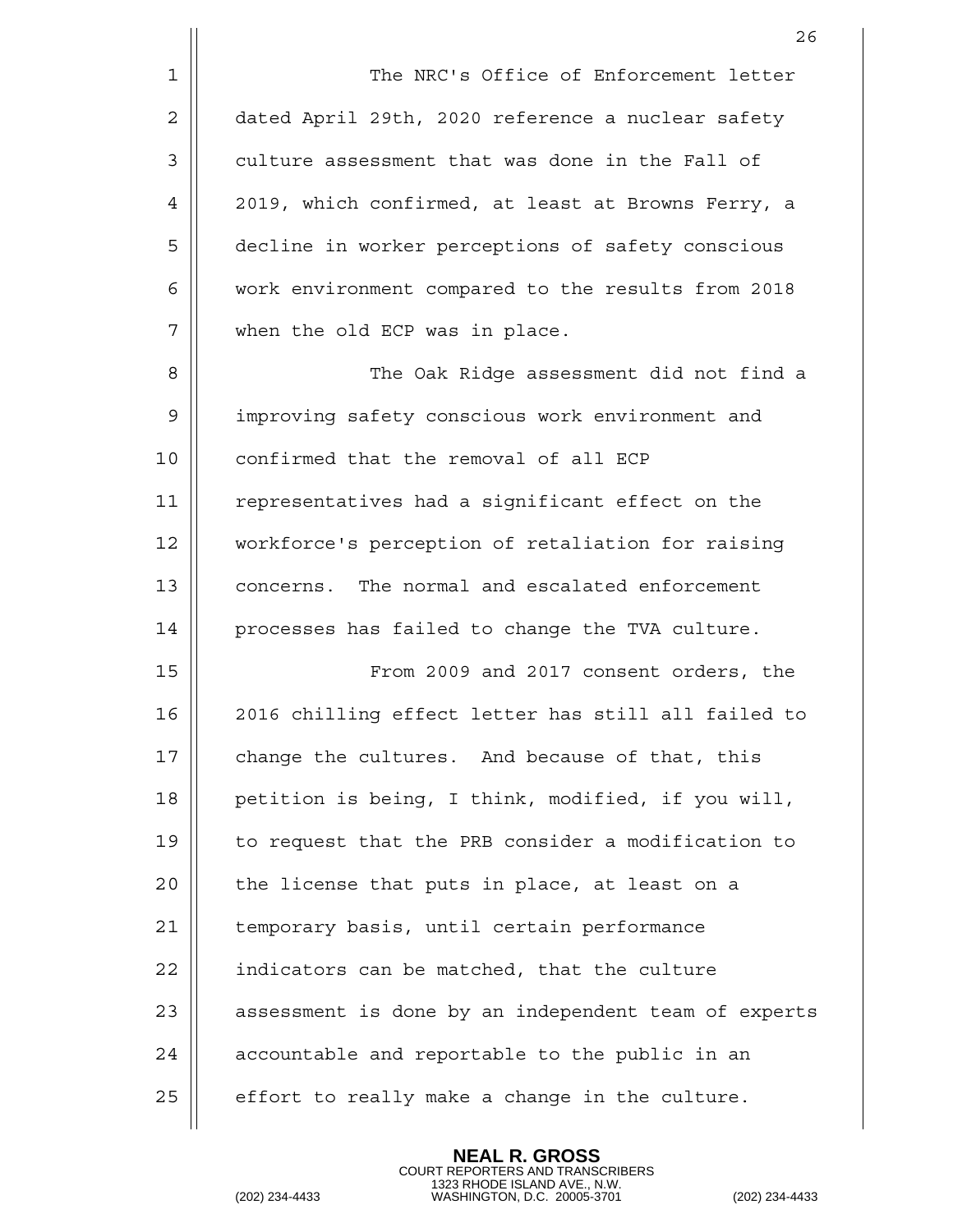|    | 27                                                   |
|----|------------------------------------------------------|
| 1  | As most of you know, I was a member of               |
| 2  | an independent safety culture assessment team at     |
| 3  | Millstone. A plant that had similar serious deep     |
| 4  | culture problems that had gone for a long time.      |
| 5  | And I believe that without that                      |
| 6  | independent assessment Millstone's culture would not |
| 7  | have changed. But with the independent assessment,   |
| 8  | which included public accountability, that culture   |
| 9  | changed in about 18 months.                          |
| 10 | And I believe that unless, and until TVA             |
| 11 | is required to have that type of oversight, which    |
| 12 | the NRC has done before and can do again, that TVA   |
| 13 | will not make the necessary safety culture changes   |
| 14 | to effect real change in an order to ensure that the |
| 15 | safety conscious work environment at all the plants  |
| 16 | that TVA manages, operates in a way consistent with  |
| 17 | the NRC's expectations.                              |
| 18 | I don't think, I'm seeking in this                   |
| 19 | modification a narrowly focused independent          |
| 20 | oversight. I don't think it's necessary to have the  |
| 21 | type of, the broad Millstone approach, much more     |
| 22 | narrowly focused through safety conscious work       |
| 23 | environment elements and attributes and the          |
| 24 | requirements necessary for managers, who think       |
| 25 | things, who apparently think things are great, but   |
|    |                                                      |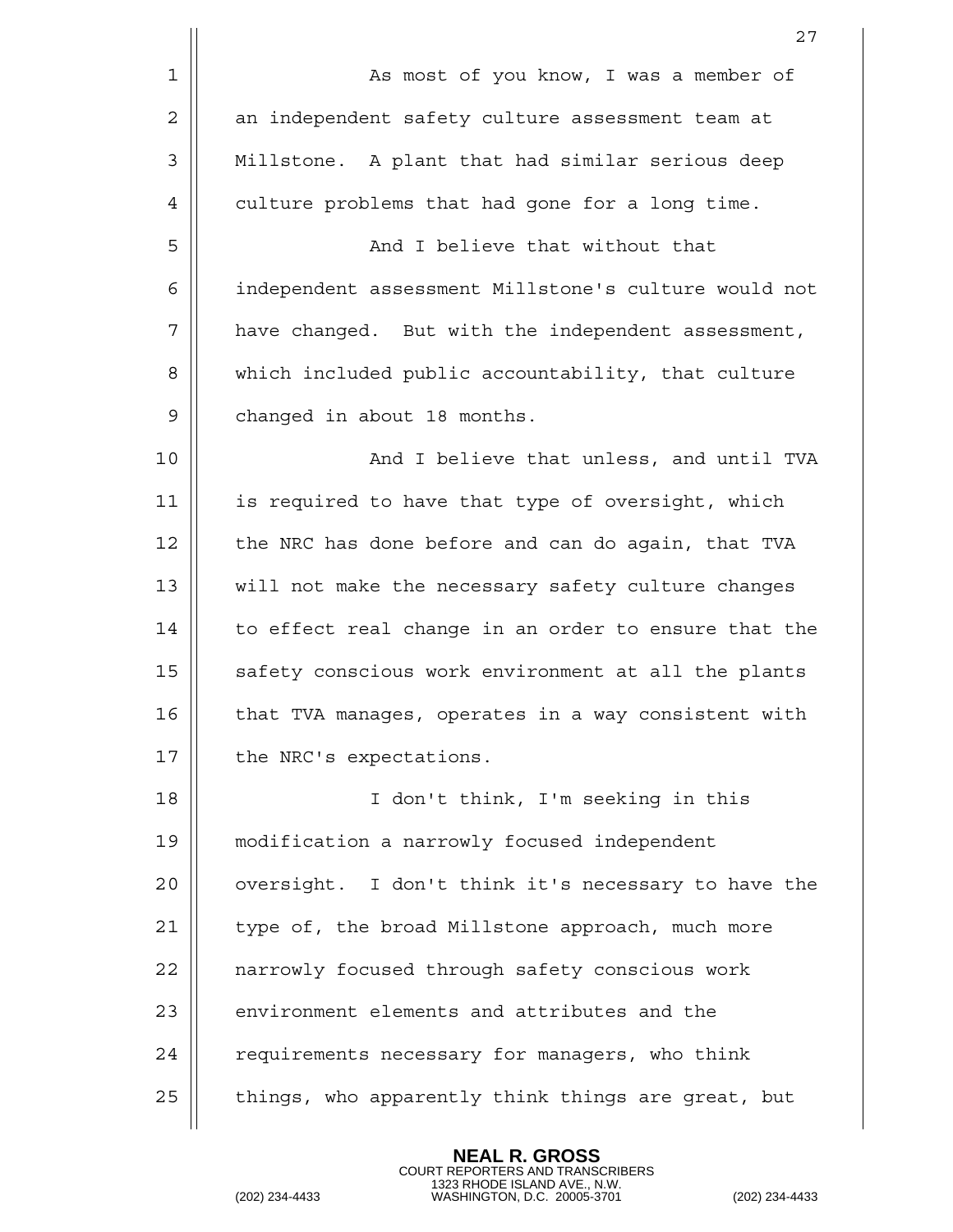|    | 28                                                  |
|----|-----------------------------------------------------|
| 1  | employees do not.                                   |
| 2  | And so, I'm going to see in my time to              |
| 3  | either answer your questions or allow you to hear   |
| 4  | from Mr. Lochbaum, who has completed an analysis of |
| 5  | what the NRC PRB relied upon in denying the initial |
| 6  | 2.206 petition, and some of the employees so you    |
| 7  | have a different perspective than my own.           |
| 8  | I think that the rest of my presentation            |
| 9  | pretty much speaks for itself in the slides that I  |
| 10 | presented, but I would like to answer any questions |
| 11 | that people may have either at this time or at the  |
| 12 | end. So I'll stop now and, again, rely upon the     |
| 13 | PowerPoint presentation that I submitted for your   |
| 14 | consideration.                                      |
| 15 | Is there any questions?                             |
| 16 | This is Craig Erlanger.<br>MR. ERLANGER:            |
| 17 | Members of the PRB, do you have any questions at    |
| 18 | this time?                                          |
| 19 | Ms. Garde, we are planning questions,               |
| 20 | offering that to the PRB at the end, so we will     |
| 21 | definitely being doing that as well. Any PRB        |
| 22 | Members have any questions or statements they would |
| 23 | like to make?                                       |
| 24 | Hearing none, Ms. Garde, I'll turn it               |
| 25 | back to you for your next presentation.             |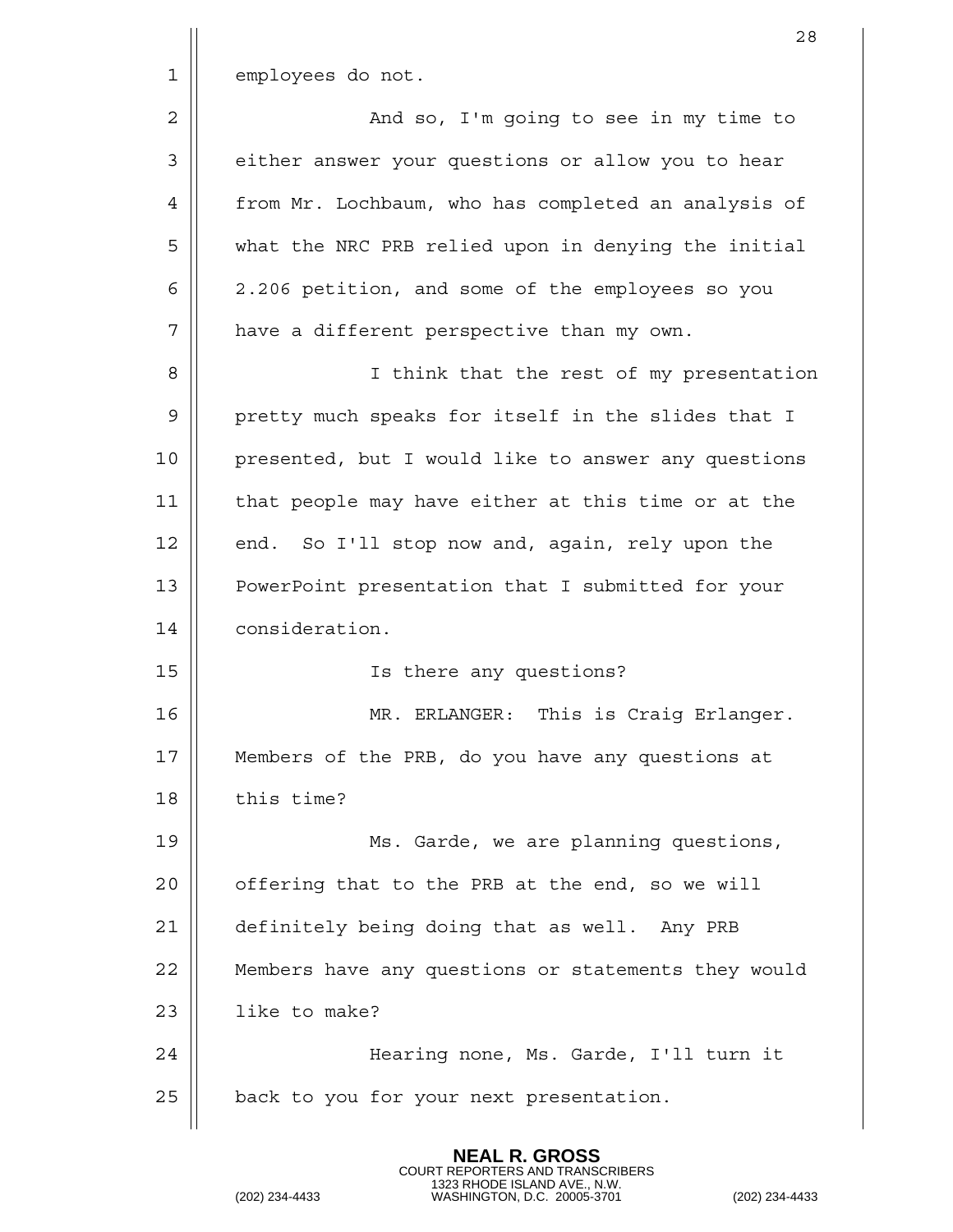|    | 29                                                   |
|----|------------------------------------------------------|
| 1  | MS. GARDE: All right. There is one                   |
| 2  | other point I wanted to make with respect to the new |
| 3  | ECP program.                                         |
| 4  | The ECP Program, at the TVA plants, has              |
| 5  | often been confused with also performing and         |
| 6  | providing the safety culture and safety conscious    |
| 7  | work environment assessments for TVA management.     |
| 8  | One of the significant problems here is              |
| 9  | that the new ECP program decided that they are not   |
| 10 | yet trained. The new ECP program still is confusing  |
| 11 | who is identifying whether or not particular         |
| 12 | departments or particular managers have problems in  |
| 13 | terms of their behaviors and attitudes in terms of   |
| 14 | creating a chilling effect within particular         |
| 15 | departments.                                         |
| 16 | And there are still particular                       |
| 17 | departments that need assessments and services that  |
| 18 | ECP people cannot necessarily provide. ECP programs  |
| 19 | should have investigators and accompany,             |
| 20 | particularly the problems that TVA has.              |
| 21 | Should have safety culture, professional             |
| 22 | and experts in that area in order to ensure that the |
| 23 | management corrective actions are actually taken     |
| 24 | after their prescribed with performance indicators   |
| 25 | that indicate success is being made in terms of      |
|    |                                                      |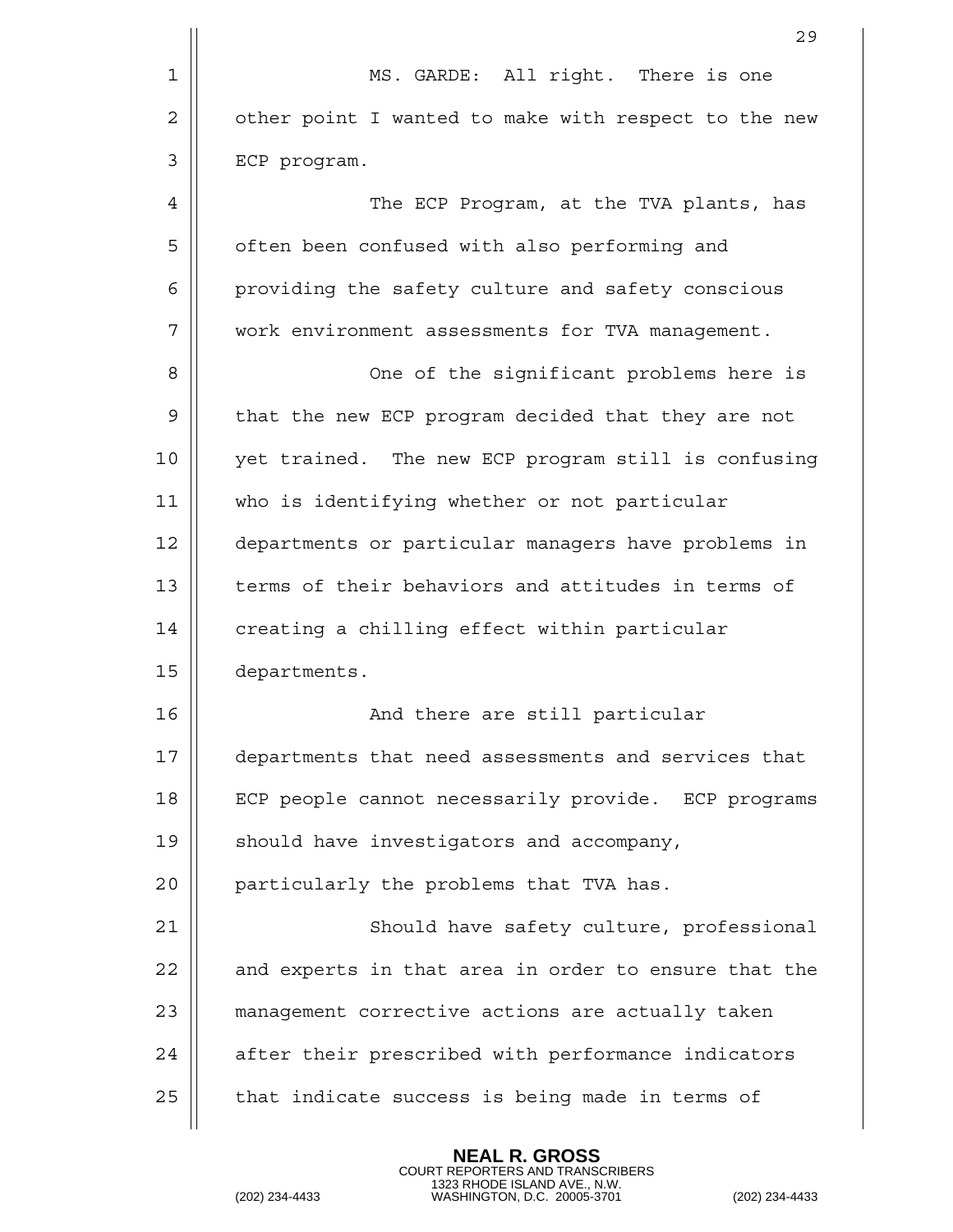|    | 30                                                   |
|----|------------------------------------------------------|
| 1  | changing culture. That has not happened.             |
| 2  | TVA continues to operate in a way that               |
| 3  | is primarily to deny that issues need to be          |
| 4  | resolved, and then when issues are identified for    |
| 5  | resolution and added to by management toward the     |
| 6  | people who raised those concerns or confirm that     |
| 7  | those concerns exist, continue to be negative.       |
| 8  | Until that changes, nothing at TVA is going to       |
| 9  | change.                                              |
| 10 | And I do not believe that can happen                 |
| 11 | unless they have trained expert independent          |
| 12 | assistance in getting there.                         |
| 13 | I have seen cultures change with that.               |
| 14 | I think TVA's culture can change with the right      |
| 15 | attributes, performance indicators and plan to       |
| 16 | improve. I don't see that happening, and I don't     |
| 17 | see it will happen, unless the NRC takes special,    |
| 18 | unique, narrowly focused enforcement action to       |
| 19 | ensure that it happens.                              |
| 20 | So, thank you very much. And I would                 |
| 21 | like to now introduce David Lochbaum, who will speak |
| 22 | on behalf of having done an analysis of the work     |
| 23 | that the PRB relied upon to deny the original        |
| 24 | petition.                                            |
| 25 | MR. LOCHBAUM: Good afternoon. My name                |
|    |                                                      |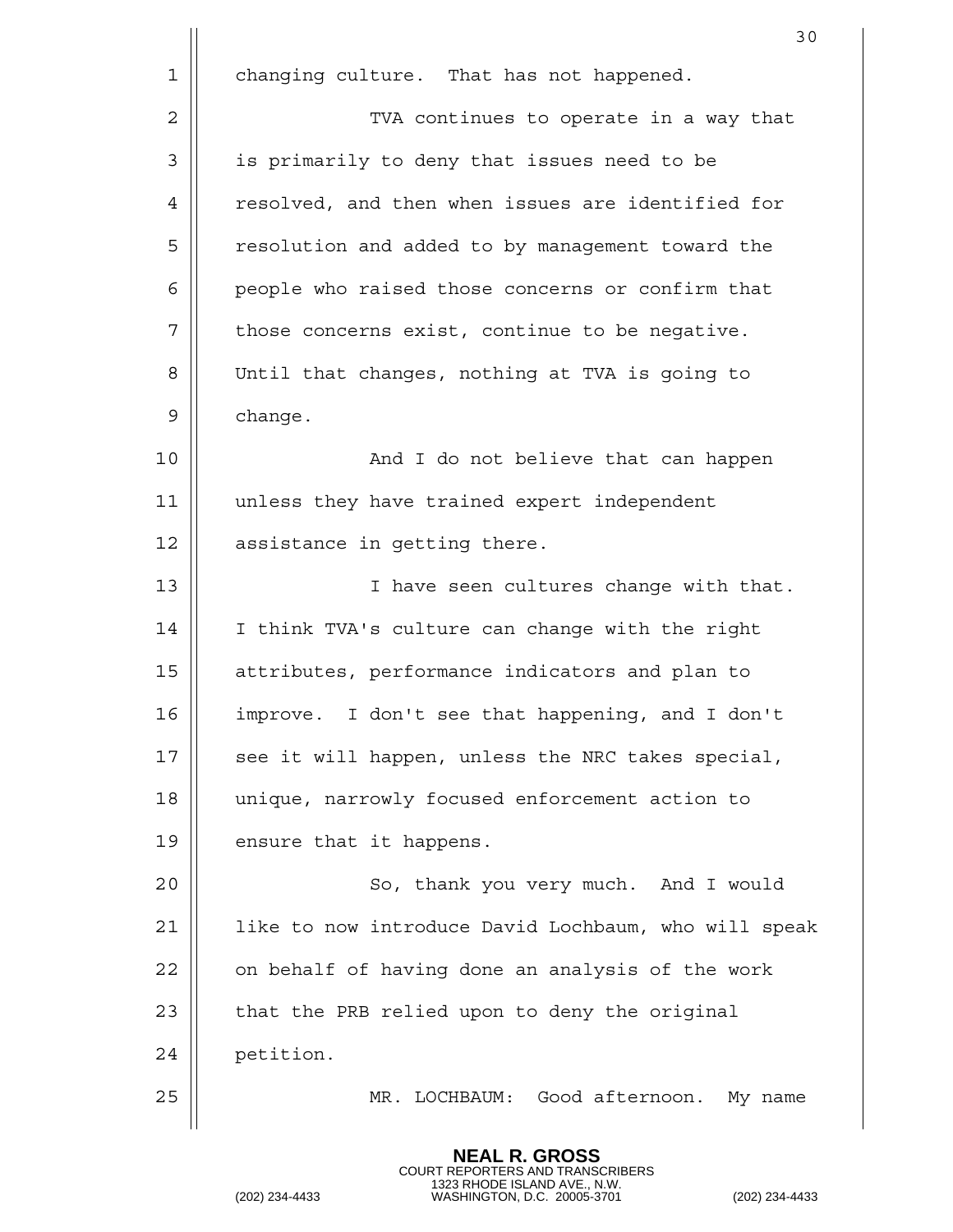|    | 31                                                   |
|----|------------------------------------------------------|
| 1  | is David Lochbaum. I'd like to highlight some of     |
| 2  | the material I provided to Andy Hon in a memo dated  |
| 3  | June 3rd, 2020.                                      |
| 4  | Figures 1 and 2 in my memo provided                  |
| 5  | histograms of the number of allegations and the      |
| 6  | number of allegations involving discrimination       |
| 7  | received by the NRC over the past 30 years for all   |
| 8  | U.S. nuclear plants and from the TVA plants.         |
| 9  | Over each year in the past decade plus,              |
| 10 | and nearly two-thirds of this three period, three    |
| 11 | decade period, the NRC received more allegations     |
| 12 | involving discrimination from TVA's plants than from |
| 13 | non-TVA plants.                                      |
| 14 | Figures 1 and 2 tell me that TVA's                   |
| 15 | safety culture problems are not due to a bad         |
| 16 | They span multiple CNO's,<br>manager, or managers.   |
| 17 | site vice presidents, plant managers and such.       |
| 18 | The figures strongly suggest that either             |
| 19 | TVA does not want a proper safety culture, does not  |
| 20 | know what a proper safety culture is and therefore   |
| 21 | cannot provide one.                                  |
| 22 | On Page 3 of my memo I discuss a March               |
| 23 | 2020 NRC report, included findings by the Office of  |
| 24 | Investigations.                                      |
| 25 | All of the apparent violations                       |
|    |                                                      |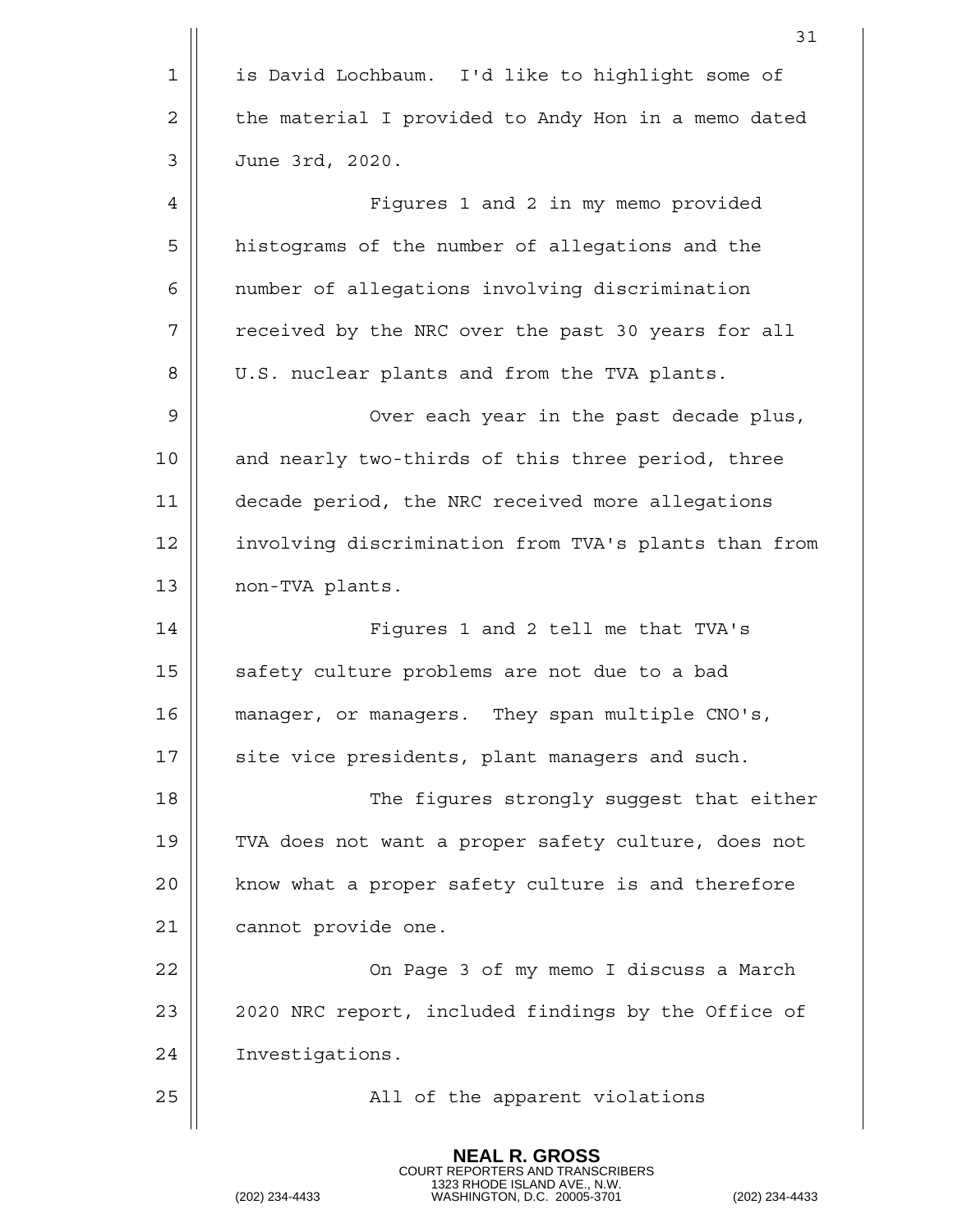1 | documented in this report occurred after the March 2 || 2016 chilled work environment letter to Watts Bar 3 || and after the July 27th, 2017 confirmatory order 4 | issued to TVA for Browns Ferry, Sequoyah and Watts 5 | Bar and before TVA restructured the ECPs in May of 6 2019. The NRC OI report faulted TVA corporate 7 management, not the ECPs. 8 || In light of recurring safety conscious 9 | work environment problems at TVA, its nuclear 10 workers need to know their freedom to raise safety 11 concerns is really and truly protected and not just 12 | an empty promise. 13 Petition Request Number 1 will not, by 14 | itself, convince workers of this regulatory right  $15$   $\parallel$  but is a much needed step in the right direction and 16 in rebuilding trust. 17 The NRC's proposal to reject this 18 || petition from April of 2020 did not cite this OI 19 || report or attempt to reconcile its factual findings 20 || with the notion that sufficient improvements had 21 | been made in safety conscious work environments and  $22$  | the associated employee concerns programs at TVA, so 23 || as to preclude the need for Petition Request Number 24 | 1. 25 On Page 4 I cited a TVA submittal to the

> **NEAL R. GROSS** COURT REPORTERS AND TRANSCRIBERS

1323 RHODE ISLAND AVE., N.W. (202) 234-4433 WASHINGTON, D.C. 20005-3701 (202) 234-4433

32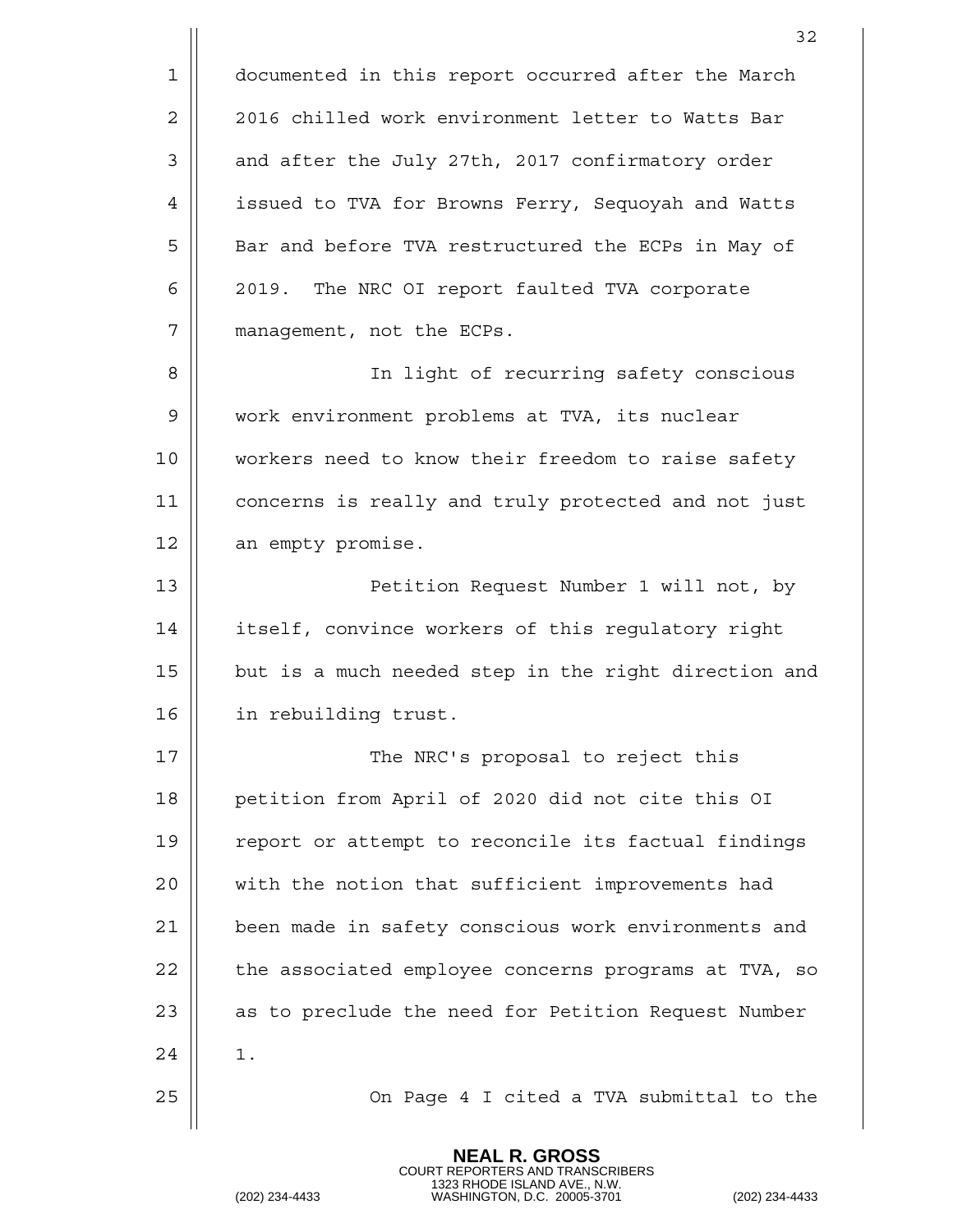|    | 33                                                   |
|----|------------------------------------------------------|
| 1  | NRC dated October 3rd, 2019 where TVA wrote, "our    |
| 2  | initial assessment is that there has been no impact  |
| 3  | on this change, on the employees' willingness to     |
| 4  | raise concerns or to use the employee's concerns     |
| 5  | program as an alternate process to raising           |
| 6  | concerns."                                           |
| 7  | They're referring to the ECP                         |
| 8  | restructuring.                                       |
| 9  | However, the NRC's inspection report                 |
| 10 | issued July 23rd, 2019 reported an internal survey   |
| 11 | that was done at TVA that said, "31 percent of those |
| 12 | interviewees were concerned that the proposed        |
| 13 | structure of the ECP would not provide independence  |
| 14 | from management." That report did cite that the      |
| 15 | survey showed that "most would still be willing to   |
| 16 | use the ECP."                                        |
| 17 | Many plants with safety culture                      |
| 18 | problems, like Davis-Besse and Millstone, et cetera, |
| 19 | have shown that that's not a relevant question.      |
| 20 | Workers have to say that they'd raise safety         |
| 21 | concerns.                                            |
| 22 | But when the question is whether their               |
| 23 | co-workers would be willing to raise safety concerns |
| 24 | or use the ECP, the negative response rates soar     |
| 25 | dramatically.                                        |
|    |                                                      |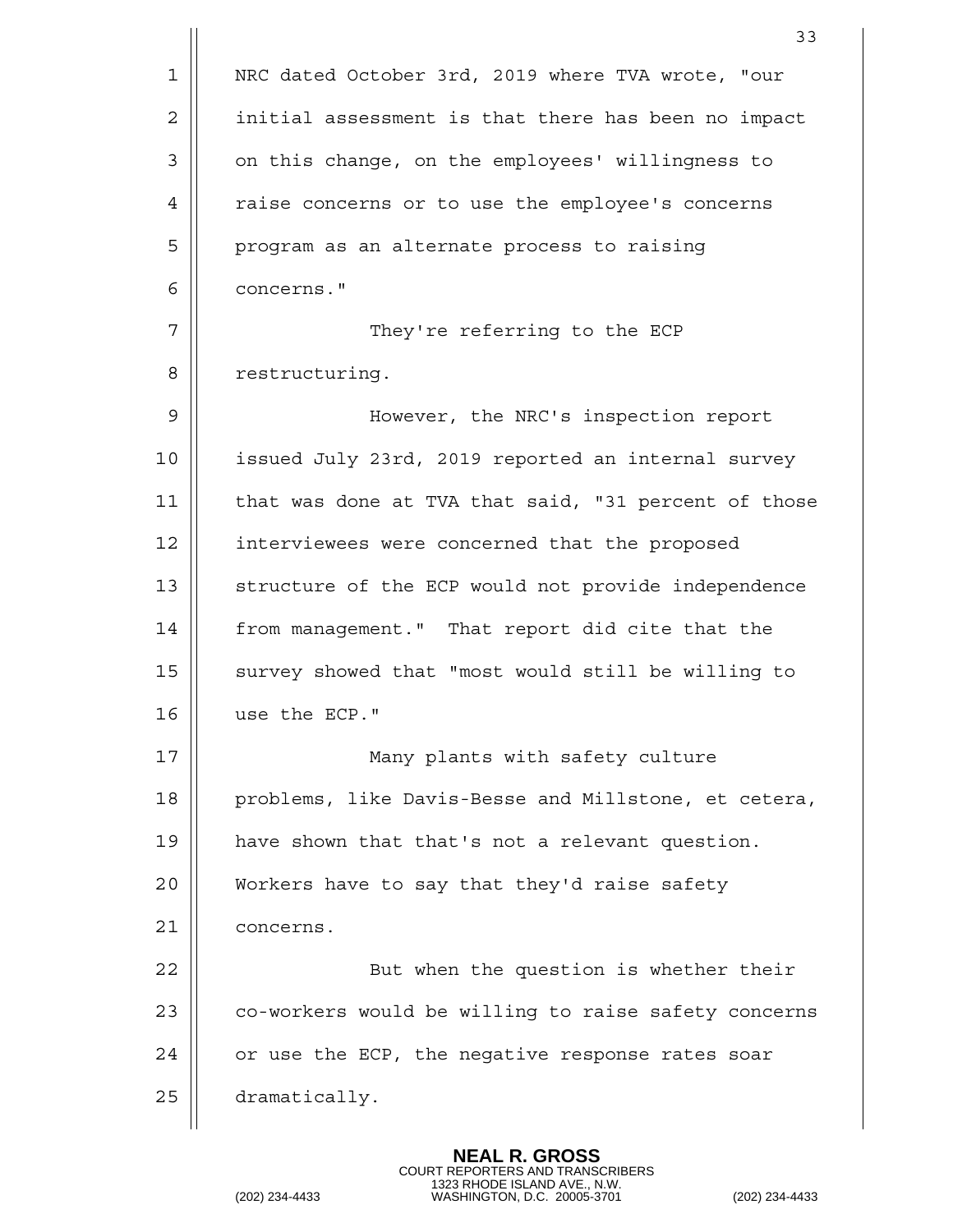|    | 34                                                   |
|----|------------------------------------------------------|
| 1  | MR. GLADNEY: I'm sorry, do we have                   |
| 2  | audio?                                               |
| 3  | MR. LOCHBAUM: To report safety issues.               |
| 4  | So answering a question without their own            |
| 5  | willingness equates to their propensity to breaking  |
| 6  | the law.                                             |
| 7  | Furthermore, the Oak Ridge Associate                 |
| 8  | University's report that came out in November of     |
| 9  | 2019 said that, "participants also indicated they    |
| 10 | were more hesitant to raise concerns because of the  |
| 11 | recent changes to the ECP."                          |
| 12 | Further down the report states,                      |
| 13 | "participants also felt that the changes to ECP      |
| 14 | removed their avenue to report safety concerns       |
| 15 | without repercussions."                              |
| 16 | On Page 6 of my memo I refer to the                  |
| 17 | annual report issued by the NRC's Office of          |
| 18 | Enforcement. The allegations trends report. This     |
| 19 | is for the Year 2019.                                |
| 20 | That report states for Watts Bar, and a              |
| 21 | number of allegations received by the NRC, "the rate |
| 22 | of receipt was high in the first two quarters of the |
| 23 | year corresponding to the licensee's decision to     |
| 24 | restructure its employee concerns program, ECP.      |
| 25 | Including replacing the ECP personnel at each site   |
|    |                                                      |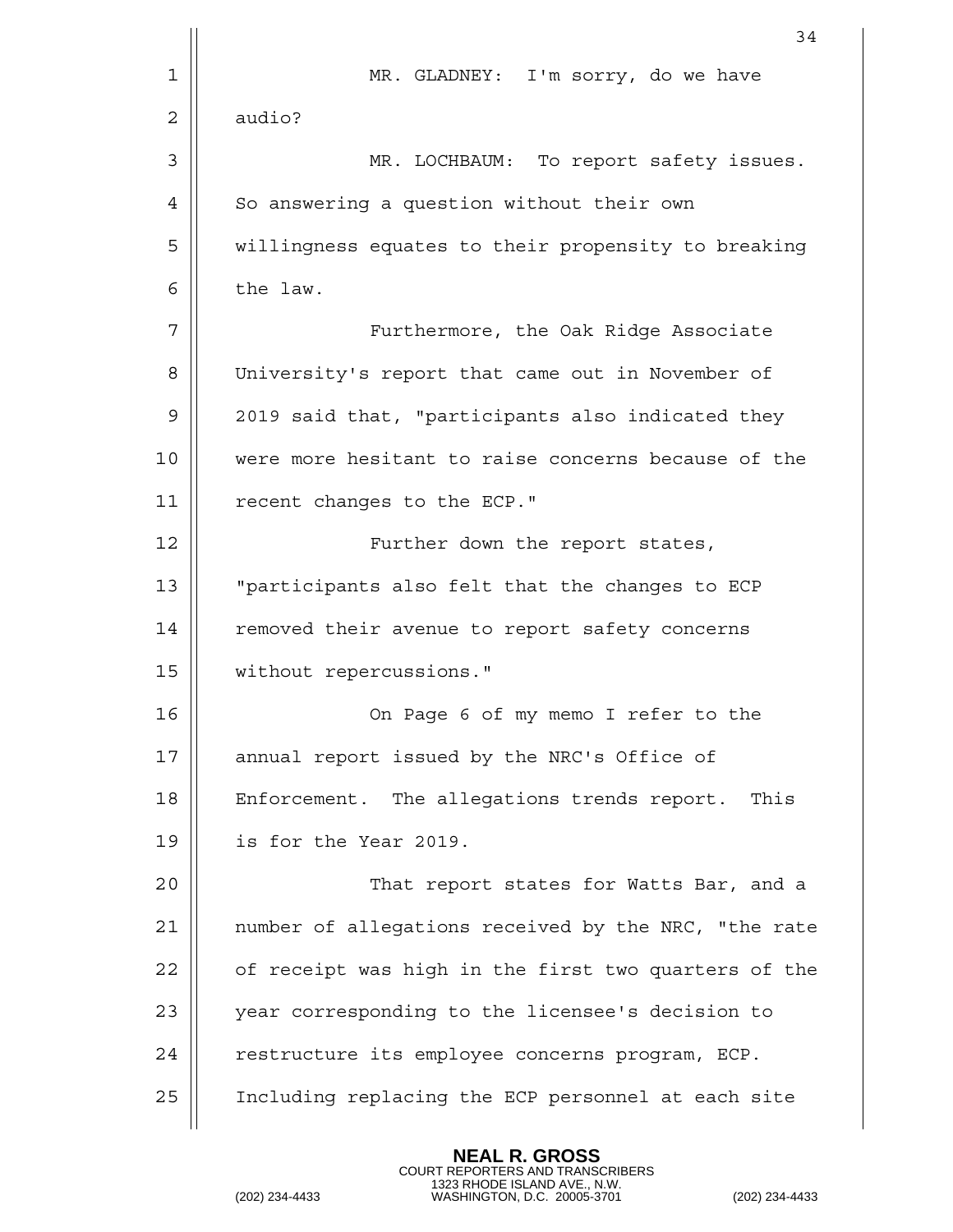|    | 35                                                   |
|----|------------------------------------------------------|
| 1  | in the fleet and the program manager at TVA          |
| 2  | headquarters."                                       |
| 3  | That same report talks about the                     |
| 4  | situation at Browns Ferry. "The rate of receipt      |
| 5  | spiked in the second quarter of the year             |
| 6  | corresponding to the licensee's decision to          |
| 7  | restructure its ECP."                                |
| 8  | And yet TVA claimed, in writing to the               |
| 9  | NRC, presumably under the 50.9 regulation, that      |
| 10 | there was no impact from this change. Or not one     |
| 11 | that they could see.                                 |
| 12 | Page 7 of my memo, again referring to                |
| 13 | the NRC allegations report for 2019, that report     |
| 14 | stated "it is too early to determine whether the new |
| 15 | ECP program will benefit TVA's SCWE.<br>Safety       |
| 16 | conscious work environment."                         |
| 17 | And yet the PRB wishes us to believe                 |
| 18 | that it's all good. Where's the beef? Where is the   |
| 19 | data? Where's the evidence? Where in the heck is     |
| 20 | anything that would lead anybody to conclude that    |
| 21 | that's anywhere close to the truth.                  |
| 22 | TVA also stated in their October letter              |
| 23 | to the NRC that the ECP provides "an alternative     |
| 24 | process for raising concerns." They also go on to    |
| 25 | explain that for none -- for concerns raised to ECP  |
|    |                                                      |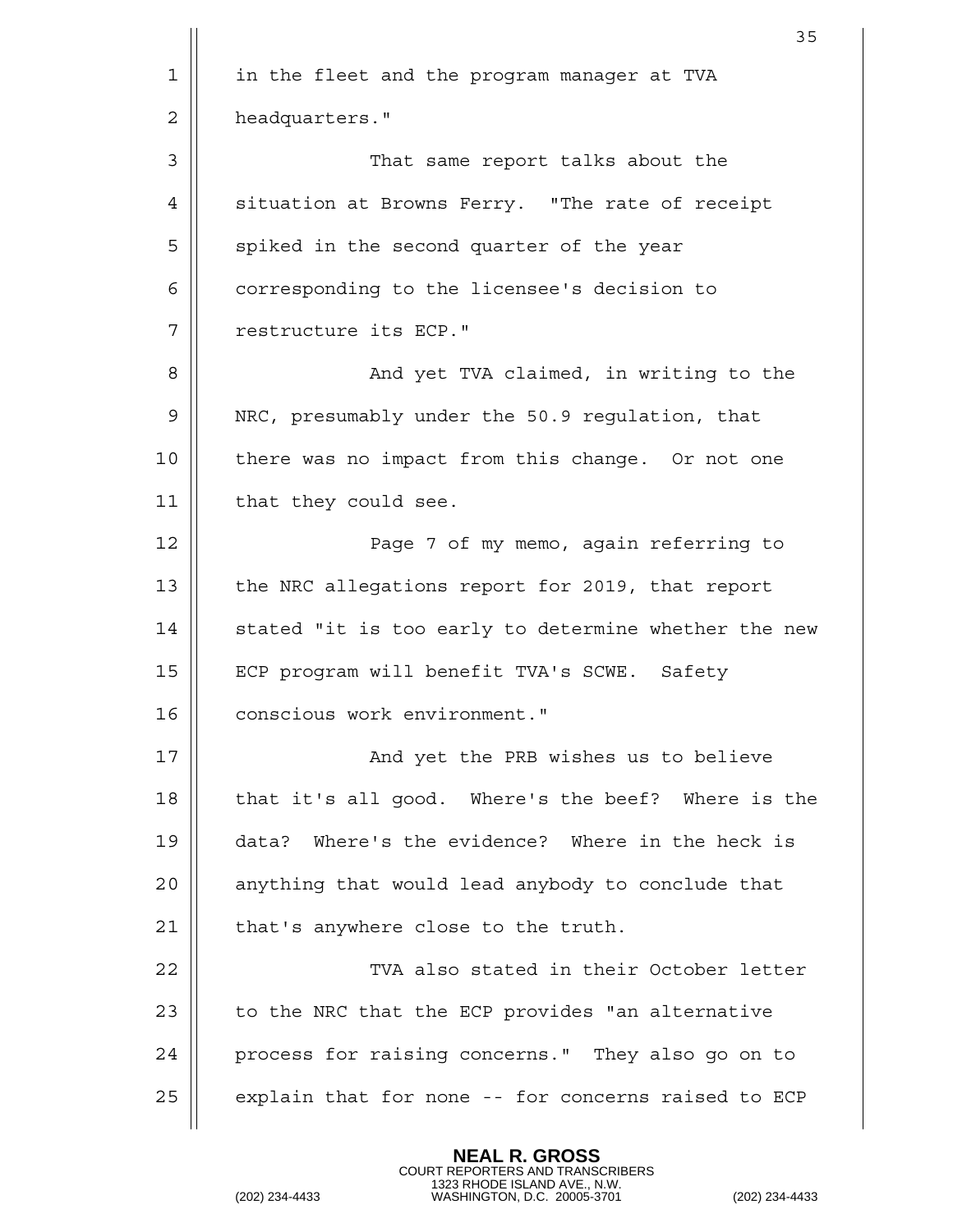|    | 36                                                   |
|----|------------------------------------------------------|
| 1  | do not involve harassment intimidation, the ECP is   |
| 2  | simply going to forward those back to line           |
| 3  | management.                                          |
| 4  | So it basically becomes, ECP becomes an              |
| 5  | alternative means of silencing workers with safety   |
| 6  | concerns. And the Oak Ridge report that came out in  |
| 7  | November of 2019 basically confirms that sorry       |
| 8  | condition.                                           |
| 9  | Page 9 of my memo I quote from that Oak              |
| 10 | Ridge associated university's report from November   |
| 11 | 2019. "No survey participants from any of the data   |
| 12 | sources who mentions communication of these changes  |
| 13 | thought it was handled appropriately."               |
| 14 | In other words, 100 percent of the                   |
| 15 | participants cited fraud communications.<br>A        |
| 16 | shortcoming that Petition Request Number 3 would     |
| 17 | remedy if only it were implemented.                  |
| 18 | Publicly available documents do not                  |
| 19 | describe the flaws or the shortcomings in the old    |
| 20 | ECP, that the restructured ECP purportedly fixed.    |
| 21 | That lack of transparency explains why the Oak Ridge |
| 22 | Associated university survey found skepticism at     |
| 23 | best among the workforce regarding the reasons for   |
| 24 | the efficacy of the ECP changes.                     |
| 25 | That lack of transparency also explains              |
|    |                                                      |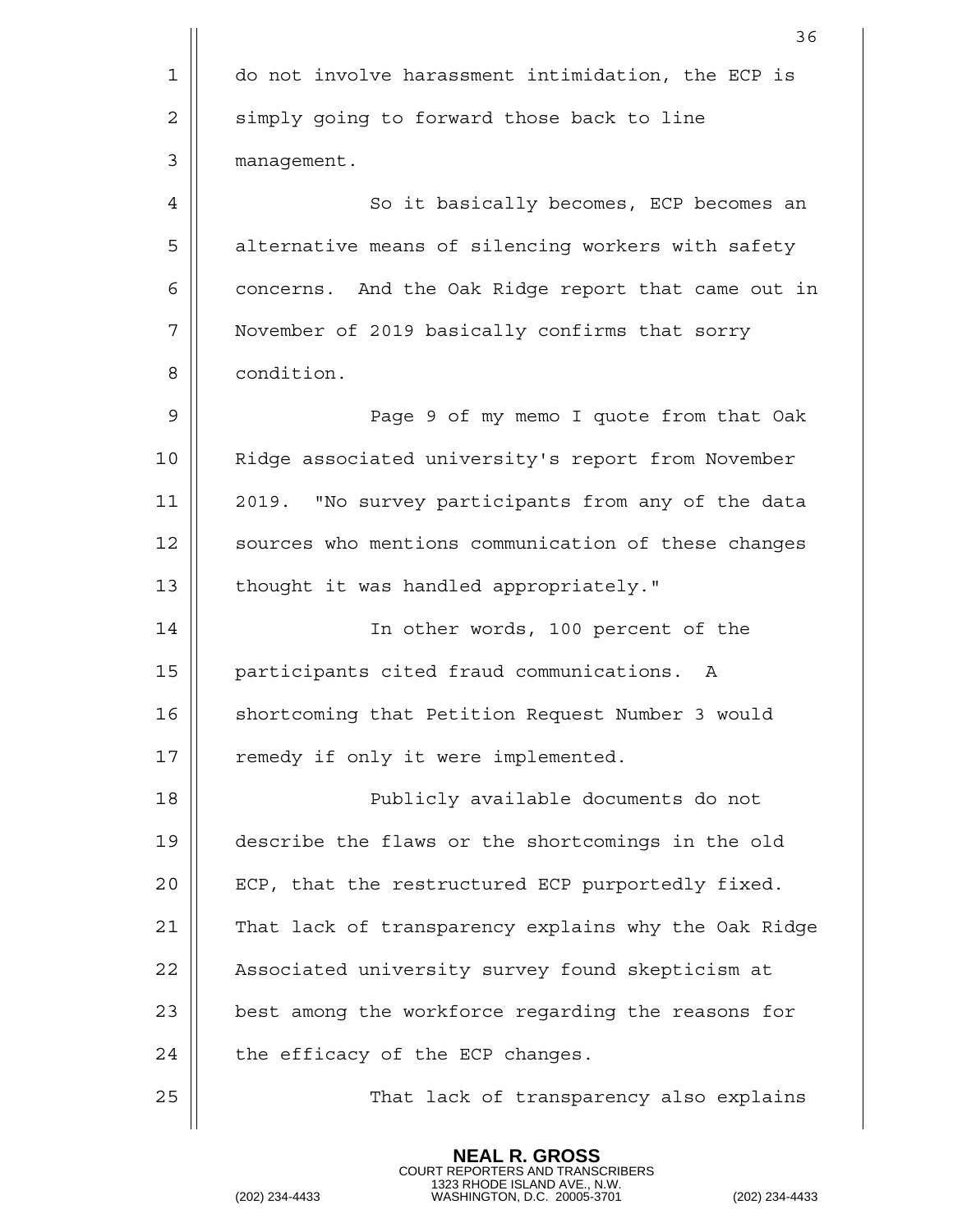|             | 37                                                   |
|-------------|------------------------------------------------------|
| $\mathbf 1$ | why the NRC is unable to yet determine whether the   |
| $\mathbf 2$ | new ECP benefits the safety conscious work           |
| 3           | environment.                                         |
| 4           | Petition requests Number 3 seeks to                  |
| 5           | flesh out the real or perceived weaknesses in the    |
| 6           | former ECP, that the revised ECP seeks to fix. But   |
| 7           | not doing that leaves everybody literally in the     |
| 8           | dark. Or figuratively in the dark. It's one of       |
| $\mathsf 9$ | those.                                               |
| 10          | Page 14, I expressed -- belatedly                    |
| 11          | relying on subsequent NRC reviews, the NRC now       |
| 12          | proposes not to accept the petition even though its  |
| 13          | reviews are explicitly stated to be too early to     |
| 14          | judge the effect of the restructured ECP on TVA's    |
| 15          | safety conscious work environments. A key core       |
| 16          | component of petition itself.                        |
| 17          | 10 CFR 50.7 prohibits licensees from                 |
| 18          | discriminating or retaliating against workers who    |
| 19          | raise safety concerns while engaged in protected     |
| 20          | activities. TVA violates that regulation over and    |
| 21          | over and over and over and over.                     |
| 22          | And the NRC is aiding and abetting TVA's             |
| 23          | unlawful behavior by issuing mere slaps on the writs |
| 24          | at best. The NRC must stop the chronic law breaking  |
| 25          | by TVA. That's all I got, thanks.                    |
|             |                                                      |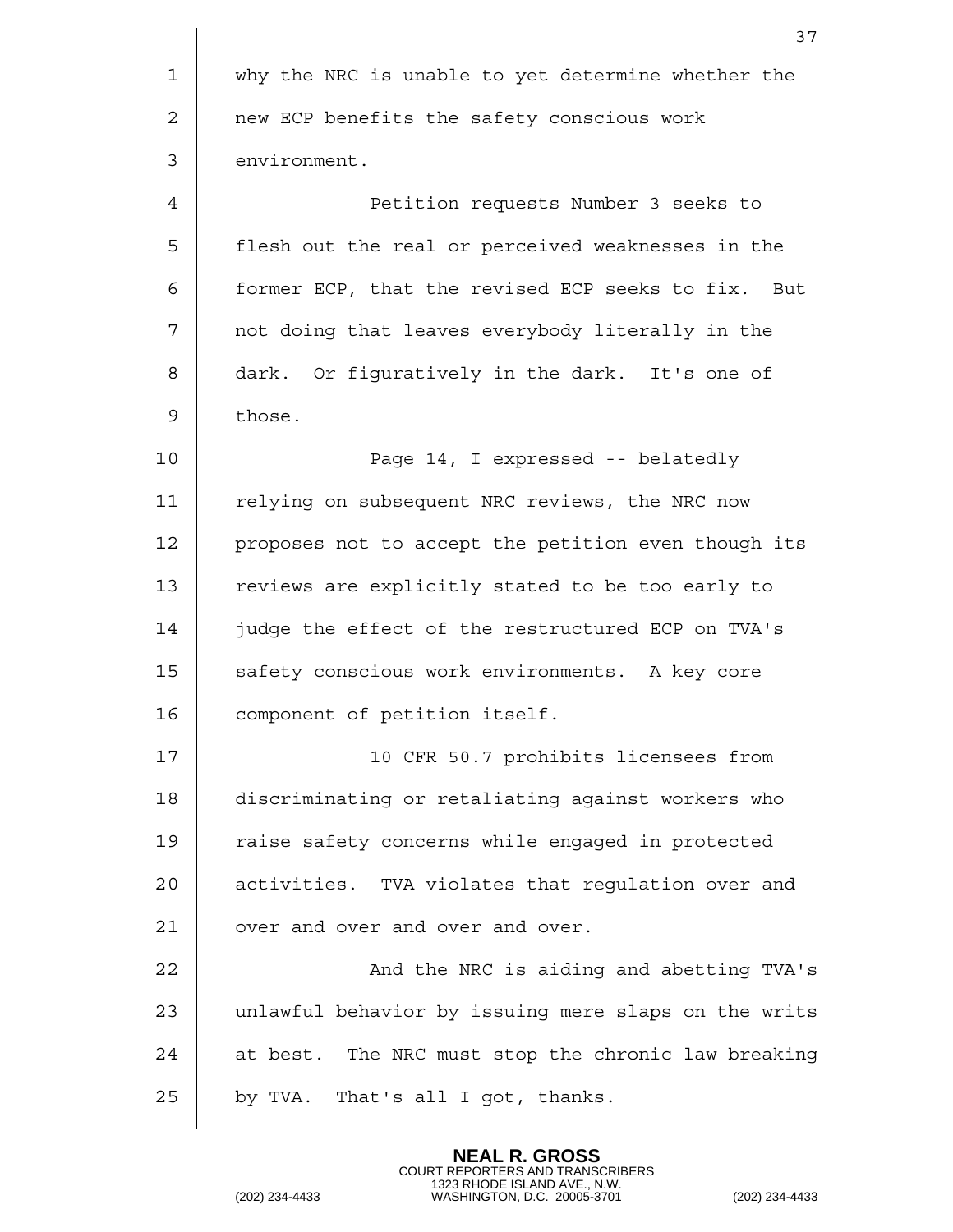|    | 38                                                   |
|----|------------------------------------------------------|
| 1  | MR. GLADNEY: Thank you, Mr. Lochbaum.                |
| 2  | Do you want to proceed forward with the next         |
| 3  | presentation, skip question and answers to the end   |
| 4  | or do you want to proceed forward with another       |
| 5  | presentation first? So, Ms. Garde.                   |
| 6  | MS. GARDE: This is Ms. Garde and I                   |
| 7  | would like to introduce Frank Bausmer, a recently    |
| 8  | retired QC inspector to give his experience and      |
| 9  | perspective as recent, over the last several years.  |
| 10 | Frank, would you please provide your                 |
| 11 | presentation? Thank you.                             |
| 12 | MR. BAUSMER: Yes, I will.                            |
| 13 | Good afternoon, everyone. This is Frank              |
| 14 | Bausmer.                                             |
| 15 | I have a prepared statement here that                |
| 16 | I'm going to read to you but I'm going to -- I'd     |
| 17 | like to also add something that's not in my          |
| 18 | statement but definitely needs to be considered.     |
| 19 | And I appreciate the fact that Ms. Garde             |
| 20 | called out contractors in her opening statement.     |
| 21 | Contractors aren't really represented in issues like |
| 22 | this with TVA, but they're a large part of the       |
| 23 | workforce. And especially, as I said earlier, I'm    |
| 24 | part of the QC Department, and they're an especially |
| 25 | large part of our workforce.                         |
|    |                                                      |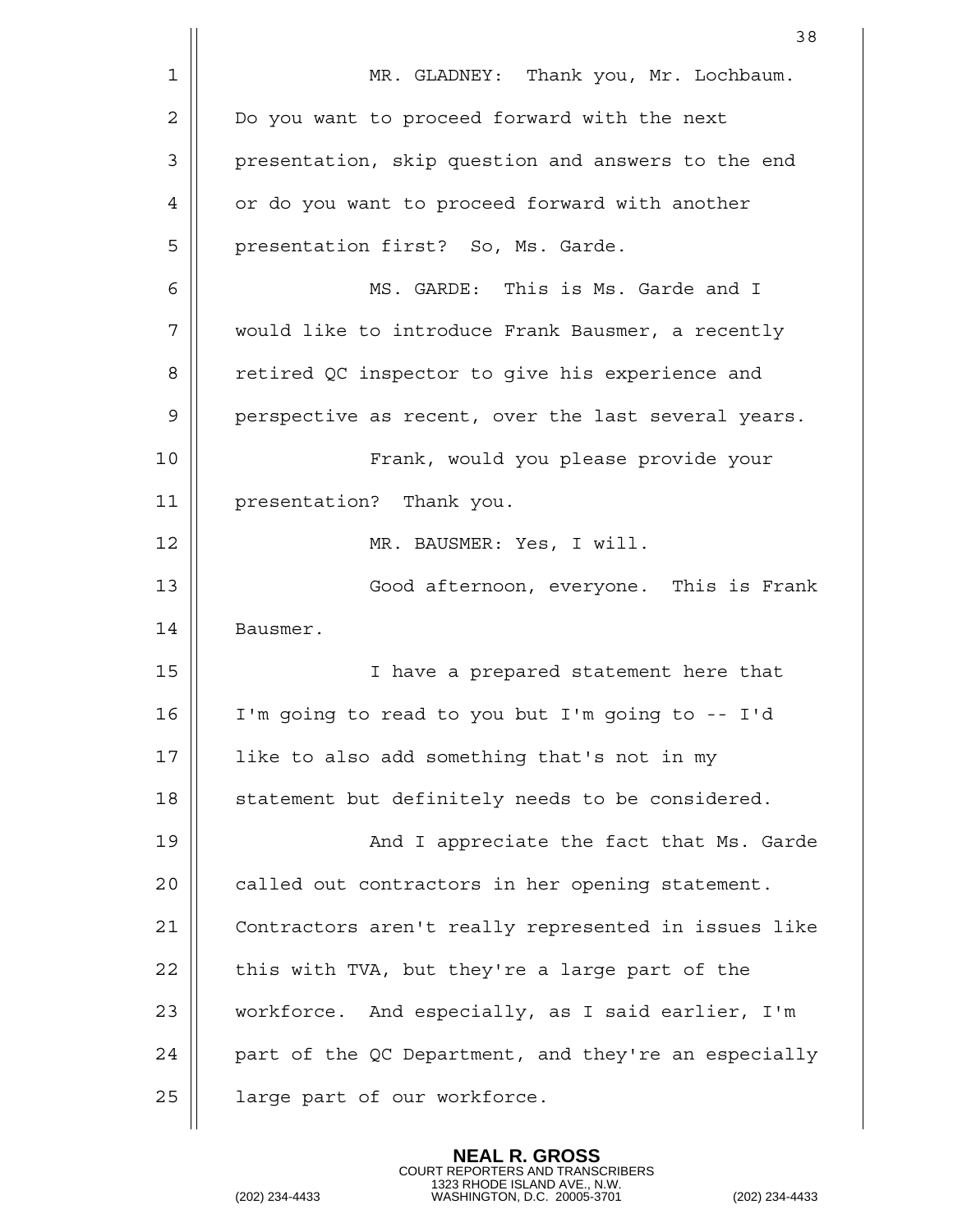1 | And it's pretty common knowledge amongst  $2 \parallel$  the contractors, if you raise concerns with regards 3 | to SCWE or anything like that, initiate corrective 4 | action reports, enforce the corrective action 5 || program as it applies to your, whatever you're doing  $6$  | out in the field, you won't be called back to 7 || participate in any other outages. That's pretty 8 || common knowledge. 9 || As far as changes, whenever there's a 10 || change with the ECP program, it's kind of, kind of 11 like a standing joke among everybody. We'll get an  $12$  | email and it will identify the changes that  $-$ - the 13 || TVA employees will get an email, contractors won't  $14$  | qet the email. And the email that we'll get will 15 describe what the change is. And the email asks us, 16 | the TVA employees, to please share the information 17  $\parallel$  with those on site who don't have access to email. 18 || And the standing joke there is, Oh, here 19 we go, you know, there's going to be a half a dozen 20 || new signs printed on the walkway on the way in. And  $21$  | that pretty much ends up being the end of it and the  $22$  | impact that we see from any of those changes. 23 || I just want to reiterate the fact that 24 | with QC contractors and most other contractors that 25 || I interact with, or interacted with, there's an

> **NEAL R. GROSS** COURT REPORTERS AND TRANSCRIBERS

1323 RHODE ISLAND AVE., N.W. (202) 234-4433 WASHINGTON, D.C. 20005-3701 (202) 234-4433

39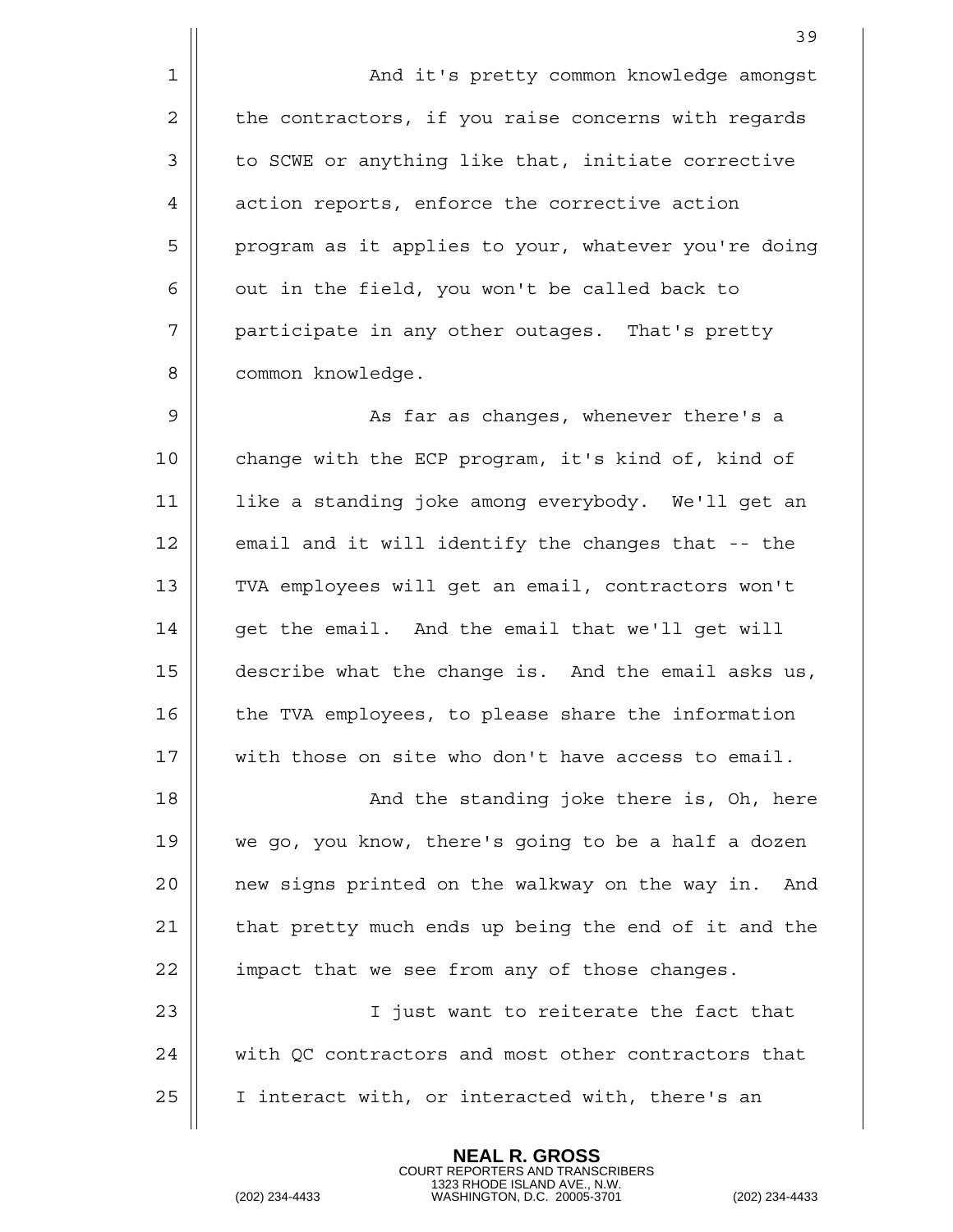|    | 40                                                   |
|----|------------------------------------------------------|
| 1  | unspoken understanding that if you raise issues you  |
| 2  | won't be asked to come back to the TVA site again to |
| 3  | do any, any work.                                    |
| 4  | So, that being said, I'll go ahead and               |
| 5  | read my statement. And I'd be more than happy to     |
| 6  | answer any questions that anybody has.               |
| 7  | My name's Frank Bausmer. I'm a                       |
| 8  | recently-retired employee of the Tennessee Valley    |
| 9  | Authority where I was a lead quality control         |
| 10 | inspector at Sequoyah. I started there in 2011.      |
| 11 | Before becoming a TVA employee, from                 |
| 12 | 2005 to 2011 I did work as a contractor. And then I  |
| 13 | was invited, of course, to be one of the direct TVA  |
| 14 | employees.                                           |
| 15 | I was asked to provide this information              |
| 16 | to Billie Garde in support of the work that she's    |
| 17 | doing to improve the safety-conscious work           |
| 18 | environment at TVA, and ensure that TVA employees    |
| 19 | and contractors are free to raise concerns without   |
| 20 | fear of reprisal. Unfortunately, my experience is -  |
| 21 | - at TVA has been that retaliation for raising       |
| 22 | safety concerns remains a serious problem with the   |
| 23 | TVA culture.                                         |
| 24 | In fact, my TVA, my experience with TVA              |
| 25 | is that the atmosphere of fear and intimidation is   |
|    |                                                      |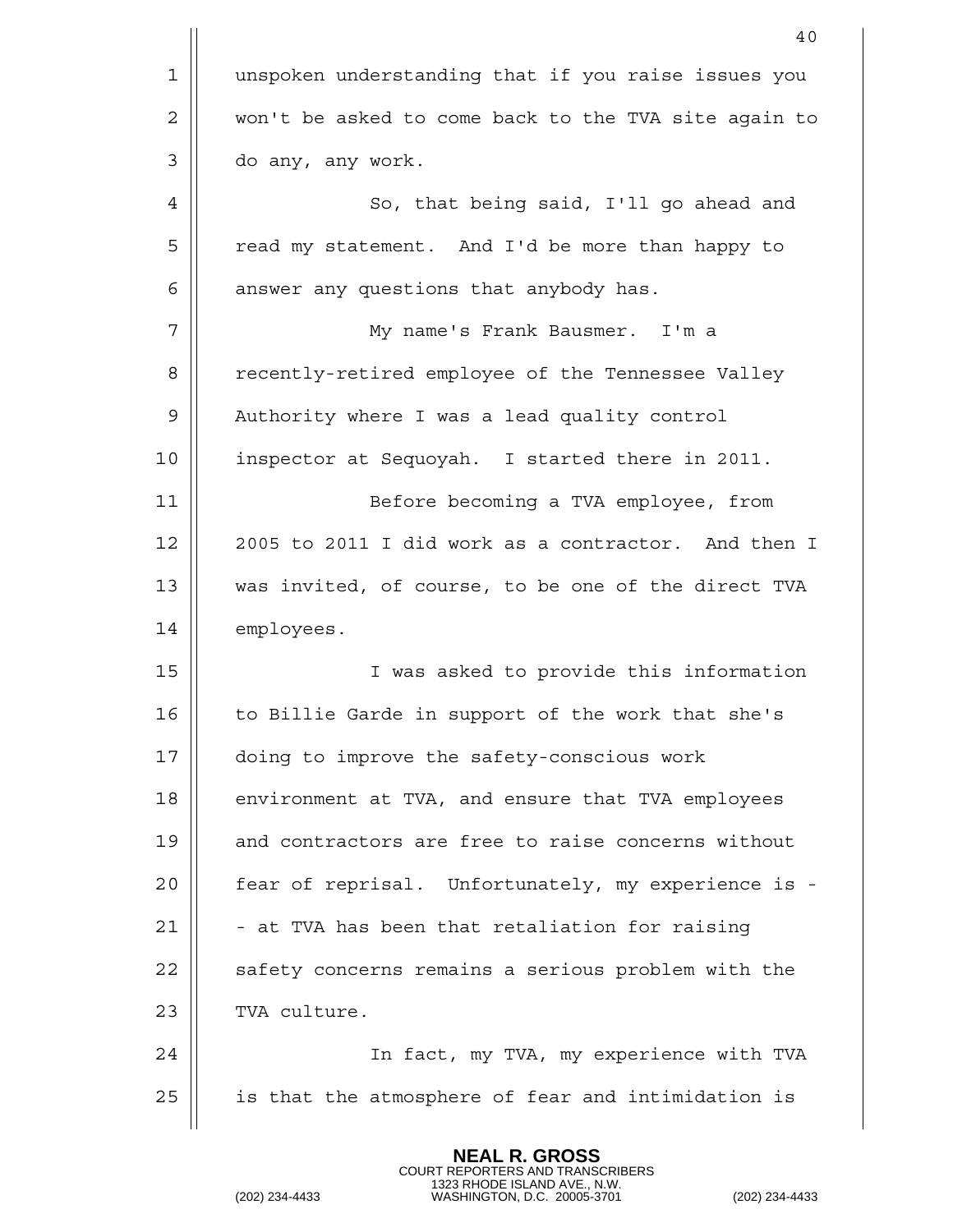|    | 41                                                   |
|----|------------------------------------------------------|
| 1  | so deeply ingrained in the management behaviors and  |
| 2  | style that few, if any, employees would be willing   |
| 3  | to speak up about serious concerns. There's an       |
| 4  | underlying management attitude of always trying to   |
| 5  | push the envelope on safety issues that might impact |
| 6  | plant operations, pushing beyond conservative        |
| 7  | decision-making.                                     |
| 8  | That -- I'm going to re-read that last               |
| 9  | little statement because that's very, that's very    |
| 10 | important and it exists to this day.                 |
| 11 | There's an underlying management                     |
| 12 | attitude of always trying to push the envelope on    |
| 13 | safety concerns that might impact plant operations,  |
| 14 | pushing beyond conservative decision-making, and     |
| 15 | taking risks and shortcuts to erode the margin of    |
| 16 | safety.                                              |
| 17 | This mindset pervades the site culture.              |
| 18 | And anyone who tries to operate in a different       |
| 19 | mindset (telephone interference) putting rigor into  |
| 20 | safety expectations is beaten down by management     |
| 21 | actions and attitudes that force conformance, or the |
| 22 | employee faces termination, or is removed in some    |
| 23 | other way.                                           |
| 24 | These management attitudes erode the                 |
| 25 | commitment to safety first and make a mockery of the |
|    |                                                      |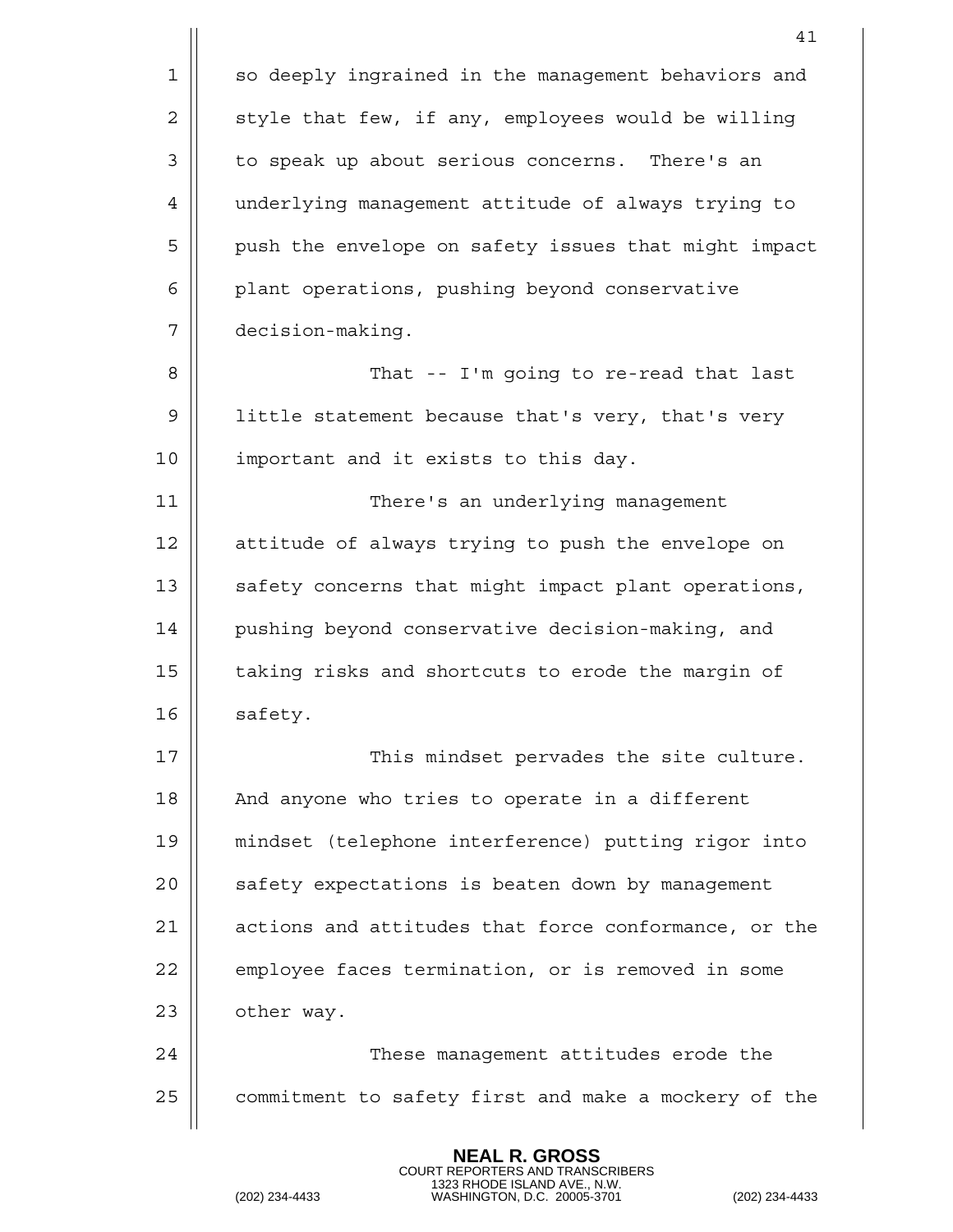|                | 42                                                   |
|----------------|------------------------------------------------------|
| 1              | safety cultures.                                     |
| $\overline{2}$ | I don't know what it will take to change             |
| 3              | the culture but I got -- this hits home a little bit |
| 4              | -- I got tired of continually fighting it and        |
| 5              | retired earlier this year. My statement today deals  |
| 6              | with my experience and with the ECP program and why  |
| 7              | I have no confidence that the new program will make  |
| 8              | any difference in the culture or provide any         |
| 9              | independent avenue for employees to raise safety     |
| 10             | concerns.                                            |
| 11             | After my interactions with the new                   |
| 12             | program I would not advise anyone to bother with it  |
| 13             | as it's just a part of the same management culture   |
| 14             | of covering up the bad news and blaming the          |
| 15             | messenger for raising concerns.                      |
| 16             | As a long-term nuclear worker, I'm                   |
| 17             | mindful of the fact that there are redundancies in   |
| 18             | our safety systems and processes, but those          |
| 19             | redundancies, they have limits. I fear that as the   |
| 20             | culture at TVA continues to erode personal           |
| 21             | commitment to safety so much that it will erode      |
| 22             | those redundancies. It only takes two mistakes to    |
| 23             | breach that safety barrier. And I'm afraid that TVA  |
| 24             | is primed to do just that.                           |
| 25             | On June 2nd, 2020, I was contacted by                |
|                |                                                      |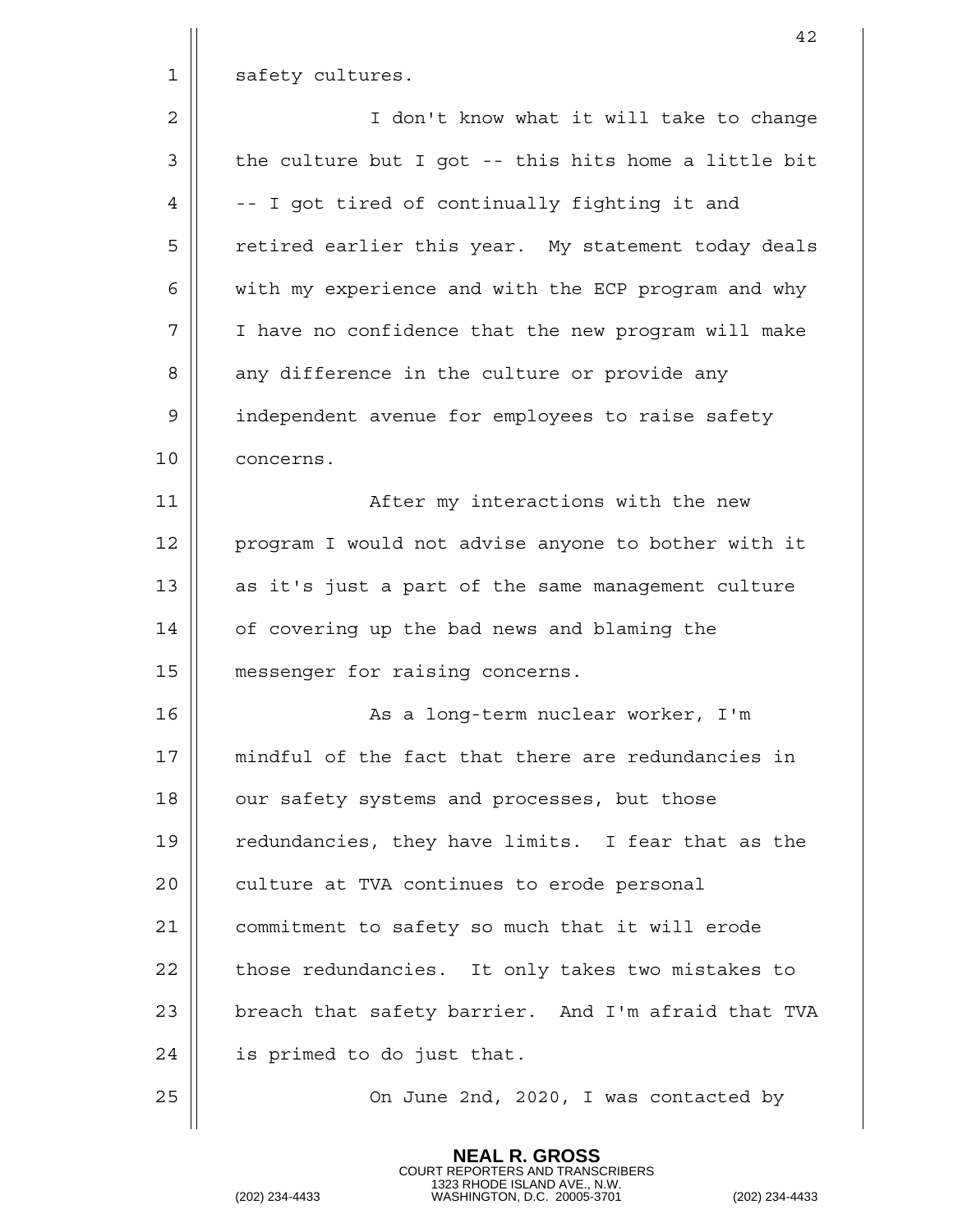|    | 43                                                   |
|----|------------------------------------------------------|
| 1  | one of the new ECP representatives about a concern I |
| 2  | had raised some time ago. The reason for the call,   |
| 3  | apparently, was to advise me of the details of my    |
| 4  | closed concern -- of my closed concern.              |
| 5  | Unfortunately, all it did was raise even more        |
| 6  | concerns that the ECP program had simply been an arm |
| 7  | of management to cover up the original concern that  |
| 8  | I'd raised. And this dealt with falsification of     |
| 9  | records.                                             |
| 10 | To summarize my original concern,                    |
| 11 | several months before I retired I had identified a   |
| 12 | clear situation of a falsified record of             |
| 13 | qualifications of contract inspector for the 2015    |
| 14 | outage at Sequoyah. I know it was a falsified        |
| 15 | document because I was the Level 2 that performed    |
| 16 | the QC inspection and signed the disqualification    |
| 17 | record. That was Assessment Report SQN2015-001,      |
| 18 | dated $3/13/15$ .                                    |
| 19 | The contractor that I had assessed                   |
| 20 | failed five of the eight performance attributes for  |
| 21 | a qualified inspector, including material, ID,       |
| 22 | sensitivity to details, his knowledge and technique. |
| 23 | And I wrote the following assessment report.         |
| 24 | I won't repeat all of those things.                  |
| 25 | I then filled out the logbook indicating             |
|    |                                                      |

COURT REPORTERS AND TRANSCRIBERS 1323 RHODE ISLAND AVE., N.W. (202) 234-4433 WASHINGTON, D.C. 20005-3701 (202) 234-4433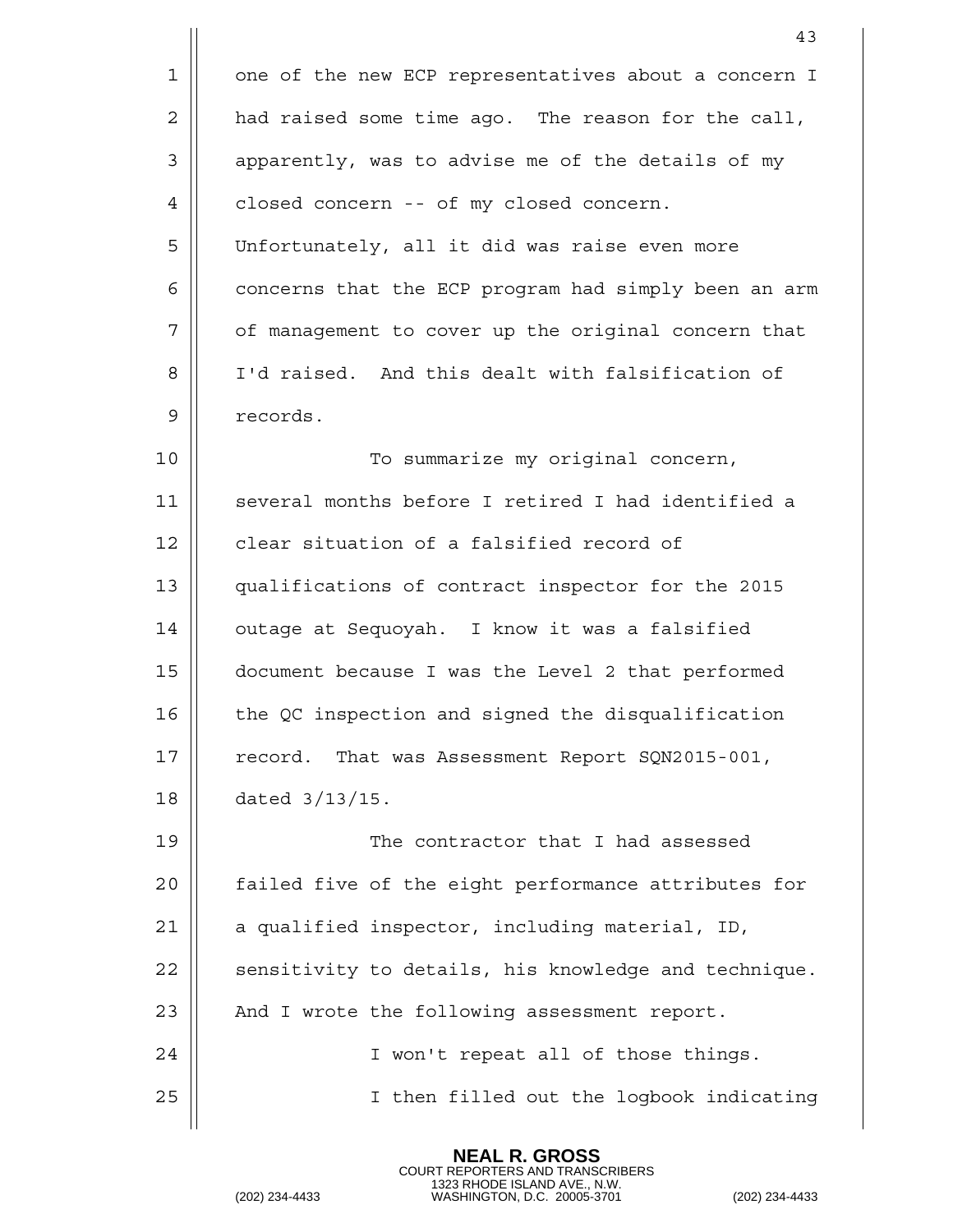|    | 44                                                   |
|----|------------------------------------------------------|
| 1  | and signing that the contract inspector had failed   |
| 2  | his assessment. When I reported this to my           |
| 3  | supervisor I was told not to include that            |
| 4  | inspector's assessment in the outage logbook and to  |
| 5  | not do any more QC assessments on any other contract |
| 6  | inspectors.                                          |
| 7  | However, I did log it in, and I did do               |
| 8  | more assessments -- a few more anyway.               |
| 9  | Notwithstanding my unsatisfactory assessment of the  |
| 10 | inspector's capability, the inspector continued to   |
| 11 | be employed throughout that outage and at the next   |
| 12 | Browns Ferry outage, which was the next one in line, |
| 13 | performing safety-related well inspections.          |
| 14 | In the following months I -- this                    |
| 15 | inspector was also ultimately fired and he's never   |
| 16 | been back -- in the following months I discovered    |
| 17 | that the quality control assessment report SQN2015-  |
| 18 | 001 that I had previously put in the logbook had     |
| 19 | been removed from the logbook that contained the     |
| 20 | records for that outage. In fact, I discovered that  |
| 21 | the entry and the report that I'd made had been      |
| 22 | entirely removed, and someone else had signed my     |
| 23 | name to other qualification reviews conducted at the |
| 24 | time.                                                |
| 25 | I was flabbergasted that anybody would               |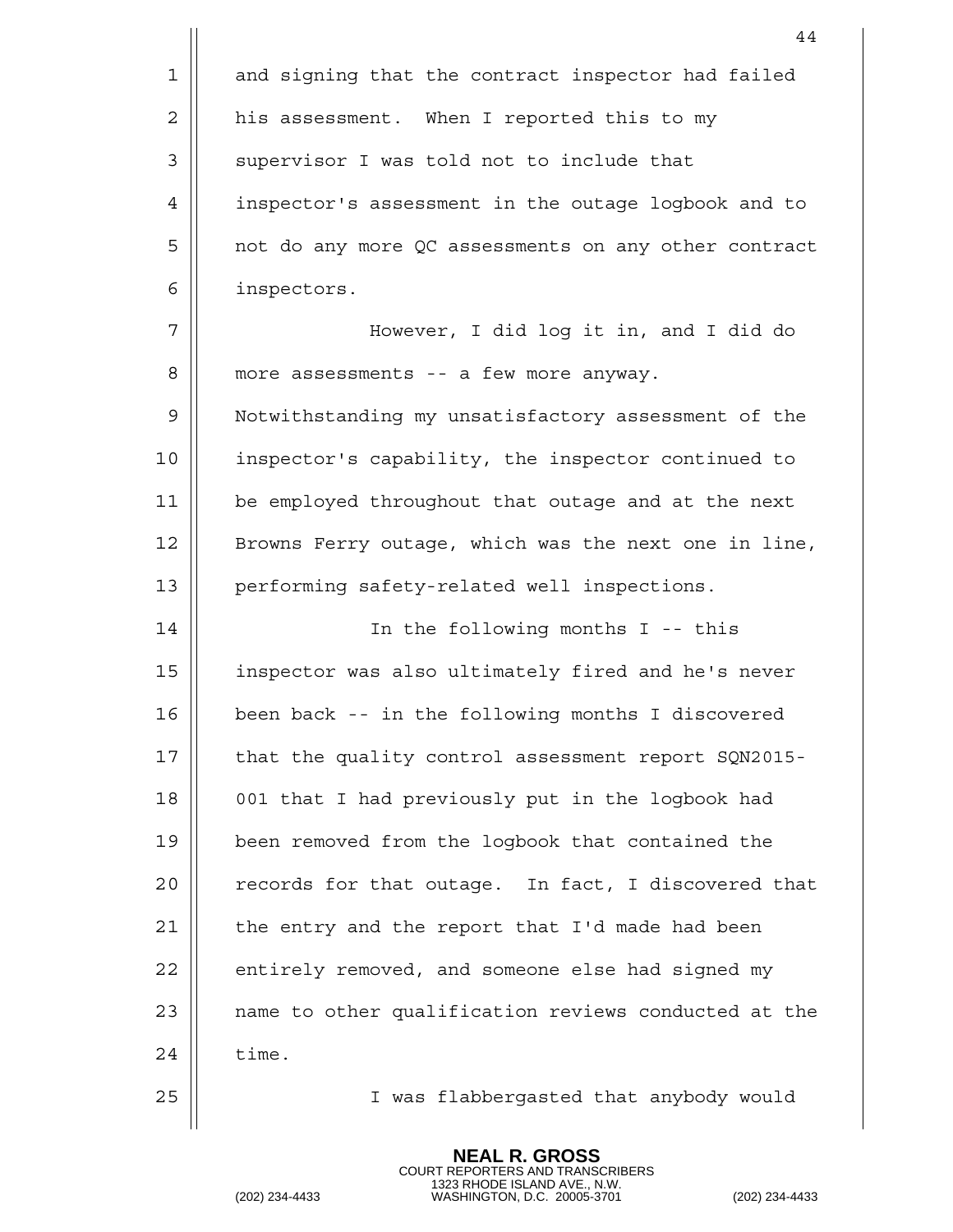|             | 45                                                   |
|-------------|------------------------------------------------------|
| $\mathbf 1$ | be so careless with a document that had been         |
| 2           | falsified and just leave it laying around. I         |
| 3           | immediately reported this concern to my site lead.   |
| 4           | Nothing happened.                                    |
| 5           | Later, I reported this issue to the TVA              |
| 6           | Office of the Inspector General, providing them with |
| 7           | all the supporting documentation. And to my          |
| 8           | knowledge no follow-up investigation was conducted   |
| 9           | by the OIG either.                                   |
| 10          | Years later, April 21st, 2020, I                     |
| 11          | received an email and a phone message from an ECP    |
| 12          | investigator asking that I contact him, which I did. |
| 13          | He told me during a recent interview -- I lost my    |
| 14          | place -- with another TVA QC inspector, my name had  |
| 15          | come up.                                             |
| 16          | The investigator told me he'd like to                |
| 17          | ask me some questions and that it would only take    |
| 18          | about a half an hour. I accepted his request.<br>And |
| 19          | it was during this interview that I told him about   |
| 20          | the environment of harassment, intimidation,         |
| 21          | retaliation, and discrimination that exists at TVA.  |
| 22          | And I gave him several examples, including the       |
| 23          | falsified QC welder assessment.                      |
| 24          | He requested that I send him -- there's              |
| 25          | a cover page in that logbook and you log in the      |
|             |                                                      |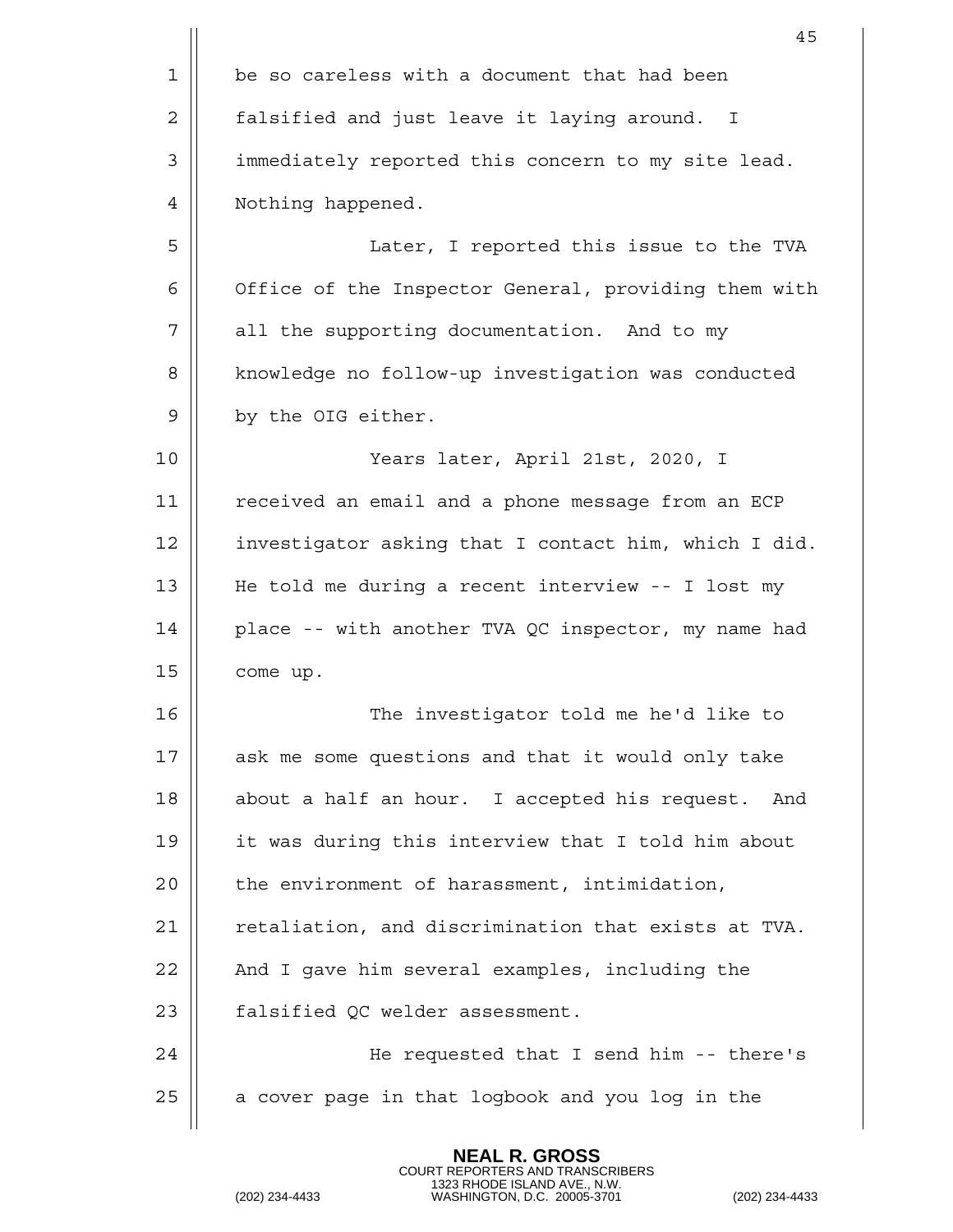|    | 46                                                   |
|----|------------------------------------------------------|
| 1  | assessment, and that had been falsified -- he        |
| 2  | requested that I send him a copy of the cover page   |
| 3  | of the assessment log showing the falsification.     |
| 4  | And I did provide this for him.                      |
| 5  | Last week I was contacted by the new ECP             |
| 6  | investigator, who debriefed me on the alleged        |
| 7  | investigation of my concern. But instead of          |
| 8  | providing me the results of any investigation into   |
| 9  | the falsification of the assessment report, and how  |
| 10 | and why management engaged in the falsification of   |
| 11 | the records, he tried to persuade me that the        |
| 12 | inspector's work on the specific weld had been       |
| 13 | verified as okay, so there really was no problem for |
| 14 | me to be concerned about.                            |
| 15 | When I pushed what happened to the issue             |
| 16 | that I actually raised, which was falsification of   |
| 17 | records, he said I was not entitled to know the      |
| 18 | outcome of that investigation.                       |
| 19 | I further asked him, well, how would                 |
| 20 | anybody know enough to ask for a different           |
| 21 | investigation than the one he was briefing me on?    |
| 22 | And he referred obliquely to the report as ECP Case  |
| 23 | File ECC02020005-1. He wouldn't tell me anything     |
| 24 | about what was contained in that report.             |
| 25 | He told me that the current disposition              |
|    |                                                      |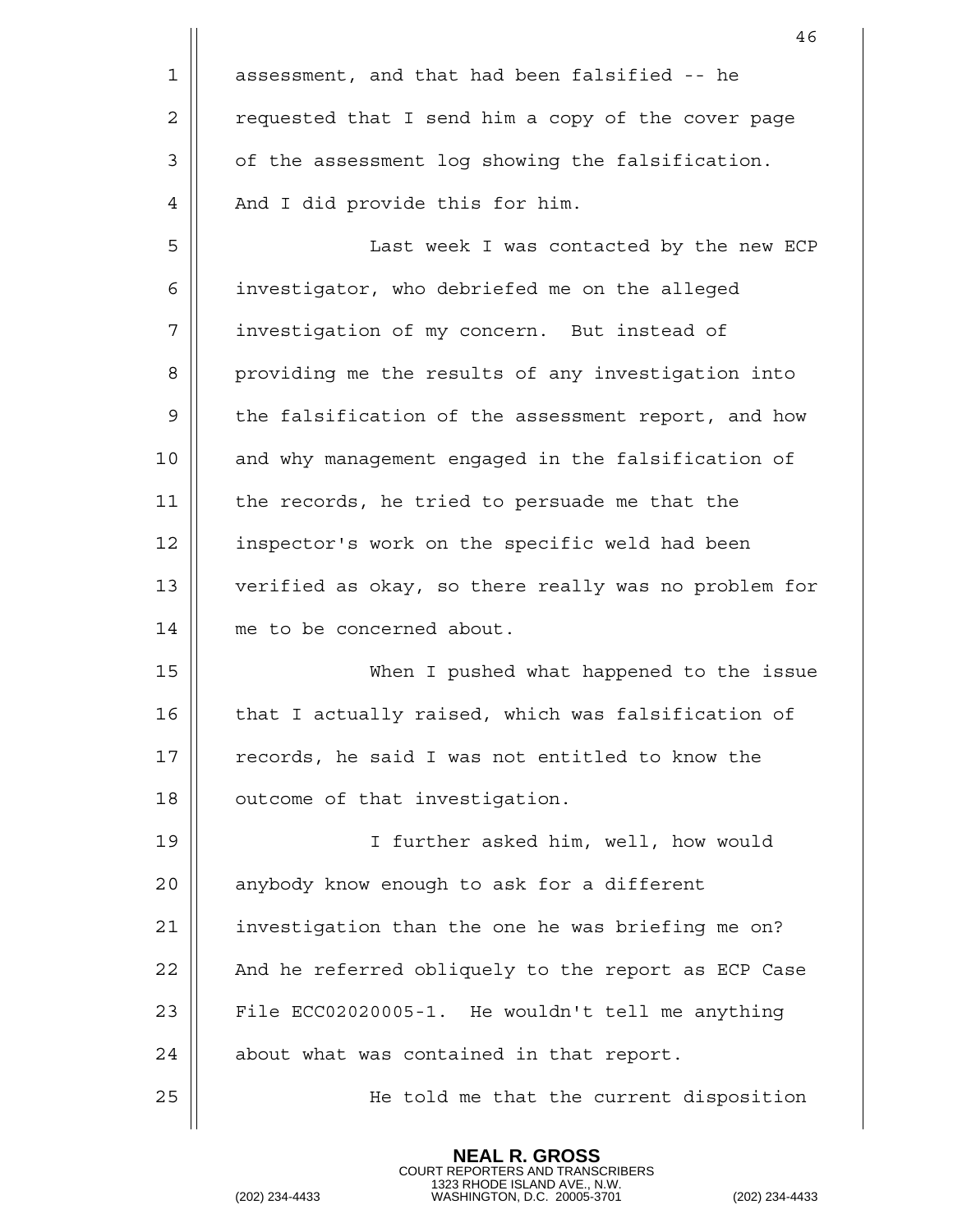|    | 47                                                   |
|----|------------------------------------------------------|
| 1  | of this five-year-old issue apparently was to only   |
| 2  | now document the situation on the corrective action  |
| 3  | report that had, at the time of my briefing, not yet |
| 4  | been screened or gone through management review.     |
| 5  | That is to say, for those of you that aren't         |
| 6  | familiar with it, if it's not screened or gone       |
| 7  | through management review it wasn't even an official |
| 8  | report. All of that has to happen before it can be   |
| 9  | submitted for resolution.                            |
| 10 | Of course, that is important, as an                  |
| 11 | unqualified inspector who was allowed to continue    |
| 12 | working raises significant issues about the quality  |
| 13 | of the work he inspected and reviewed.               |
| 14 | Now, I'll add to that, this inspector                |
| 15 | worked multiple outages for TVA doing weld           |
| 16 | inspection.                                          |
| 17 | But my real concern was the intentional              |
| 18 | actions of management to falsify the documents       |
| 19 | originally, and the inaction or action of my         |
| 20 | management to cover up my findings and push through  |
| 21 | the outage. The ECP briefing only convinced me that  |
| 22 | the new ECP program was fostering exactly the type   |
| 23 | of cover-up of the bad news behaviors of TVA         |
| 24 | management that's at the heart of this problem.      |
| 25 | Another example is -- the second example             |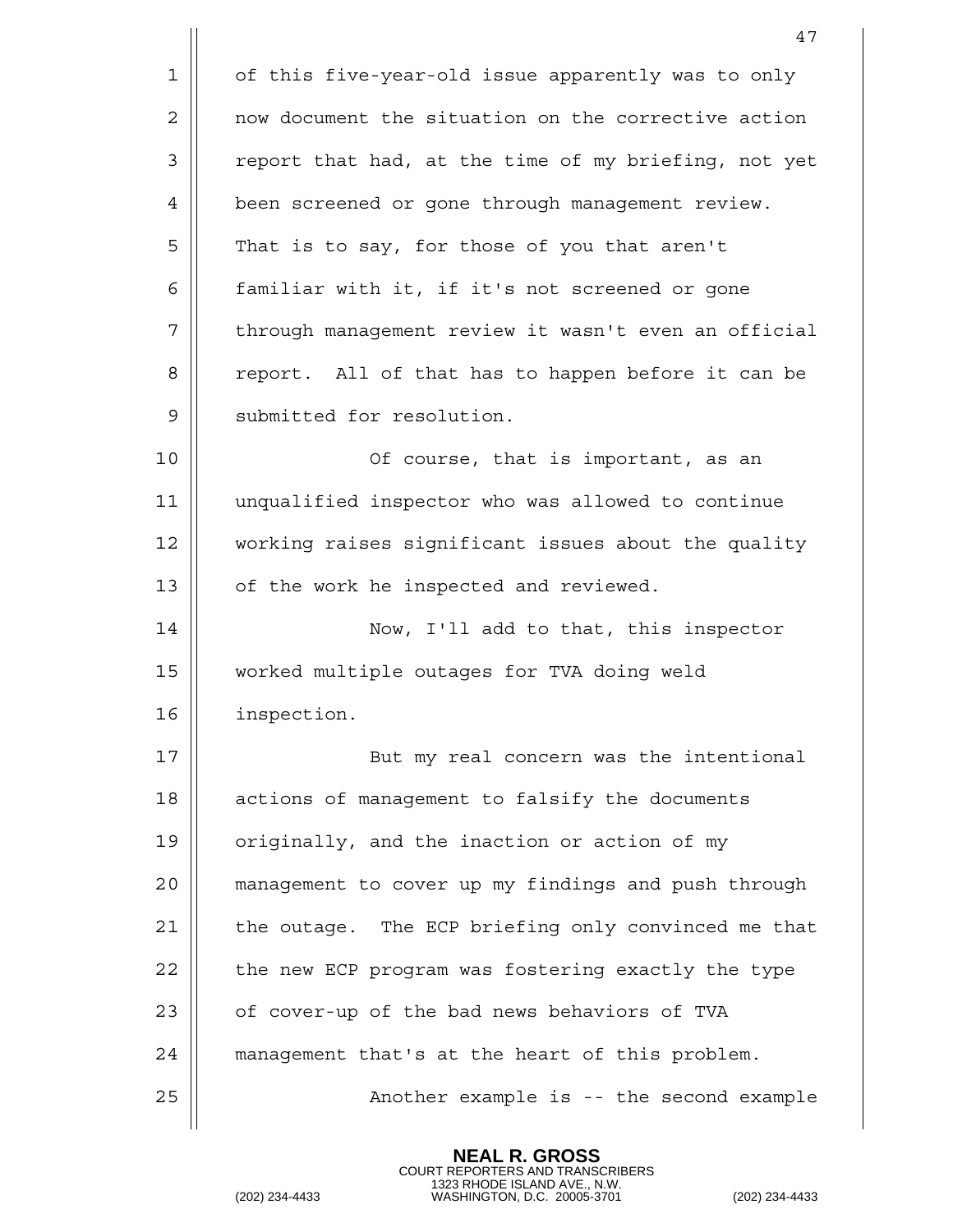|    | 48                                                   |
|----|------------------------------------------------------|
| 1  | I want to discuss is, again, from an outage some     |
| 2  | years ago but reflects the same management attitude  |
| 3  | that permeates the TVA site. It again indicates      |
| 4  | that the schedules pressure trumps conservative      |
| 5  | decision-making and conformance with procedural      |
| 6  | requirements.                                        |
| 7  | This example was provided to the Oak                 |
| 8  | Ridge assessment team as an example of how the       |
| 9  | hostility towards the truth is wielded in a way that |
| 10 | undermines employee commitment to safety and         |
| 11 | supports an attitude where employees just go along   |
| 12 | with management pressures to schedule, no matter     |
| 13 | what.                                                |
| 14 | In this case I was scheduled to complete             |
| 15 | a cleanliness inspection of the reactor cavity       |
| 16 | during an outage. The cavity inspection is a         |
| 17 | critical path inspection that impacts further work   |
| 18 | activity and outage completion.                      |
| 19 | When I arrived to do the inspection I                |
| 20 | found that the contractors had bypassed the hold     |
| 21 | point by applying -- there's a protective coating    |
| 22 | that they apply in the reactor before they pull the  |
| 23 | head, and that keeps debris and things from getting  |
| 24 | in there, and they did this before I did my, my      |
| 25 | inspection. I was able to do the cleanliness and I   |
|    |                                                      |

COURT REPORTERS AND TRANSCRIBERS 1323 RHODE ISLAND AVE., N.W. (202) 234-4433 WASHINGTON, D.C. 20005-3701 (202) 234-4433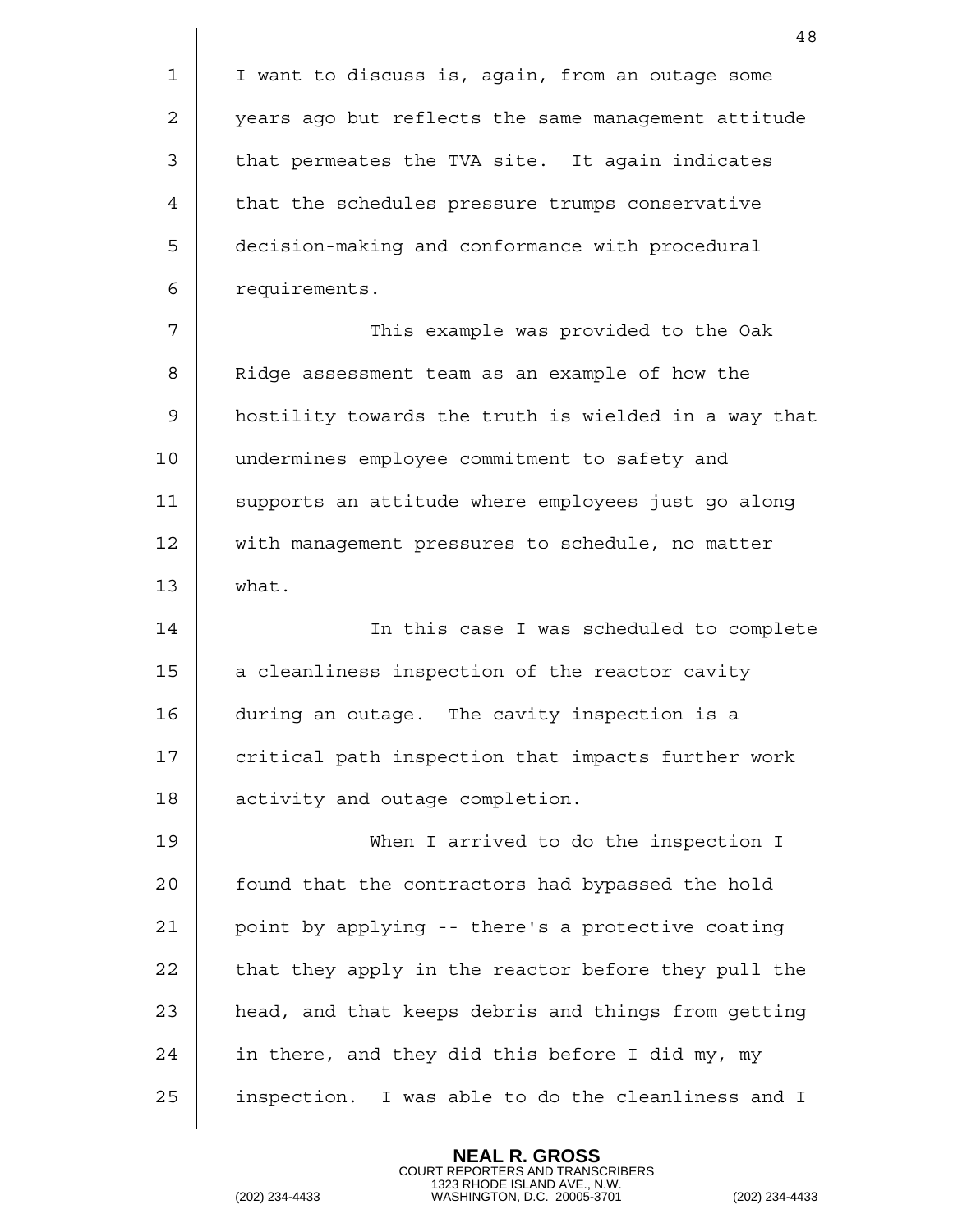|    | 49                                                  |
|----|-----------------------------------------------------|
| 1  | -- wait a minute -- before I was able to do the     |
| 2  | cleanliness inspection. The inspection was supposed |
| 3  | to take place before the coating was laid down.     |
| 4  | I wrote the violation up on a service               |
| 5  | request, which is a non-conformance report, in      |
| 6  | accordance with the corrective action program.      |
| 7  | Nonetheless, management attempted to blame me for   |
| 8  | the situation by incorrectly stating in the site    |
| 9  | newsletter that a QC inspector had caused a 3-hour  |
| 10 | delay in the outage.                                |
| 11 | The actions of management towards my                |
| 12 | compliance with the procedure was intimidating and  |
| 13 | humiliating. Although an independent investigation  |
| 14 | into the event and follow-up report proved that the |
| 15 | issue was not a 3-hour delay caused by a QC         |
| 16 | inspector, the damage had already been done. Once   |
| 17 | again, management's reaction to the identification  |
| 18 | of safety-related findings was hostility, anger,    |
| 19 | shaming and blaming the person who identified the   |
| 20 | issue, and ultimately dispositioning the violation  |
| 21 | as acceptable by once again falsifying --           |
| 22 | (Telephone interference.)                           |
| 23 | MR. BAUSMER: I'm sorry, was somebody                |
| 24 | else --                                             |
| 25 | MR. GLADNEY: I'd like to ask anyone who             |
|    |                                                     |

COURT REPORTERS AND TRANSCRIBERS 1323 RHODE ISLAND AVE., N.W. (202) 234-4433 WASHINGTON, D.C. 20005-3701 (202) 234-4433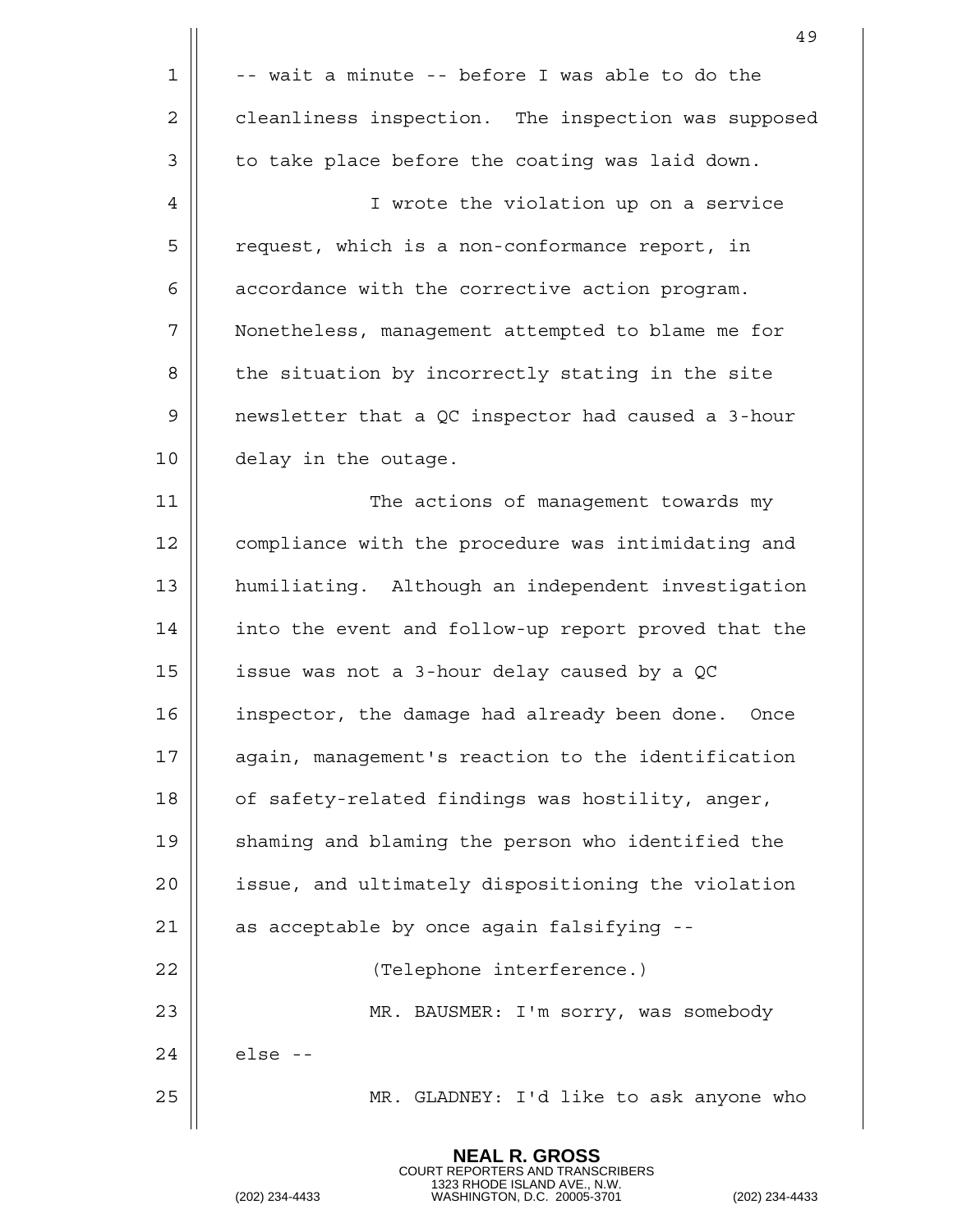|             | 50                                                  |
|-------------|-----------------------------------------------------|
| $\mathbf 1$ | has not muted their phone and is not a speaker,     |
| 2           | please mute your phone as we spoke about earlier.   |
| 3           | MR. BAUSMER: All right, I'll start that             |
| 4           | sentence over.                                      |
| 5           | Once again management's reaction to the             |
| 6           | identification of a safety-related finding was      |
| 7           | hostility, anger, blame, shaming, and blaming the   |
| 8           | person who identified the issue, and ultimately     |
| 9           | dispositioning the violation as acceptable by once  |
| 10          | again falsifying the inspection documentation       |
| 11          | contained in the work order.                        |
| 12          | There is no question that the outage                |
| 13          | management team absolutely approved and tolerated   |
| 14          | bypassing a hold point in the outage schedule, and  |
| 15          | allowed the contractors to apply the coating to the |
| 16          | cavity before it was inspected after the clean-up.  |
| 17          | Bypassing a hold point would not have               |
| 18          | happened without direction from the outage          |
| 19          | management team. But no investigation was ever done |
| 20          | into who ordered or tolerated that action.          |
| 21          | Schedule is routine at TVA. Unless                  |
| 22          | there are any meaningful consequences for safety    |
| 23          | being the primary driver, nothing will change.      |
| 24          | The new ECP team is designed to be                  |
| 25          | accountable to the line management, not to any      |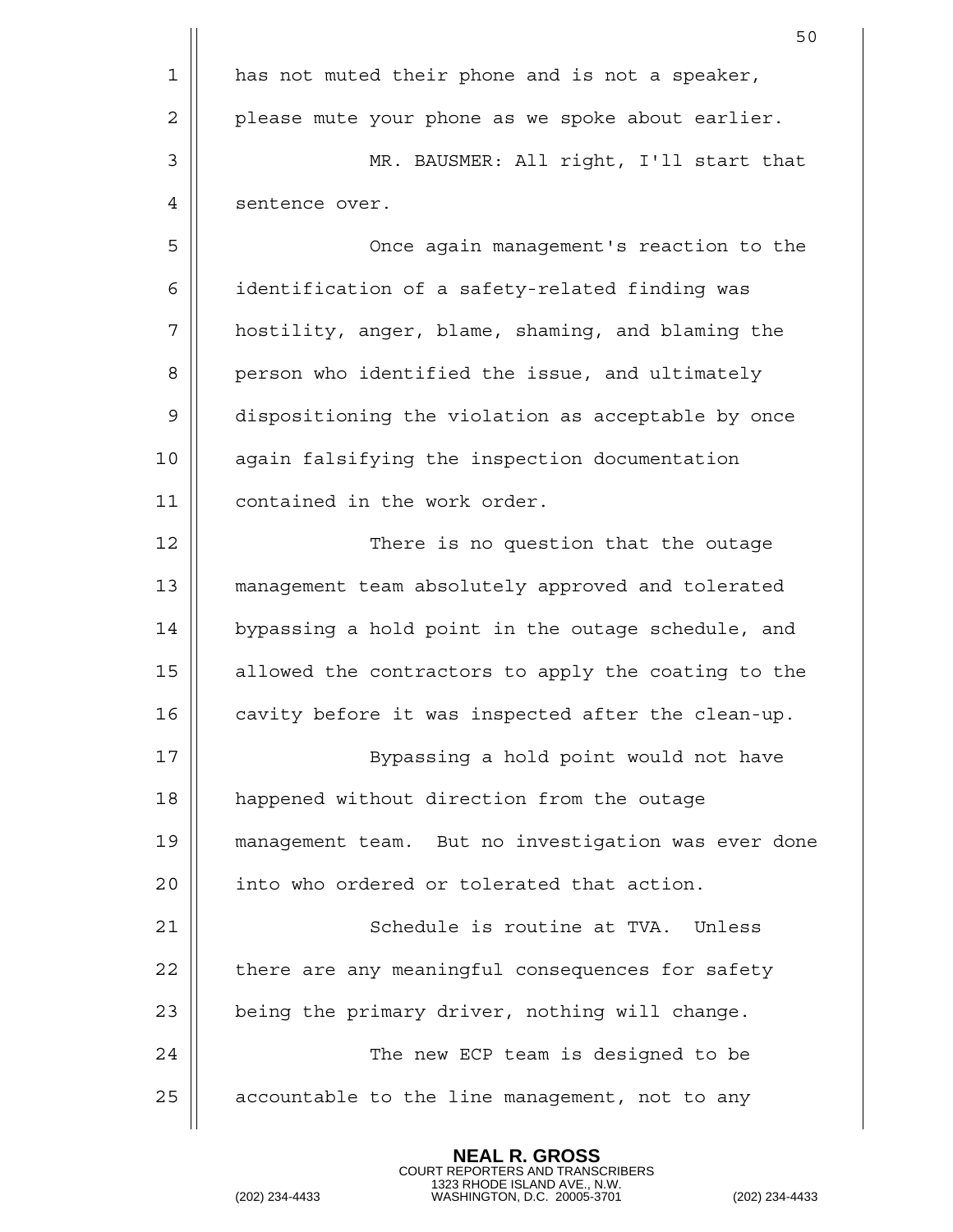|    | 51                                                   |
|----|------------------------------------------------------|
| 1  | independent avenue which will protect actions and    |
| 2  | document (telephone interference). The new ECP team  |
| 3  | is designed to be accountable to the line            |
| 4  | management, not to any independent avenue which will |
| 5  | protect actions and documenting employees' concerns  |
| 6  | that expose the same management. Nothing is going    |
| 7  | to change until this is a truly independent avenue   |
| 8  | that puts safety and the truth at the highest        |
| 9  | priority, not just blaming the person who identified |
| 10 | the issue.                                           |
| 11 | I hope the NRC understands that the                  |
| 12 | margin of safety is being eroded by this TVA         |
| 13 | management culture and takes actions to insist the   |
| 14 | TVA management change its culture before it's too    |
| 15 | late.                                                |
| 16 | I'm providing this information freely                |
| 17 | and without inducement to do so. Since I am now      |
| 18 | retired, I do not fear intimidation by TVA. But I    |
| 19 | have no doubt that its reaction to my statement will |
| 20 | be to attack the messenger. It's the only way TVA    |
| 21 | responds to any concern.                             |
| 22 | Its second action will be to try to                  |
| 23 | undermine the concern and change the facts. These    |
| 24 | behaviors are not consistent with a safety-conscious |
| 25 | work environment.                                    |
|    |                                                      |

COURT REPORTERS AND TRANSCRIBERS 1323 RHODE ISLAND AVE., N.W. (202) 234-4433 WASHINGTON, D.C. 20005-3701 (202) 234-4433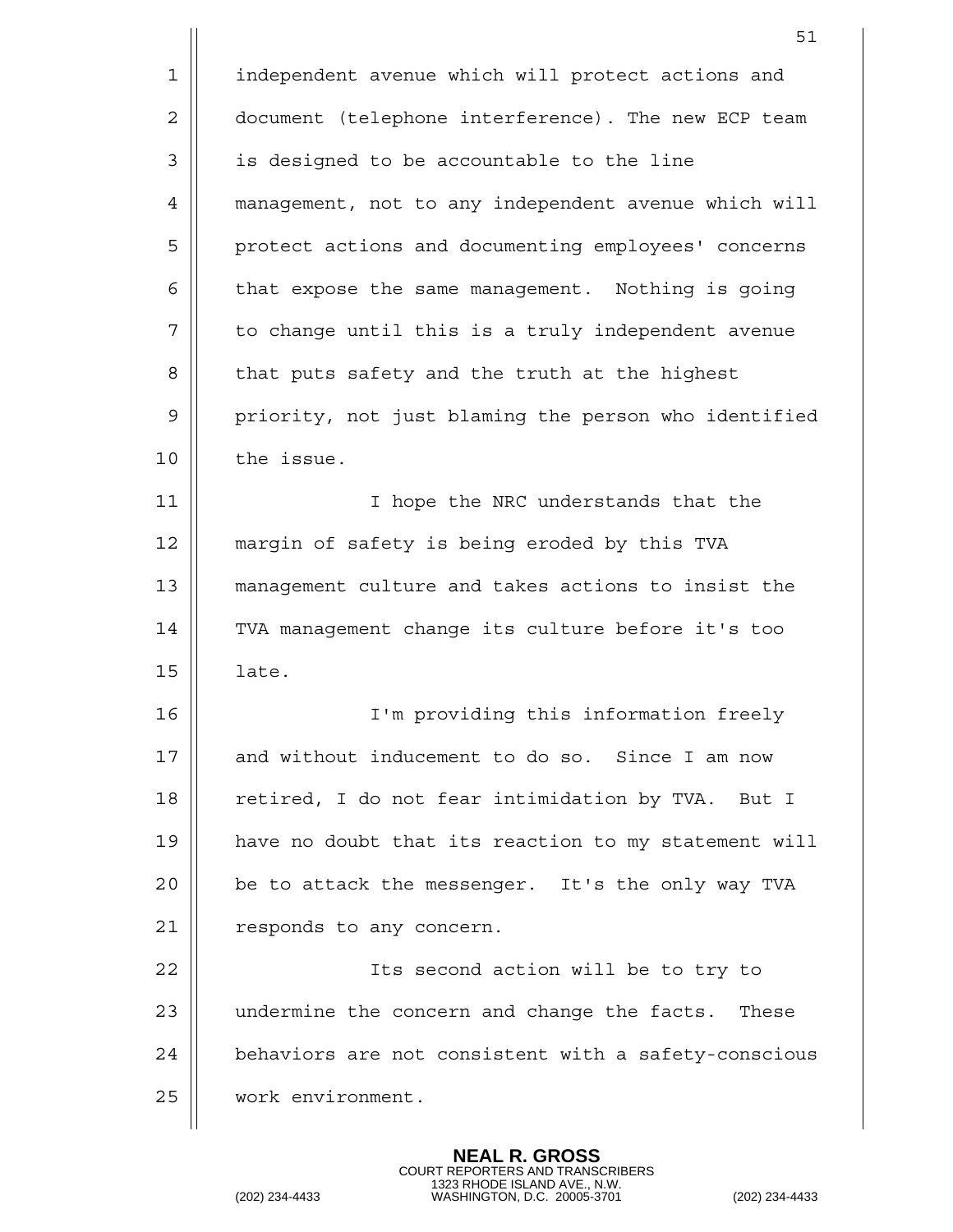|    | 52                                                   |
|----|------------------------------------------------------|
| 1  | Thank you for hearing me. I'm finished.              |
| 2  | MR. GLADNEY: Thank you for your                      |
| 3  | presentation.                                        |
| 4  | MR. BAUSMER: You're welcome.                         |
| 5  | MR. GLADNEY: Next presenter, Ms. Garde.              |
| 6  | MS. GARDE: Yes. I'd like to call on                  |
| 7  | Melody Babb to make her presentation to the Board.   |
| 8  | Thank you.                                           |
| 9  | MS. BABB: Good afternoon. This is                    |
| 10 | Melody Babb. I've provided a written statement to    |
| 11 | you already, so I will not read the whole thing.     |
| 12 | Basically, my statement is a list of                 |
| 13 | examples that show that the safety culture continues |
| 14 | to be a problem at TVA sites. And these are things   |
| 15 | that have either been said to me or I've             |
| 16 | experienced, and they've all been within the past    |
| 17 | year.                                                |
| 18 | So, the first one is after, in ECP after             |
| 19 | we received our no fault termination notices we were |
| 20 | still in our positions for a number of weeks.<br>And |
| 21 | during that time period I had three employees come   |
| 22 | to me. And they had concerns that they did not want  |
| 23 | new ECP employees handling this. They didn't know    |
| 24 | who those people were going to be, didn't know if    |
| 25 | they could trust them.                               |
|    |                                                      |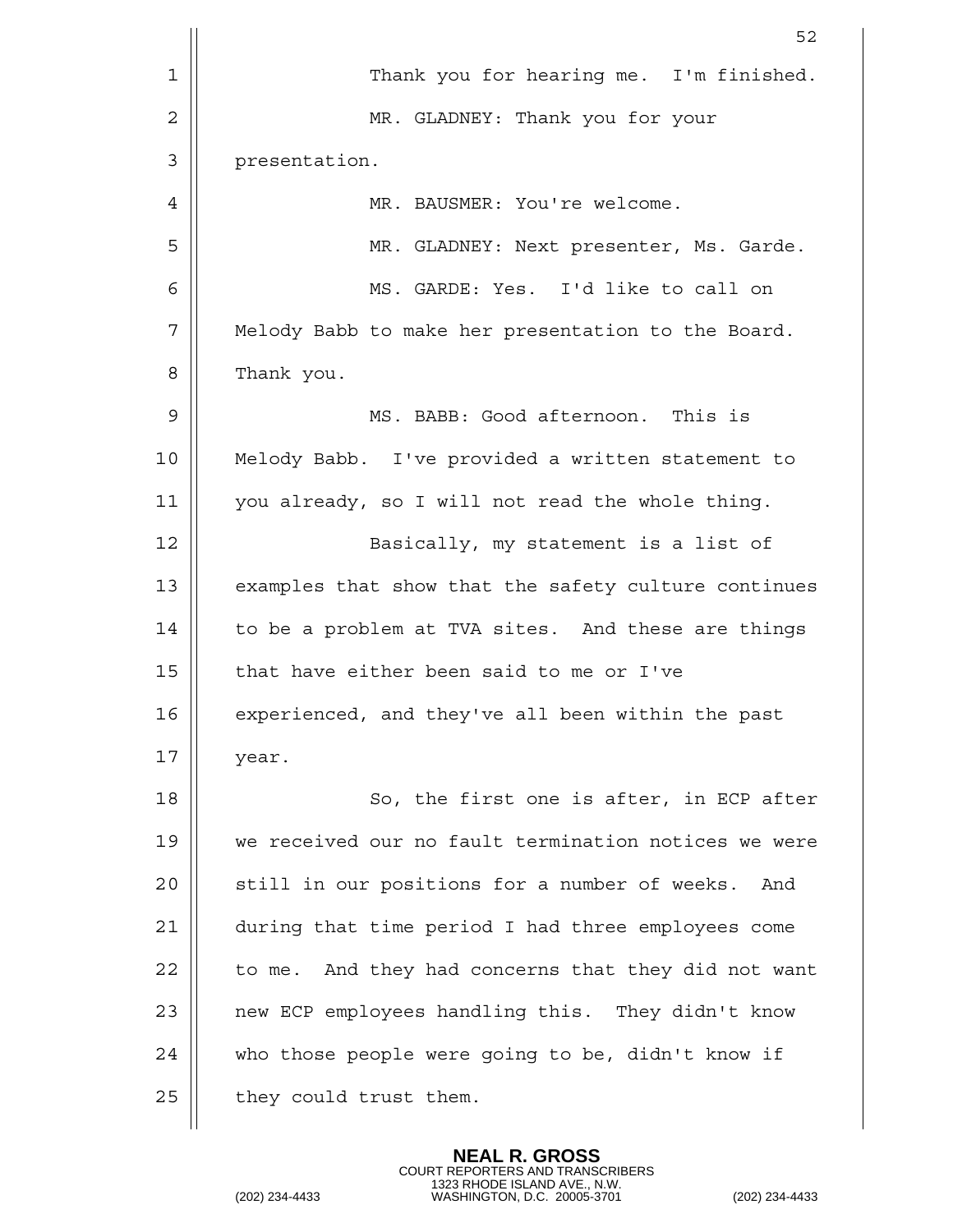|    | 53                                                   |
|----|------------------------------------------------------|
| 1  | So, I asked them if they were okay with              |
| 2  | me reporting those concerns to the NRC on their      |
| 3  | behalf. All these people were from different         |
| 4  | departments and they had different concerns. And I   |
| 5  | think they were also under one allegation number, so |
| 6  | I don't have separate allegation numbers for those.  |
| 7  | But I'll just go over those briefly.                 |
| 8  | The first one was an employee -- and I'm             |
| 9  | not going to use department names just to protect    |
| 10 | the individuals. So, the first one was an employee   |
| 11 | that reported that other employees in their          |
| 12 | department were discussing between themselves, and   |
| 13 | they were trying to decide if they wanted to report  |
| 14 | on the Oak Ridge surveys that they were all chilled  |
| 15 | because they had experienced nepotism, favoritism,   |
| 16 | and retaliation, and had witnessed these things in   |
| 17 | their department and from people outside of their    |
| 18 | department.                                          |
| 19 | The second one was employees that                    |
| 20 | reported they would feel fearful of harassment,      |
| 21 | intimidation, retaliation, and discrimination from   |
| 22 | an employee who was coming to their department, and  |
| 23 | that employee had a history of intimidating a couple |
| 24 | of them and other employees in different departments |
| 25 | in the past.                                         |
|    |                                                      |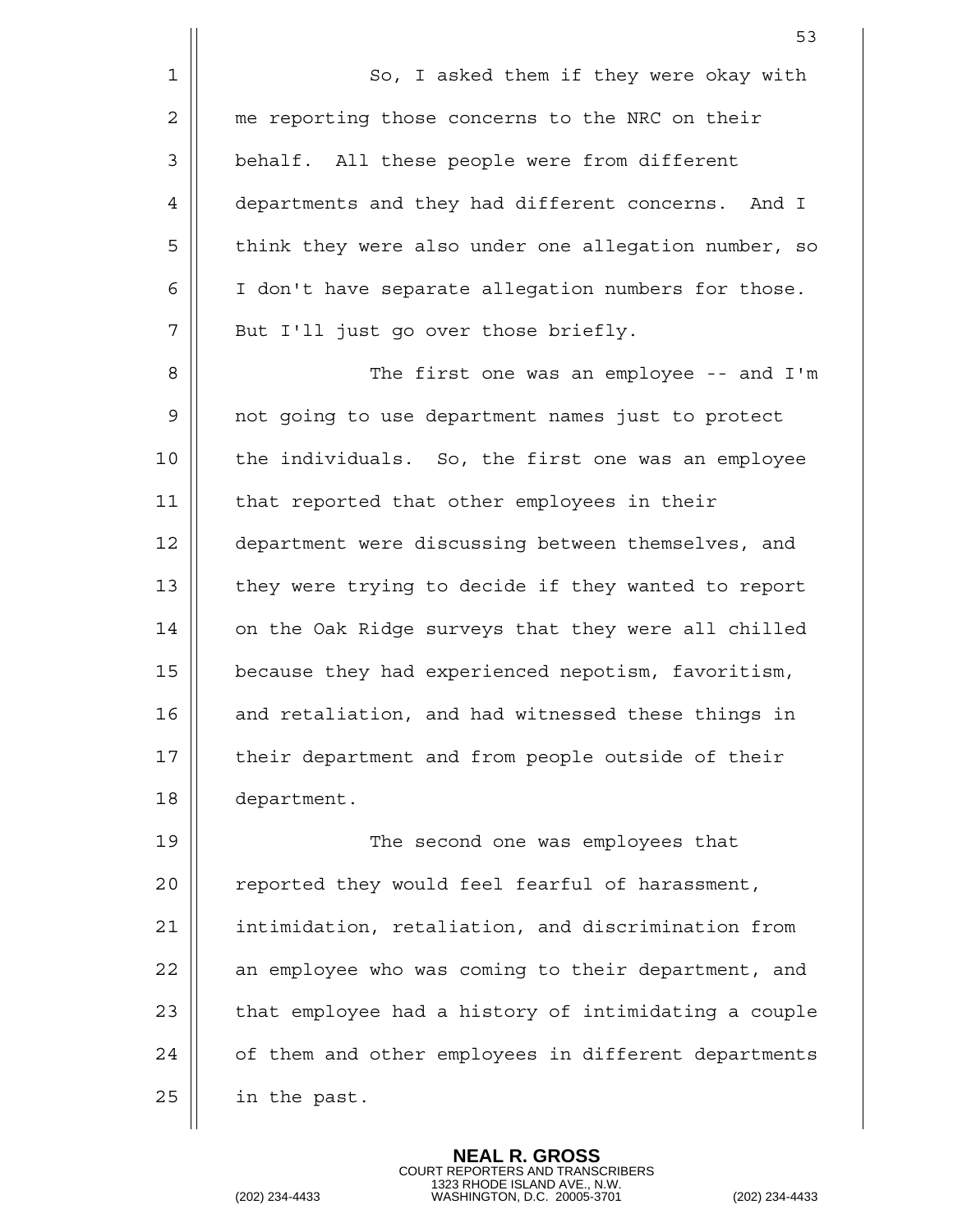|    | 54                                                     |
|----|--------------------------------------------------------|
| 1  | The third one was an employee that asked               |
| 2  | if his name could be removed from the ECP files        |
| 3  | because he had reported things to ECP and he feared    |
| 4  | retaliation from a new incoming ECP employee. And      |
| 5  | he was afraid that they would gain access to his       |
| 6  | files.                                                 |
| 7  | The next example was three other                       |
| 8  | Sequoyah employees that had contacted me. And these    |
| 9  | have been more recent. They were asking what           |
| 10 | alternate avenues were available to them to report     |
| 11 | concerns. They said they feared retaliation if they    |
| 12 | reported their concerns to the new ECP program.<br>And |
| 13 | those were -- and these are all different              |
| 14 | departments and employees, too.                        |
| 15 | The first one, an employee that feared                 |
| 16 | retaliation by management because they felt like       |
| 17 | they were misusing the Fitness for Duty Program        |
| 18 | against them.                                          |
| 19 | The second one, an employee that                       |
| 20 | falsified a signature on a procedure revision.         |
| 21 | And the third one, an employee that                    |
| 22 | received reports from another organization, and on     |
| 23 | those reports that employee noticed that employees     |
| 24 | performing the work were people that were not          |
| 25 | qualified. And so, other employees were signing off    |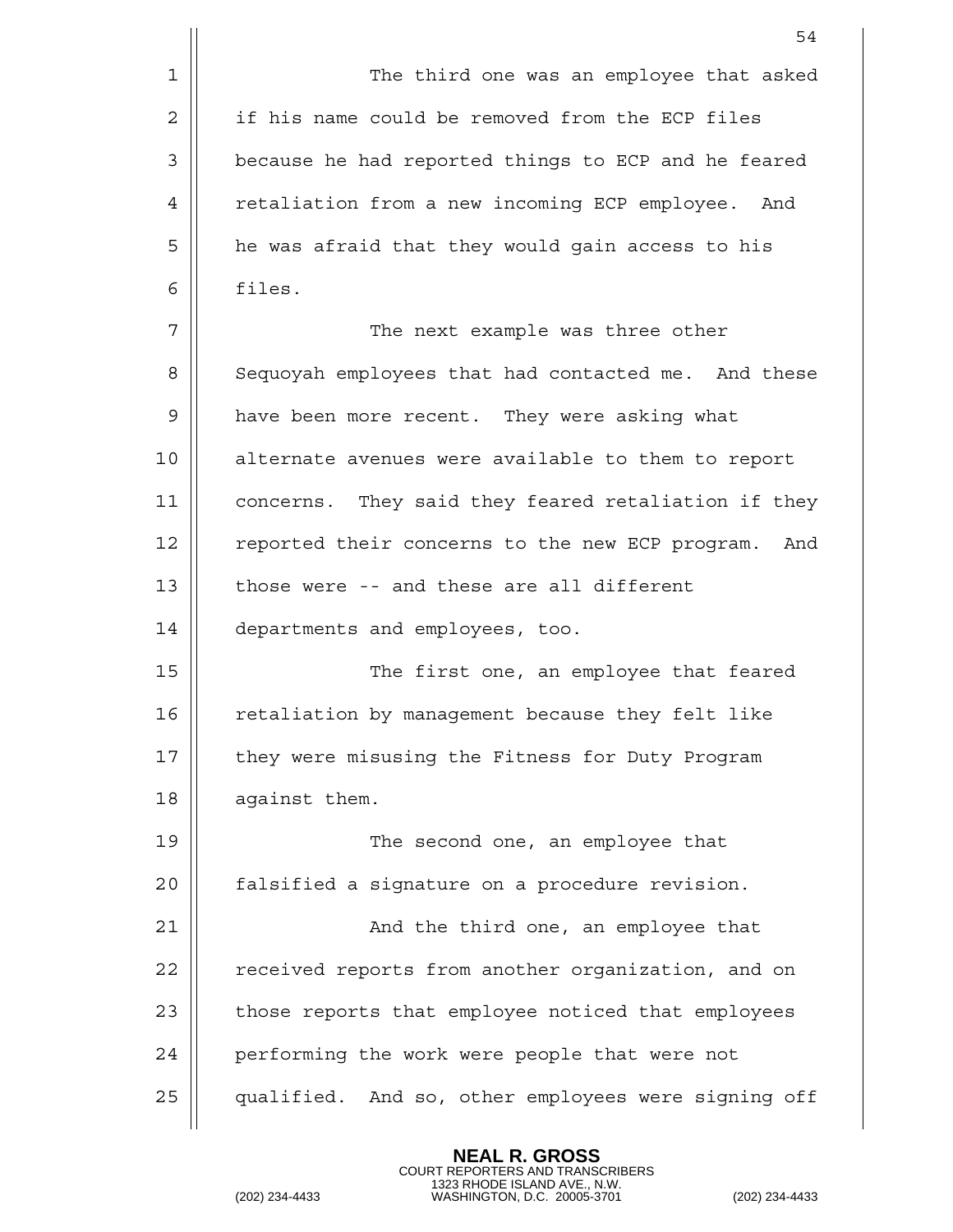55 1 | the reports for them so that it wouldn't be noticed  $2 \parallel$  that the people performing the work were not 3 qualified. 4 And another example is if you look at 5 | the daily CR reports, there are a lot of anonymous 6 | condition reports that continue to be reported. And 7 || all of these are at different sites, and they state 8 || that they're general work environment concerns. Of 9 | course, you know, we don't see the details of those,  $10$  || so, but the statement that they're general work 11 || environment concerns indicate that there may be some 12 || safety culture issue going on. 13 Next was here in the recent outage at 14 Sequoyah. We had the COVID-19 restriction, so  $15$   $\parallel$  everyone that could was trying to work offsite when 16 it was available. And in QA we were told that we 17 || could observe plant employees working, and we could 18 do that remotely by use of cameras and things that 19 we could do on our computer. But we were also told  $20$  | that we could not have access to log into those 21 cameras and do observations in the Management Outage 22 | Control Center, which was the OCC. 23 And when we asked why we could not have  $24$  || access to log into those, because we had always 25 | observed the OCC during outages, we were told that

> **NEAL R. GROSS** COURT REPORTERS AND TRANSCRIBERS

1323 RHODE ISLAND AVE., N.W. (202) 234-4433 WASHINGTON, D.C. 20005-3701 (202) 234-4433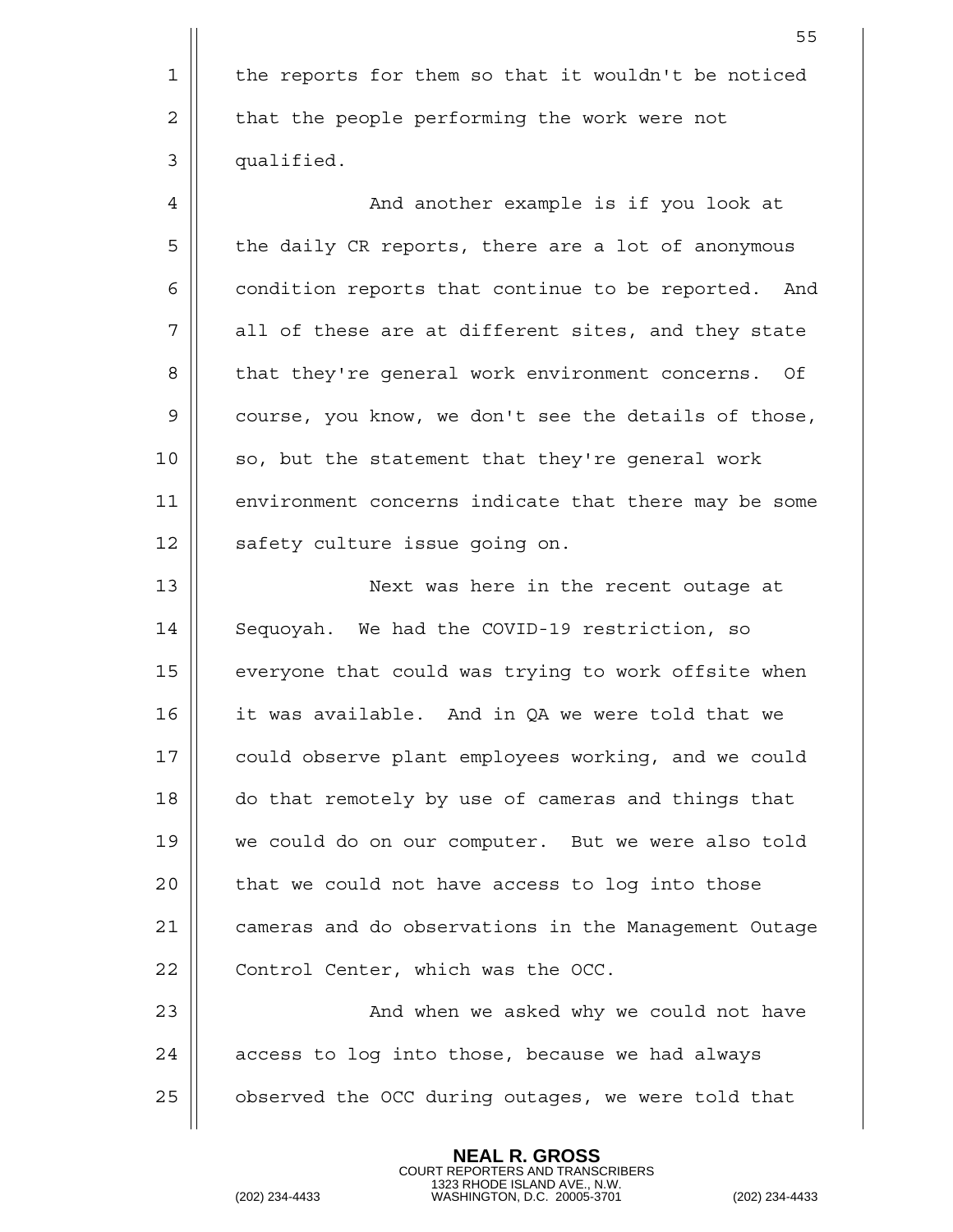|                | 56                                                   |
|----------------|------------------------------------------------------|
| $\mathbf 1$    | QA or any other department observing the OCC         |
| 2              | remotely could have a chilling effect on the         |
| $\mathfrak{Z}$ | managers or employees in there.                      |
| 4              | So, we were told to report to the sites              |
| 5              | and sit in a designated spot if we had to observe.   |
| 6              | So, the problem with that was we were                |
| 7              | trying to work remotely as much as we could, and it  |
| 8              | was very much of a discouragement for us not to      |
| 9              | observe, kind of making it hard for us to observe.   |
| 10             | The next one, there is one department at             |
| 11             | Sequoyah -- I won't call out which one it is just to |
| 12             | protect the employees, but we can talk offline later |
| 13             | if we need to -- and that department has been        |
| 14             | stating that if anyone from outside comes in and     |
| 15             | asks them questions, such as the NRC, the OIG, other |
| 16             | avenues, that management doesn't have to worry,      |
| 17             | because they know the right answers to give them.    |
| 18             | So, basically they're saying they're                 |
| 19             | talking about things between themselves, but they    |
| 20             | know what to say when people come in so that         |
| 21             | management doesn't discriminate against them.        |
| 22             | Okay, hold on. I've got to go off.                   |
| 23             | (Pause.)                                             |
| 24             | MS. BABB: Okay. I think I'm on speaker               |
| 25             | now.                                                 |
|                |                                                      |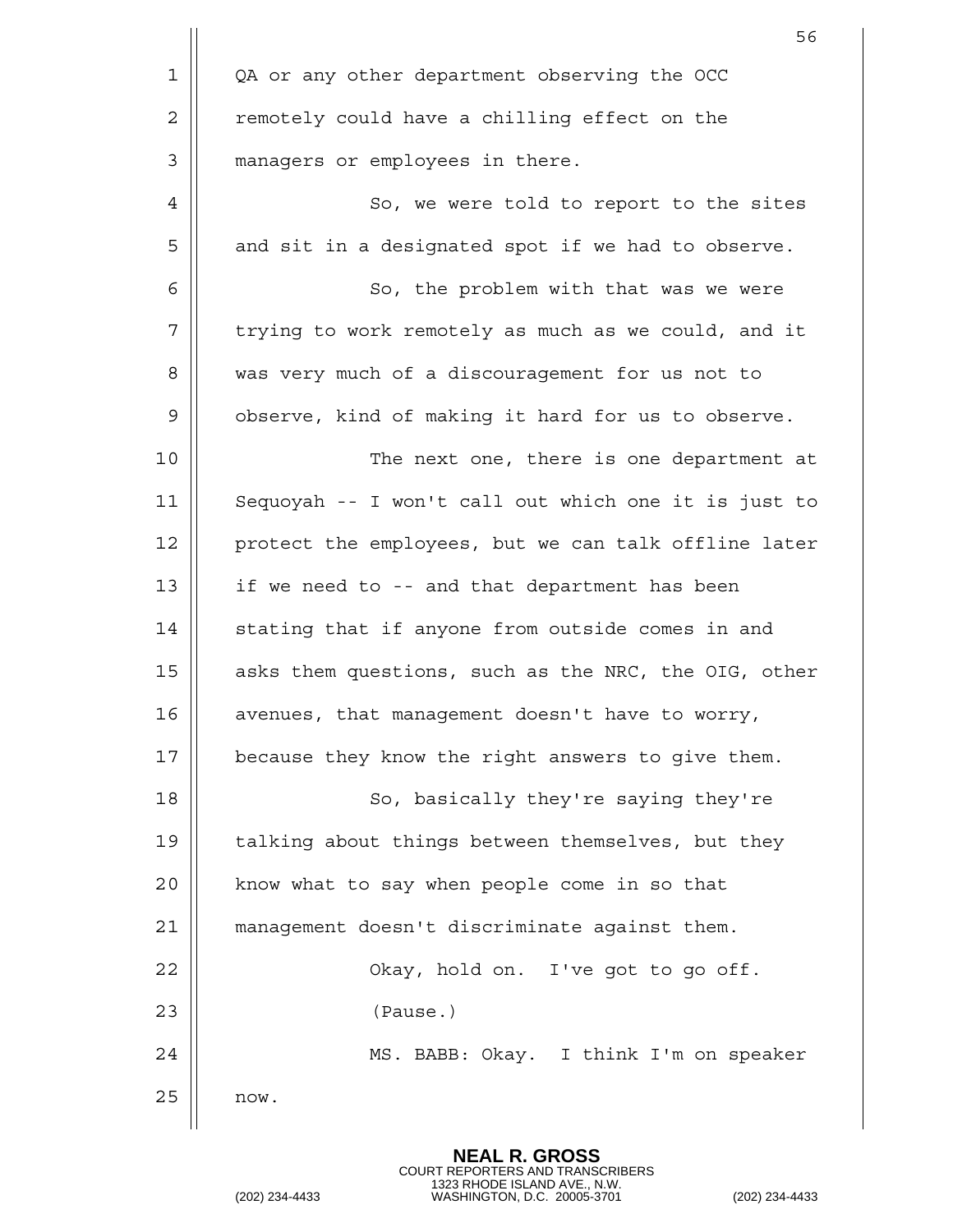|    | 57                                                   |
|----|------------------------------------------------------|
| 1  | The next one is personally since I've                |
| 2  | left ECP I've received harassing comments and        |
| 3  | different things myself. And it's all related to     |
| 4  | the previous ECP position I was in. I reported       |
| 5  | those to a senior management, a department manager,  |
| 6  | the EEOC.                                            |
| 7  | And even though those people have talked             |
| 8  | to the employees that are making those comments, the |
| 9  | harassment continues.                                |
| 10 | And then one other example that shows                |
| 11 | that management is trying to avoid the obvious signs |
| 12 | that safety culture is still a problem. Last week    |
| 13 | during our Nuclear Safety Culture Monitoring Panel,  |
| 14 | or our NSCMP meeting, when everyone was talking      |
| 15 | about safety culture one of the managers stated that |
| 16 | even though there were currently two department      |
| 17 | managers offsite working on the response to the      |
| 18 | apparent violations that were issued by the NRC,     |
| 19 | that that was old news. Employees have forgotten     |
| 20 | about that. And that because of that we still have   |
| 21 | a strength in safety culture at the site.            |
| 22 | So, there's kind of the assumption that              |
| 23 | those issues with safety culture go away quickly.    |
| 24 | But really, at TVA people hold onto those things.    |
| 25 | And that's why it's so difficult to change the       |
|    |                                                      |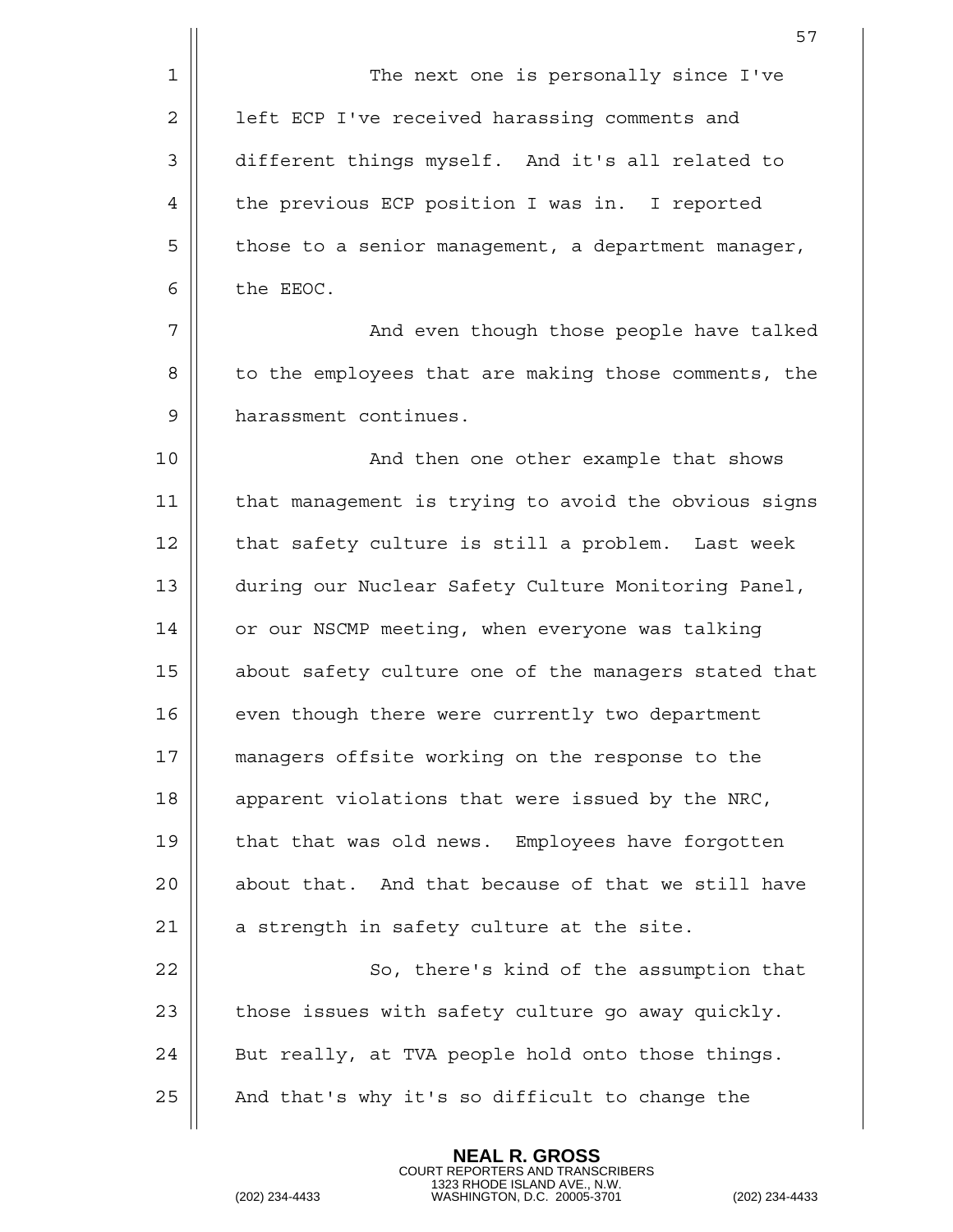|    | 58                                                   |
|----|------------------------------------------------------|
| 1  | culture in any organization.                         |
| 2  | And so it should be apparent to the                  |
| 3  | employees because the two departments have had       |
| 4  | temporary managers. And one of those that's been     |
| 5  | over a month. And so I had to ask myself why do      |
| 6  | employees not know why they have a temporary         |
| 7  | manager?                                             |
| 8  | And it brings to mind the fact that, you             |
| 9  | know, maybe management is misleading employees about |
| 10 | what the temporary assignments are.                  |
| 11 | And then one thing I didn't include in               |
| 12 | my statement that I wanted to talk about is, you     |
| 13 | know, all these things have been going on, and we've |
| 14 | talked about, like, interviews and follow-up surveys |
| 15 | and inspections, but no one from the NRC has come to |
| 16 | any of us former ECP employees and interviewed,      |
| 17 | asked us about our insights or concerns with the new |
| 18 | program and the culture at TVA. So, I think that's   |
| 19 | very important to note also.                         |
| 20 | And that's the end of my statement.                  |
| 21 | Thank you.                                           |
| 22 | MR. GLADNEY: Thank you for your                      |
| 23 | statement.                                           |
| 24 | Ms. Garde, do we have a next                         |
| 25 | presentation?                                        |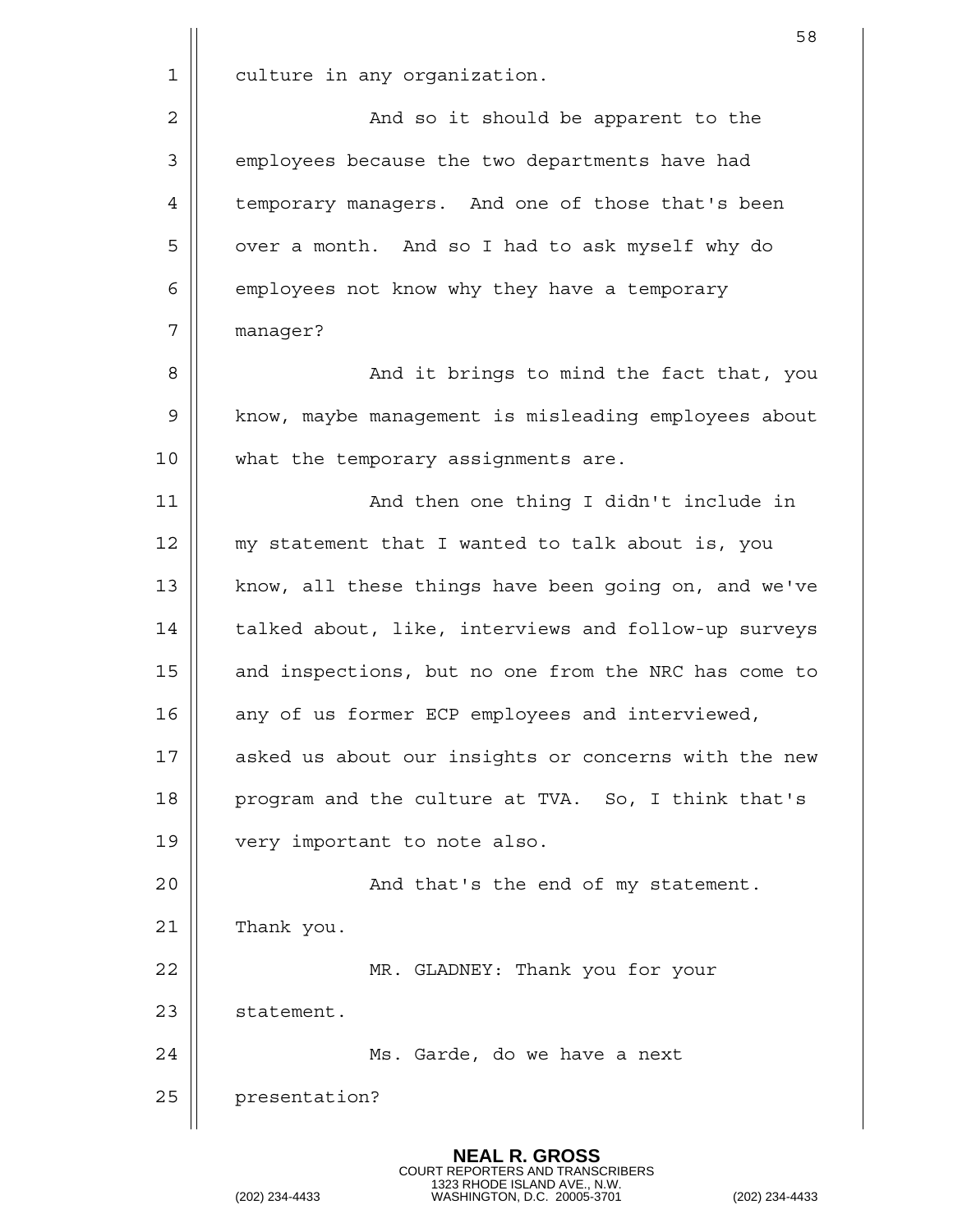|                | 59                                                  |
|----------------|-----------------------------------------------------|
| $\mathbf 1$    | MS. GARDE: Yes. I would like to ask                 |
| $\overline{2}$ | Deanna Fults to make her statement as well. Thank   |
| 3              | you very much.                                      |
| 4              | MS. FULTS: Thank you, Ms. Garde.                    |
| 5              | My name is Deanna Fults. Prior to May               |
| 6              | 13th, 2019, I was one of the TVA Employee Concerns  |
| 7              | Senior Program Managers. For almost six years I     |
| 8              | worked in the Nuclear ECP Program, first at Watts   |
| 9              | Bar, beginning in 2013 when I was the Unit 1 ECP    |
| 10             | specialist, then later in 2015 I was transferred to |
| 11             | Sequoyah. And then, finally, in November of that    |
| 12             | same year I was again moved to be the corporate     |
| 13             | roving ECP program manager, working directly with   |
| 14             | our senior manager of ECP, and as an additional     |
| 15             | support to the three site representatives.          |
| 16             | I have worked for over 15 years for the             |
| 17             | Tennessee Valley Authority in various departments.  |
| 18             | Because I have worked as the site rep for ECP at    |
| 19             | three of the four sites with nuclear employees'     |
| 20             | views, and because I am still employed by TVA in a  |
| 21             | department outside of nuclear, I continue hearing   |
| 22             | complaints from nuclear employees about the current |
| 23             | ECP program and lack of a safety-conscious work     |
| 24             | environment.                                        |
| 25             | I've talked to employees privately who              |
|                |                                                     |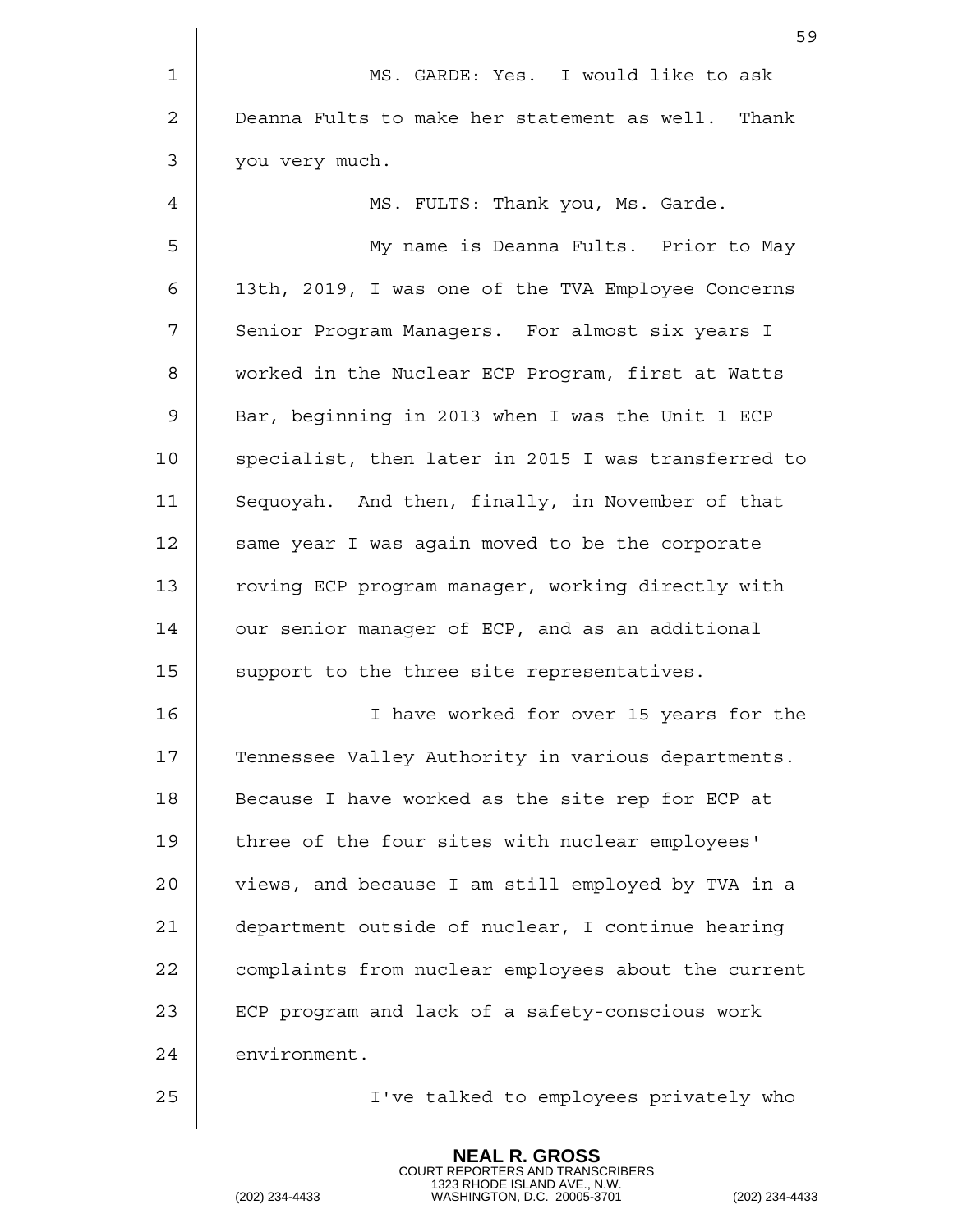|             | 60                                                   |
|-------------|------------------------------------------------------|
| $\mathbf 1$ | have expressed fear that they, too, will experience  |
| 2           | retaliation and public ridicule like my co-workers   |
| 3           | and I have endured if they report any issues,        |
| 4           | nuclear safety-related or otherwise.                 |
| 5           | Prior to my removal from the ECP staff               |
| 6           | it was my job to encourage employees who did not     |
| 7           | feel comfortable raising issues to their chain of    |
| 8           | command, or to me, that they could always go         |
| 9           | directly to the NRC with their allegations, and      |
| 10          | their issues would be handled appropriately.         |
| 11          | However, my personal experience with the             |
| 12          | way in which allegations have been handled by TVA    |
| 13          | and the NRC since May 13th, 2019, has shaken that    |
| 14          | faith I once had in the reactor oversight process.   |
| 15          | When our attorney Ms. Garde filed the 2.206 petition |
| 16          | on June 4th, 2019, no one expected to wait a year    |
| 17          | for our concerns to be addressed in this particular  |
| 18          | process.                                             |
| 19          | Today, June 12th, 2020, is the very                  |
| 20          | first time that I have been asked to speak to anyone |
| 21          | at the NRC regarding our petition.                   |
| 22          | Further, I do not believe that my                    |
| 23          | concerns have been fully addressed by any of the     |
| 24          | inspection reports or allegation responses I've      |
| 25          | received to date. Yet, countless inspections have    |
|             |                                                      |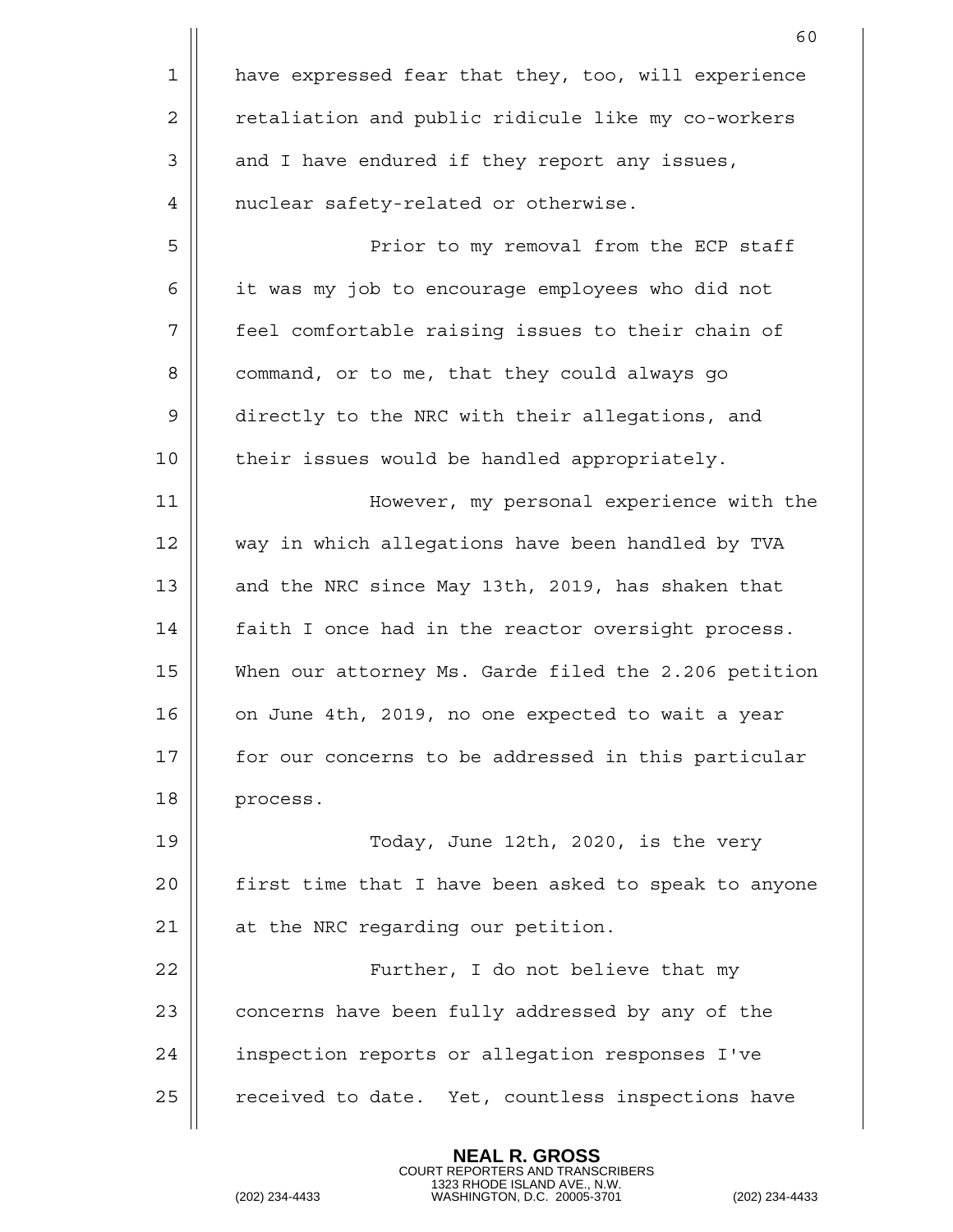61 1 | occurred that, according to the Commission, have 2 | addressed my stated concerns. I believe that this 3 | hearing is long overdue according to your own 4 | procedures. 5 I fully understand that increasing 6 | oversight of a licensee is serious business. But I 7 || also understand now from personal experience that 8 | Peporting a concern involving nuclear safety at TVA,  $9 \parallel$  even when the concerns came from other individuals, 10 || will be rewarded with scorn, ridicule, and at a 11 || qreat personal cost. 12 || At each turn in this process we have 13 || been told that as ECP professionals we are must-14 | haves but not a requirement under statute. 15 | Therefore, the NRC has readily dismissed our claims 16 || for relief as a department of former ECP employees 17 || and stated that we must seek individual relief in  $18$  | the allegation process, or have our allegations 19 || treated generically within the inspection process  $20$  || and, therefore, not addressed specifically. 21 It's unfathomable to me that if we in 22 | ECP were the advocates for nuclear safety at each of  $23$   $\parallel$  our sites, then why wouldn't NRC listen to us and  $24$   $\parallel$  see this as an ongoing threat to workers and the  $25$  || safety of the valley?

**NEAL R. GROSS**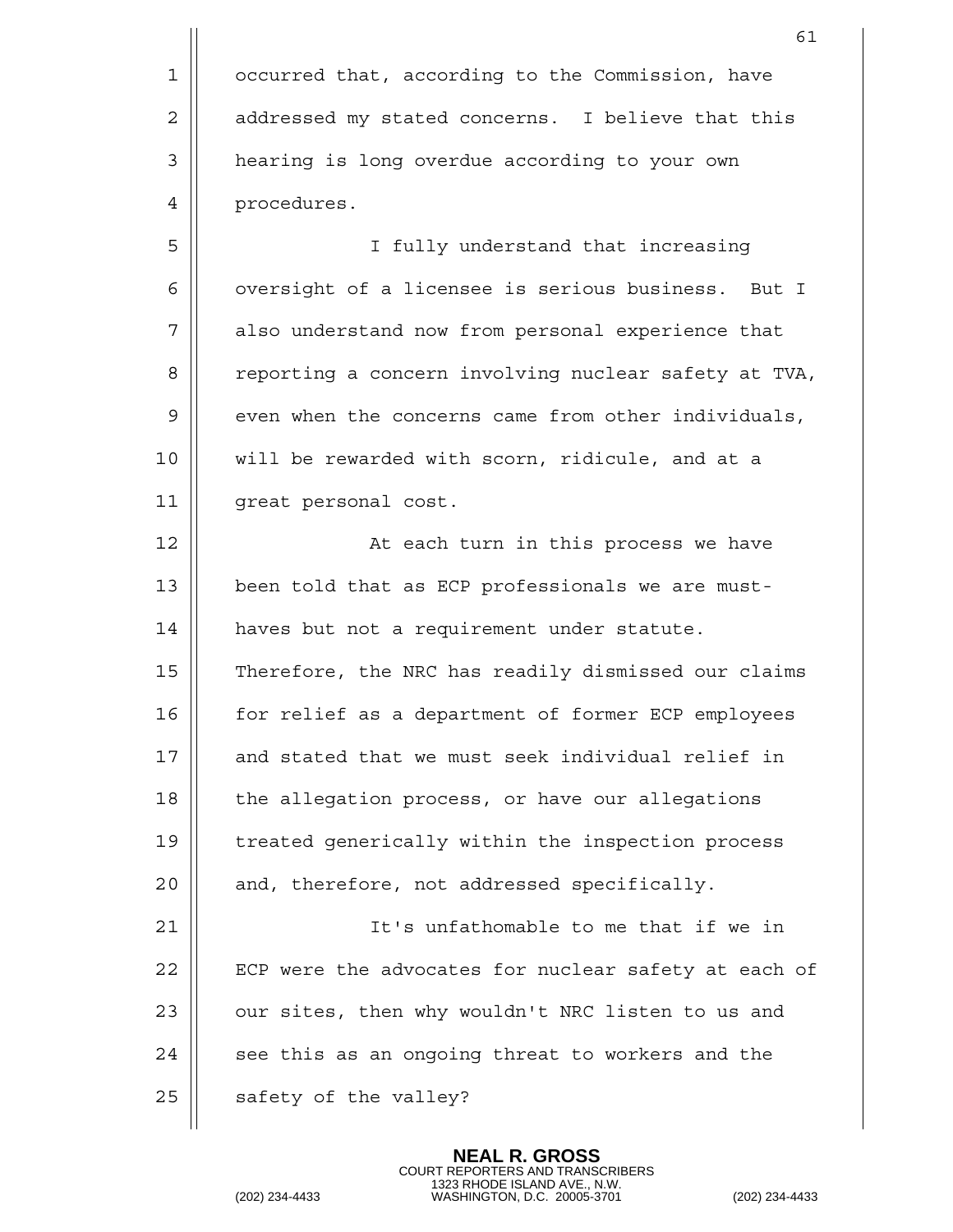|    | 62                                                              |
|----|-----------------------------------------------------------------|
| 1  | It's my understanding that any person                           |
| 2  | can file an allegation, and also that any person can            |
| 3  | file a 2.206 petition. However, not every person                |
| 4  | will be treated the same. And they most certainly               |
| 5  | are not given the same consideration at TVA as a                |
| 6  | licensee has enjoyed over the years. Delays in                  |
| 7  | process do not benefit petitioners or promote the               |
| 8  | public safety, they only benefit wrongdoers and                 |
| 9  | drive down confidence in the programs you                       |
| 10 | administer.                                                     |
| 11 | In our case, the NRC has overlooked acts                        |
| 12 | of overt deception from members of TVA nuclear                  |
| 13 | management, some of which I've personally brought to            |
| 14 | the attention of the NRC years earlier, all while I             |
| 15 | told anyone who would listen at the time that TVA               |
| 16 | was going to do away with our program along with the            |
| 17 | people in it.                                                   |
| 18 | I have been asked to tell you today what                        |
| 19 | I have observed since our filing of this petition,              |
| 20 | and to provide you with any new insights without                |
| 21 | disclosing personally identifiable information of               |
| 22 | individuals still working in the nuclear fleet.<br>$\mathbf{I}$ |
| 23 | can confirm that I have been asked by TVA nuclear               |
| 24 | employees, whose concerns I have previously handled,            |
| 25 | if they can trust in the ECP.                                   |
|    |                                                                 |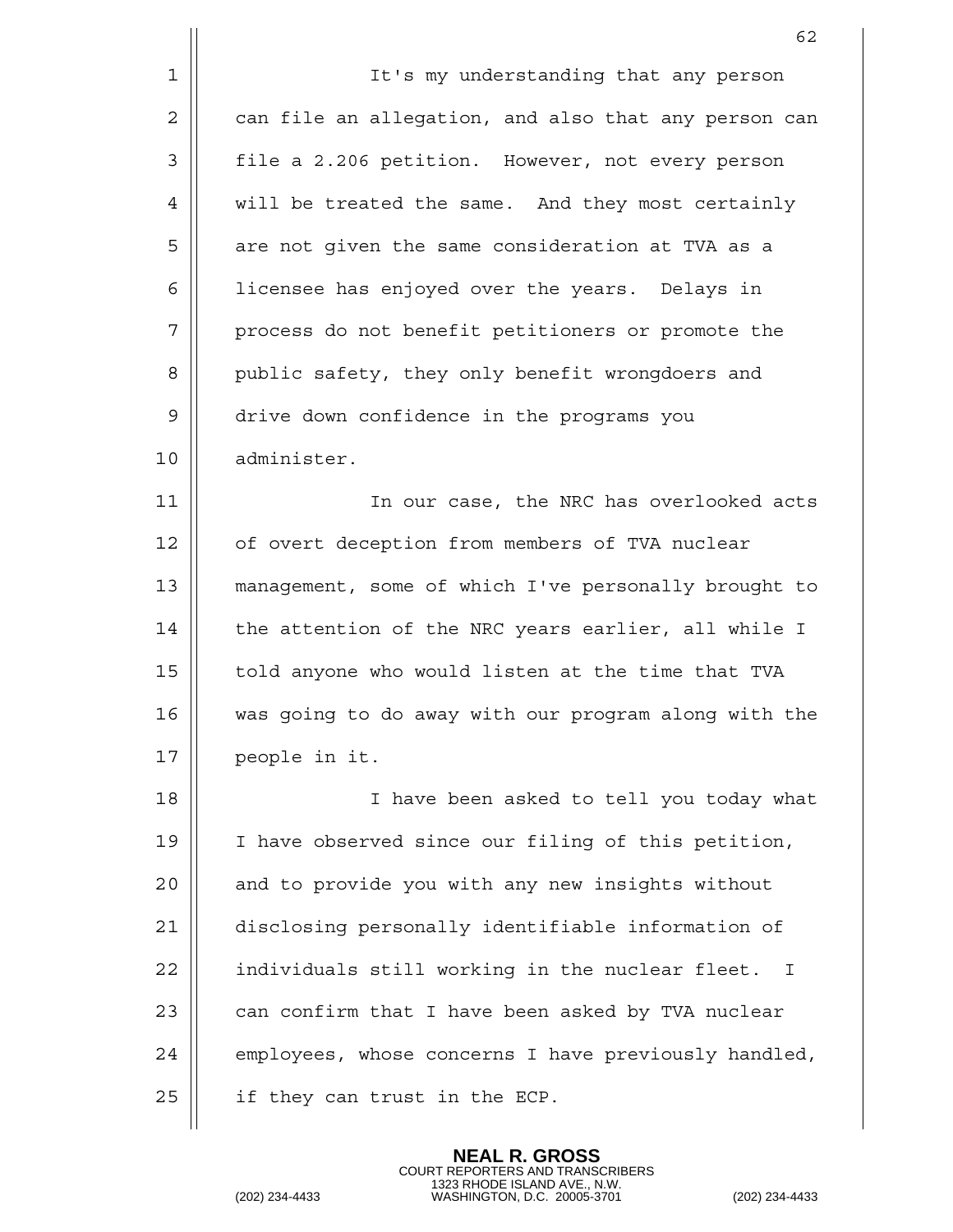|    | 63                                                   |
|----|------------------------------------------------------|
| 1  | My answer has not been positive.                     |
| 2  | I've received multiple emails and had                |
| 3  | conversations with concerned individuals who stated  |
| 4  | they wish they'd never reported any issues at TVA    |
| 5  | because of what they knew ECP staff members might    |
| 6  | say to management. Those employees will think twice  |
| 7  | now about reporting a concern for fear of            |
| 8  | retaliation.                                         |
| 9  | While it may be technically true that                |
| 10 | the structure of an ECP program is not a requirement |
| 11 | that the NRC would typically weigh in on, the NRC    |
| 12 | still has a duty to ensure nuclear safety in each    |
| 13 | plant that it regulates. The actions taken by TVA    |
| 14 | to remove the ECP so publicly has been a message to  |
| 15 | employees across the fleet that no one is safe to    |
| 16 | voice their concerns.                                |
| 17 | What was once viewed as an independent               |
| 18 | avenue whose effectiveness was admittedly only a     |
| 19 | function of management's receptivity to our          |
| 20 | feedback, is now viewed by employees as a landing    |
| 21 | spot for craft supervisors who can't go back to the  |
| 22 | field and whose loyalty is still tied to the         |
| 23 | organization's budget from which they are paid.      |
| 24 | They cannot provide the type of                      |
| 25 | independent oversight that TVA needs because they    |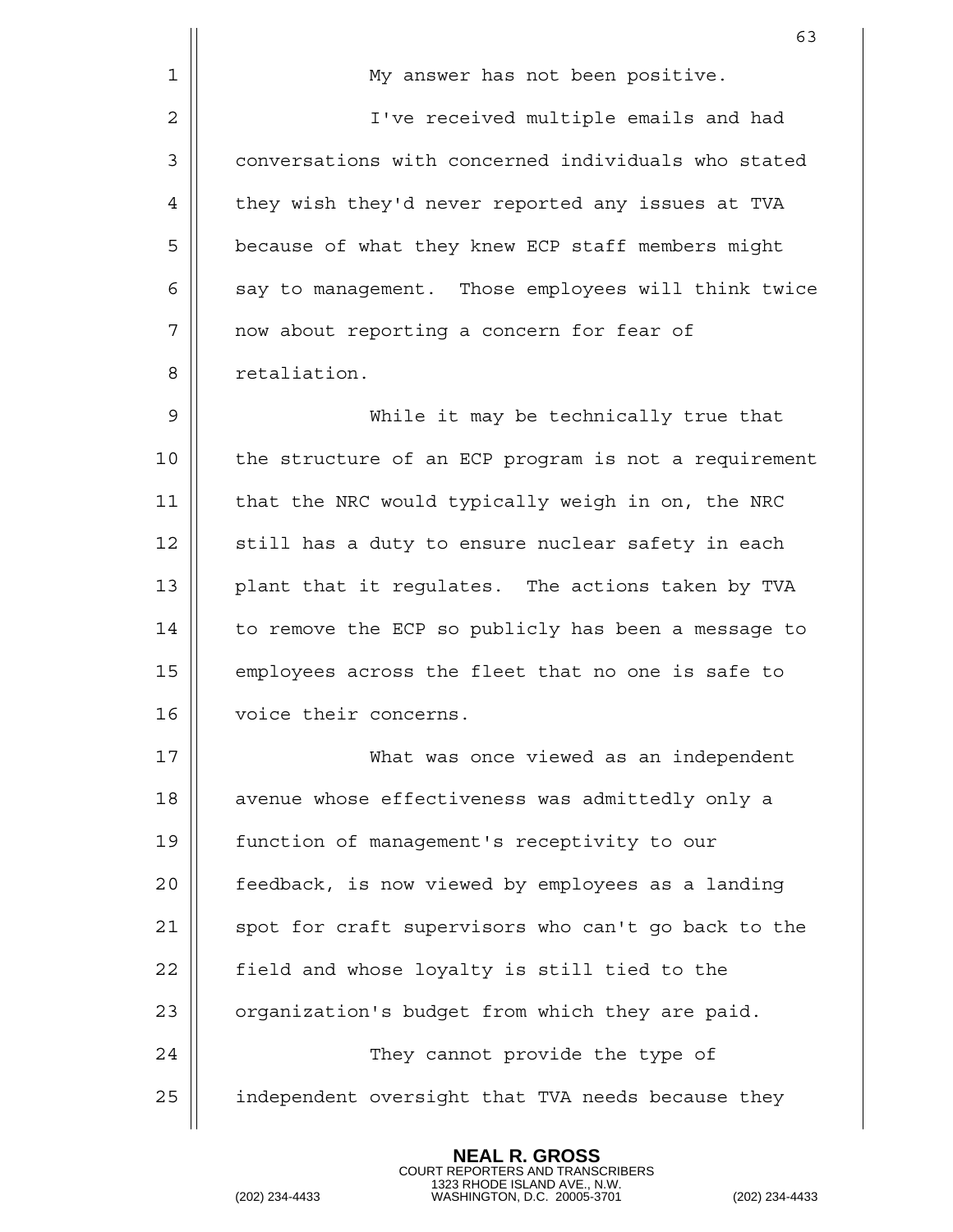|             | 64                                                    |
|-------------|-------------------------------------------------------|
| $\mathbf 1$ | are beholden to the site vice presidents who          |
| 2           | recommended them for their jobs. Even if they want    |
| 3           | to do a good job, as I believe most everyone wants    |
| 4           | to do, they can't because they weren't set up to be   |
| 5           | anything more than a conduit for nuclear management   |
| 6           | to look good and fix issues in name only.             |
| 7           | Further, the current ECP program does                 |
| 8           | not have a clearly-defined strategy in place that     |
| 9           | employees can have confidence that it will handle     |
| 10          | serious investigations, like the work environment     |
| 11          | claims our ECP program once examined. Perhaps they    |
| 12          | don't have a plan because TVA Nuclear's intent was    |
| 13          | to shut down any investigations that they couldn't    |
| 14          | control.                                              |
| 15          | Last summer, when the new ECP program                 |
| 16          | was announced, their stated plan was to refer those   |
| 17          | cases to the TVA Office of General Counsel.<br>Later, |
| 18          | last fall, the program's position became one of       |
| 19          | contracting outside investigators with serious        |
| 20          | investigations. Their use of outside contract         |
| 21          | investigators is viewed by most observant workers     |
| 22          | I've talked to as a way for TVA to surreptitiously    |
| 23          | remove unwanted employees.                            |
| 24          | It's seen that way because it is a way                |
| 25          | some of the more vocal employees are terminated by    |
|             |                                                       |

COURT REPORTERS AND TRANSCRIBERS 1323 RHODE ISLAND AVE., N.W. (202) 234-4433 WASHINGTON, D.C. 20005-3701 (202) 234-4433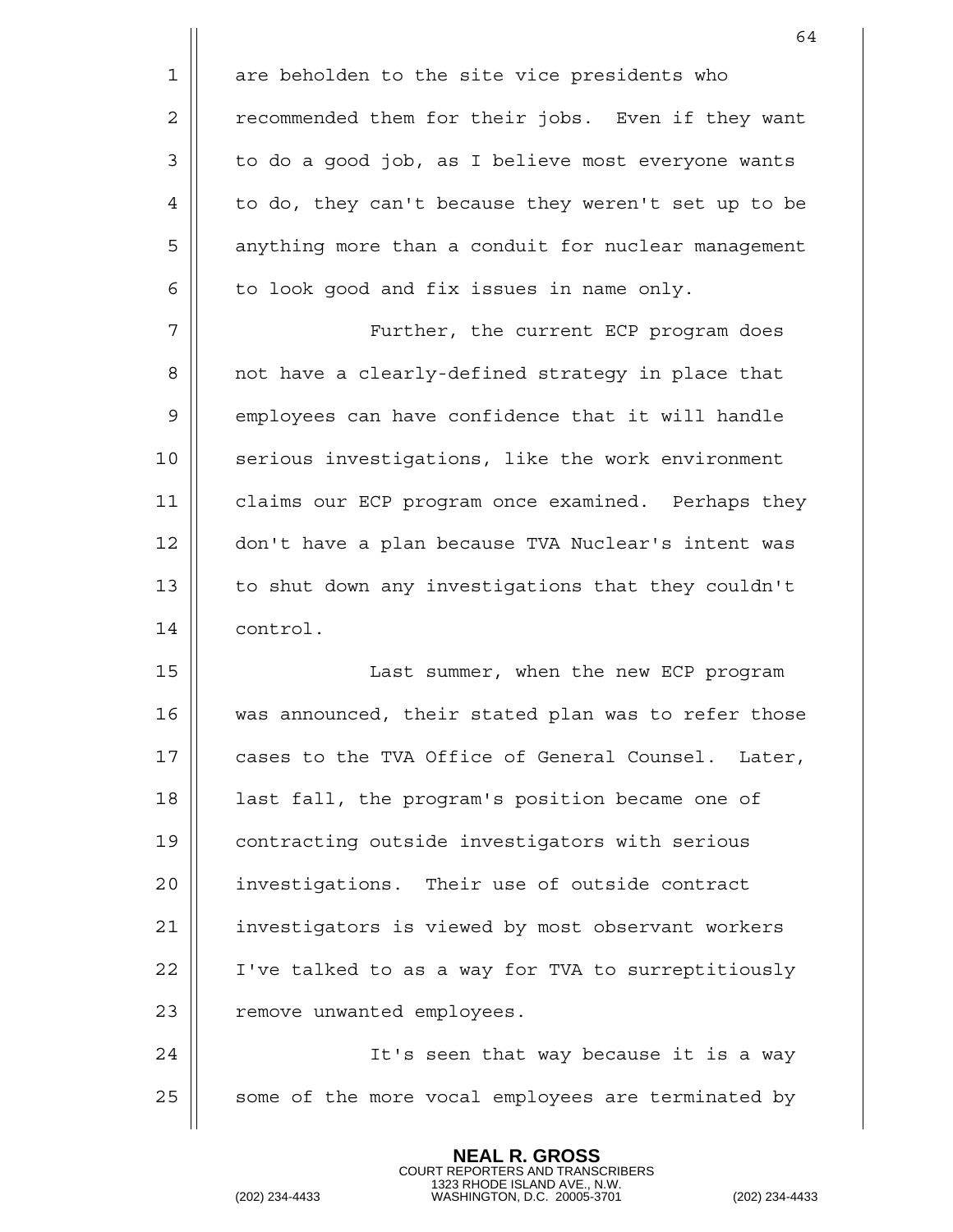|             | 65                                                   |
|-------------|------------------------------------------------------|
| $\mathbf 1$ | the company.                                         |
| 2           | I should note that outside contract                  |
| 3           | investigators repeatedly interviewed us in ECP       |
| 4           | before we were all let go, too.                      |
| 5           | I've been personally involved with other             |
| 6           | outside investigations where known nuclear           |
| 7           | whistleblowers were terminated at every nuclear site |
| 8           | I have worked at, all while TVA complied on its face |
| 9           | with the ERB Adverse Action process that the NRC     |
| 10          | laid out for them in each successive amendment to    |
| 11          | the confirmatory order.                              |
| 12          | The ERB process itself, even with the                |
| 13          | NRC's intervention, has not presented findings of    |
| 14          | TVA retaliating against terminated employees as      |
| 15          | publicized multiple times since last fall. And all   |
| 16          | employees know about that.                           |
| 17          | If ever there was a time to intercede on             |
| 18          | behalf of the employees who remain in the TVA        |
| 19          | nuclear fleet, the time is now. And the 2.206        |
| 20          | petition process is the appropriate venue.           |
| 21          | So, when employees ask me about the                  |
| 22          | viability of the NRC handling their concerns, I      |
| 23          | tell them I don't have confidence that matters       |
| 24          | affecting nuclear safety will be treated with a      |
| 25          | sense of urgency or fairness. That's because of the  |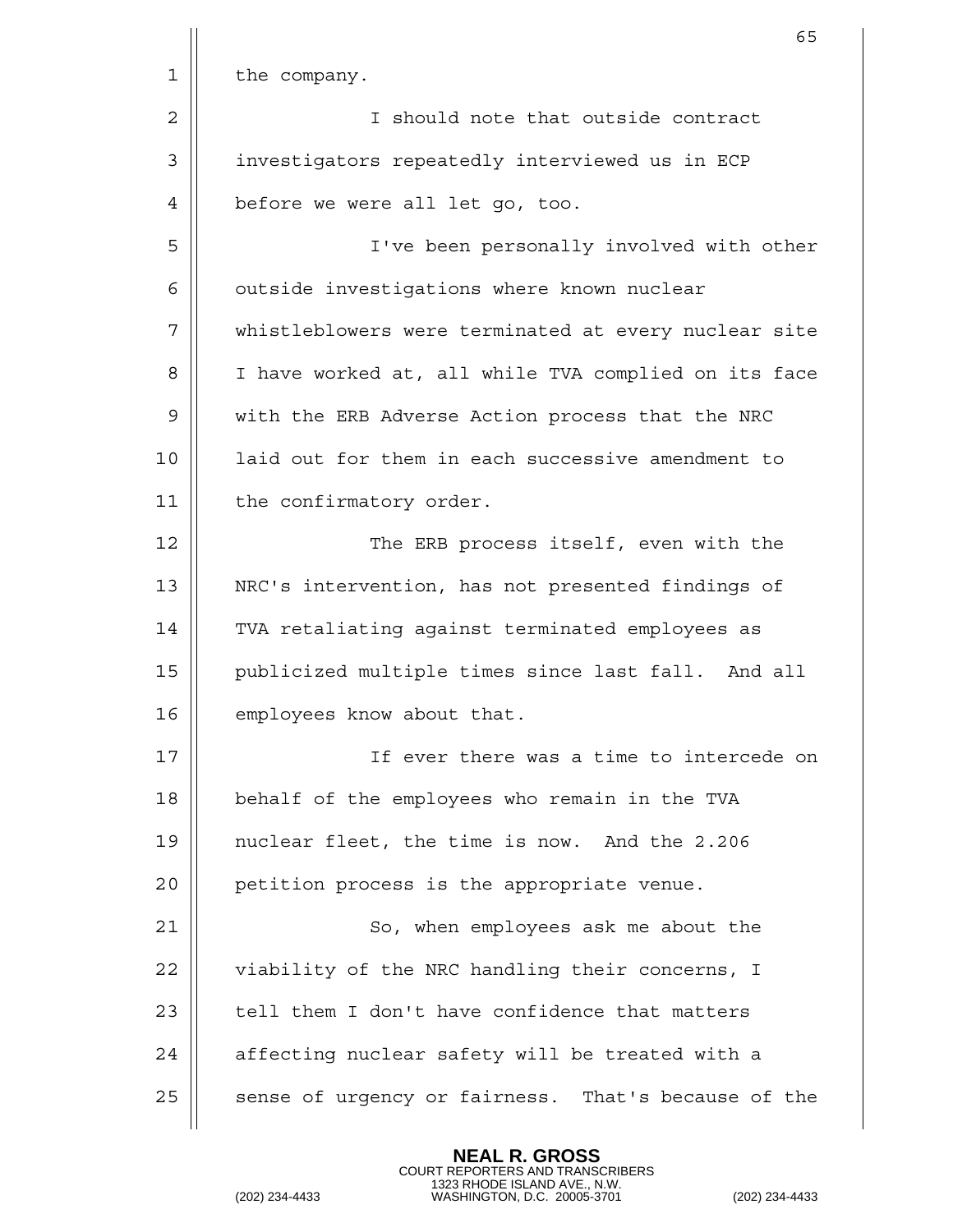|    | 66                                                   |
|----|------------------------------------------------------|
| 1  | high number of concerns being referred back to TVA   |
| 2  | for it to investigate, most recently with some of    |
| 3  | our own allegations in ECP being sent back from the  |
| 4  | NRC to TVA.                                          |
| 5  | First, in June 2019, TVA was going to                |
| 6  | use an attorney from OGC to investigate our          |
| 7  | allegations of a chilled work environment. Then an   |
| 8  | anonymous condition report, or CR, was generated     |
| 9  | questioning the independence of the investigator.    |
| 10 | Finally, a little over a month later,                |
| 11 | TVA decided upon a team from the Oak Ridge           |
| 12 | Associated University to conduct the investigation   |
| 13 | of our allegation. When I questioned their           |
| 14 | independence because of their existing surveying     |
| 15 | contact with TVA's safety culture analysis, a survey |
| 16 | whose data was used to remove us from our holes in   |
| 17 | ECP, again through a condition report, that          |
| 18 | condition report was closed, no further action.      |
| 19 | Giving me a definition of the term "independent"     |
| 20 | pulled from TVA's own procedures.                    |
| 21 | It's as if TVA is the proverbial fox                 |
| 22 | guarding the hen's house.                            |
| 23 | Even more troubling, the delay we have               |
| 24 | experienced has given TVA Nuclear ample time to get  |
| 25 | its own house in order long enough for an inspection |
|    |                                                      |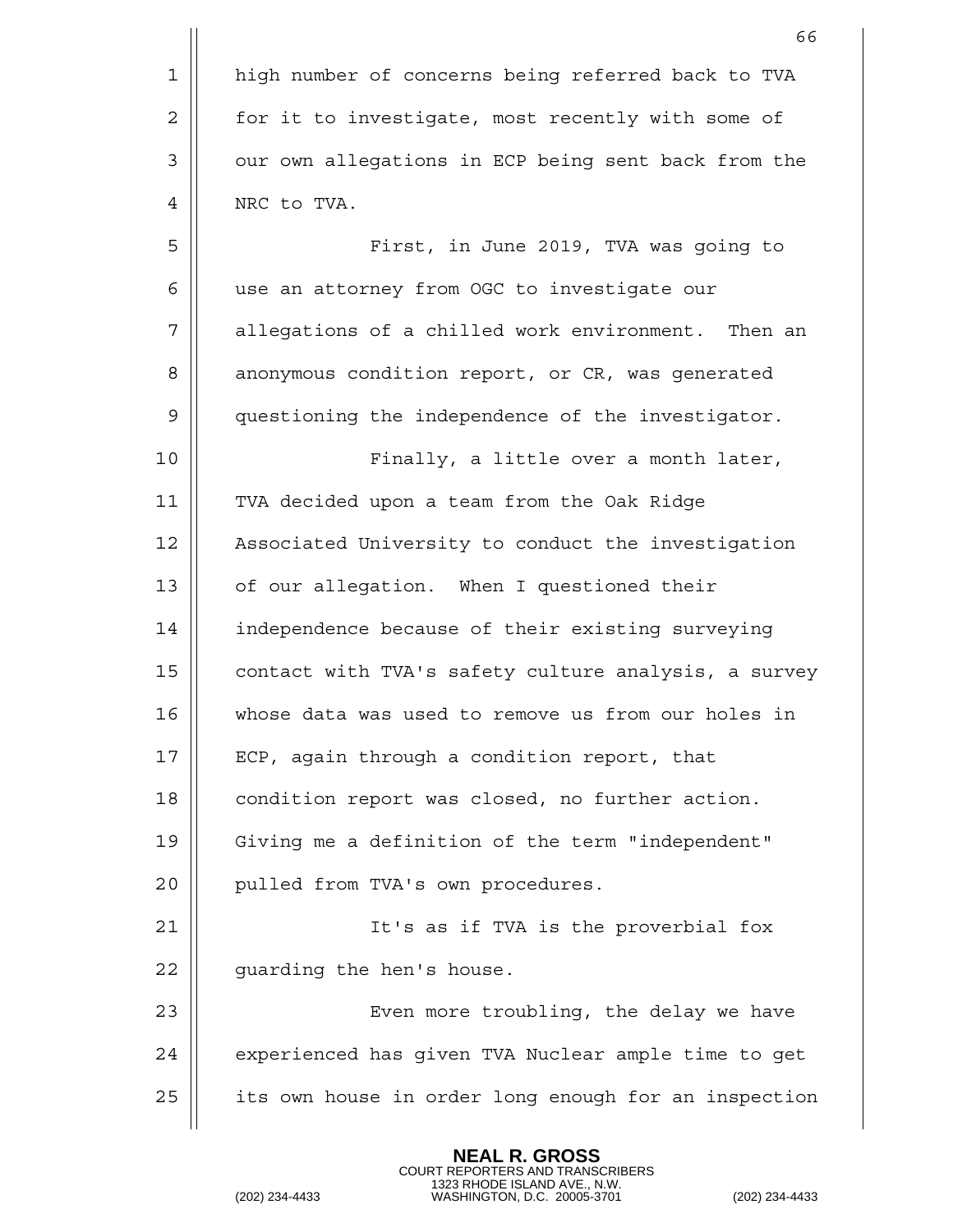|             | 67                                                   |
|-------------|------------------------------------------------------|
| $\mathbf 1$ | to occur, but not long enough -- excuse me --        |
| 2           | whoever is on the phone, could you put your phone on |
| 3           | mute, please.                                        |
| 4           | MR. GLADNEY: Yes. Please, anyone who is              |
| 5           | not speaking, please mute your phone. And, again,    |
| 6           | if your phone does not have a mute button, please    |
| 7           | press star six to mute and star six again to unmute. |
| 8           | MS. FULTS: As I was saying, it is very               |
| 9           | troubling that the delays we have experienced have   |
| 10          | given TVA Nuclear ample time to get its own house in |
| 11          | order long enough for an inspection to occur but not |
| 12          | long enough for lasting change to permeate the       |
| 13          | organization.                                        |
| 14          | Let's use an analogy of finding out that             |
| 15          | company's coming over to your house at the last      |
| 16          | minute but your house is a wreck. What do you do?    |
| 17          | Stuff everything in a closet and hope they don't     |
| 18          | open the door or look under your bed? That's what's  |
| 19          | happened countless times at TVA. And that's          |
| 20          | happened again, even after we filed our petition.    |
| 21          | I can confirm that the investigation                 |
| 22          | into at least one of the allegations I personally    |
| 23          | brought forward did not address the concerns as      |
| 24          | stated. Due to the nature of the concerns, I will    |
| 25          | be more than happy to discuss those issues privately |
|             |                                                      |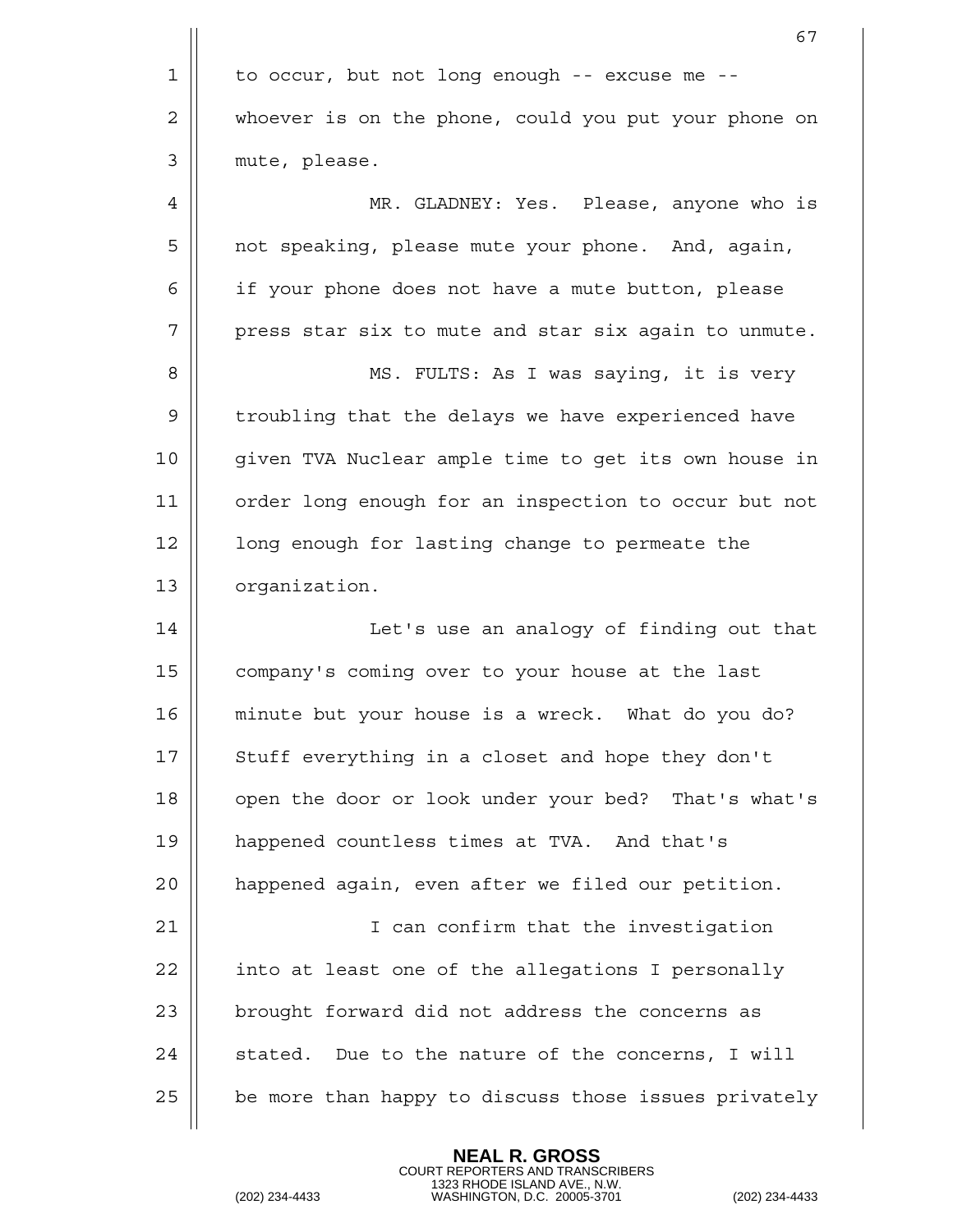|             | 68                                                   |
|-------------|------------------------------------------------------|
| $\mathbf 1$ | with the PRB should you have any questions.          |
| 2           | While I now work within a different                  |
| 3           | business unit for TVA outside of nuclear, I live in  |
| 4           | constant fear of what could happen at any of our     |
| 5           | nuclear sites because our employees now have to pick |
| 6           | and choose which issues they decide to report.       |
| 7           | To quote the current Sequoyah plant                  |
| 8           | manager after Unit 2 tripped last month, "Let's not  |
| 9           | make anything worse."                                |
| 10          | I have reason to believe that things                 |
| 11          | will get worse. It's only a matter of time before    |
| 12          | irreparable harm will occur.                         |
| 13          | Thank you for your time and                          |
| 14          | consideration. End of statement.                     |
| 15          | MR. GLADNEY: Thank you for your                      |
| 16          | statement.                                           |
| 17          | Ms. Garde, do we have our next presenter             |
| 18          | come?                                                |
| 19          | MS. GARDE: I believe we have Mr.                     |
| 20          | Richerson. He's traveling. So maybe I'm not sure     |
| 21          | if he's able to call in. If he is, I would ask that  |
| 22          | Mark go over his statement.                          |
| 23          | MR. RICHERSON: Thank you, Billie.                    |
| 24          | Let me ask how many minutes do I have.               |
| 25          | I know we're quitting in 25 minutes; right?          |
|             |                                                      |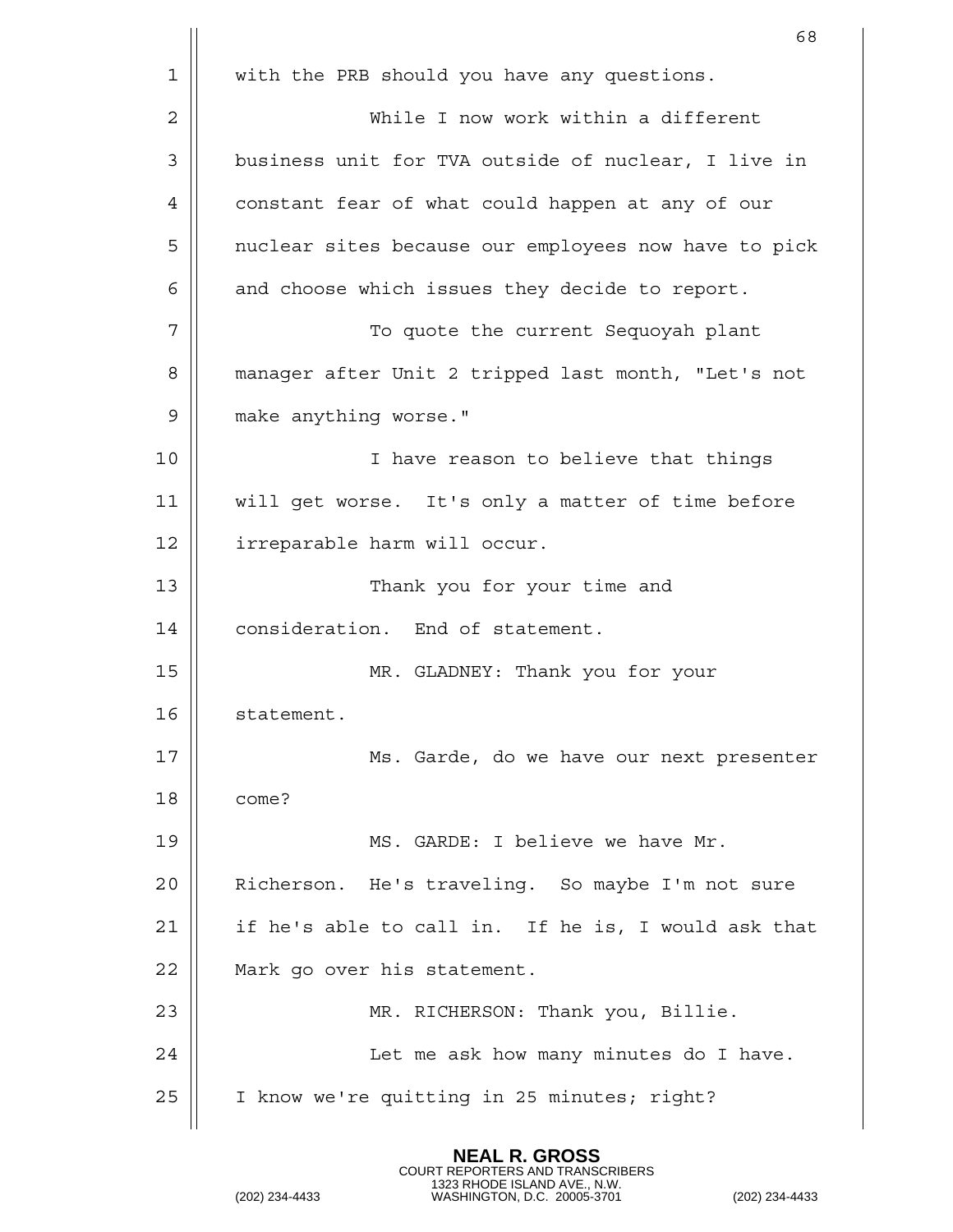|    | 69                                                  |
|----|-----------------------------------------------------|
| 1  | MR. GLADNEY: I would like to, I would               |
| 2  | like to offer that, based on the time, we will be   |
| 3  | flexible with the time to the extent that we can.   |
| 4  | So, please just proceed forward and we will amend   |
| 5  | the schedule as needed.                             |
| 6  | MS. GARDE: Yeah, Mark, try to keep it to            |
| 7  | about -- Mark, try to keep it to about 10 minutes.  |
| 8  | MR. RICHERSON: Okay. I can do that.                 |
| 9  | Thank you.                                          |
| 10 | I have a rather lengthy statement, so I             |
| 11 | won't read the whole thing. It's my understanding   |
| 12 | that it will be filed at the NRC after the meeting. |
| 13 | So I will just hit the highlights.                  |
| 14 | MR. GLADNEY: Thank you.                             |
| 15 | MR. RICHERSON: Bear with me, please.                |
| 16 | I've got to get back to my statement here.          |
| 17 | All right. Again, my name is Mark                   |
| 18 | Richerson. I was a former ECP manager at Browns     |
| 19 | Ferry. I had that position for quite a significant  |
| 20 | time. Previously worked in QA. Engineering, I       |
| 21 | worked in engineering also.                         |
| 22 | After my removal from the ECP I was put             |
| 23 | back in QA for a few months. Currently I'm a        |
| 24 | program manager in engineering.                     |
| 25 | First I'll say that SCWE at TVA is not              |
|    |                                                     |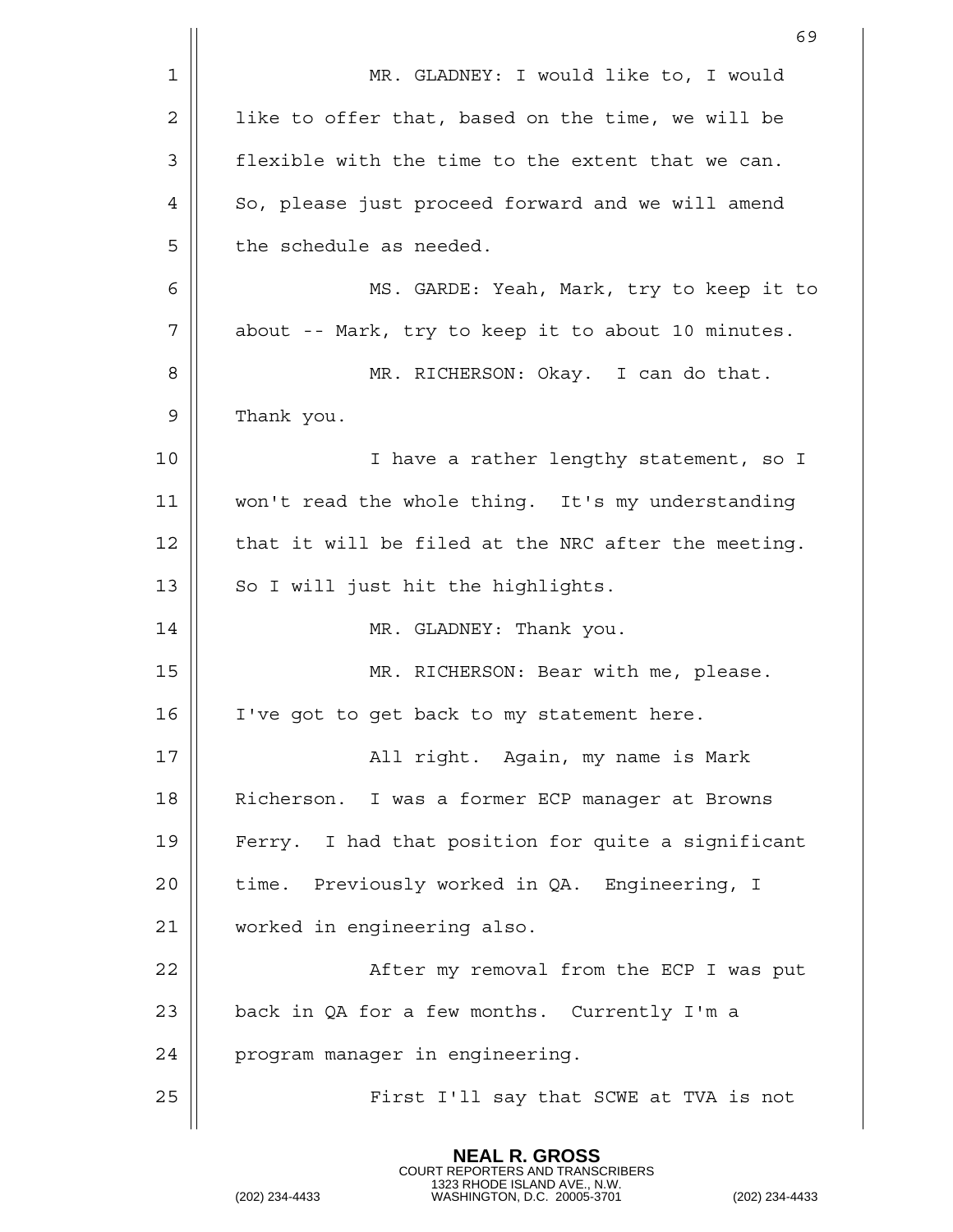|             | 70                                                   |
|-------------|------------------------------------------------------|
| $\mathbf 1$ | well, and the NRC needs to take action to enforce    |
| 2           | improvements by granting the subject petition. The   |
| 3           | NRC needs to do so because TVA has failed to improve |
| 4           | the broken SCWE on its own report. The simple truth  |
| 5           | is that TVA management does not understand the value |
| 6           | of SCWE. If they did, it would not be reliving the   |
| 7           | past today.                                          |
| 8           | I thought about this like Bill Murray in             |
| 9           | Groundhog Day, repeating the same thing year after   |
| 10          | year. The only difference is Bill Murray's day gets  |
| 11          | better, ours stays the same or gets worse.           |
| 12          | TVA talks a good show. But the reality               |
| 13          | is different. Every time TVA gets called on the      |
| 14          | carpet for an event from SCWE, management begs for   |
| 15          | forgiveness, makes excuses, and vows to take         |
| 16          | numerous actions that result in no improvements.     |
| 17          | TVA management tells the NRC and the                 |
| 18          | public whatever they want to hear so they stay out   |
| 19          | of trouble and continue to operate their low-        |
| 20          | performing plants. We only have to look at the       |
| 21          | recent 16 NRC apparent violations for confirmation   |
| 22          | of TVA's poor behavior.                              |
| 23          | And this is important: if TVA (telephone             |
| 24          | interference) pertinent information regarding the    |
| 25          | Watts Bar chilled work environment to the NRC, how   |
|             |                                                      |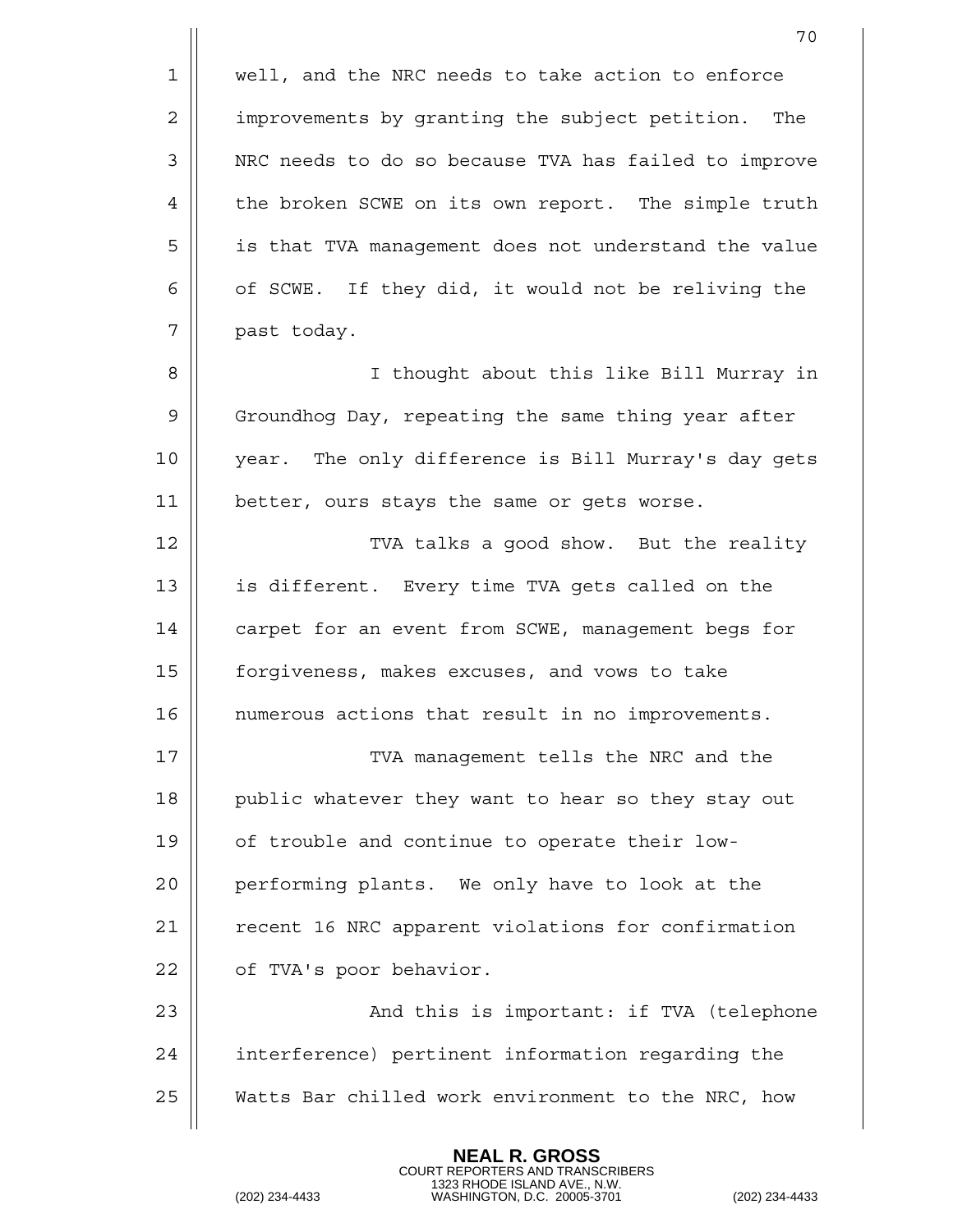|             | 71                                                  |
|-------------|-----------------------------------------------------|
| $\mathbf 1$ | can the NRC believe what they are providing now     |
| 2           | accurately (telephone interference) about the ECP?  |
| 3           | My statement is I don't think you can.              |
| 4           | The same management proxy that has                  |
| 5           | resulted in some of the lowest plant rankings in    |
| 6           | this country is the same management proxy that is   |
| 7           | hurting the SCWE and the ECP program.               |
| 8           | I've got three topics I want to discuss.            |
| 9           | And I think they're new topics from what we're      |
| 10          | talking about.                                      |
| 11          | This is the first one. That there's a               |
| 12          | disconnect between TVA management's public display  |
| 13          | of current ECP and SCWE performance and reality.    |
| 14          | As part of the Employee Concerns Program            |
| 15          | changes through a national (telephone interference) |
| 16          | review, there ought to be changes. However a valid, |
| 17          | honest assessment review is not performed, instead  |
| 18          | there's only a check-the-box effort. A single       |
| 19          | individual, a long-time TVA contractor that was     |
| 20          | involved in previous Employee Concerns Program      |
| 21          | changes, it's for (telephone interference) check-   |
| 22          | the-box review.                                     |
| 23          | Those surveys (telephone interference)              |
| 24          | employees were completed to support the task.       |
| 25          | (Telephone interference) predestined to tell        |
|             |                                                     |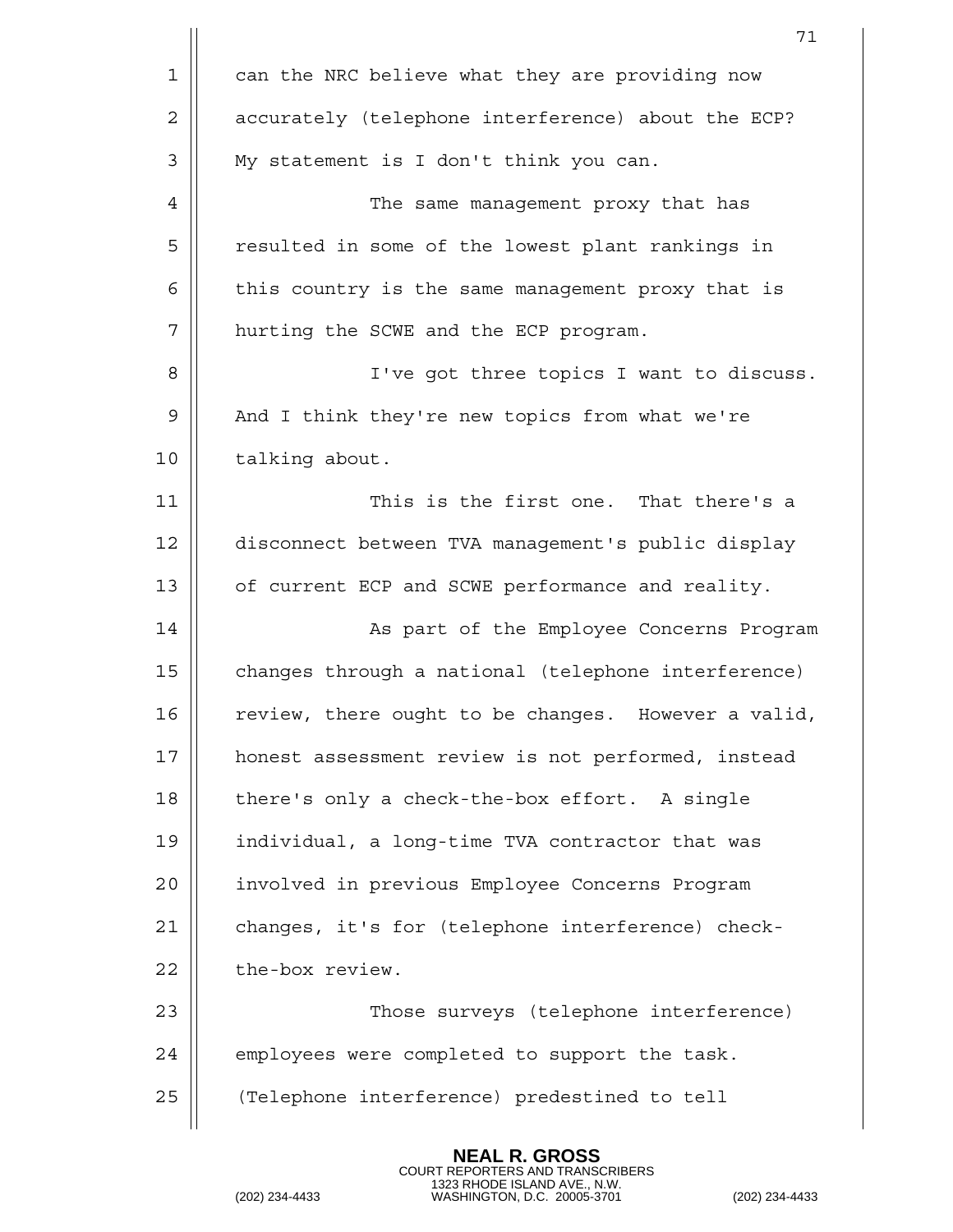|    | 72                                                   |
|----|------------------------------------------------------|
| 1  | management what they wanted to hear.                 |
| 2  | And I want to be sure we understand that             |
| 3  | point, that the person who did the technical review  |
| 4  | was involved in the changes to the program. So, of   |
| 5  | course, he came up with the answer management        |
| 6  | wanted.                                              |
| 7  | If they really wanted an honest answer               |
| 8  | they would have brought somebody in that was         |
| 9  | negative on the program before and see if they were  |
| 10 | not so negative. There were plenty of people who     |
| 11 | could do this. There was a group that did a really   |
| 12 | good job in OIG a few years ago. They would have     |
| 13 | been the perfect people to bring back in, not        |
| 14 | somebody who was completely under management's       |
| 15 | control.                                             |
| 16 | The review failed to address key items               |
| 17 | from numerous condition reports raising concerns     |
| 18 | about the current ECP. There have been several       |
| 19 | negative anonymous condition reports written by      |
| 20 | employees during the last year. The anonymous        |
| 21 | condition reports references to ECP incompetence are |
| 22 | alarming.                                            |
| 23 | During my tenure in ECP I don't recall               |
| 24 | any condition reports written disparaging the ECP    |
| 25 | program. This is a new trend, and verifies a         |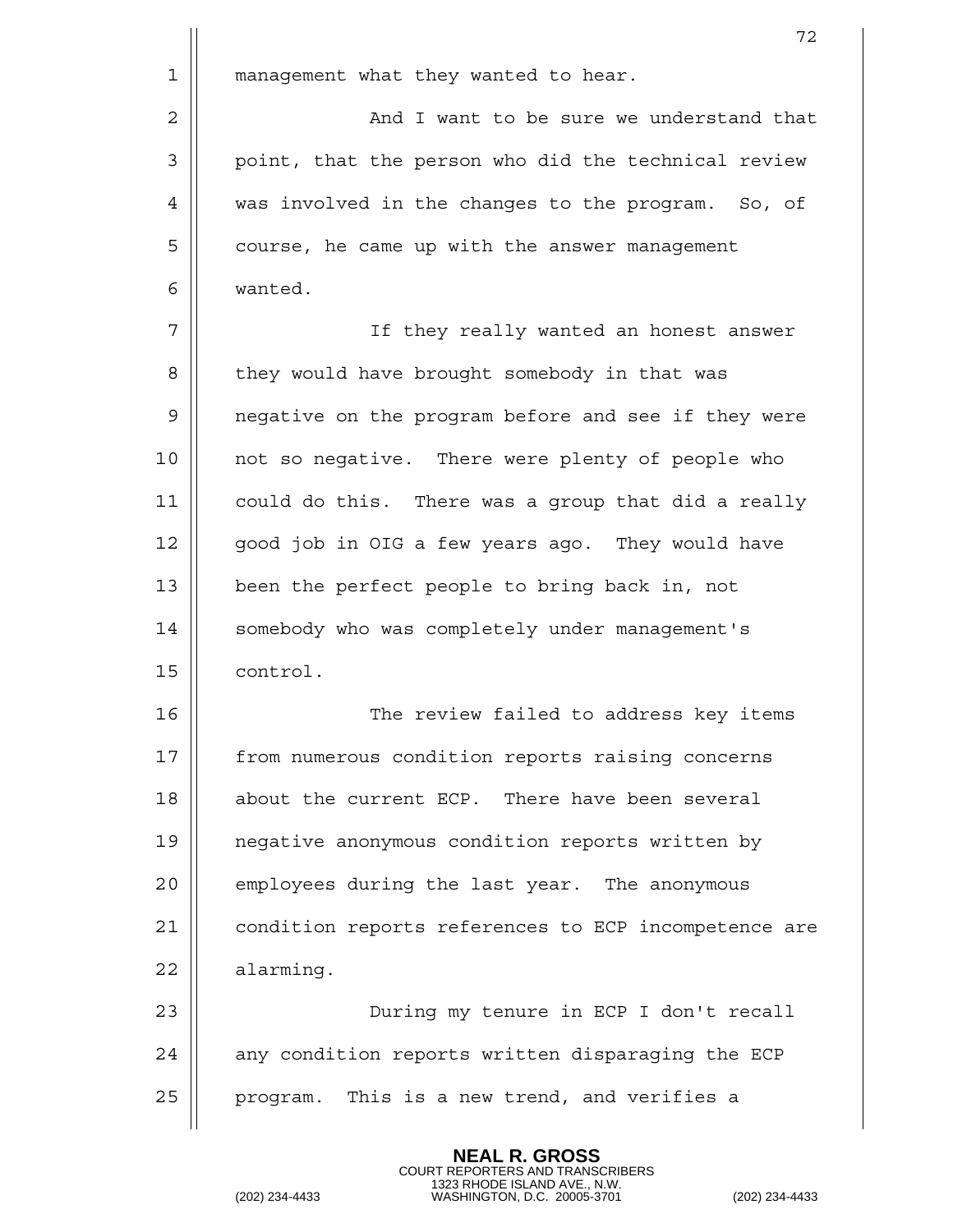|    | 73                                                    |
|----|-------------------------------------------------------|
| 1  | downturn in the faith in the Employee Concerns        |
| 2  | Program by employees.                                 |
| 3  | Nor did the review consider other                     |
| 4  | inputs, other key inputs, such that the number or     |
| 5  | nature of the NRC allegations, or input from the NRC  |
| 6  | and allegations (telephone interference). This lack   |
| 7  | of inclusion points to further incompetence for TVA   |
| 8  | not wanting the truth.                                |
| 9  | TVA leadership was so focused on                      |
| 10 | declaring mission accomplished they had declared      |
| 11 | SCWE a strength at Browns Ferry and Sequoyah.<br>This |
| 12 | is not a realistic conclusion. TVA has 16 NRC open    |
| 13 | apparent violations related to chilled work           |
| 14 | environment and SCWE. This is the worst performing    |
| 15 | plant in the country and leads the industry in NRC    |
| 16 | allegations.                                          |
| 17 | It is inconceivable and insincere that                |
| 18 | management can declare SCWE and ECP a strength.       |
| 19 | This conclusion can only be reached by the use of     |
| 20 | inefficient group thinking and self-deception.        |
| 21 | Further, the Nuclear Safety Review Committee is       |
| 22 | operating in an environment where people are afraid   |
| 23 | to speak the truth.                                   |
| 24 | It is time for NRC to wake people up so               |
| 25 | they can see the truth. The NRC should demand a       |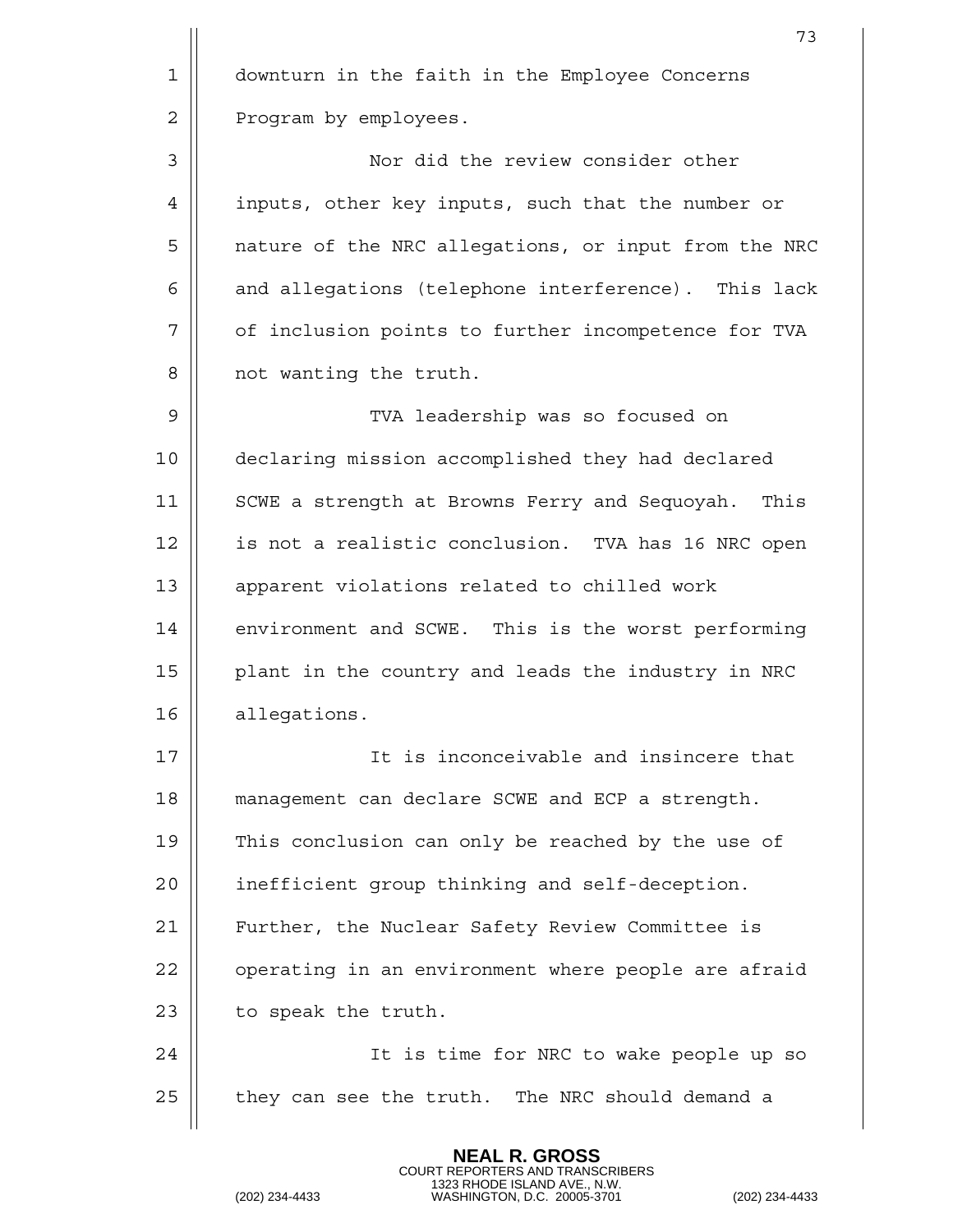|             | 74                                                   |
|-------------|------------------------------------------------------|
| $\mathbf 1$ | true independent review of SCWE and the ECP. Again,  |
| 2           | this review cannot be provided by someone like OREU, |
| 3           | as previously done, because they had a conflict of   |
| 4           | interest.                                            |
| 5           | That was topic one.                                  |
| 6           | Topic two is TVA's SCWE is inadequate                |
| 7           | and getting worse. And I just have a couple          |
| 8           | examples I want to cover. And these are recent       |
| 9           | examples.                                            |
| 10          | As a former senior ECP program manager               |
| 11          | at Browns Ferry, employees have continued to         |
| 12          | approach me in regard to how to handle and raise     |
| 13          | issues or problems. Many of these employees do not   |
| 14          | have faith in their management's protective action   |
| 15          | programs of the revised ECP.                         |
| 16          | The changes in the ECP eliminated the                |
| 17          | last internal route to raise issues since they all   |
| 18          | treat their programs independent. Instead, the       |
| 19          | management informed employees as a decision of       |
| 20          | management. This defeats the entire concept of an    |
| 21          | alternate process for raising concerns.              |
| 22          | For example, recently a management-level             |
| 23          | employee suddenly had no place to raise an issue     |
| 24          | because he wanted to keep his job. He refused to go  |
| 25          | the NRC because he believed the NRC would simply     |
|             |                                                      |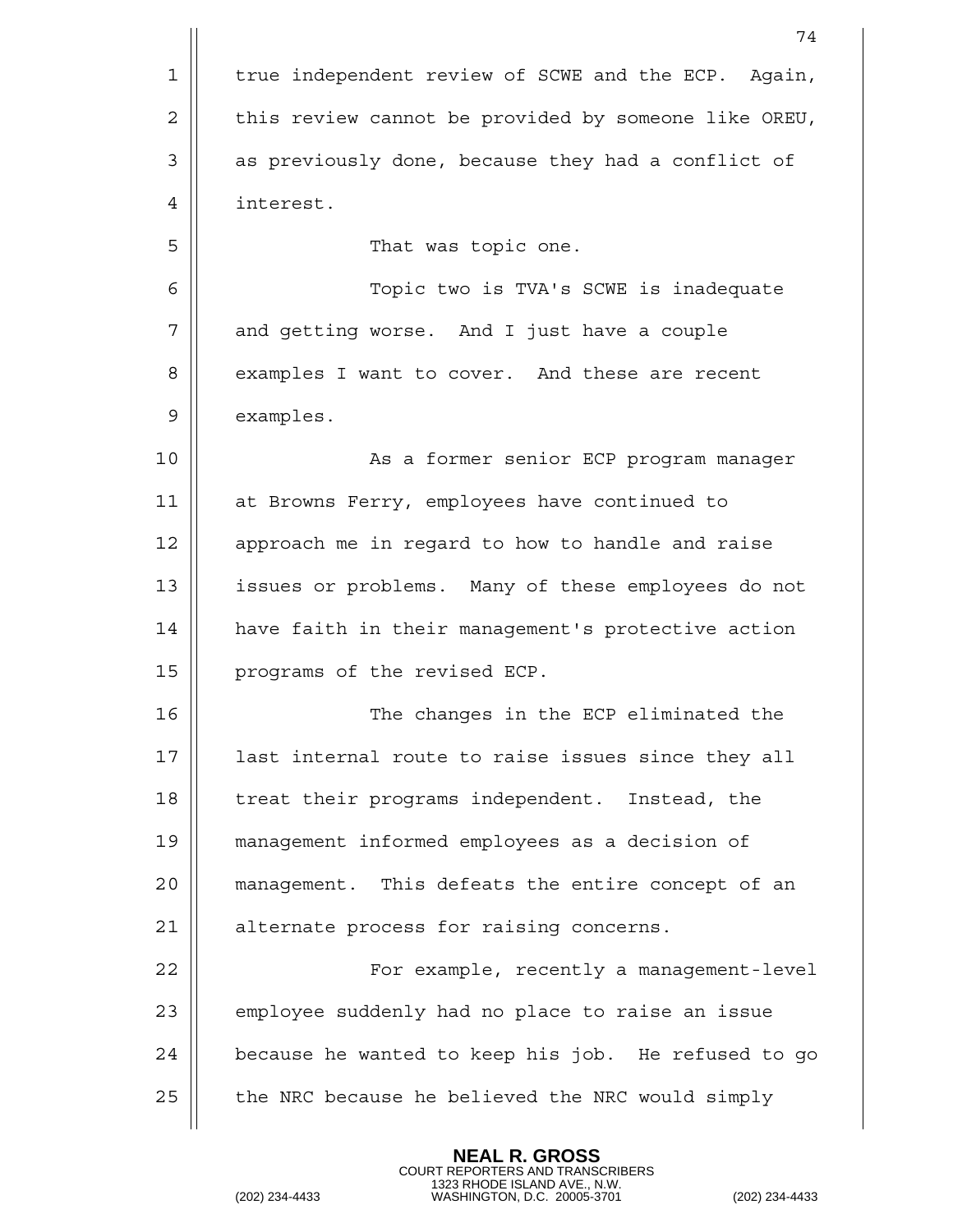|             | 75                                                   |
|-------------|------------------------------------------------------|
| $\mathbf 1$ | refer the item back to TVA for investigation where   |
| 2           | he would be identified and retaliated against.       |
| 3           | In the past I've reported numerous                   |
| 4           | issues to the NRC on behalf of employees.            |
| 5           | Unfortunately, these concerns raised by certain      |
| 6           | employees were locked into one basket (telephone     |
| 7           | interference) concern. The NRC is (telephone         |
| 8           | interference) TVA plant from reviewing the data.     |
| 9           | Even if accounting methods at TVA plants             |
| 10          | are considered, TVA still leads in NRC allegations.  |
| 11          | This reflects a poor SCWE for TVA, plus an           |
| 12          | ineffective revised Employee Concerns Program.       |
| 13          | Since employees do not receive any feedback from     |
| 14          | concerns raised to NRC, employees have simply        |
| 15          | stopped raising some issues to the NRC. This is one  |
| 16          | of the worst things that could happen to TVA and the |
| 17          | NRC.                                                 |
| 18          | The following provides some examples of              |
| 19          | a recent retaliation to enforce SCWE at TVA.<br>I'm  |
| 20          | leaving out significant details to protect those     |
| 21          | involved. However, I can provide additional detail   |
| 22          | to the NRC in a private meeting.                     |
| 23          | In a recent quality assurance audit                  |
| 24          | employees identified an issue that met the criteria  |
| 25          | of a finding reportable to the NRC. All the          |
|             |                                                      |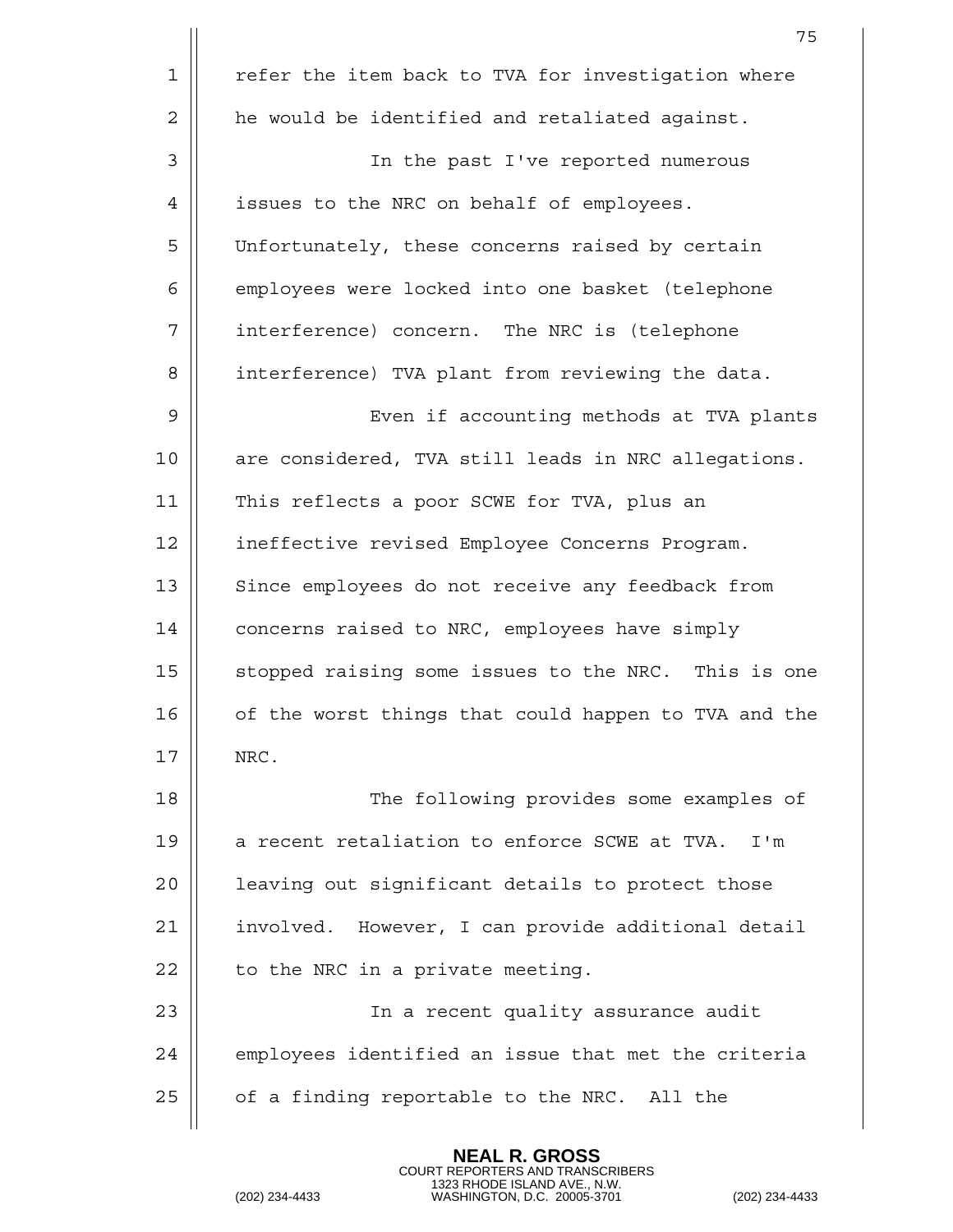|             | 76                                                   |
|-------------|------------------------------------------------------|
| $\mathbf 1$ | employees in the audit team and other quality        |
| 2           | assurance employees agreed the issue and problems    |
| 3           | are serious. However, the audit team was             |
| 4           | overridden.                                          |
| 5           | The employees were concerned that the                |
| 6           | issue would not be classified as a finding. Part of  |
| 7           | the justification for not classifying an issue as a  |
| 8           | finding was even if it was a finding, it would only  |
| 9           | result in a low-level NRC non-significant violation. |
| 10          | The audit team employees do not agree                |
| 11          | with this perspective but did not raise the issue    |
| 12          | further out of fear of retaliation. The employees    |
| 13          | do not have faith in any TVA reporting path in which |
| 14          | to raise issues. The audit team said specifically    |
| 15          | they were not taking concerns to the Employee        |
| 16          | Concerns Program because it was now a management     |
| 17          | program and they lacked the trust of those involved. |
| 18          | Later, in a group meeting some audit                 |
| 19          | team members stated they believed they were being    |
| 20          | subject to harassment and intimidation for trying to |
| 21          | raise the issue as a finding. Other employees        |
| 22          | stated they would not raise the issue or other       |
| 23          | issues further due to favoritism and a chilled work  |
| 24          | environment on the part of management.               |
| 25          | Employees stated that they do not --                 |
|             |                                                      |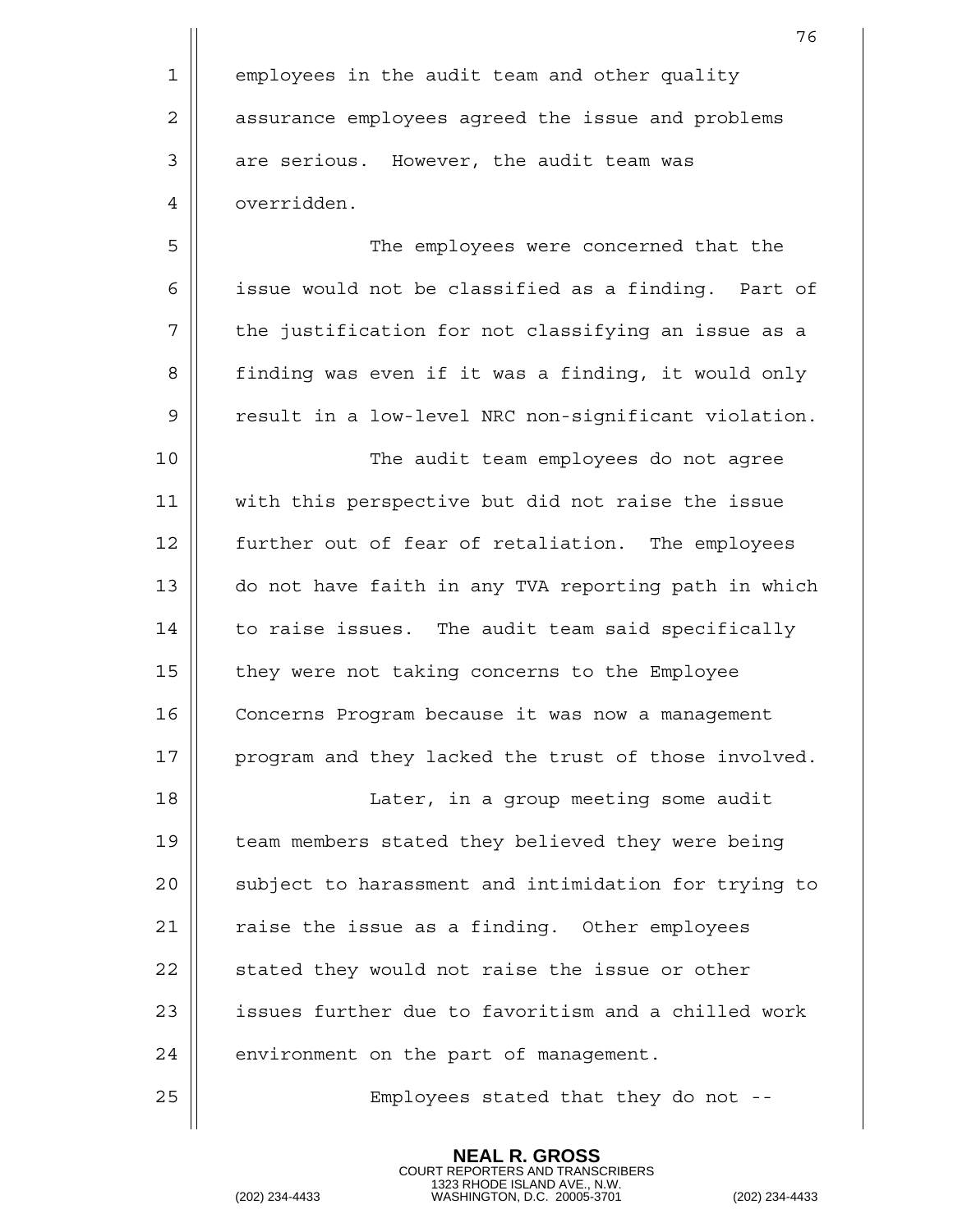|    | 77                                                   |
|----|------------------------------------------------------|
| 1  | those that do what management wants get rewarded,    |
| 2  | and those that do not get punished. It should be     |
| 3  | noted, in January 2019 an independent reviewer       |
| 4  | working for a corporate ECP identified issues of     |
| 5  | favoritism on the part of quality assurance          |
| 6  | management. But no action was taken to correct the   |
| 7  | situation (telephone interference) favoritism.       |
| 8  | There was an effort (telephone interference) change  |
| 9  | the work environment.                                |
| 10 | Since favoritism is a form of                        |
| 11 | harassment, per intimidation, retaliation,           |
| 12 | discrimination, the SCWE has a zero policy against   |
| 13 | it. But policy --                                    |
| 14 | MR. GLADNEY: I'm sorry. It must have                 |
| 15 | been a -- I'm hearing some noise on the phone.       |
| 16 | Whoever, just please remember that we have a speaker |
| 17 | and so if you're not speaking, please mute your      |
| 18 | phone. And if you don't have a button on your        |
| 19 | phone, please use star 6. Thank you. You may         |
| 20 | proceed forward.                                     |
| 21 | MR. RICHERSON: Thank you. Members of                 |
| 22 | quality assurance have already discussed a chilled   |
| 23 | work environment over recent years. Some quality     |
| 24 | assurance employees believe the commission did this, |
| 25 | and have lost faith in all A1 tiers, including the   |

COURT REPORTERS AND TRANSCRIBERS 1323 RHODE ISLAND AVE., N.W. (202) 234-4433 WASHINGTON, D.C. 20005-3701 (202) 234-4433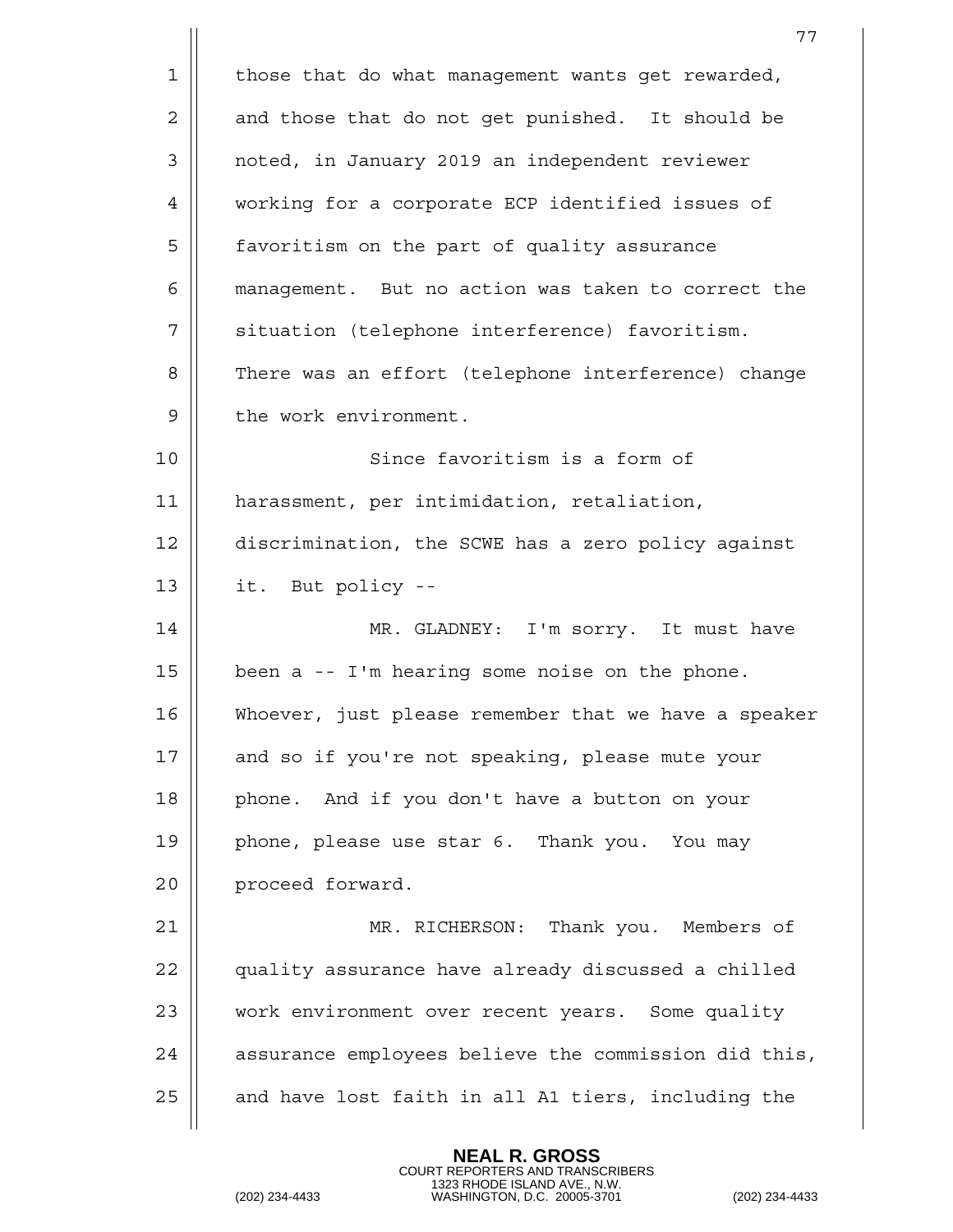|                | 78                                                   |
|----------------|------------------------------------------------------|
| $\mathbf 1$    | NRC, that anyone will improve this keeling in the    |
| $\overline{2}$ | organization.                                        |
| 3              | I'm going to stop there and skip then to             |
| 4              | Item 3 to save time. Basically, three is TVA         |
| 5              | maintains its process for systematic harassment,     |
| 6              | intimidation, retaliation in the demonstration, in   |
| 7              | discrimination for its failure to follow policies to |
| 8              | eliminate her.                                       |
| 9              | It is well-known and documented that TVA             |
| 10             | has a poor record related for safety culture. This   |
| 11             | is a given. There's no need to rehash some lengthy   |
| 12             | history here. But it's also well-known that TVA has  |
| 13             | taken inadequate action to remedy the situation.     |
| 14             | This is confirmed by the recent chilled work         |
| 15             | environment in operations and our appeal thus far,   |
| 16             | the recent BOL retaliation timing and the recent 16  |
| 17             | SKU related NRC apparent violations.                 |
| 18             | What's more all applied to a systematic              |
| 19             | culture that TVA has not been able to or is          |
| 20             | unwilling to change. This culture is a plague on     |
| 21             | employees and contributes to lower plant performance |
| 22             | and danger to the health and safety of the public.   |
| 23             | This is not a condition that the NRC can             |
| 24             | allow to continue. TVA asked an ineffective and      |
| 25             | incoming action and procedure proceed through        |
|                |                                                      |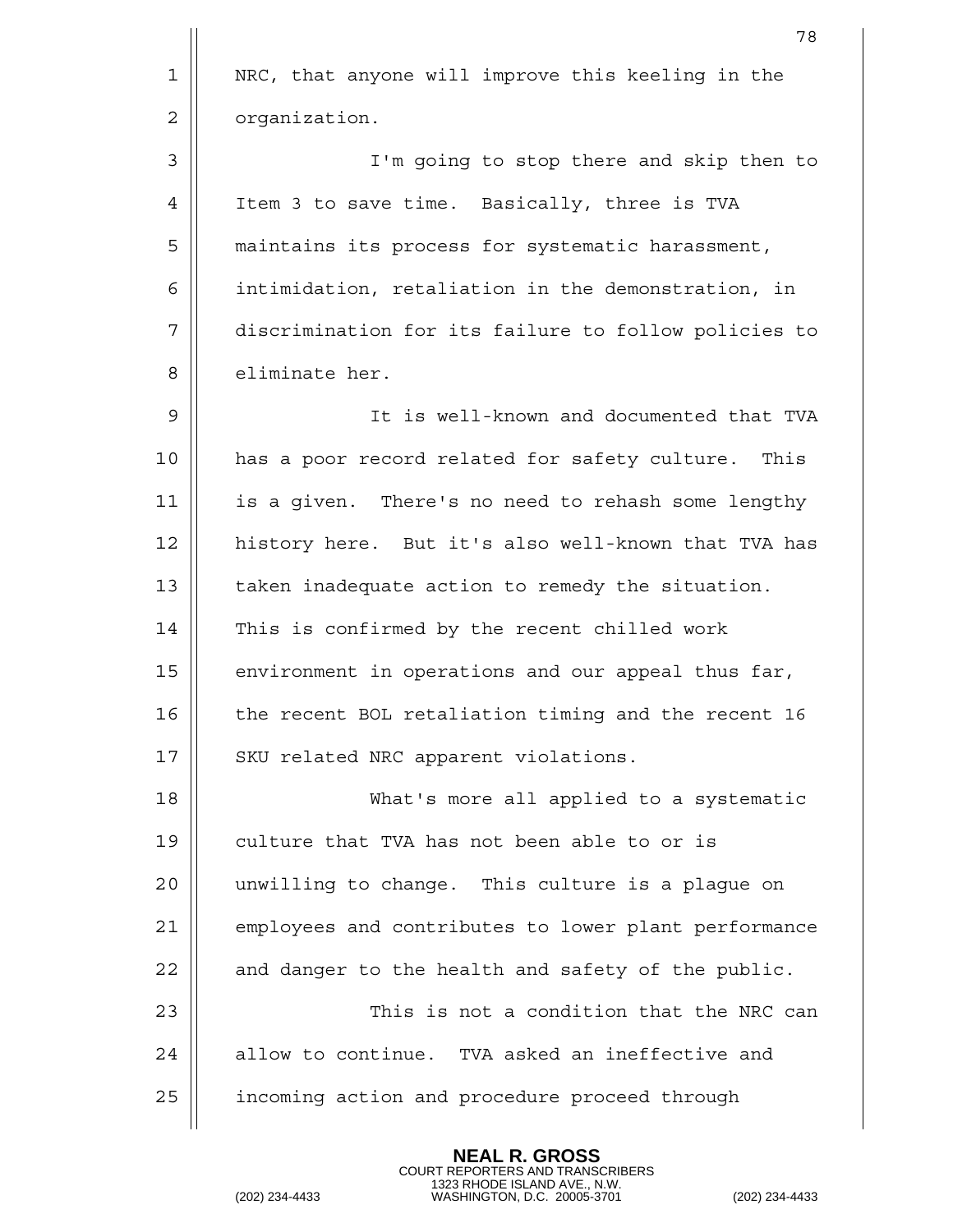|    | 79                                                   |
|----|------------------------------------------------------|
| 1  | policy. TVA procedure and policy clearly states      |
| 2  | that there's a zero tolerance for any type of hurt.  |
| 3  | While TVA policy is tied to low level                |
| 4  | employees and contractors, it should get some        |
| 5  | attention or should it be applied to managers and    |
| 6  | payment managers.                                    |
| 7  | Members and managers are often kept in               |
| 8  | place, passed to other lateral positions or          |
| 9  | promoted (simultaneous speaking) for a confirming    |
| 10 | instance.                                            |
| 11 | This double standard is noticed by                   |
| 12 | employees and has created an environment that allows |
| 13 | management to engage and work with impunity while at |
| 14 | the same time preventing employees from raising      |
| 15 | concerns.                                            |
| 16 | Employees will pay the price for raising             |
| 17 | unpopular issues and voicing unpopular concerns.     |
| 18 | The (telephone interference) communications does not |
| 19 | exist as noticed in the previous example involving   |
| 20 | QA.                                                  |
| 21 | Now nobody get off scot-free for                     |
| 22 | engaging in hurt. They only need to look at the      |
| 23 | situation involving Watts Bar in order to confirm    |
| 24 | this.                                                |
| 25 | It may look to be a situation regarding              |
|    |                                                      |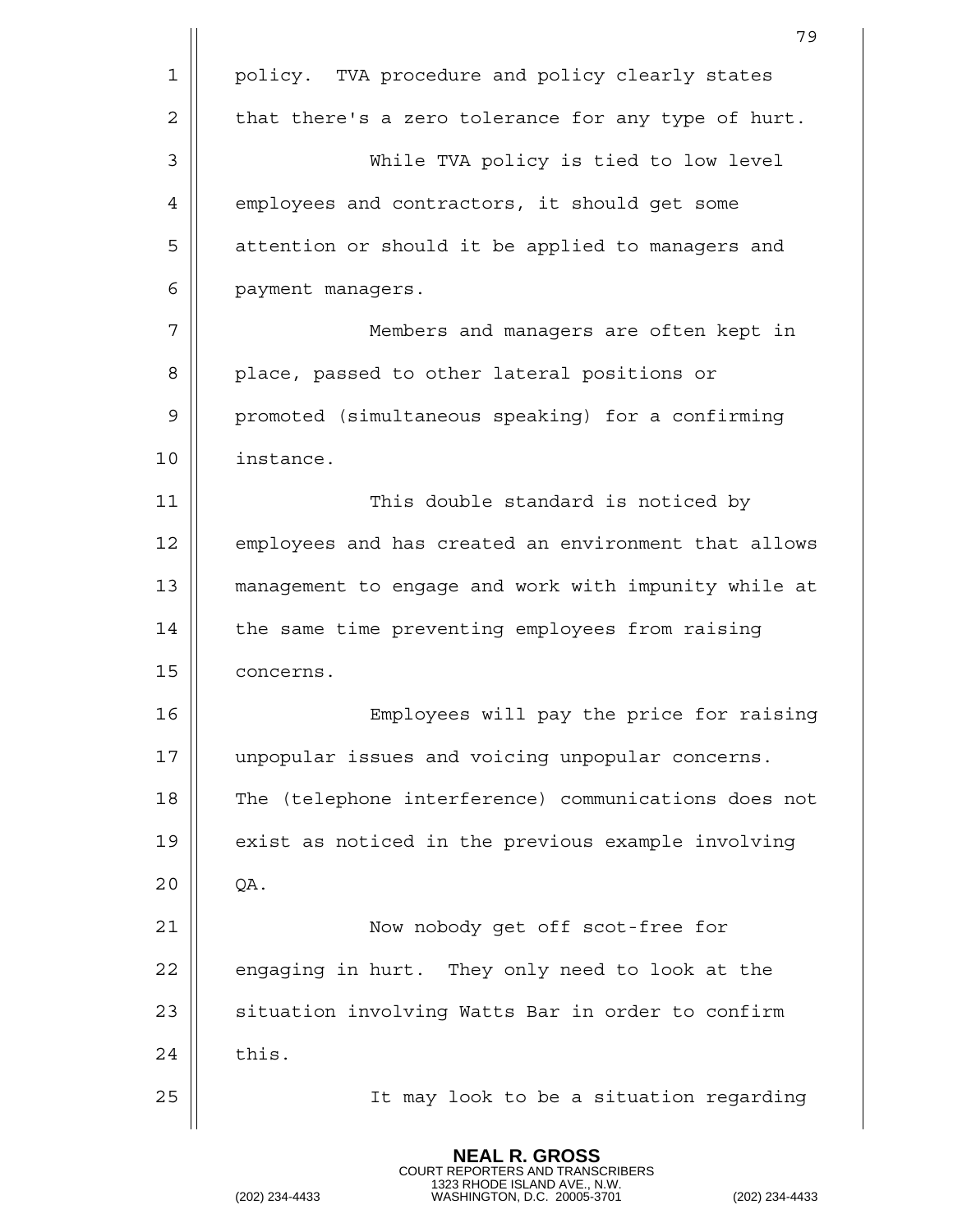|    | 80                                                   |
|----|------------------------------------------------------|
| 1  | the information of annual performance reviews raise  |
| 2  | this in employee performance.                        |
| 3  | Employees have been rated lower after                |
| 4  | raising issues. Some have been rated in the lowest   |
| 5  | tiers of performance with no explanation or reason   |
| 6  | identified in their performance reviews.             |
| 7  | This is clearly against TVA policy.                  |
| 8  | When brought to the manager's attention, the         |
| 9  | situation is ignored. This contributes to the        |
| 10 | culture of systematic hurt.                          |
| 11 | And note I can provide specific examples             |
| 12 | of this situation and a pile of names to the NRC.    |
| 13 | The intentional inadequate explanation of scaling    |
| 14 | procedures and policies as well as human resource    |
| 15 | and resource procedures are creating this culture of |
| 16 | systematic hurt and the NRC must take action to      |
| 17 | break these obvious ingrained horrible cultures.     |
| 18 | In conclusion, I would just like to                  |
| 19 | request the NRC enforcement action, with the         |
| 20 | conditions outlined in the petition, and exemplified |
| 21 | by our statements and input.                         |
| 22 | I'm going to leave the rest of it out.               |
| 23 | I thank you for your time and your effort. I do      |
| 24 | want to make the statement that I am sending in fear |
| 25 | of hurt. I've been subject to retaliation prior to   |
|    |                                                      |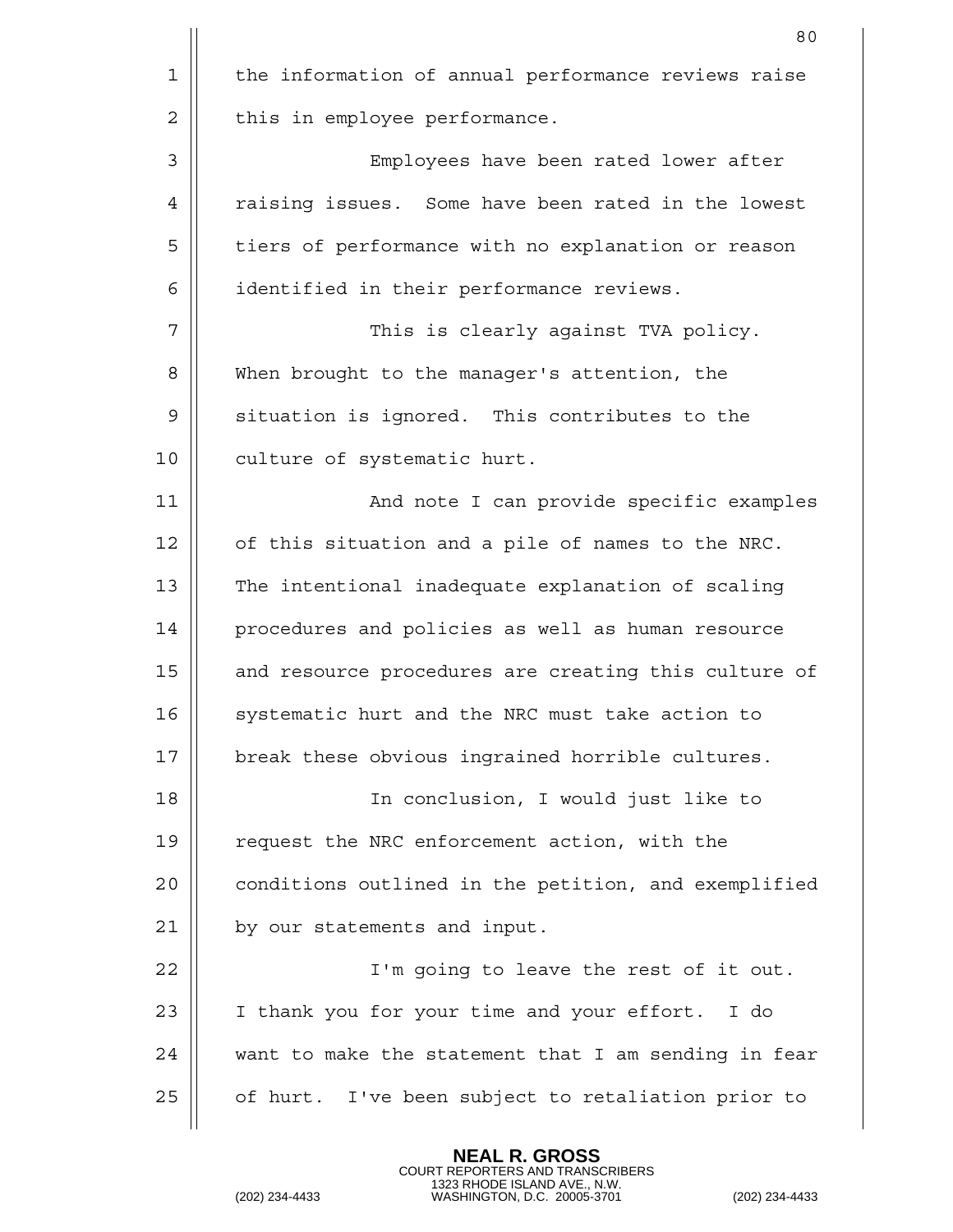|    | 81                                                   |
|----|------------------------------------------------------|
| 1  | my removal from ECP. I've been subject to            |
| 2  | retaliation after my removal from ECP. And I've      |
| 3  | continued to have been subject to retaliation        |
| 4  | recently. Thank you.                                 |
| 5  | MR. GLADNEY: Thank you for your                      |
| 6  | statement. Ms. Garde, do we have another presenter?  |
| 7  | MS. GARDE: Just a couple of points to                |
| 8  | conclude our presentation. It's been made by a       |
| 9  | number of the speakers, but I want to reiterate it   |
| 10 | here in that I'm not sure if the PRB knows this, and |
| 11 | I'm sure that Lisa Jarriel can explain this, but     |
| 12 | it's important to understand that the NRC            |
| 13 | inspections relied upon did not include interviews   |
| 14 | of the former ECP representatives, the people with   |
| 15 | the best perspective on the issues at the site on    |
| 16 | the issues at the site.                              |
| 17 | They were interviewed regarding their                |
| 18 | specific allegations of retaliation, which is now at |
| 19 | OI, but they were not interviewed about the          |
| 20 | perspectives or insights on the safety culture work  |
| 21 | environment.                                         |
| 22 | It's also important to know that the NRC             |
| 23 | allegation numbers that have been discussed and      |
| 24 | relied upon are somewhat deceptive because           |
| 25 | allegations actually refers to persons. That is the  |
|    |                                                      |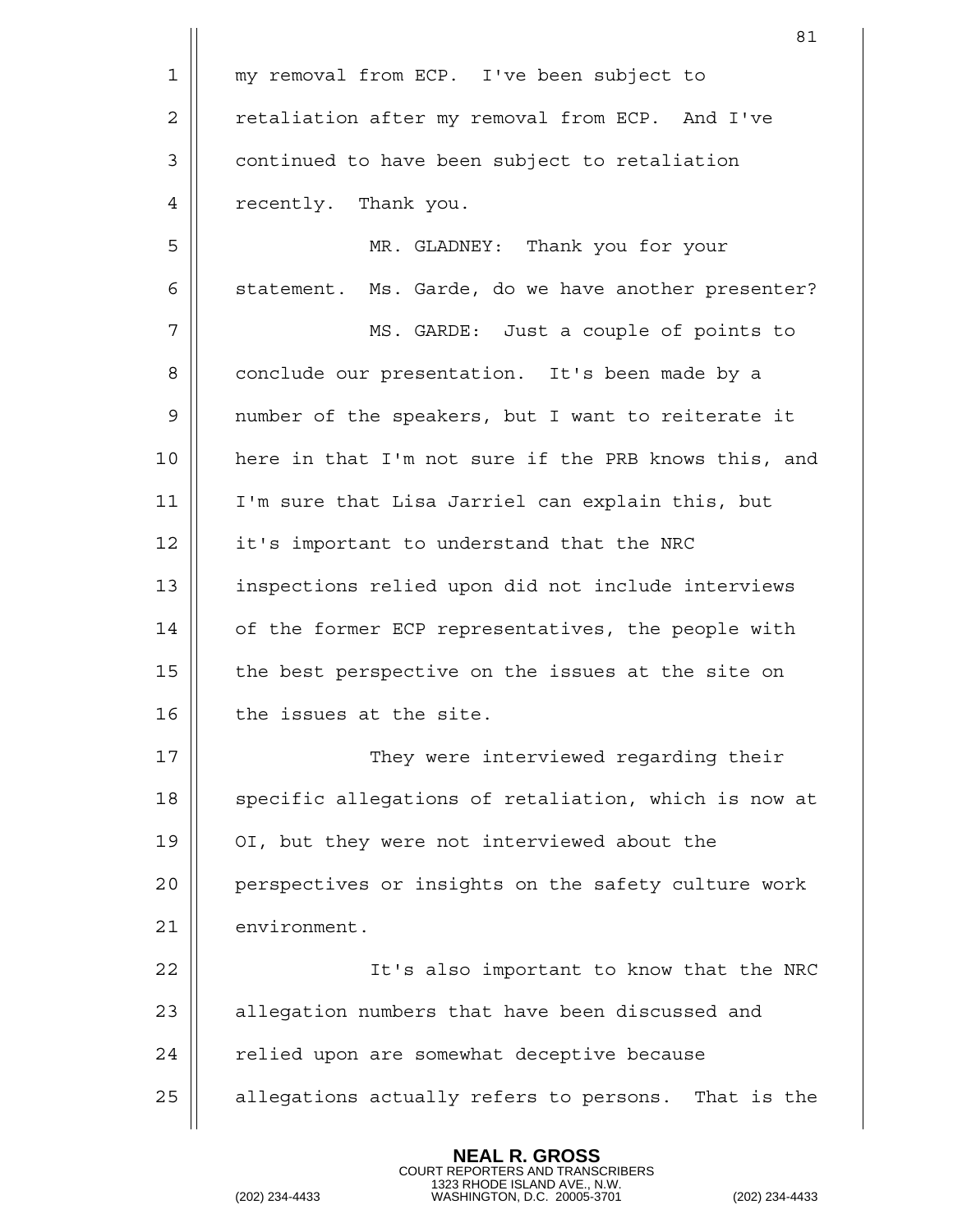|    | 82                                                   |
|----|------------------------------------------------------|
| 1  | number of persons who raise concerns. So a specific  |
| 2  | person who raises concerns still shows up in the NRC |
| 3  | database as one number.                              |
| 4  | And therefore in the case of the ECP                 |
| 5  | representatives, when they were trying to serve as a |
| 6  | conduit for other people at the site, they still all |
| 7  | show up as one concern except in one particular case |
| 8  | where we persuaded the NRC to give these individual  |
| 9  | allegations a number.                                |
| 10 | All the rest of the concerns reported                |
| 11 | still show up as only three, one for each of the ECP |
| 12 | representatives, which is entirely deceptive in      |
| 13 | terms of the number of concerns that are actually    |
| 14 | being raised and have been raised through these ECP  |
| 15 | representatives to the agency. And so relying on     |
| 16 | those deceptive numbers in the database is really    |
| 17 | inappropriate. And so it needs to be modified.       |
| 18 | I really appreciate the time and                     |
| 19 | attention that you have given to the presenters      |
| 20 | today. I realize it's taken quite a bit of the       |
| 21 | time. So I'm glad Andy was able to get them an       |
| 22 | additional hour.                                     |
| 23 | That concludes our presentation. I                   |
| 24 | realize it doesn't leave a lot more time. But thank  |
| 25 | you very much. And any of us will entertain any      |
|    |                                                      |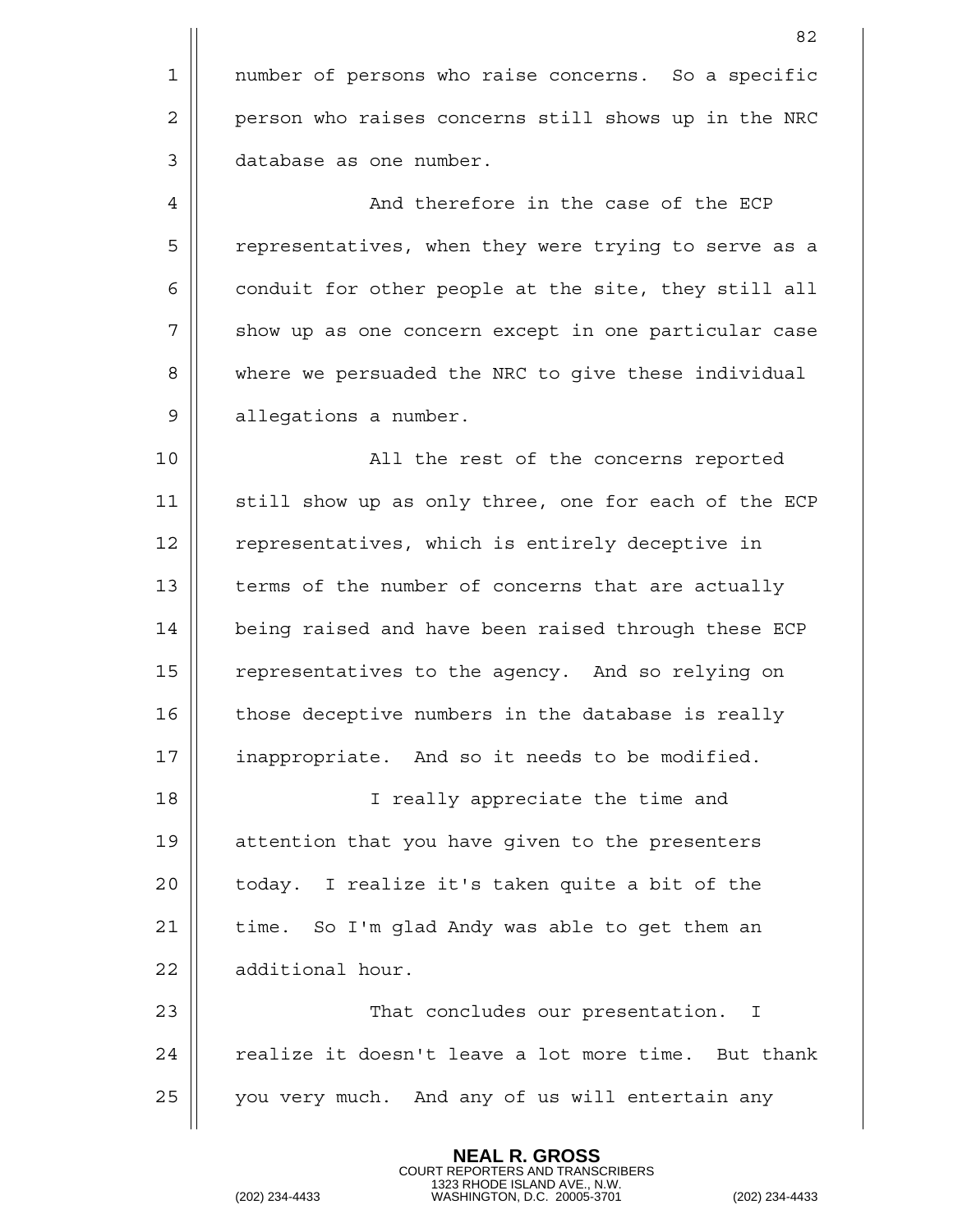|    | 83                                                   |
|----|------------------------------------------------------|
| 1  | questions that you may have.                         |
| 2  | MR. ERLANGER: Thank you, Ms. Garde.                  |
| 3  | This is Craig Erlanger, the PRB Chair. I would like  |
| 4  | to take a moment and thank you and the other         |
| 5  | presenters for your time today and for providing the |
| 6  | NRC staff with clarifying information on the         |
| 7  | petition you submitted.                              |
| 8  | As we stated in the opening, we are                  |
| 9  | going to enter a question and answer phase of the    |
| 10 | meeting. And at this time, I'd like to ask if any    |
| 11 | of the PRB members have any questions for the        |
| 12 | Petitioner?                                          |
| 13 | MR. STEVENS: Yes. This is Tom Stevens,               |
| 14 | Acting Branch Chief for the TVA sites. Ms. Garde,    |
| 15 | thank you and your other presenters. That was a      |
| 16 | good presentation to us. I appreciate the time that  |
| 17 | you took to prepare that for us.                     |
| 18 | I did have one question. Can you or one              |
| 19 | of your fellow presenters describe for us the        |
| 20 | differences in the daily activities of an ECP        |
| 21 | coordinator between the previous program and the new |
| 22 | program. Thank you.                                  |
| 23 | MS. GARDE: I'm not sure that any of our              |
| 24 | folks would be able to do that. But I'm going to     |
| 25 | ask Mark to try to answer that because obviously the |
|    |                                                      |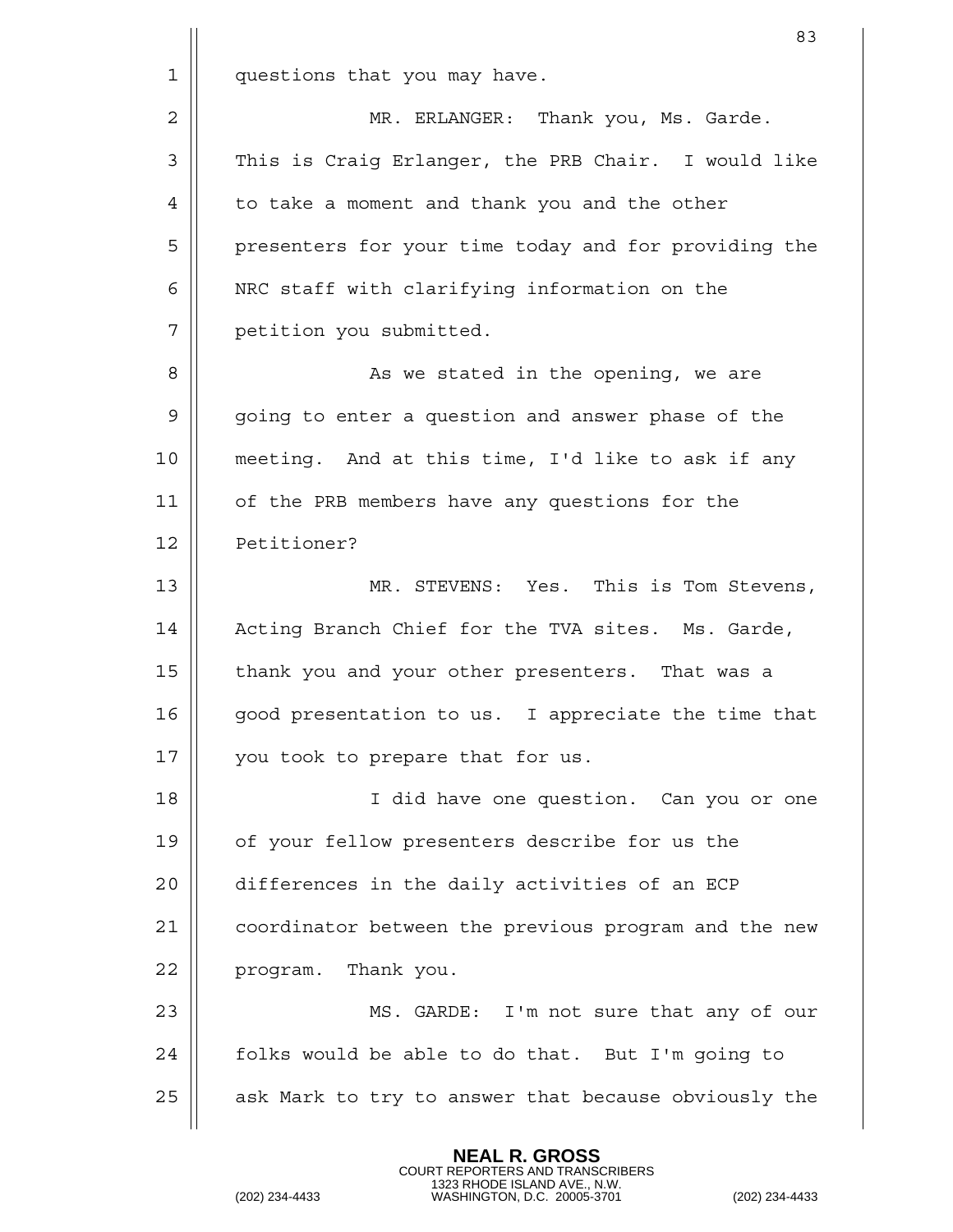|    | 84                                                    |
|----|-------------------------------------------------------|
| 1  | new -- we are not the new ECP people or the old ECP   |
| 2  | people. But they have that perspective and I think    |
| 3  | Mark, could you answer that question as best you      |
| 4  | can?                                                  |
| 5  | MR. RICHERSON: Yes. I'll try my best.                 |
| 6  | And I'll ask Melody and Deanna to pop in if I'm off   |
| 7  | track. But basically as ECPs we acted as conduits     |
| 8  | for concerns from employees. Employees brought us     |
| 9  | concerns, all types of concerns, from the mundane, I  |
| 10 | mean, really parking lot issues about the parking     |
| 11 | lot, all other safety issues or safety issues by the  |
| 12 | plant.                                                |
| 13 | As appropriate, we investigated those                 |
| 14 | issues and resolved those issues. We went out and     |
| 15 | we sought issues. We talked to employees. We built    |
| 16 | relationships. We were independent aligned            |
| 17 | management. We did not report to the site VPs.<br>The |
| 18 | new employees were at least in part respected by the  |
| 19 | site VPs and approved by site management.             |
| 20 | We were not. We were subject to an                    |
| 21 | interview process. Because we are independent, we     |
| 22 | have certain backgrounds, and we knew people in the   |
| 23 | plant and could get out and do the job.               |
| 24 | And for all my years at ECP, we were all              |
| 25 | rated as good employees. Never as poor performers.    |
|    |                                                       |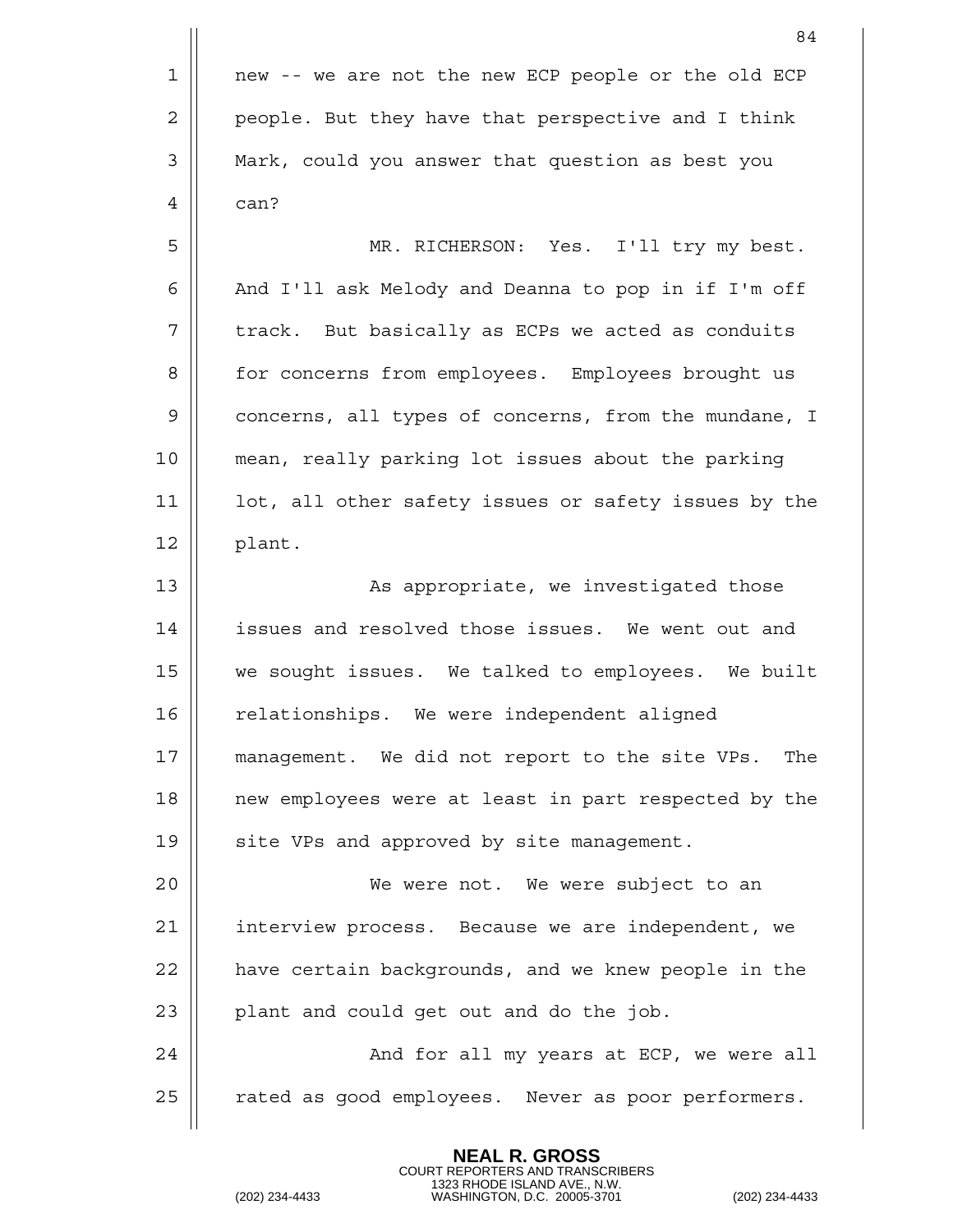|             | 85                                                   |
|-------------|------------------------------------------------------|
| $\mathbf 1$ | As a matter of fact when we were removed from our    |
| 2           | positions on May the 13th last year, we were told    |
| 3           | it's not because of our points. I hope that wasn't   |
| 4           | (simultaneous speaking).                             |
| 5           | MS. GARDE: Deanna or Melody, do you                  |
| 6           | have anything to add to that?                        |
| 7           | MS. FULTS: (Simultaneous speaking.)                  |
| 8           | MS. BABB: I have something to add.                   |
| 9           | MS. FULTS: Oh, go ahead, Melody. I was               |
| 10          | just going to point out what I do know is what I     |
| 11          | have observed from the condition reports that I have |
| 12          | read based on some of the effectiveness reviews, if  |
| 13          | you can call them that, that were conducted by, I    |
| 14          | believe it was Tom Kozak as an outside consultant.   |
| 15          | And so, you know, there are some                     |
| 16          | fundamental flaws with the program as it currently   |
| 17          | exists that it's just not industry standard.         |
| 18          | You know, there's the notion that they               |
| 19          | actually may be doing a little bit less work than we |
| 20          | would have done because we surveyed employees. And,  |
| 21          | you know, prior to the chilled work environment      |
| 22          | recovery plan relied heavily on those things that    |
| 23          | management had refused to do or not allowed ECP to   |
| 24          | then fully do prior to the chilled work environment  |
| 25          | letter being issued in operations.                   |
|             |                                                      |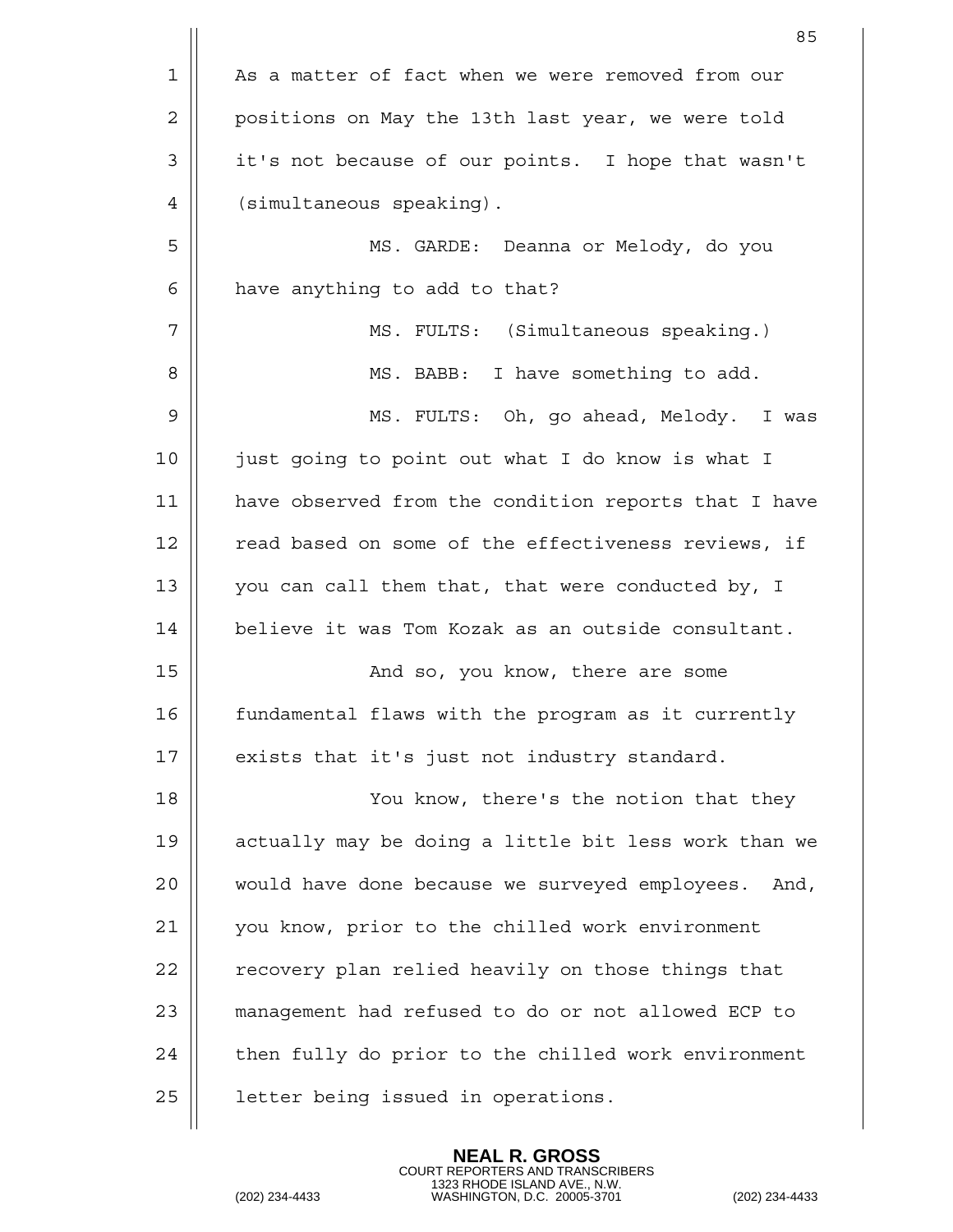|    | 86                                                   |
|----|------------------------------------------------------|
| 1  | So, you know, we spent a large amount of             |
| 2  | time doing that. Only in the last few months has     |
| 3  | the program began to look at what those things are,  |
| 4  | and they're certainly not as thorough or voluminous  |
| 5  | from what we've been able to hear from employees.    |
| 6  | So it's certainly not the same caliber               |
| 7  | of work or the same level of intensity and focus     |
| 8  | that had been applied on a daily basis to the work   |
| 9  | that we were doing.                                  |
| 10 | Melody, did you want to go ahead and add             |
| 11 | something?                                           |
| 12 | MS. BABB: No. I had something that's                 |
| 13 | kind of in support of what you said. When we did     |
| 14 | surveys and pulsings, we did those so that employees |
| 15 | could report things anonymously.                     |
| 16 | From what I've been told, which, you                 |
| 17 | know, I don't know for sure because I'm not running  |
| 18 | the program now, but the current ECP, most of the    |
| 19 | pulsings are the ECP employees going around and      |
| 20 | talking to people one-on-one. So they can be         |
| 21 | confidential, but they're not anonymous. And so      |
| 22 | that's a big difference for employees that want to   |
| 23 | report things and really don't want anybody to know  |
| 24 | who they are.                                        |
| 25 | And another comment I wanted to make is              |
|    |                                                      |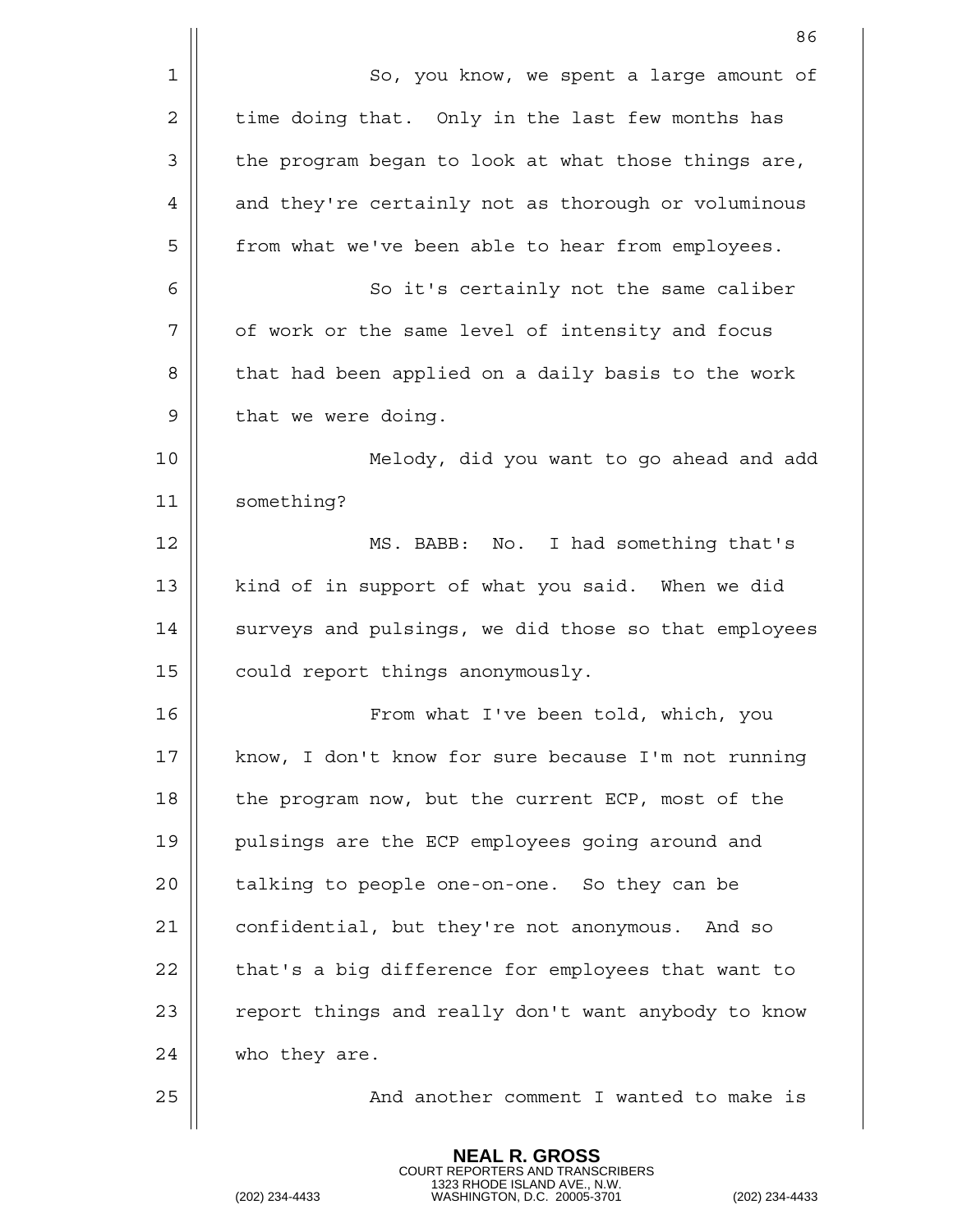|    | 87                                                   |
|----|------------------------------------------------------|
| 1  | that we were qualified to do our own interviews and  |
| 2  | investigations. And I believe we had more extensive  |
| 3  | training on the skills that we needed to perform     |
| 4  | these and to be ECP professionals.                   |
| 5  | So I think that -- again, I don't know               |
| 6  | exactly what kind of training has been done, but I   |
| 7  | believe we were more highly qualified.               |
| 8  | MR. ERLANGER: This is Craig Erlanger.                |
| 9  | Thank you for your response. Do any other PRB        |
| 10 | members have questions for the Petitioner? Okay.     |
| 11 | Does the licensee have any questions for the NRC,    |
| 12 | PRB related to the issues raised in the Petition?    |
| 13 | MR. WILLIAMS: Yes. Good afternoon.<br>Мy             |
| 14 | name is Tony Williams. And I'm the site Vice         |
| 15 | President at Watts Bar. I do have a statement on     |
| 16 | the ECP that may get into some of the questions that |
| 17 | were asked about the differences between the         |
| 18 | previous ECP program and the current ECP program.    |
| 19 | But, you know, a little bit, as you're               |
| 20 | aware, you know, TVA Nuclear significantly changed   |
| 21 | its model associated with the Employee Concern       |
| 22 | Program.                                             |
| 23 | This was made in order to improve and                |
| 24 | strengthen our overall nuclear safety culture.<br>I  |
| 25 | just want to share with you some of my experiences   |
|    |                                                      |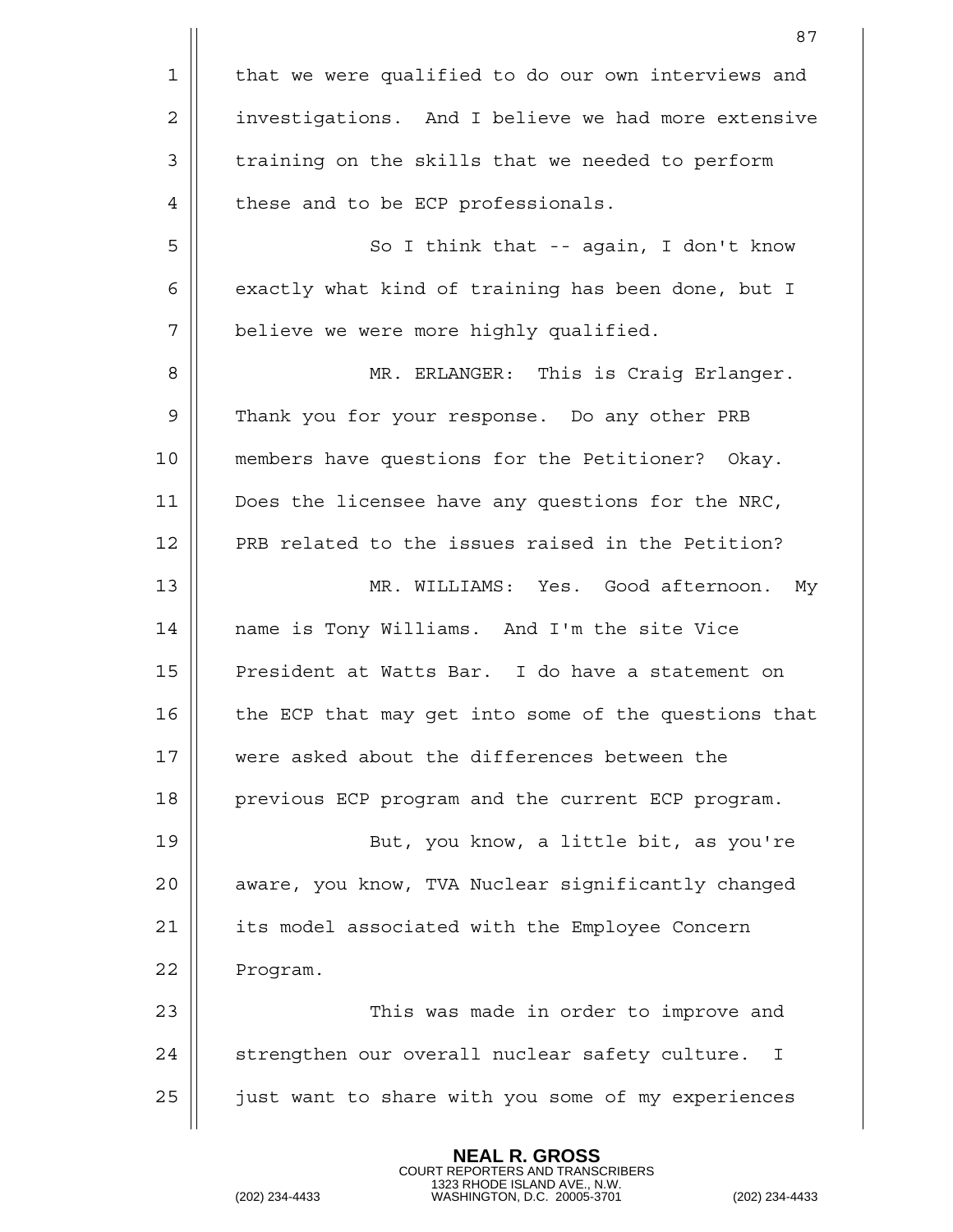|    | 88                                                   |
|----|------------------------------------------------------|
| 1  | from somebody who has been in -- I mean, I've been   |
| 2  | in the industry for 30 years. I've been at           |
| 3  | different locations. I've seen ECP programs from     |
| 4  | three different utilities and five different         |
| 5  | stations.                                            |
| 6  | First of all, there were some                        |
| 7  | statements. It wasn't really made in this format,    |
| 8  | but it's been made in the past that I just want to   |
| 9  | clear things up that we've heard repeatedly about    |
| 10 | the ECP program and the TVA employees who were the   |
| 11 | ECP representatives.                                 |
| 12 | They were not fired or dismissed from                |
| 13 | TVA as you guys know. They remain TVA employees.     |
| 14 | The positions were re-scoped. They were changed to   |
| 15 | a new different job description, different skill set |
| 16 | to fit in a new ECP model, different work            |
| 17 | experiences, different attributes that will allow a  |
| 18 | different way to interact with our site employees to |
| 19 | find those core issues at a much lower level before  |
| 20 | they get to larger safety conscious work environment |
| 21 | or safety culture issues.                            |
| 22 | As we identified individuals who better              |
| 23 | fit for these new ECP roles, the previous            |
| 24 | representatives were provided equivalent or          |
| 25 | sometimes even higher positions within TVA.<br>These |
|    |                                                      |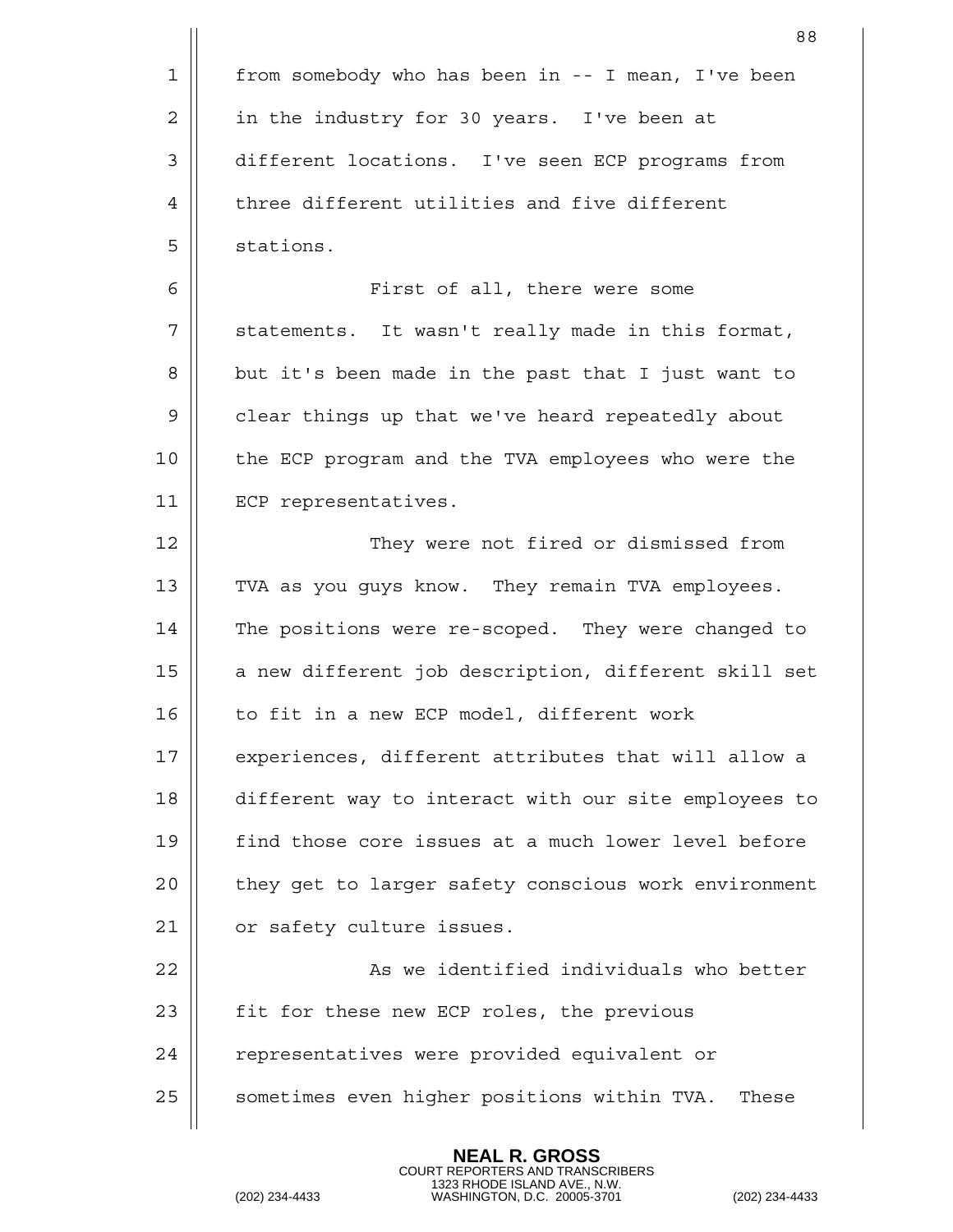89 1 | were permanent positions. They still are employed 2 | with us today. 3 To get to my experience under the old 4 || TVA ECP model, the employees had to speak out to ECP 5 | personnel to raise issues. They did a lot of  $6$  || pulsings, and they were not as much in the field. 7 || They did stop by in the shops. But they didn't 8 || interact as much one-on-one as were mentioned. 9 This led to some of the issues being 10 higher level issues, issues that built up within the 11 employee until they felt they had no other issues  $12$  | but then to go to ECP and then raise them up to a 13 | higher level of management instead of being resolved 14 || at lower levels more efficiently with the engagement 15 | of the supervisors, foreman or the shop to address  $16 \parallel$  some of their initial concerns at a much lower, 17 | earlier proactive level. 18 Issues often took longer to build up to 19 the ECP awareness in the previous process. And thus 20 || went through a cumbersome process to get resolved. 21 Employees often would not take issues to ECP because  $22$  | they did not view it as an effective route to get  $23$  | those resolved. 24 Today our ECP is different. Based upon  $25$   $\parallel$  my observation by monitoring of the data, I do talk

> **NEAL R. GROSS** COURT REPORTERS AND TRANSCRIBERS

1323 RHODE ISLAND AVE., N.W. (202) 234-4433 WASHINGTON, D.C. 20005-3701 (202) 234-4433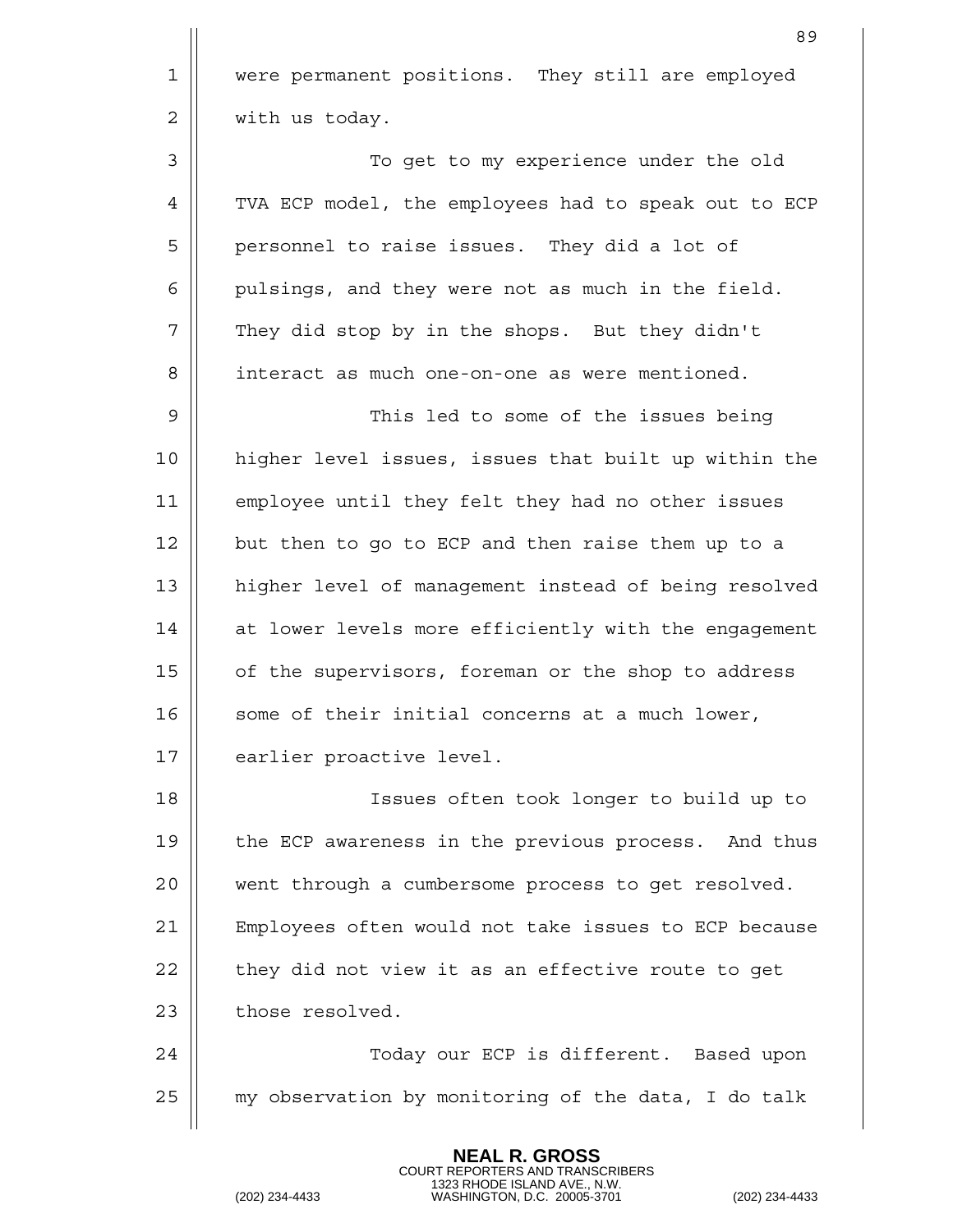|    | 90                                                   |
|----|------------------------------------------------------|
| 1  | to our employees all the time and the feedback that  |
| 2  | I am receiving from them is feedback from outside    |
| 3  | assessments, including those conducted by the NRC.   |
| 4  | Our ECP representatives, they're in the              |
| 5  | field. They're inside the RCA. They're proactively   |
| 6  | talking to the employees. They have backgrounds      |
| 7  | that are in those craft positions that they can      |
| 8  | relate to the individuals, engage with them more     |
| 9  | fluently.                                            |
| 10 | And they bring up issues that are lower              |
| 11 | level issues. They address them right to the         |
| 12 | individuals responsible. They've been in those       |
| 13 | positions in supervisory roles. They know where to   |
| 14 | go to get the resolution at the right level. So the  |
| 15 | resolution gets done faster.                         |
| 16 | We do have issues that raise up that                 |
| 17 | maybe don't get resolved at the first level.<br>The  |
| 18 | ECP representatives continue addressing the issues   |
| 19 | and following back with the individuals to ensure    |
| 20 | that they feel comfortable with the resolution of    |
| 21 | the issues. If not, they continue to address and     |
| 22 | work at higher and higher levels in the organization |
| 23 | to get them resolved.                                |
| 24 | The employees are engaged with our ECP               |
| 25 | representatives in the field. As I mentioned, they   |
|    |                                                      |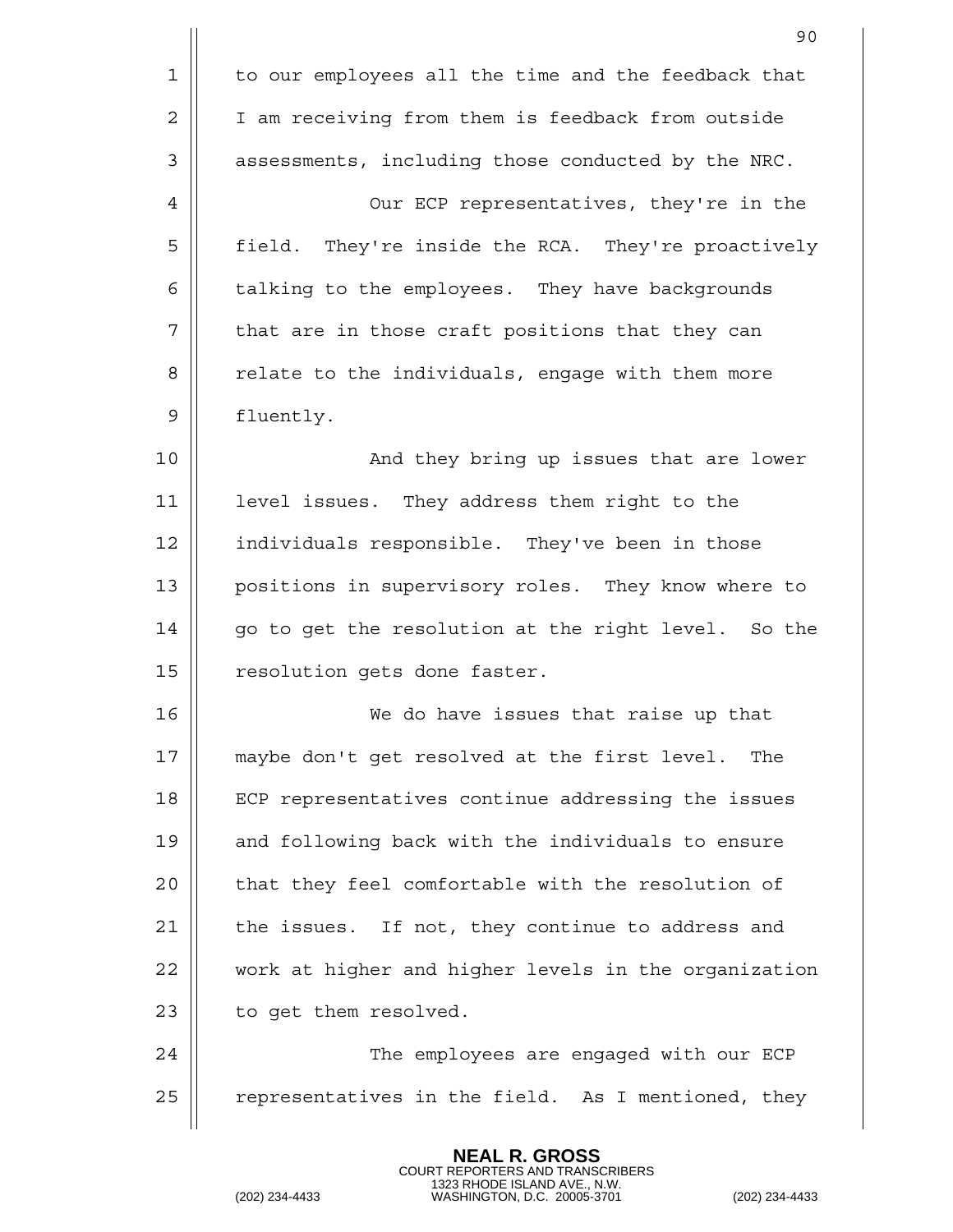|    | 91                                                   |
|----|------------------------------------------------------|
| 1  | know what the work environment is supposed to be     |
| 2  | like with the work in the field. And they do a lot   |
| 3  | of their interactions in the field where they can    |
| 4  | get good information at very low levels.             |
| 5  | The ECP helps enhance our nuclear safety             |
| 6  | culture at all levels, which I can say is stronger   |
| 7  | now than it has been in the past couple years.       |
| 8  | We did have external assessments that                |
| 9  | have noted these same improvements. We did talk      |
| 10 | about the nuclear safety culture and the employment  |
| 11 | and engagement improvements. Both internal and       |
| 12 | external assessments continue to be placed not only  |
| 13 | on our ECP program but our work environment issues,  |
| 14 | our nuclear safety culture and our safe conscious    |
| 15 | work environment as well are being improved          |
| 16 | positively.                                          |
| 17 | The NRC is also monitoring TVA's nuclear             |
| 18 | safety culture. In October 2019 at Watts Bar, you    |
| 19 | determined that we are continuing to make progress   |
| 20 | in our safety conscious work environment.            |
| 21 | Your review of recent allegations at                 |
| 22 | that time did not identify any significant trends in |
| 23 | these allegations involving a chilling effect or a   |
| 24 | discrimination concern. And we at Watts Bar have     |
| 25 | improved our identification of work environment      |
|    |                                                      |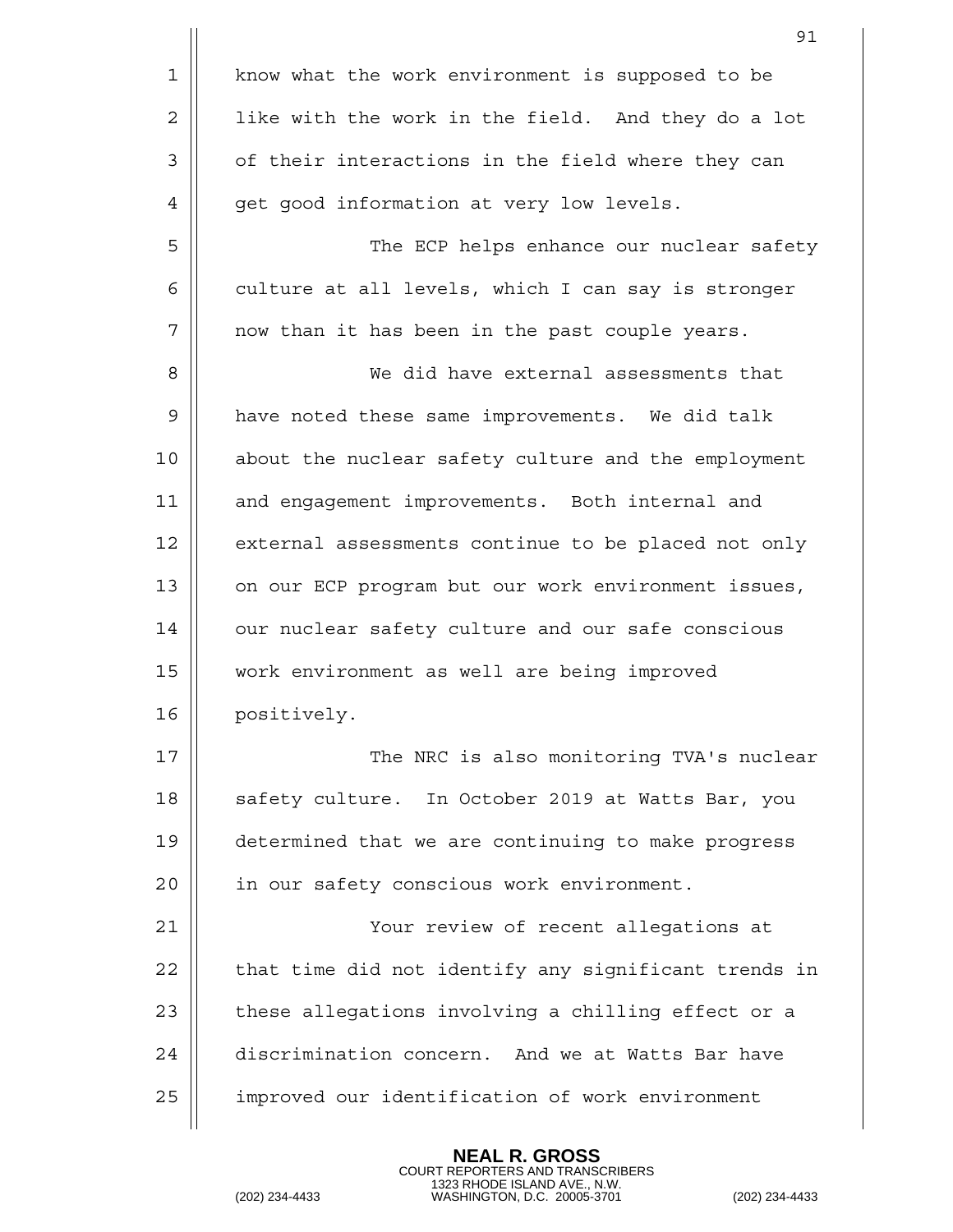|                | 92                                                   |
|----------------|------------------------------------------------------|
| 1              | changes via our safety culture monitoring tool.      |
| $\overline{2}$ | So as we mentioned, ECP is just one of               |
| 3              | the tools and processes that we did change to get    |
| 4              | better results of our safety culture than what we    |
| 5              | had seen in the past.                                |
| 6              | While the cross-cutting issue in chilled             |
| 7              | work environment letters remained open at Watts Bar, |
| 8              | the NRC is using these inspections to provide input  |
| 9              | into the decision-making progress of their closure.  |
| 10             | The NRC continues to monitor TVA                     |
| 11             | activities and maintain safety conscious work        |
| 12             | environments through the reactor oversight process.  |
| 13             | It's been my experience in the industry,             |
| 14             | my conversations with my employees and the feedback  |
| 15             | that we receive from external observers, I would not |
| 16             | want the TVA ECP program to step backwards to the    |
| 17             | older model.                                         |
| 18             | It is something that I've seen utilized              |
| 19             | in the industry effectively. I do believe the ECP    |
| 20             | representatives that we currently have have the      |
| 21             | background that I've seen effective in this new type |
| 22             | of model to get those low level issues addressed at  |
| 23             | a much, much proactive level, much earlier in the    |
| 24             | process and don't allow things to build up before    |
| 25             | they become safety culture issues.                   |
|                |                                                      |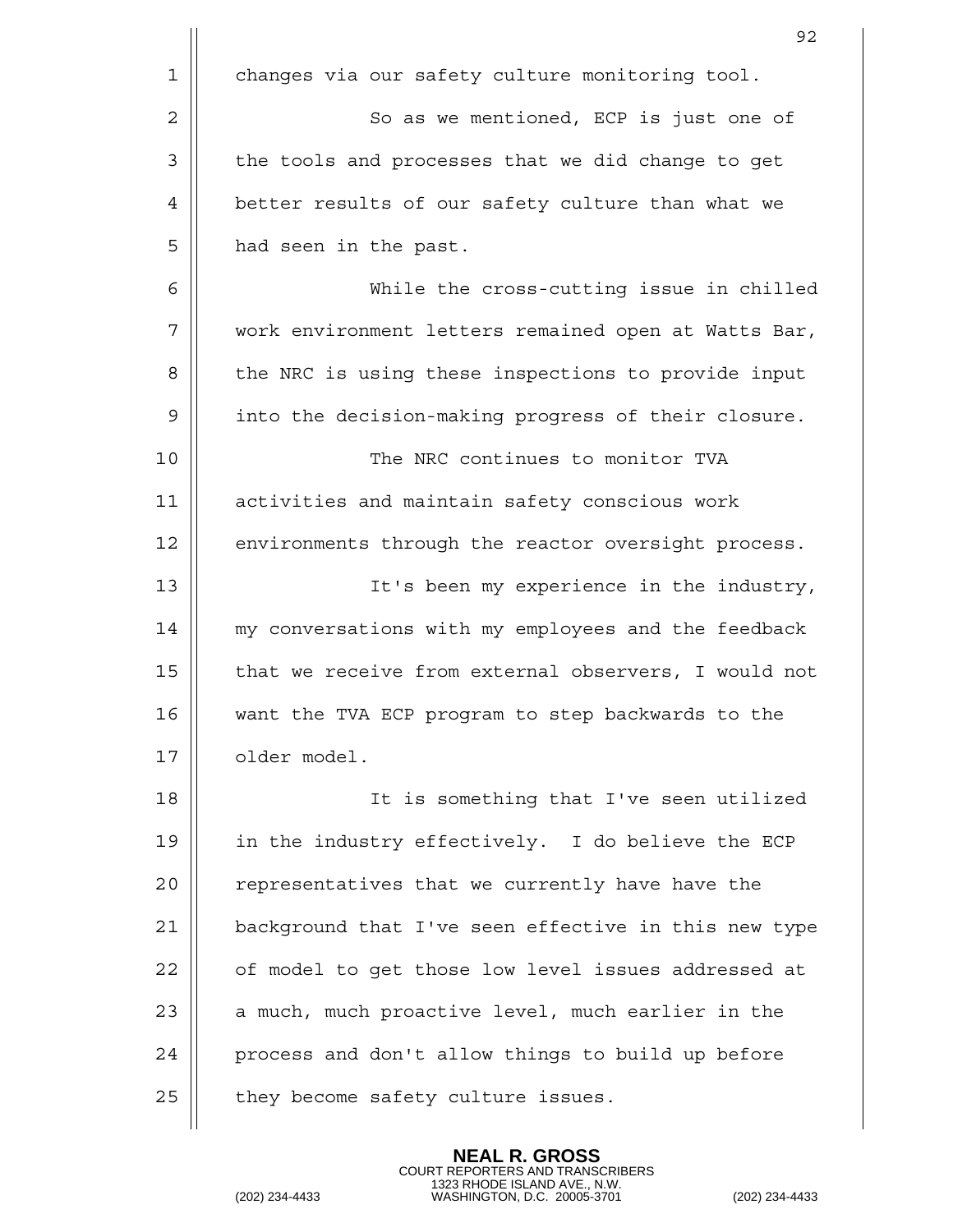|                | 93                                                 |
|----------------|----------------------------------------------------|
| $\mathbf 1$    | Today we have a better and more                    |
| $\overline{2}$ | effective path that has shown positive results     |
| 3              | within our ECP and our employee engagement and     |
| 4              | morale, which is improving our overall nuclear     |
| 5              | safety culture at Watts Bar and across TVA.        |
| 6              | Thank you for your time.                           |
| 7              | MR. ERLANGER: Thank you for your                   |
| 8              | statement. This is Craig Erlanger. Does the        |
| 9              | licensee have any other questions for the NRC PRB? |
| 10             | MR. COOK: Craig, can you hear me?                  |
| 11             | MR. ERLANGER: Yes. Can you identify                |
| 12             | yourself for the record?                           |
| 13             | MR. COOK: This Geoff Cook in Phoenix,              |
| 14             | Arizona. I'm a member of the public, and I've got  |
| 15             | some comments I'd like to pass on.                 |
| 16             | MR. ERLANGER:<br>Geoff, we will have a             |
| 17             | portion coming up here in the next couple minutes  |
| 18             | where we are going to open it up to the members of |
| 19             | the public. Would you mind waiting for that time?  |
| 20             | MR. COOK: Thank you. Absolutely.                   |
| 21             | MR. ERLANGER: We will come back to you.            |
| 22             | MR. COOK: Okay.                                    |
| 23             | MR. ERLANGER: Okay. Thank you. Does                |
| 24             | the Petitioner have any questions about the 2.206  |
| 25             | process?                                           |
|                |                                                    |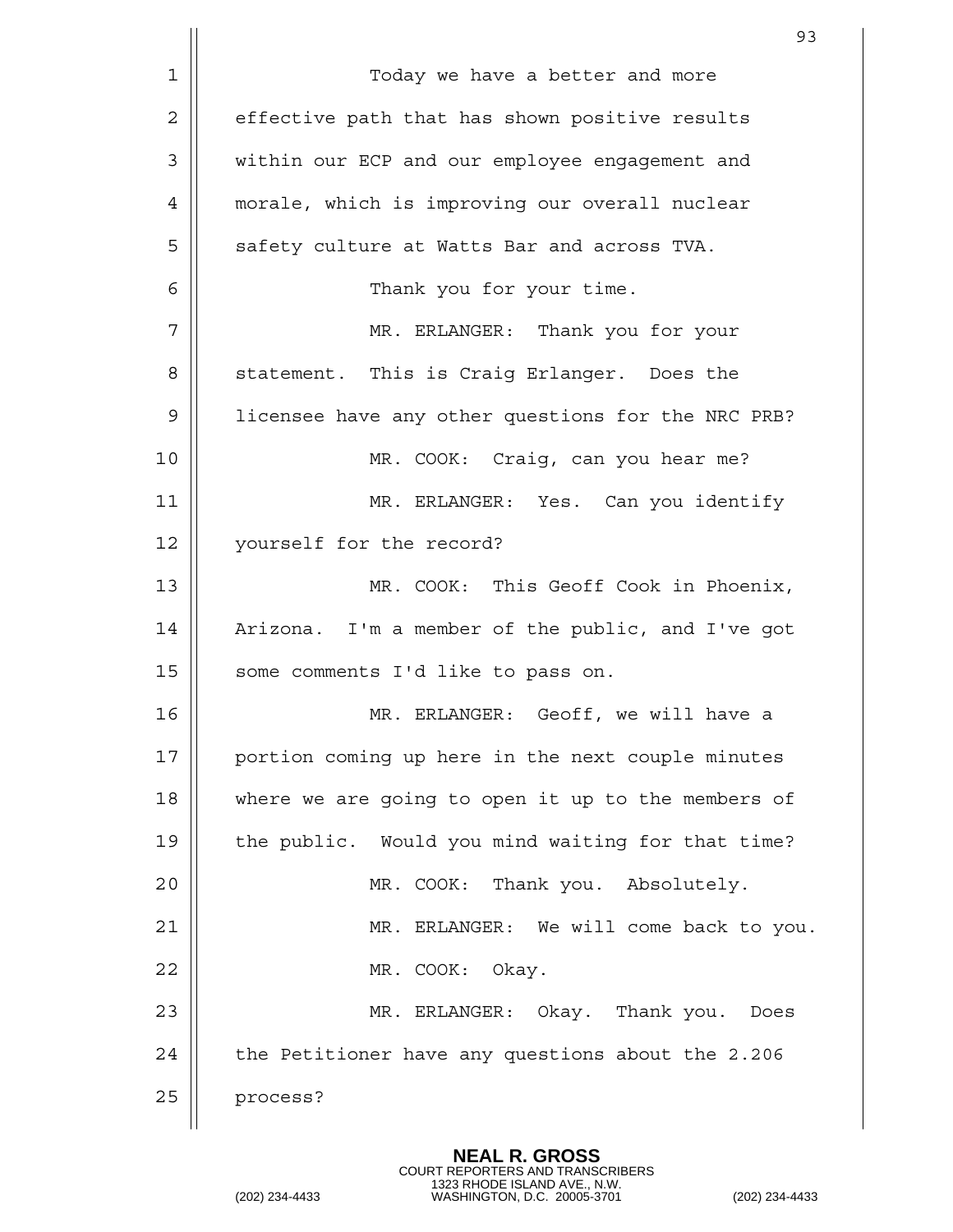|             | 94                                                   |
|-------------|------------------------------------------------------|
| $\mathbf 1$ | MS. GARDE: I don't think I have any                  |
| 2           | more questions about the 2.206 process. I            |
| 3           | understand the TVA statement was not really a        |
| 4           | question. It was a statement. I'm not going to       |
| 5           | rebut it. But, please, don't take my silence as      |
| 6           | acceptance.                                          |
| 7           | MR. ERLANGER: Thank you, Ms. Garde.                  |
| 8           | Does the licensee have any questions for the NRC PRB |
| 9           | about the 2.206 petition process?                    |
| 10          | MR. WILLIAMS: We do not.                             |
| 11          | MR. ERLANGER: Thank you. Before I                    |
| 12          | conclude the meeting, members of the public may      |
| 13          | provide comments regarding the petition and ask      |
| 14          | questions about the 2.206 petition process.          |
| 15          | However, as stated in the opening, the               |
| 16          | purpose of this meeting is not to provide an         |
| 17          | opportunity for the Petitioner or the public to      |
| 18          | question or examine the PRB regarding the merits of  |
| 19          | the Petition request.                                |
| 20          | And with that, I believe we have a                   |
| 21          | question from a member of the public. Sir, the       |
| 22          | floor is yours.                                      |
| 23          | MR. COOK: Thanks, Craig. I appreciate                |
| 24          | that. I can't make comment without going, like a     |
| 25          | number of have, through our backgrounds because it's |
|             |                                                      |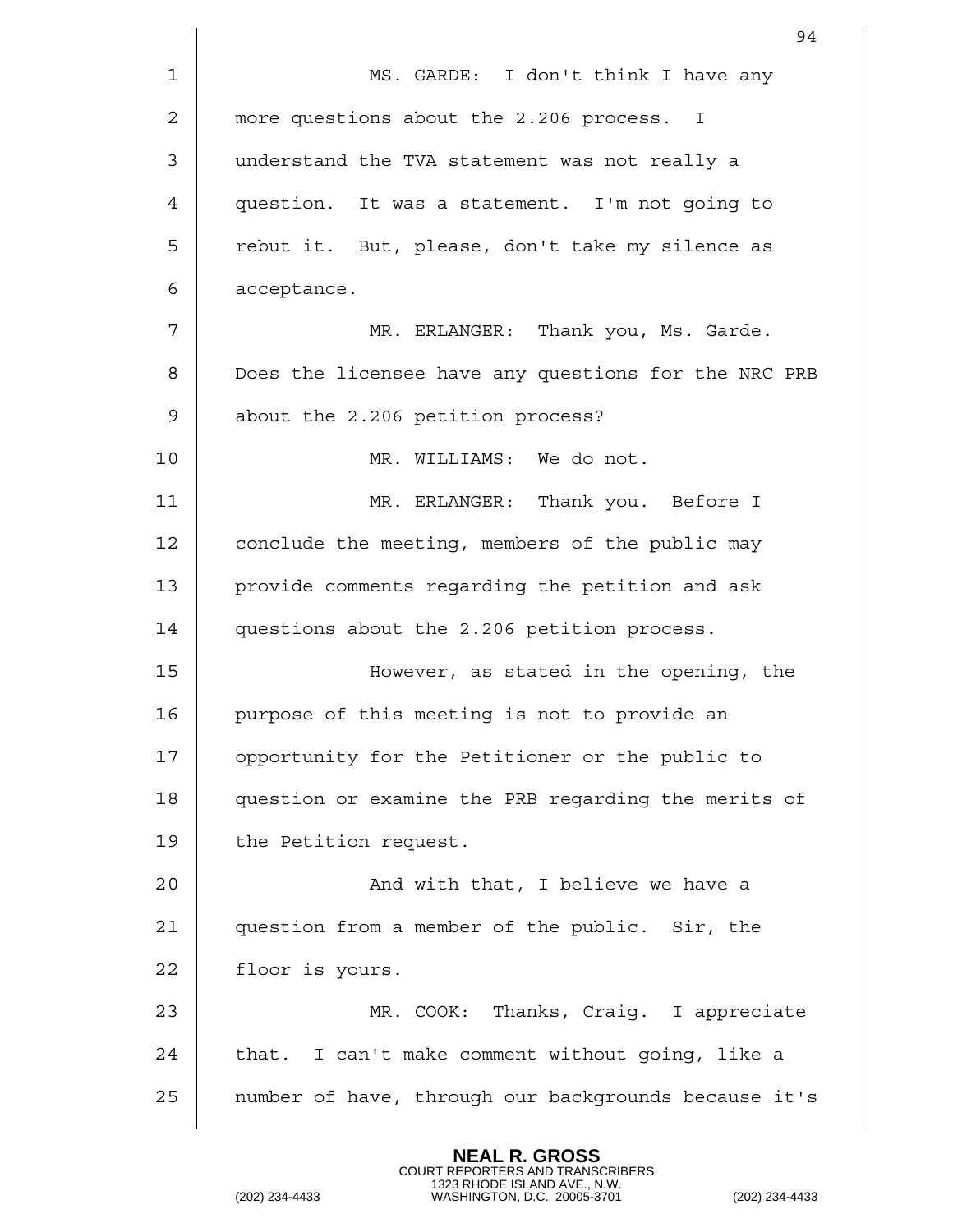|    | 95                                                   |
|----|------------------------------------------------------|
| 1  | relevant to where we're at.                          |
| 2  | I started in the commercial nuclear                  |
| 3  | industry at Cooper Station back in the 80s. They     |
| 4  | had their share of operational issues and challenges |
| 5  | with Region 4, and I had a lot of experience with    |
| 6  | that.                                                |
| 7  | In 1989, I went to Fort Calhoun. Fort                |
| 8  | Calhoun brought me I because they were on the watch  |
| 9  | list. And at that time I was manager of licensing    |
| 10 | and I was also manager of the safety enhancement     |
| 11 | program, the \$36 million program that did, I        |
| 12 | believe, 73 different items of improvement across    |
| 13 | the station.                                         |
| 14 | From that point in 1996, I went to San               |
| 15 | Onofre, where I was for 14 years, another            |
| 16 | interesting experience in terms of safety conscious  |
| 17 | work environment improvement.                        |
| 18 | And you can ask them if you ever see                 |
| 19 | them, but now Dr. Chuck Caster would tell you that   |
| 20 | we were driving him crazy because in his mind, and   |
| 21 | maybe some of the folks at NRC Region 4, the         |
| 22 | performance of San Onofre was such that Chuck        |
| 23 | believed that we should have had the event that      |
| 24 | would put San Onofre in Column 4.                    |
| 25 | And on several occasions he commented to             |
|    |                                                      |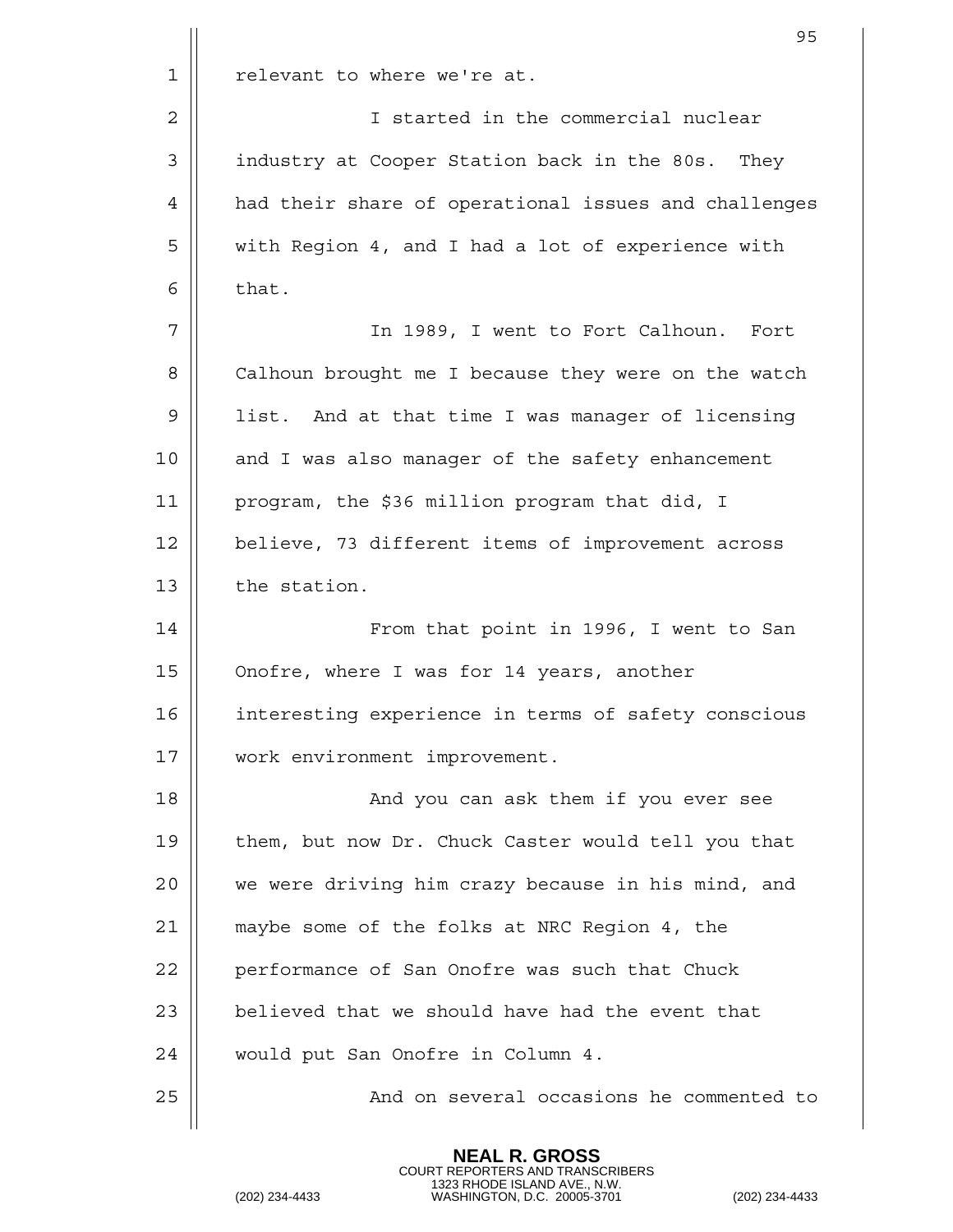|             | 96                                                   |
|-------------|------------------------------------------------------|
| $\mathbf 1$ | me that we were undermining the very premise of the  |
| 2           | reactor oversight program, that we should have had   |
| 3           | that event that put us in Column 4, but we hadn't.   |
| 4           | We did a lot of work in terms of                     |
| 5           | performance improvement up that station. And at one  |
| 6           | point we were writing, I believe 6,000 CRs a month.  |
| 7           | It was absolute lunacy. It was coming so fast at us  |
| 8           | that dealing with it was -- it was just bearing down |
| 9           | on the station. And Region 4 kind of went the other  |
| 10          | way and said, my gosh, how are you dealing with all  |
| 11          | of this? We were identifying everything.             |
| 12          | Ultimately, in terms of our performance              |
| 13          | improvement plan, and this is the important piece    |
| 14          | that I want to pass on. We had a series of meetings  |
| 15          | in Washington and at the station to discuss our      |
| 16          | performance improvement plan.                        |
| 17          | And at one point Kristine Svinicki, then             |
| 18          | on the Commission, commented and said, your plan is  |
| 19          | extremely complex. But I understand that this is     |
| 20          | San Onofre and this is California and what might     |
| 21          | work elsewhere isn't going to work here so you've    |
| 22          | got a plan tailored specifically to the environment  |
| 23          | you're in.                                           |
| 24          | And I think that's key to this 2.206                 |
| 25          | petition and why I want to speak about this. I left  |
|             |                                                      |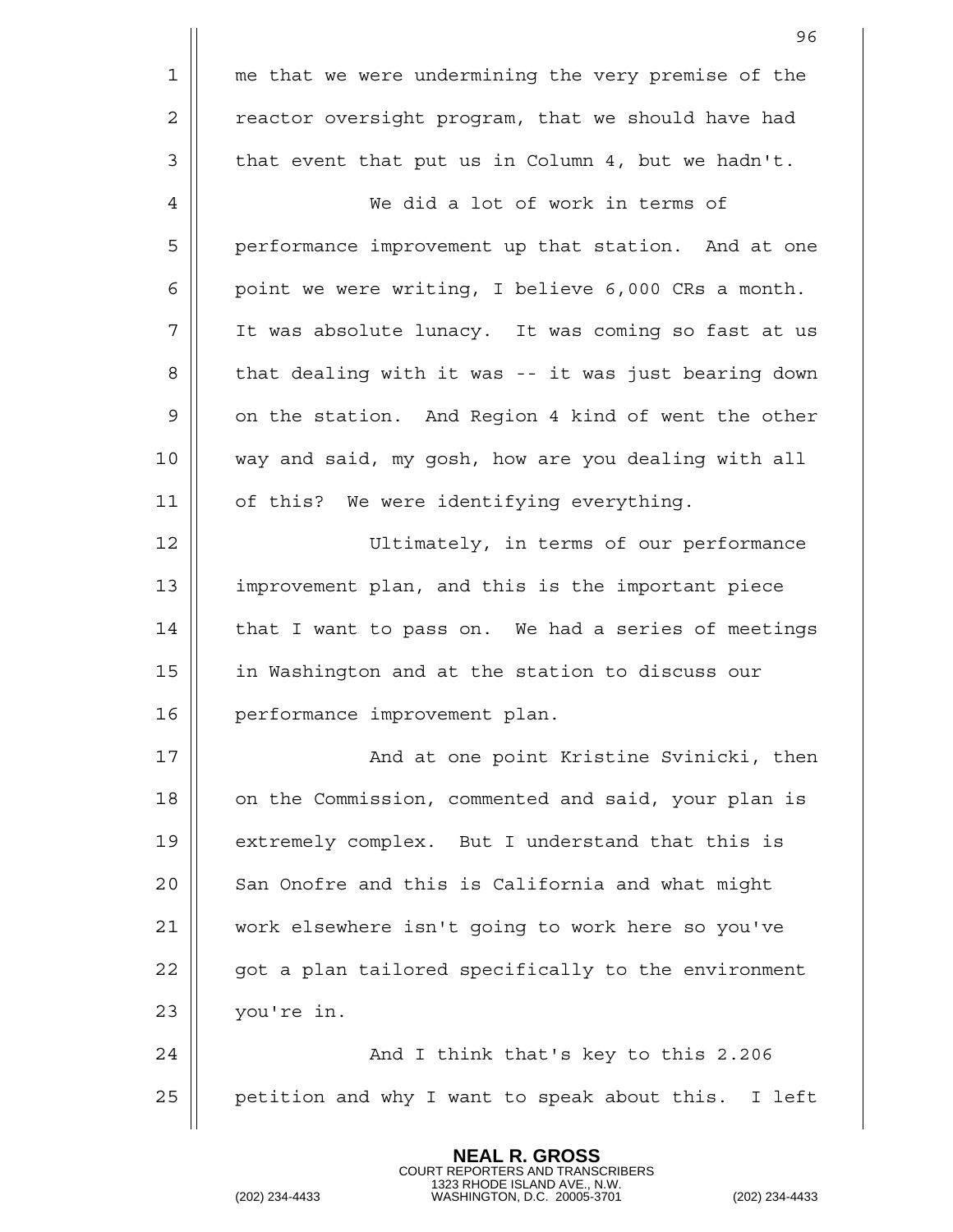|    | 97                                                     |
|----|--------------------------------------------------------|
| 1  | San Onofre in 2010. But I spent three years -- a       |
| 2  | lot of people don't know this, Southern California     |
| 3  | Edison owns 15.8 percent of Palo Verde.                |
| 4  | So when Palo Verde got into regulatory                 |
| 5  | trouble and went into Column 4, I think it was 2004-   |
| 6  | 05, Edison tapped me on the shoulder because of my     |
| 7  | licensing background and said we'd like you to go      |
| 8  | over there.                                            |
| 9  | And I wrote some white papers of what                  |
| 10 | their performance was and where I thought they were    |
| 11 | headed. And sure enough, they went right into          |
| 12 | Column 4.                                              |
| 13 | And I spent three years at that station                |
| 14 | watching their performance improvement program that    |
| 15 | was being run by Maria Lacal, and she did a fabulous   |
| 16 | job. And I watched the change in culture at that       |
| 17 | station, knowing full well that what was done at       |
| 18 | Palo Verde wouldn't have worked with San Onofre.<br>It |
| 19 | just wouldn't have. It's such a different              |
| 20 | environment.                                           |
| 21 | So subsequently in 2010, I left San                    |
| 22 | Onofre, and I went to TVA. And I went in as manager    |
| 23 | of licensing at Sequoyah, not knowing kind of the      |
| 24 | environment I was walking into or what the issues      |
| 25 | were.                                                  |
|    |                                                        |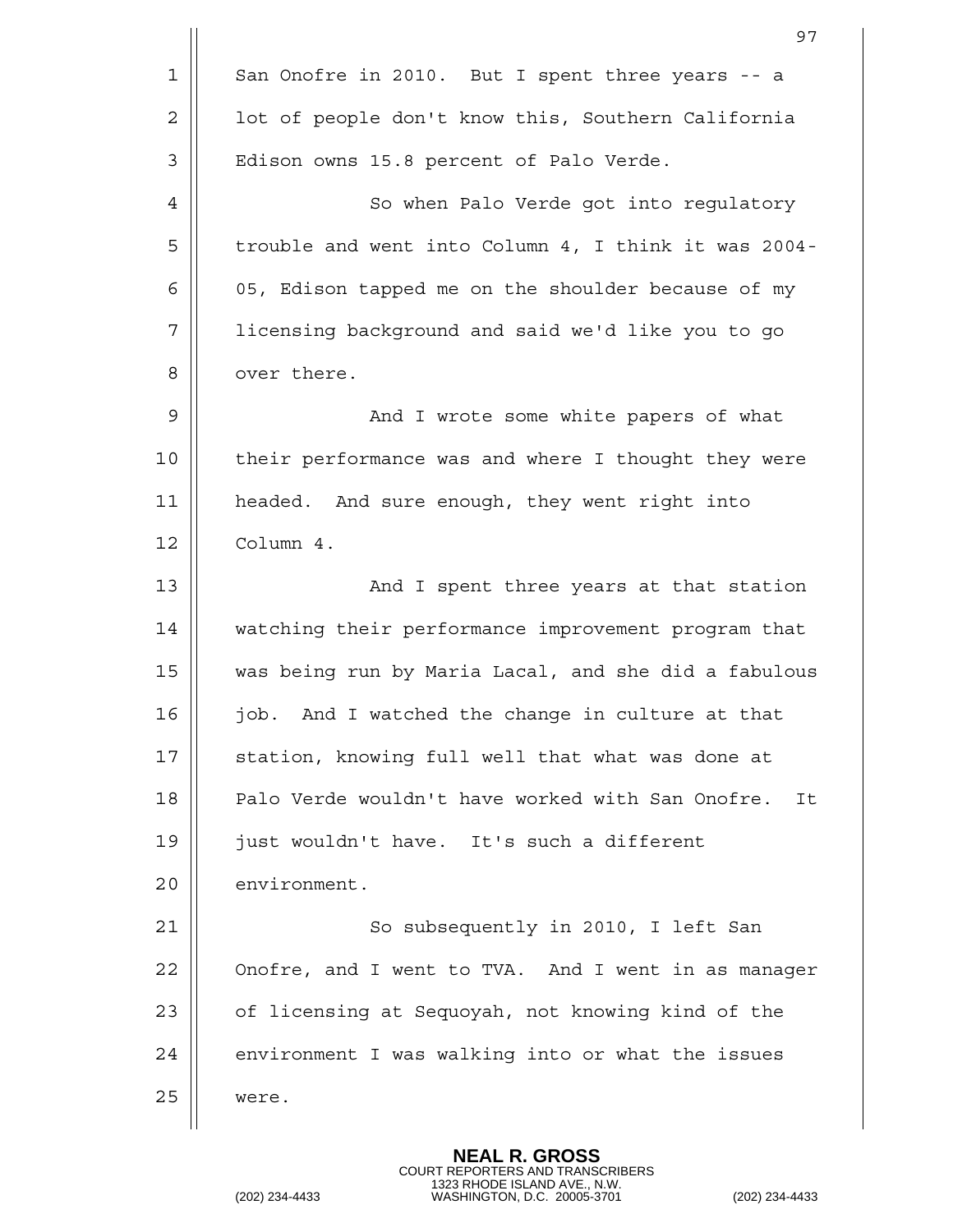|    | 98                                                   |
|----|------------------------------------------------------|
| 1  | Now, look, I wanted to tell you that my              |
| 2  | first day onsite at Sequoyah, I was called into the  |
| 3  | site VP's office. At that time, someone was manager  |
| 4  | of licensing at that site who later on, a number of  |
| 5  | years later, went into corporate licensing and       |
| 6  | subsequently was terminated and did a DOL filing.    |
| 7  | And I believe they found in her favor.               |
| 8  | But the shock to me was the day I showed             |
| 9  | up on site, and no one knew I was coming, no one,    |
| 10 | except, I believe the site VP and the plant manager. |
| 11 | And I was called into a meeting with the             |
| 12 | site VP. And his comment was I want that woman out   |
| 13 | of here. And I want that woman out of here now.      |
| 14 | And that was the first I knew that this wasn't a     |
| 15 | plant change at Sequoyah. This was a hostile         |
| 16 | takeover. And I was right in the middle of it and    |
| 17 | hadn't been told any of it.                          |
| 18 | Fine. So I soldiered on. We changed.                 |
| 19 | I took over as site licensing manager.<br>The        |
| 20 | following few months we ended up in an outage on     |
| 21 | Unit 1, a refueling outage.                          |
| 22 | And we were getting to go into Mode 4                |
| 23 | and there was an issue MLV valve packages. QA had    |
| 24 | found 76 valve packages that weren't appropriately   |
| 25 | signed off. The paperwork wasn't all in place.       |
|    |                                                      |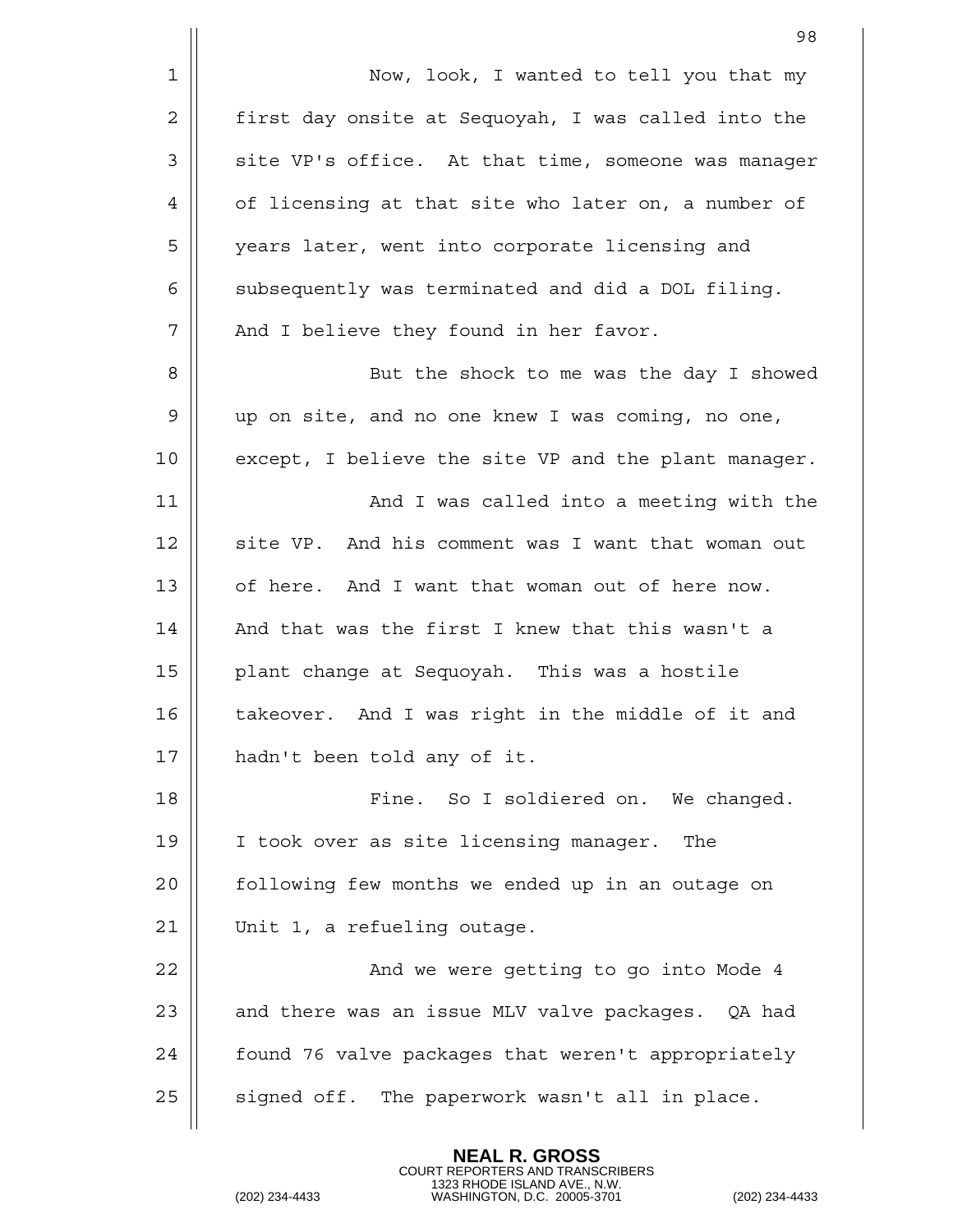|    | 99                                                   |
|----|------------------------------------------------------|
| 1  | And my phone rang. And it was the site               |
| 2  | VP who told me to get down to the OCC in not very    |
| 3  | pleasant terms. And I went down and he said, as      |
| 4  | site licensing manager, it's your job to make this   |
| 5  | issue go away and make it go away now.               |
| 6  | That's the first I had ever been told                |
| 7  | that by anybody at any site I had been at. So,       |
| 8  | I engaged the QA manager who had that<br>fine.       |
| 9  | concern, and I basically proffered up a deal and     |
| 10 | said what if we sample 25 percent of the packages?   |
| 11 | Okay, fine.                                          |
| 12 | Well, they went and did a sampling.                  |
| 13 | Everything seemed okay. Eight months later I was in  |
| 14 | an offsite meeting with the Safety Review Board.     |
| 15 | Carl Terry was the chair at that point.              |
| 16 | And Carl looked at us and said I have no idea how    |
| 17 | you ever started up Unit 1 in the condition you were |
| 18 | in. For the life of me, I never would have started   |
| 19 | up the unit in this condition.                       |
| 20 | The next thing I knew the QA manager was             |
| 21 | in my face saying I will never compromise my         |
| 22 | standards again. I had done my job. I had talked     |
| 23 | her into something she didn't believe in, and she    |
| 24 | went with the program that was unacceptable. And we  |
| 25 | ended up paying the price by getting redressed in    |
|    |                                                      |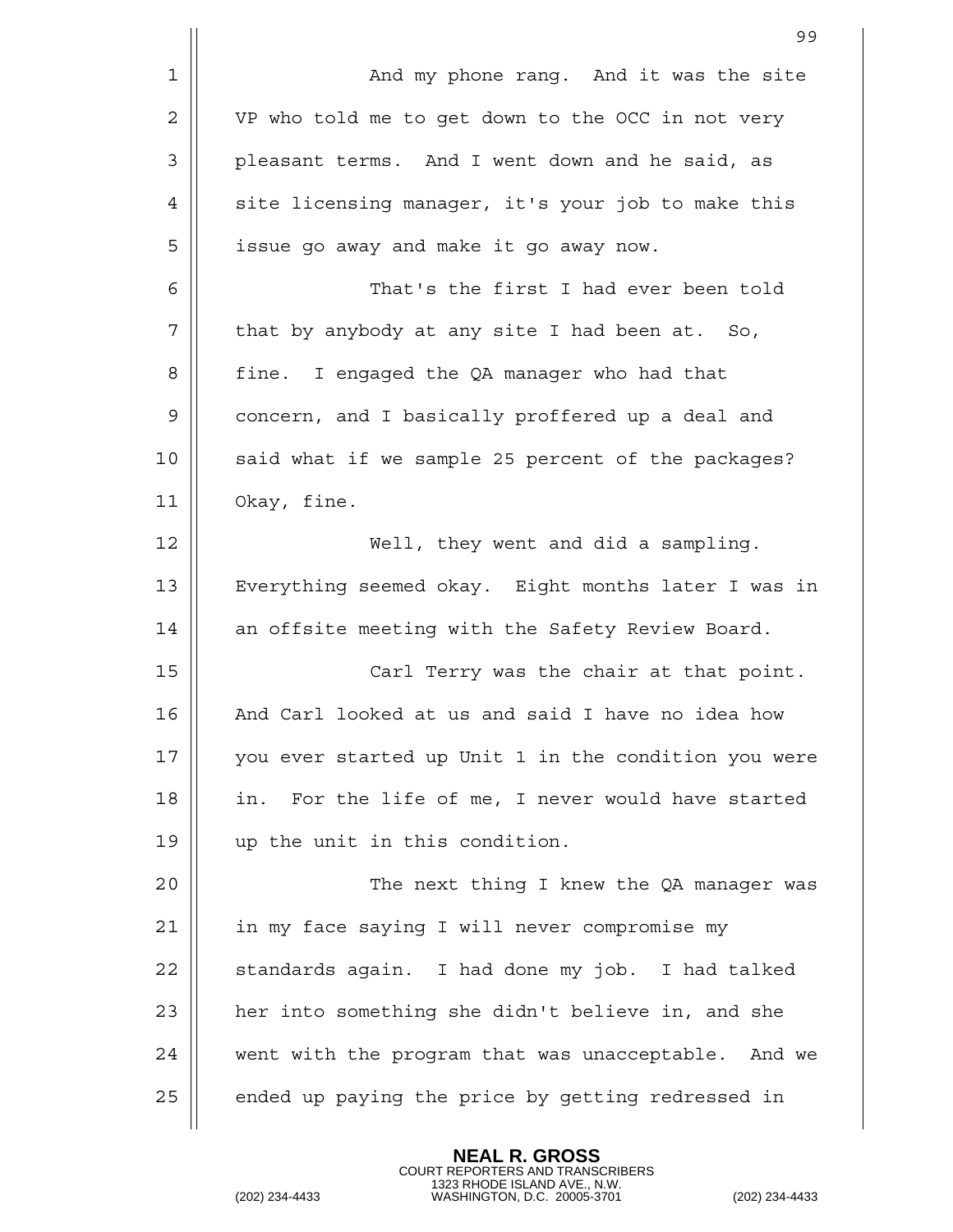|    | 100                                                  |
|----|------------------------------------------------------|
| 1  | front of the Offsite Review Board.                   |
| 2  | I left Sequoyah, oh, I think it was                  |
| 3  | 2014, and I went to corporate licensing. And I was   |
| 4  | there for maybe two months, and we had the 95003     |
| 5  | inspection coming at Browns Ferry.                   |
| 6  | And I was told by my licensing VP to go              |
| 7  | down to Browns Ferry and do an assessment of what    |
| 8  | the ECP program looked like, what safety culture     |
| 9  | issues were.                                         |
| 10 | And the following Monday I came back to              |
| 11 | corporate with my VP and said I'm the new manager of |
| 12 | ECP effective now. I'm done with licensing. There    |
| 13 | was enough issues to deal with in prepping for the   |
| 14 | inspection that we simply couldn't afford to say,    |
| 15 | okay, it's a licensing part-time duty.               |
| 16 | And it had gotten that way because they              |
| 17 | had had a manager of ECP that they had taken that    |
| 18 | position and downgraded that position to a program   |
| 19 | manager. And that individual who was in that         |
| 20 | position didn't like that downgrading and basically  |
| 21 | walked off and said I'm done. I'm retiring.          |
| 22 | All of it, looking back now, quite                   |
| 23 | honestly with the improvements that San Onofre made, |
| 24 | I couldn't come close to comparing programs between  |
| 25 | the two sites.                                       |
|    |                                                      |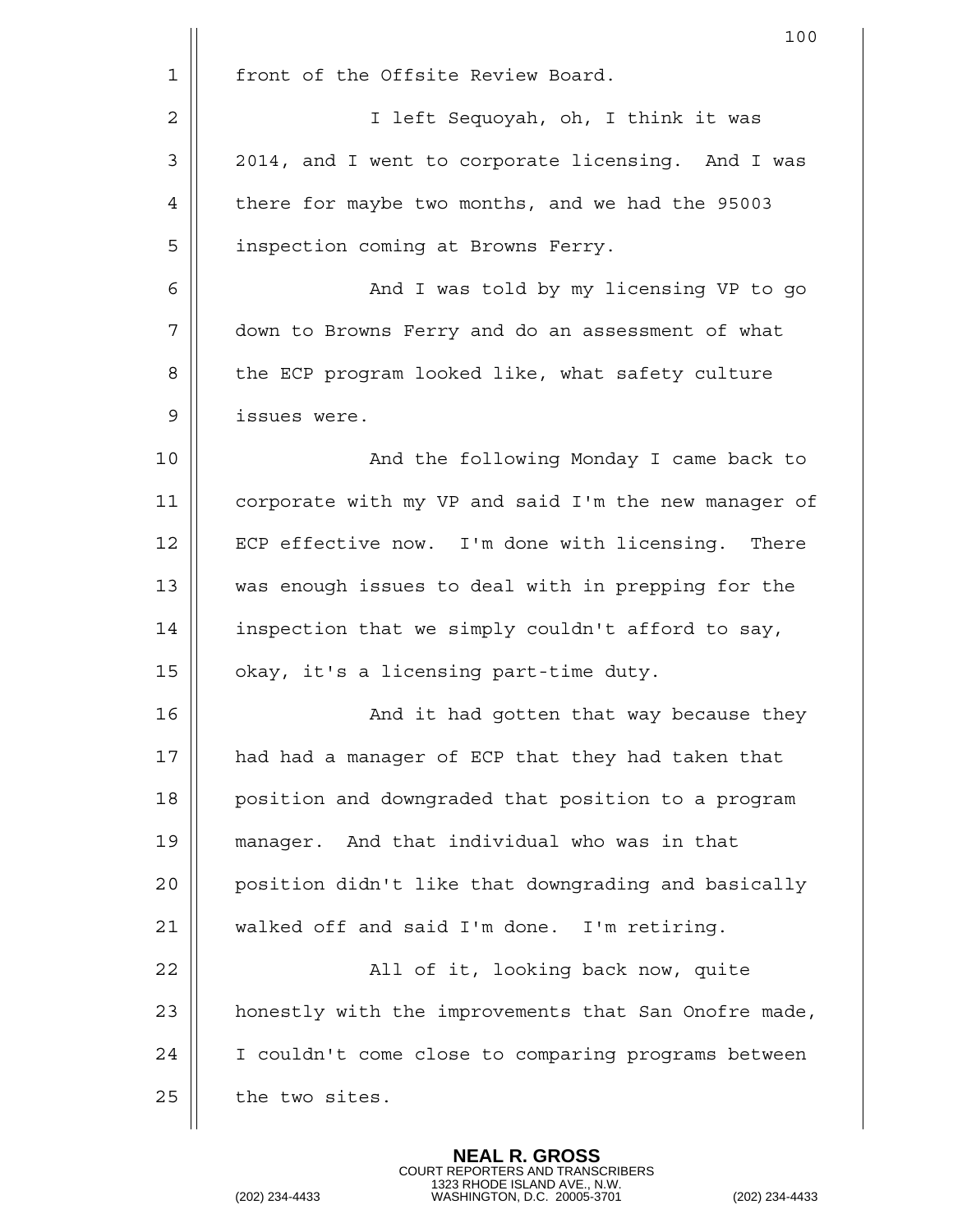|    | 101                                                 |
|----|-----------------------------------------------------|
| 1  | We were hired over on one side and TVA              |
| 2  | was kind of hired over on the other side. I just    |
| 3  | didn't see it. I didn't understand. The cultures    |
| 4  | were so different because San Onofre had worked so  |
| 5  | hard to get where they were.                        |
| 6  | One other aspect to me that was shocking            |
| 7  | at some level, I retired in October of 2016 and now |
| 8  | it's been maybe two years ago. There was an         |
| 9  | individual who had gone in as licensing manager at  |
| 10 | Sequoyah, someone I knew very well. Someone I had   |
| 11 | hired at San Onofre who had worked for me for 12    |
| 12 | years, someone very competent.                      |
| 13 | And I hadn't heard much from him in a               |
| 14 | few months. And I got a call out of nowhere and he  |
| 15 | said, Geoff, sorry I haven't called you. I haven't  |
| 16 | been able to. And I said, what do you mean? Well,   |
| 17 | I've been on suspension. What? Yes, I got           |
| 18 | suspended.                                          |
| 19 | Wait a second. Hold it. I've been                   |
| 20 | involved with a number of filings with the NRC,     |
| 21 | challenges of 50.9 issues out of Region 4. We had   |
| 22 | weathered those storms. I was floored.              |
| 23 | But I came to find something out. And               |
| 24 | that was that the individual was suspended with pay |
| 25 | and the intent in my mind was very clear.<br>The    |
|    |                                                     |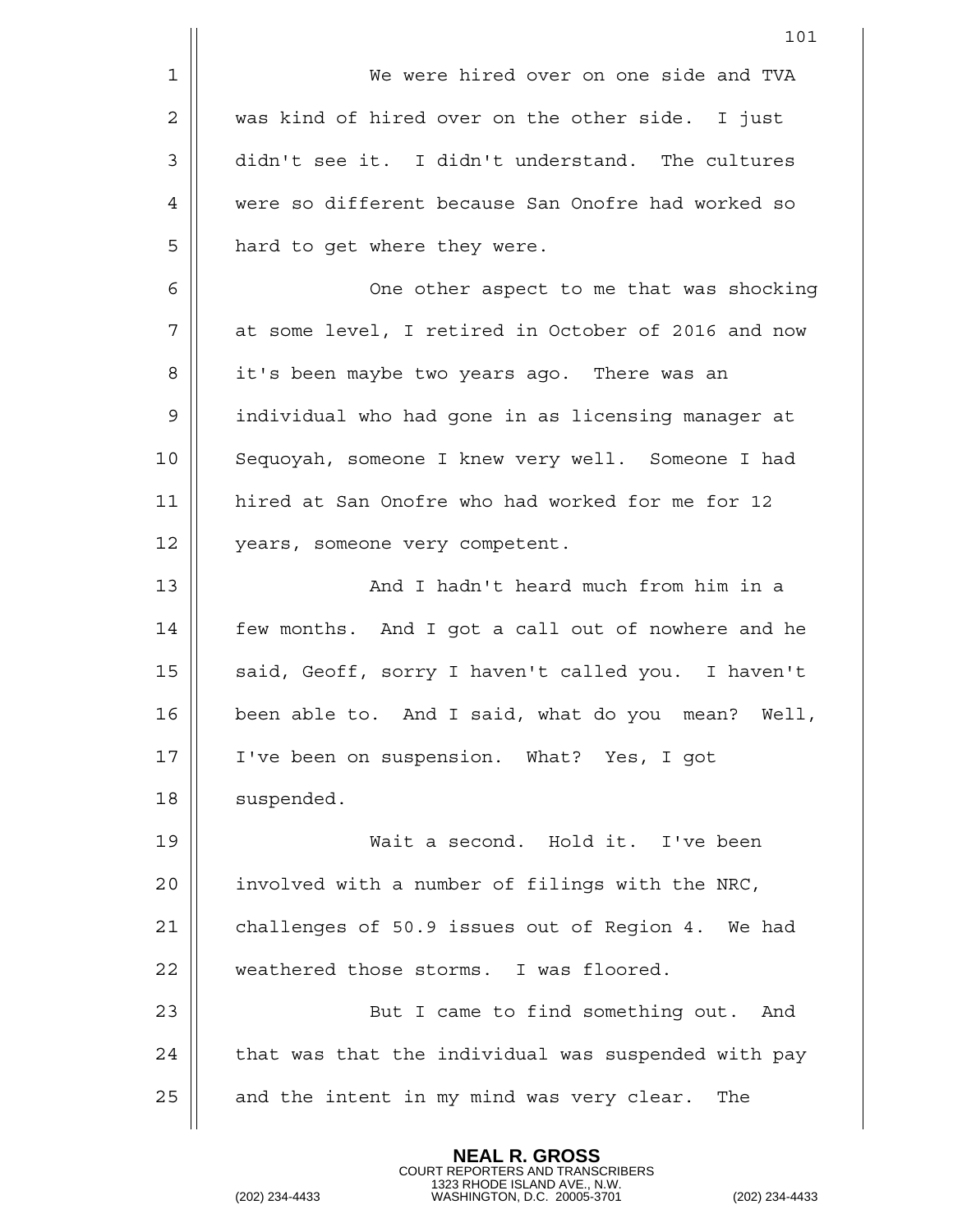|    | 102                                                 |
|----|-----------------------------------------------------|
| 1  | adverse action procedure that TVA has says if a     |
| 2  | person is getting paid even though they have been   |
| 3  | suspended, we can work around the process. We don't |
| 4  | have to do anything.                                |
| 5  | So that additionally became an                      |
| 6  | allegation filed with Region 2 and was something    |
| 7  | else the NRC had to deal with.                      |
| 8  | My point in all of these comments is                |
| 9  | this. It's what Kristine Svinicki said. Because it  |
| 10 | worked elsewhere doesn't mean anything relative to  |
| 11 | its ability to work at TVA because what happens at  |
| 12 | Susquehanna aren't going to work at San Onofre.     |
| 13 | Today it doesn't matter. They're not operating.     |
| 14 | But it's not going to work at Palo Verde            |
| 15 | because you have to understand the culture. You     |
| 16 | have to have a real world view of it before you go  |
| 17 | making changes like that. And it just seemed to me  |
| 18 | that it was a snap decision.                        |
| 19 | And I have to say because I was the team            |
| 20 | lead for ECP at Browns Ferry, yes, we did a lot of  |
| 21 | dancing. We really did. We put a smiley face on     |
| 22 | all of it, and we made it look good.                |
| 23 | And I would sit there and tell you that             |
| 24 | I looked at management and the attitudes of         |
| 25 | management and how they were operating themselves   |
|    |                                                     |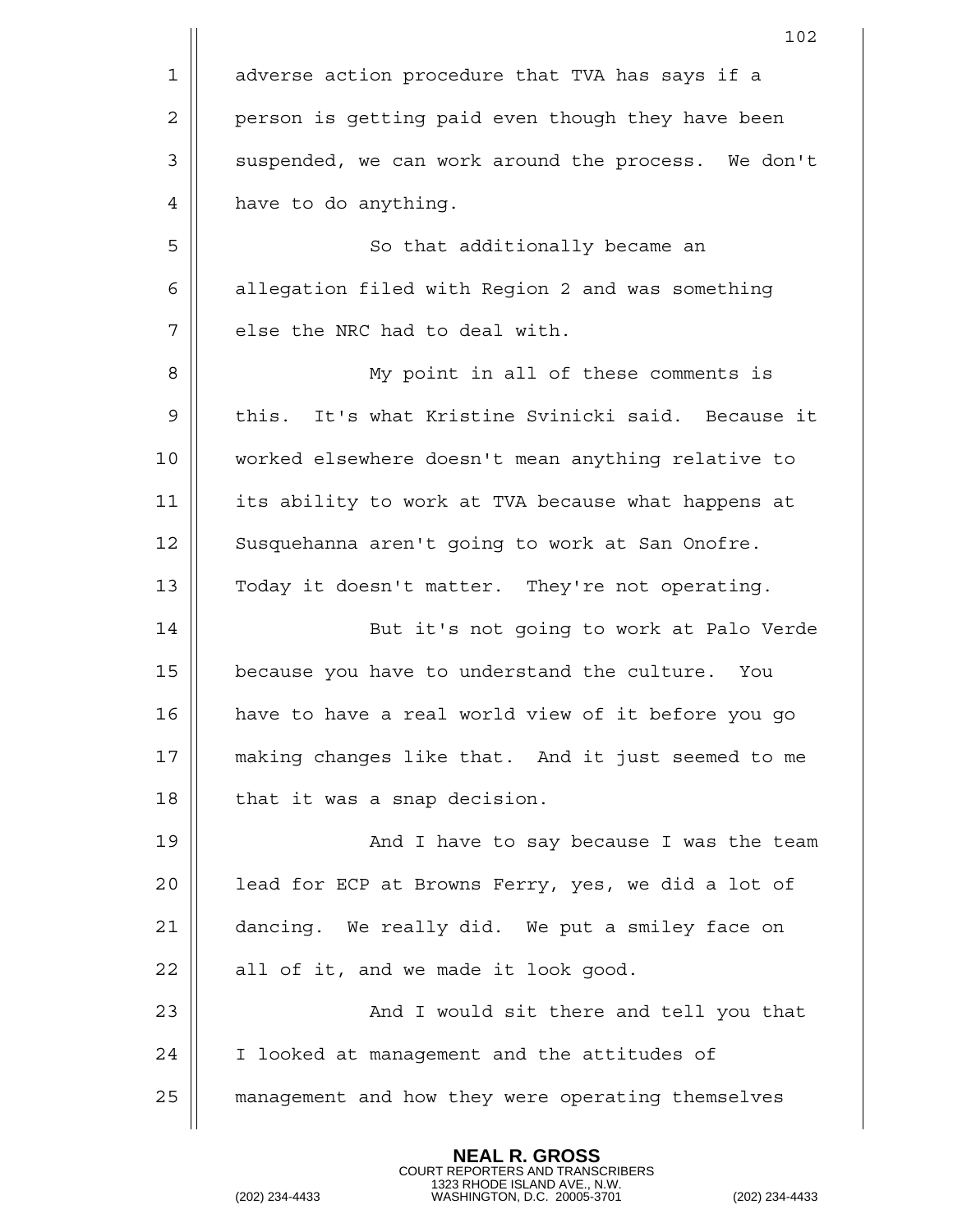|             | 103                                                  |
|-------------|------------------------------------------------------|
| $\mathbf 1$ | and told myself, hold on. This isn't a culture that  |
| 2           | says bring me your problems.                         |
| 3           | And we saw multiple examples of that                 |
| 4           | after the ALTRI (phonetic) inspection left where     |
| 5           | people were taking actions that weren't acceptable   |
| 6           | under a safety conscious work environment.           |
| 7           | So all I would tell the Board is this.               |
| 8           | Whatever decision you make under 2.206, you better   |
| 9           | consider the facts of what the environment is at     |
| 10          | TVA, who they are. You better have a clear mental    |
| 11          | picture because -- and Lisa Jarriel is going to sit  |
| 12          | there and say, I know.                               |
| 13          | When I was at San Onofre, we had an                  |
| 14          | engineering vice president and a coordinator who     |
| 15          | both had come from TVA that were the biggest abusers |
| 16          | of safety conscious work environment I ever saw in   |
| 17          | my whole career. There were just -- and we had to    |
| 18          | when we went to recovery at San Onofre, we had to    |
| 19          | work around those individuals and eventually that    |
| 20          | vice president got terminated because it just wasn't |
| 21          | going to work as long as he was onsite.              |
| 22          | So consider what you've got in front of              |
| 23          | you and understand. And I would say if we got        |
| 24          | through the ALTRI (phonetic) inspection of Browns    |
| 25          | Ferry in I believe 2012, '13 somewhere around there, |
|             |                                                      |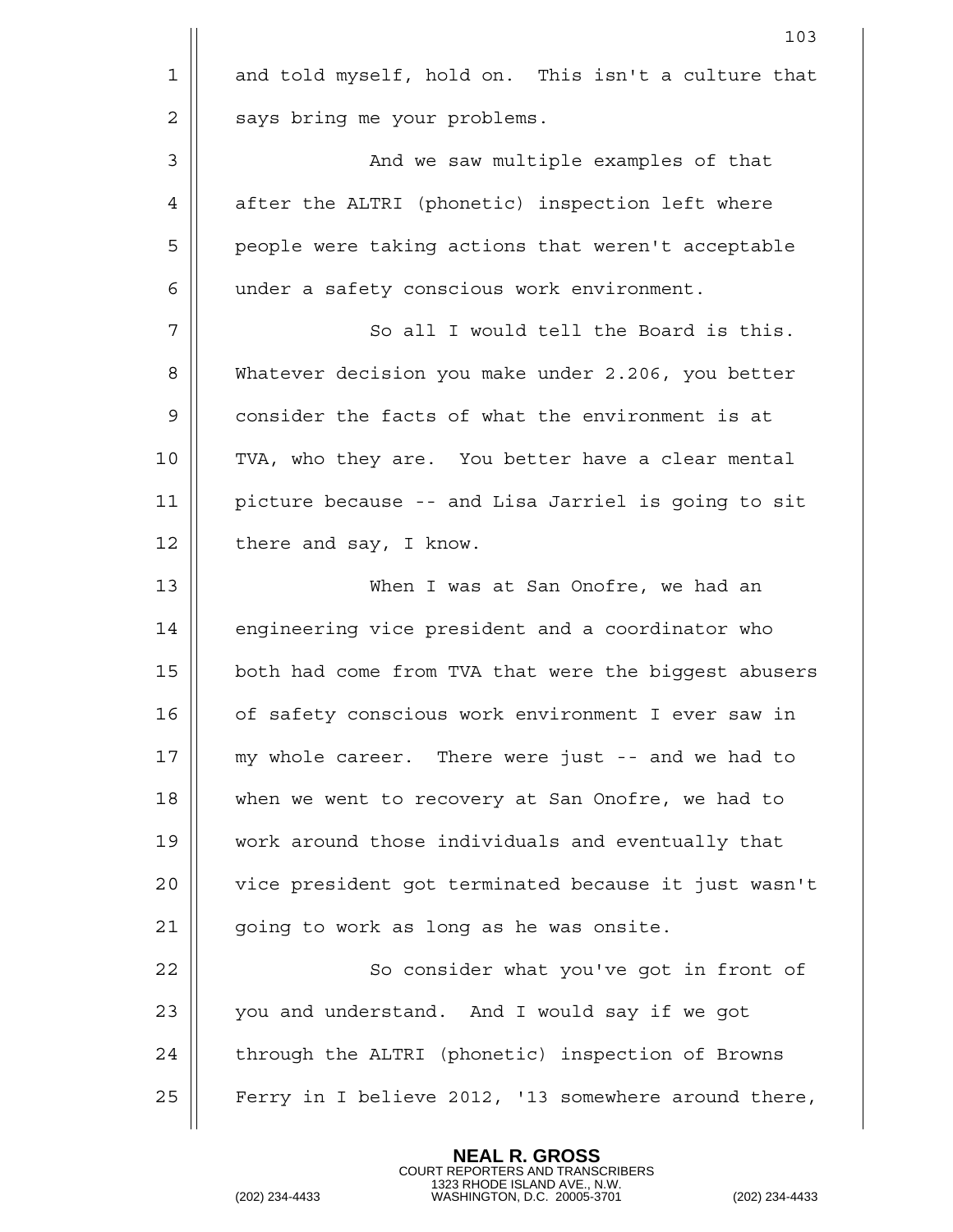|    | 104                                                  |
|----|------------------------------------------------------|
| 1  | how did we manage to do that?                        |
| 2  | Did we just straight up lie about what               |
| 3  | we had? No, we did an honest program assessment,     |
| 4  | looked at where we were at and said, yes, we've got  |
| 5  | our challenges, but we think this is working.        |
| 6  | So I'm just going to say what Kristine               |
| 7  | Svinicki said. Be careful what you do and think in   |
| 8  | terms of who TVA is and how they operate and tell    |
| 9  | yourself that plan works for this utility because it |
| 10 | may not.                                             |
| 11 | Thank you for giving me the time to make             |
| 12 | comments.                                            |
| 13 | MR. ERLANGER: Thank you for your                     |
| 14 | statement, sir. Do any other members of the public   |
| 15 | have any comments they'd like to share with the PRB  |
| 16 | Board?                                               |
| 17 | MS. HAGINE-DYER: Yes. This is Inza. I                |
| 18 | have a few comments, if I may. I would like to do    |
| 19 | so, and I'll try to be brief. I know this is late    |
| 20 | in the day.                                          |
| 21 | Just a couple of things. I think that,               |
| 22 | you know, as many of you know, I was the former      |
| 23 | manager of nuclear employee concerns. And it was     |
| 24 | the last of my job, a long career centered around    |
| 25 | providing a voice for those who need help            |
|    |                                                      |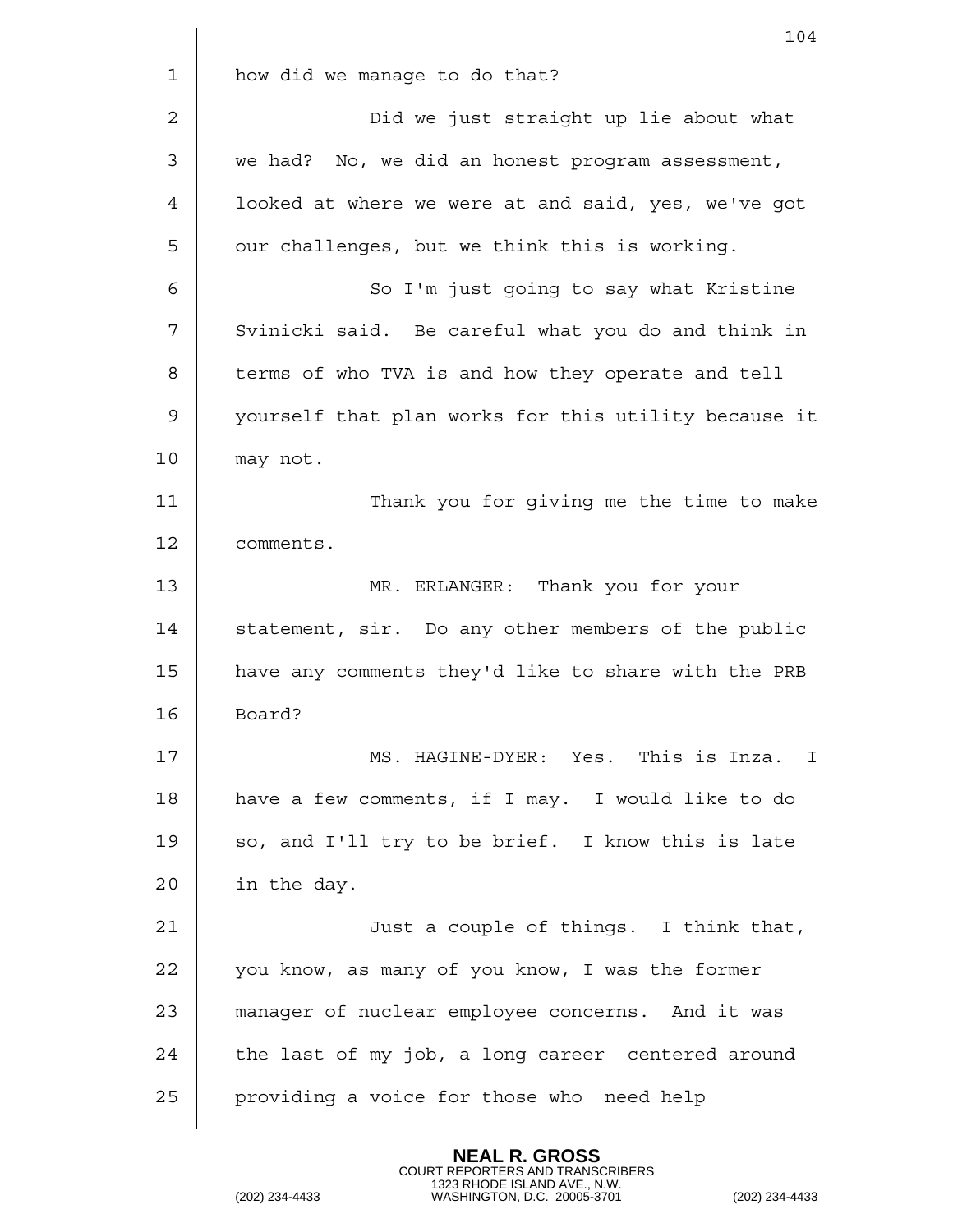|    | 105                                                  |
|----|------------------------------------------------------|
| 1  | expressing their perspectives about their job.       |
| 2  | And in that job, one of the things that              |
| 3  | I was strong in, I thought, was the objective,       |
| 4  | looking at the facts or the truth.                   |
| 5  | And truthfully, the one thing that I                 |
| 6  | have not heard so much of -- I heard a little bit of |
| 7  | -- and it's that there were needed improvements in   |
| 8  | ECP. We had been proactively seeking feedback with   |
| 9  | self-assessments, participated in numerous work      |
| 10 | actions.                                             |
| 11 | And in the end, we all asked the team                |
| 12 | before renewal that I recognized, and that's one of  |
| 13 | the things in the end that all in all that there     |
| 14 | were opportunities that we needed to take for        |
| 15 | improvement.                                         |
| 16 | So we took the initiative to draft a                 |
| 17 | number of initiatives and presented them to          |
| 18 | management. However, you know, it became clear that  |
| 19 | the decision had already been made to make the       |
| 20 | changes that are on issue.                           |
| 21 | So I think that we could probably spend              |
| 22 | all night and all day going back and forth on the    |
| 23 | merits of the new model versus the old model.        |
| 24 | What I would challenge all of us to                  |
| 25 | remember, and this is especially for the NRC, is     |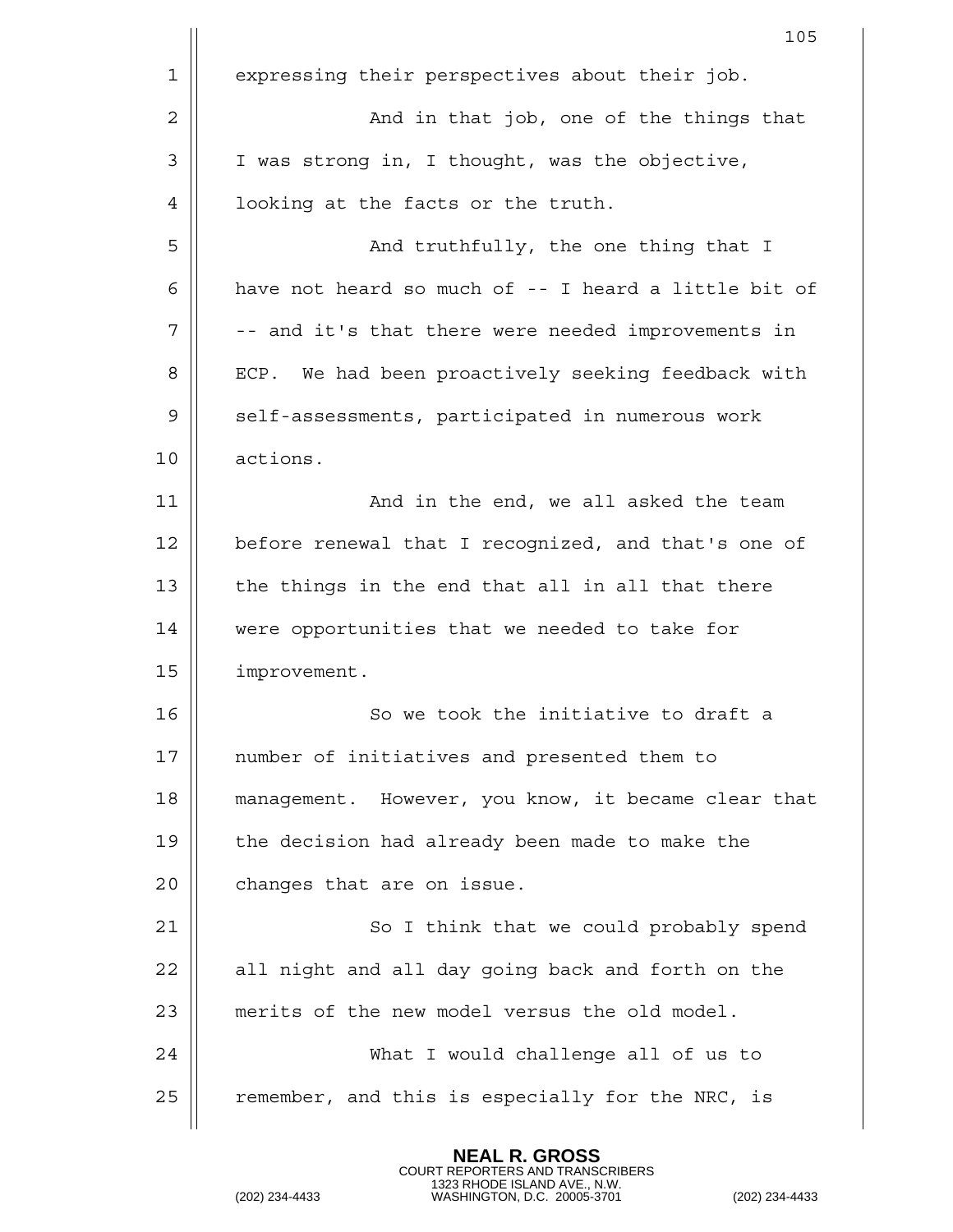|    | 106                                                  |
|----|------------------------------------------------------|
| 1  | that one of the most important things that we        |
| 2  | learned, that I learned, is the role that perception |
| 3  | plays in the assessment of the work environment.     |
| 4  | And so with any change, including the                |
| 5  | changes that remain to the model, et cetera, I would |
| 6  | ask to take a look at whether or not the appropriate |
| 7  | steps were taken to ensure that perceptions were     |
| 8  | managed so that employees would continue to feel     |
| 9  | confident enough to raise concerns.                  |
| 10 | And, again, I understand that a number               |
| 11 | of efforts are going forth now to take a look at     |
| 12 | that. But perception is very key. And one of the     |
| 13 | things that I heard early on was that we were going  |
| 14 | to a new model and that the new model was not a      |
| 15 | statement or condemnation of the comments of the     |
| 16 | former staff.                                        |
| 17 | Yet some employees outside of the ECP                |
| 18 | questioned whether that was true because of a number |
| 19 | of factors. You know, one, if it's a new model, why  |
| 20 | not give these employees the opportunity to test     |
| 21 | that new model out, you know, and, of course, what I |
| 22 | had shared with one of the chairs of TVA is that we  |
| 23 | were looking also with background with the site and  |
| 24 | with the craft so that they could communicate along  |
| 25 | those lines.                                         |
|    |                                                      |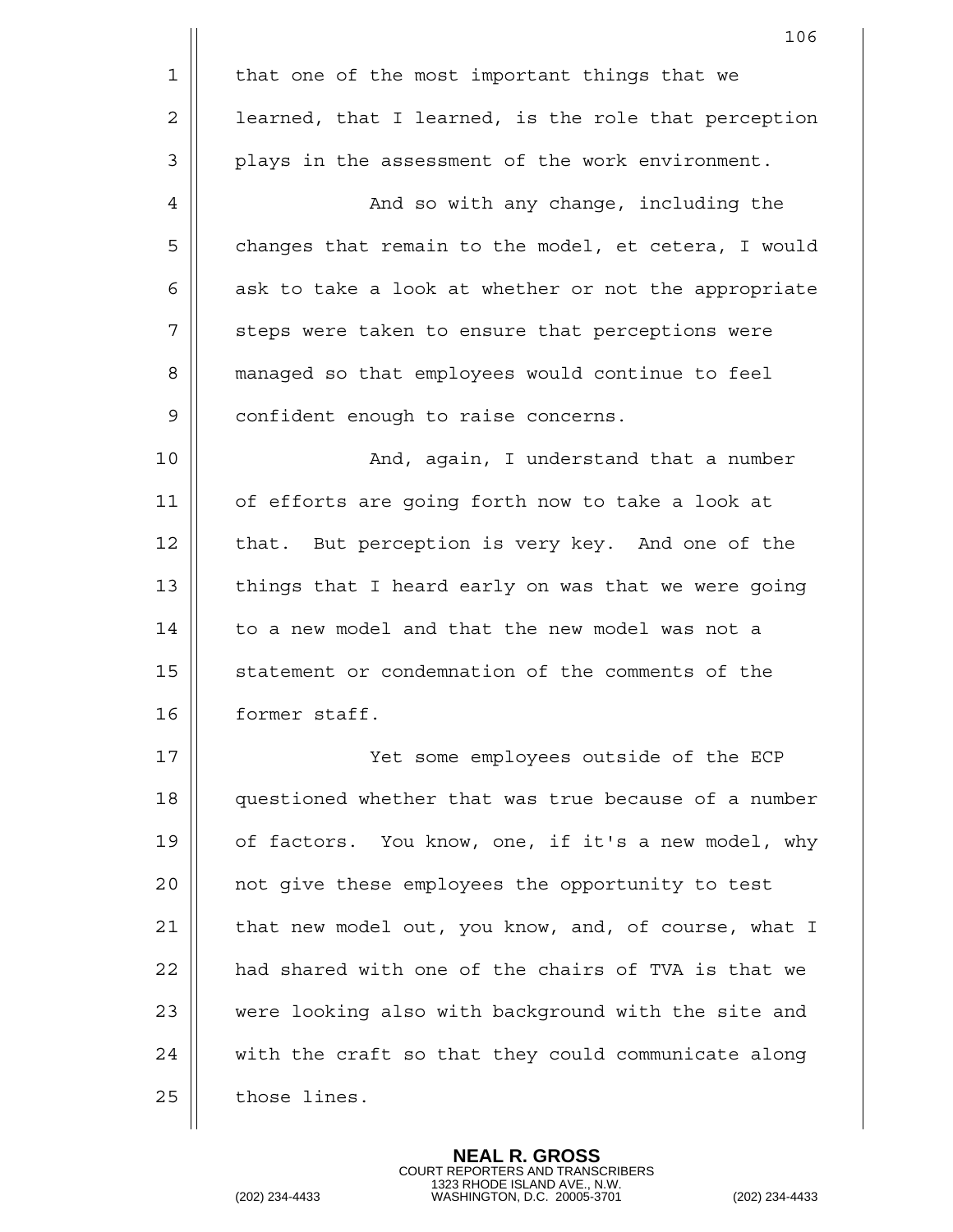|    | 107                                                  |
|----|------------------------------------------------------|
| 1  | And that may be well a great movement.               |
| 2  | But I don't think that was communicated in the       |
| 3  | beginning well enough to the employees. And so I     |
| 4  | think that's where a lot of what we were dealing     |
| 5  | with here -- it is coming from -- it's not -- we're  |
| 6  | getting stuck in the auspices of, you know, what     |
| 7  | program is better, what should not, when the overall |
| 8  | question should be how did this training come about  |
| 9  | and in such a way that it has the utmost respect for |
| 10 | perceptions that employees might have?               |
| 11 | And other employees that, you know, came             |
| 12 | to me and said, well, we know that there are issues  |
| 13 | with a number of avenues for relaying their          |
| 14 | concerns. The Corrective Action Program was also     |
| 15 | one that was often in need of a new opportunity for  |
| 16 | improvement. Yet we don't see any personnel changes  |
| 17 | in that organization. And so, you know, it's hard    |
| 18 | to argue with that. But then, again, it's all about  |
| 19 | the perception.                                      |
| 20 | But the only thing that I really                     |
| 21 | encourage all of us to do from all sides of this is  |
| 22 | to really focus on what that perception has done to  |
| 23 | our work environment.                                |
| 24 | The thing that kept me awake day in and              |
| 25 | day out in my role there and still keeps me awake    |
|    |                                                      |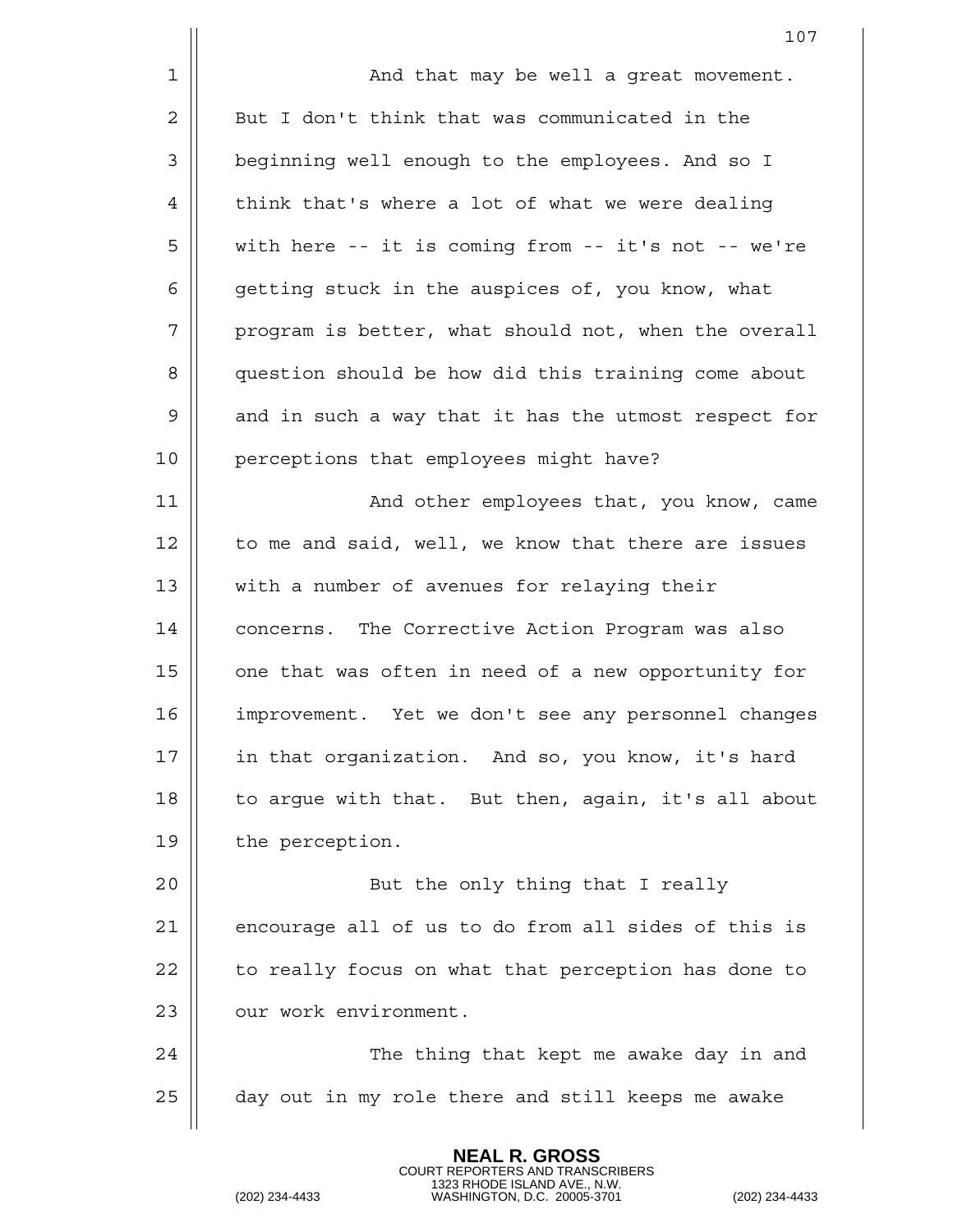|    | 108                                                  |
|----|------------------------------------------------------|
| 1  | day in and day out is whether or not we have         |
| 2  | conducted ourselves in a way so that every single    |
| 3  | person feels that they can raise issues without any  |
| 4  | hesitancy because it only takes one person to        |
| 5  | hesitate for us to have something disastrous that    |
| 6  | could impact the health and safety of the public.    |
| 7  | So when I heard that there had been a                |
| 8  | notice of unusual event at the TVA site, I sat up    |
| 9  | half the night so worried about the safety of the    |
| 10 | public and hoping that whatever that was -- I didn't |
| 11 | know the details -- that it had nothing to do with   |
| 12 | someone's unwillingness to speak out for whatever    |
| 13 | reason.                                              |
| 14 | So with all of that, you know, I just                |
| 15 | want to remind us that we are not, I guess, with     |
| 16 | everything else going on in the world. It's a time   |
| 17 | for us all to be self-introspective, for us to come  |
| 18 | together and to hopefully put all of this behind us  |
| 19 | so that we can begin to really focus -- continue our |
| 20 | focus on this great company, TVA which has done so   |
| 21 | much for people, and to make sure that they're all,  |
| 22 | you know, everybody is safe.                         |
| 23 | So for what it's worth, that's what I                |
| 24 | have to say. And thank you for your time.            |
| 25 | MR. ERLANGER:<br>Okay. Thank you.<br>This            |

**NEAL R. GROSS**

COURT REPORTERS AND TRANSCRIBERS 1323 RHODE ISLAND AVE., N.W. (202) 234-4433 WASHINGTON, D.C. 20005-3701 (202) 234-4433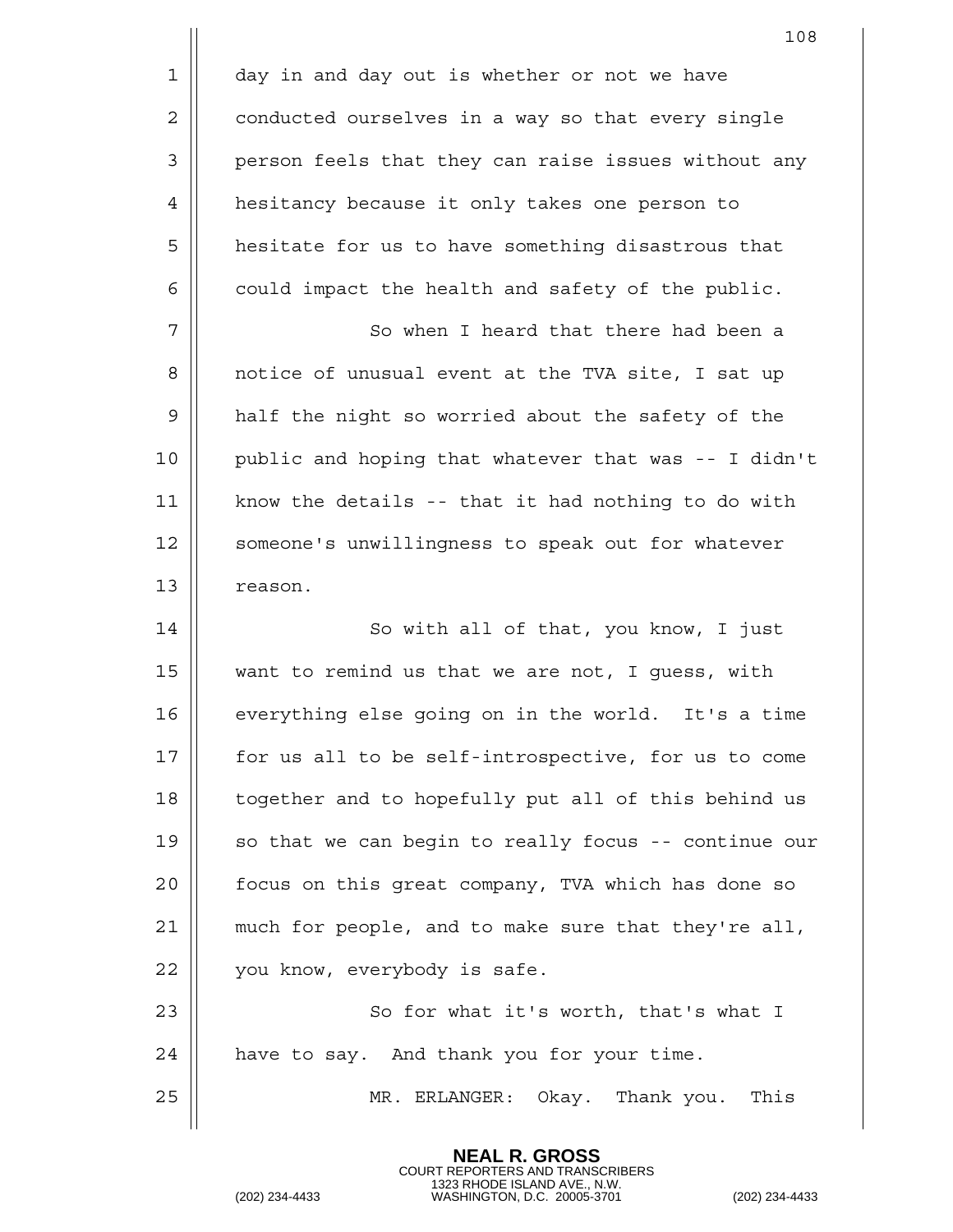|    | 109                                                  |
|----|------------------------------------------------------|
| 1  | is Craig Erlanger, the PRB chair. Do any other       |
| 2  | members of the public have a question? We have time  |
| 3  | for one more. Thank you.                             |
| 4  | Hearing none, I'm going to turn it over              |
| 5  | to Mr. Robert Gladney, today's facilitator.          |
| 6  | MR. GLADNEY: Thank you, Craig. I want                |
| 7  | to add if you have any other questions, please send  |
| 8  | them in as provided in the information by Andy Hon.  |
| 9  | But for now, due to the time, we will go ahead and   |
| 10 | conclude the main portion of the meeting.            |
| 11 | Before we close, does the court reporter             |
| 12 | need any additional information for the meeting      |
| 13 | transcript?                                          |
| 14 | COURT REPORTER: If I can have the list               |
| 15 | of names that you used for roll call at the          |
| 16 | beginning provided to me? It hasn't been sent to me  |
| 17 | or my office yet.                                    |
| 18 | MR. GLADNEY: Okay. Thank you. I'll                   |
| 19 | have between Andy and myself, he will send it to you |
| 20 | or I will send it to you. But thank you for that.    |
| 21 | Also anything else? Is that all?                     |
| 22 | COURT REPORTER: No. That's all for                   |
| 23 | now.                                                 |
| 24 | MR. GLADNEY: Okay. Thank you. Okay.                  |
| 25 | We want to encourage the participants outside the    |
|    |                                                      |

**NEAL R. GROSS**

COURT REPORTERS AND TRANSCRIBERS 1323 RHODE ISLAND AVE., N.W. (202) 234-4433 WASHINGTON, D.C. 20005-3701 (202) 234-4433